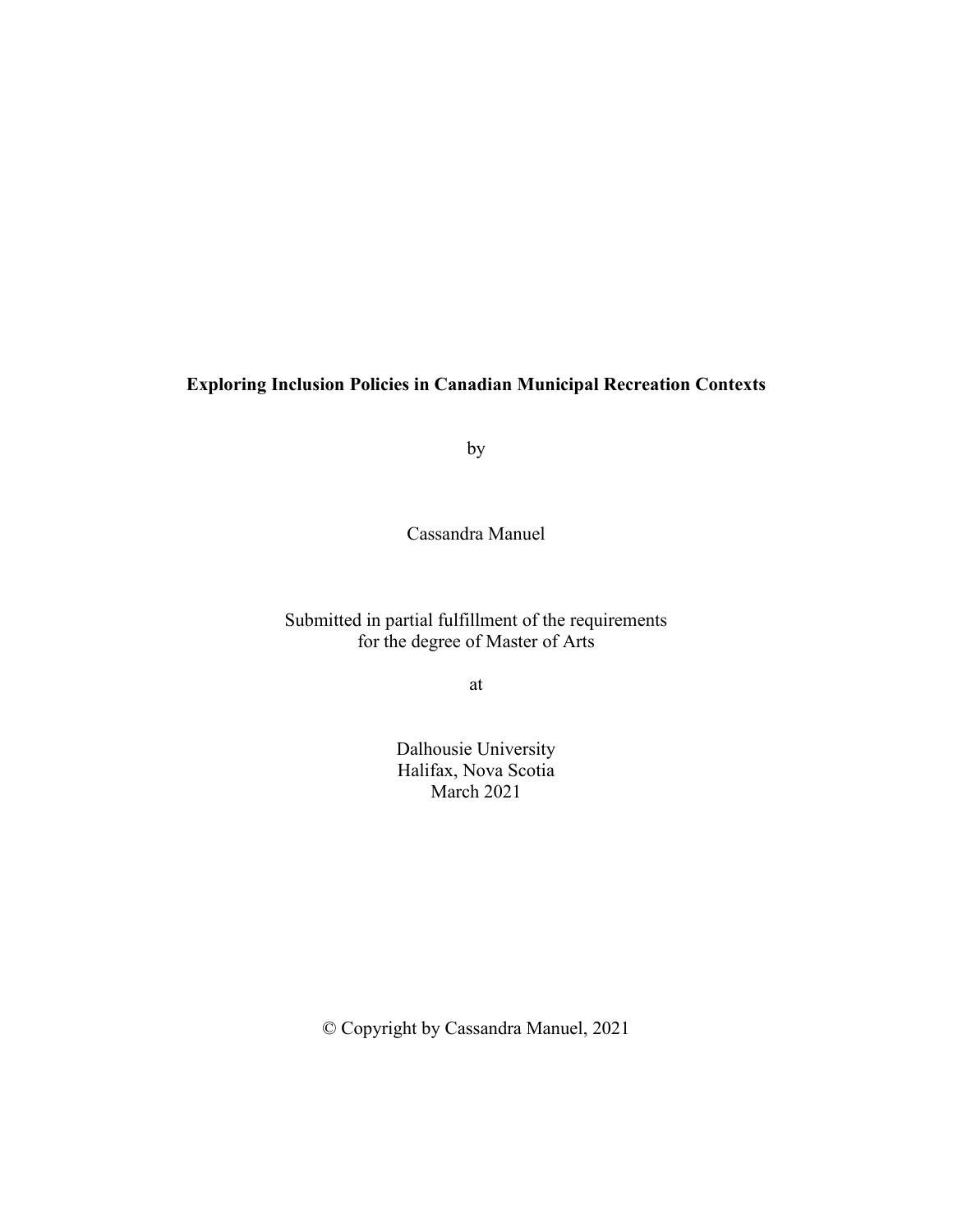# **TABLE OF CONTENTS**

| 2.3 UNDERSTANDING CANADIAN MUNICIPAL RECREATION LANDSCAPE 19 |  |
|--------------------------------------------------------------|--|
|                                                              |  |
|                                                              |  |
|                                                              |  |
|                                                              |  |
|                                                              |  |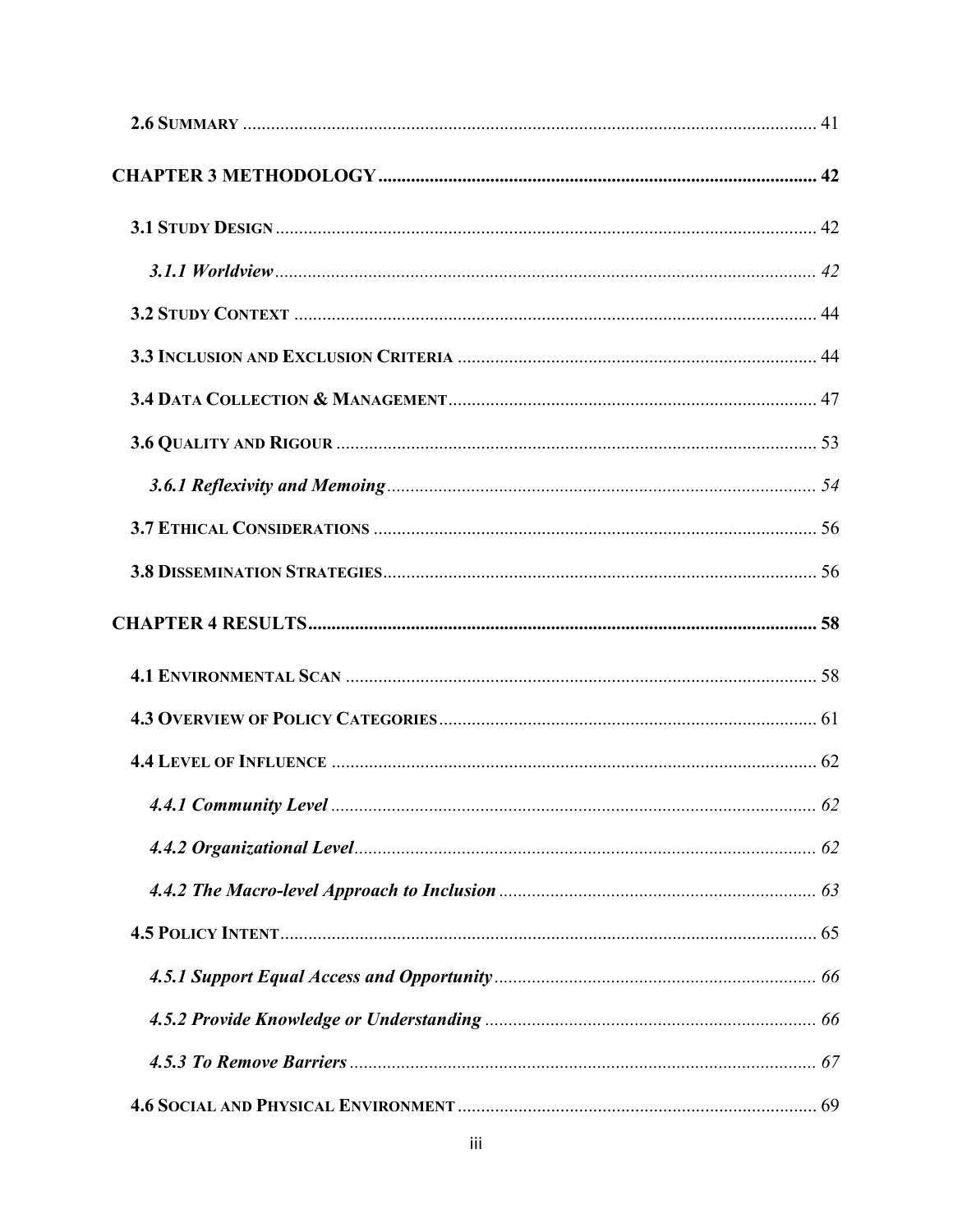| APPENDIX B EXTRACTION TABLE: LEVEL OF INFLUENCE  113 |  |
|------------------------------------------------------|--|
|                                                      |  |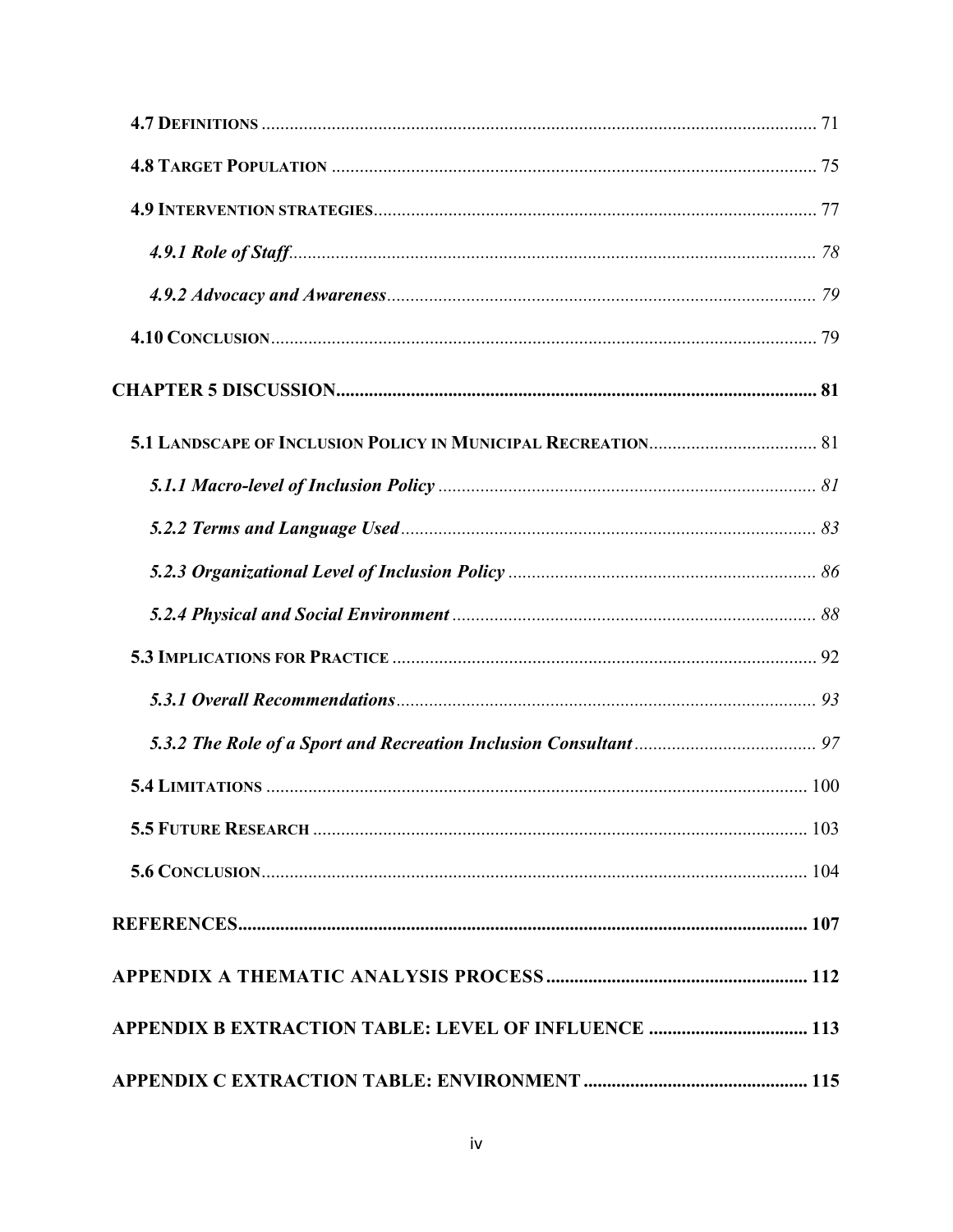| APPENDIX E EXTRACTION TABLE: CONSULTATION OF PERSONS LIVING |  |
|-------------------------------------------------------------|--|
|                                                             |  |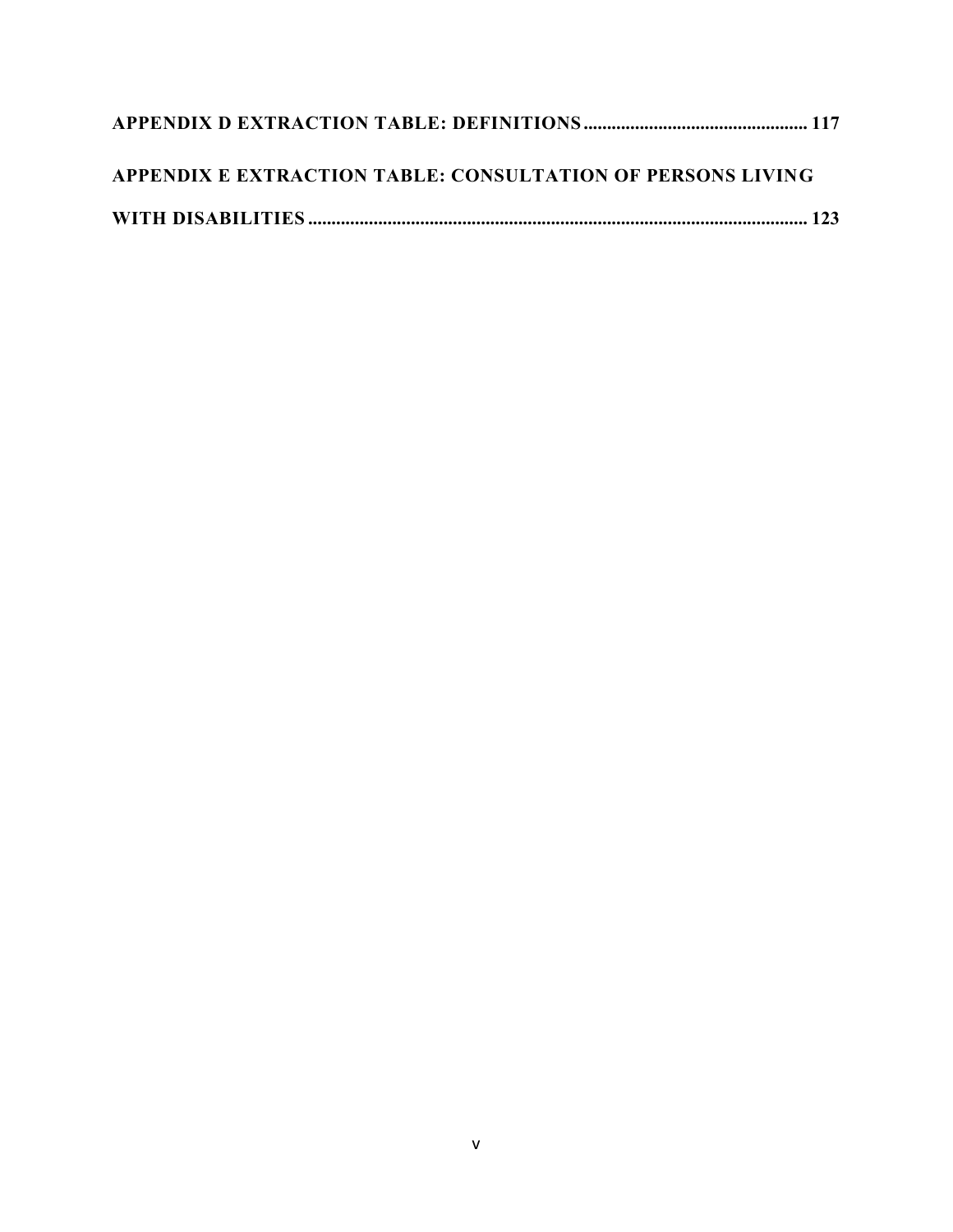# **List of Tables**

| Table 1 | Socio-ecological Model Levels of Influence4            |  |
|---------|--------------------------------------------------------|--|
| Table 2 |                                                        |  |
| Table 3 |                                                        |  |
| Table 4 |                                                        |  |
| Table 5 | Number of Policy Documents Provided per Municipality58 |  |
| Table 6 |                                                        |  |
| Table 7 |                                                        |  |
| Table 8 |                                                        |  |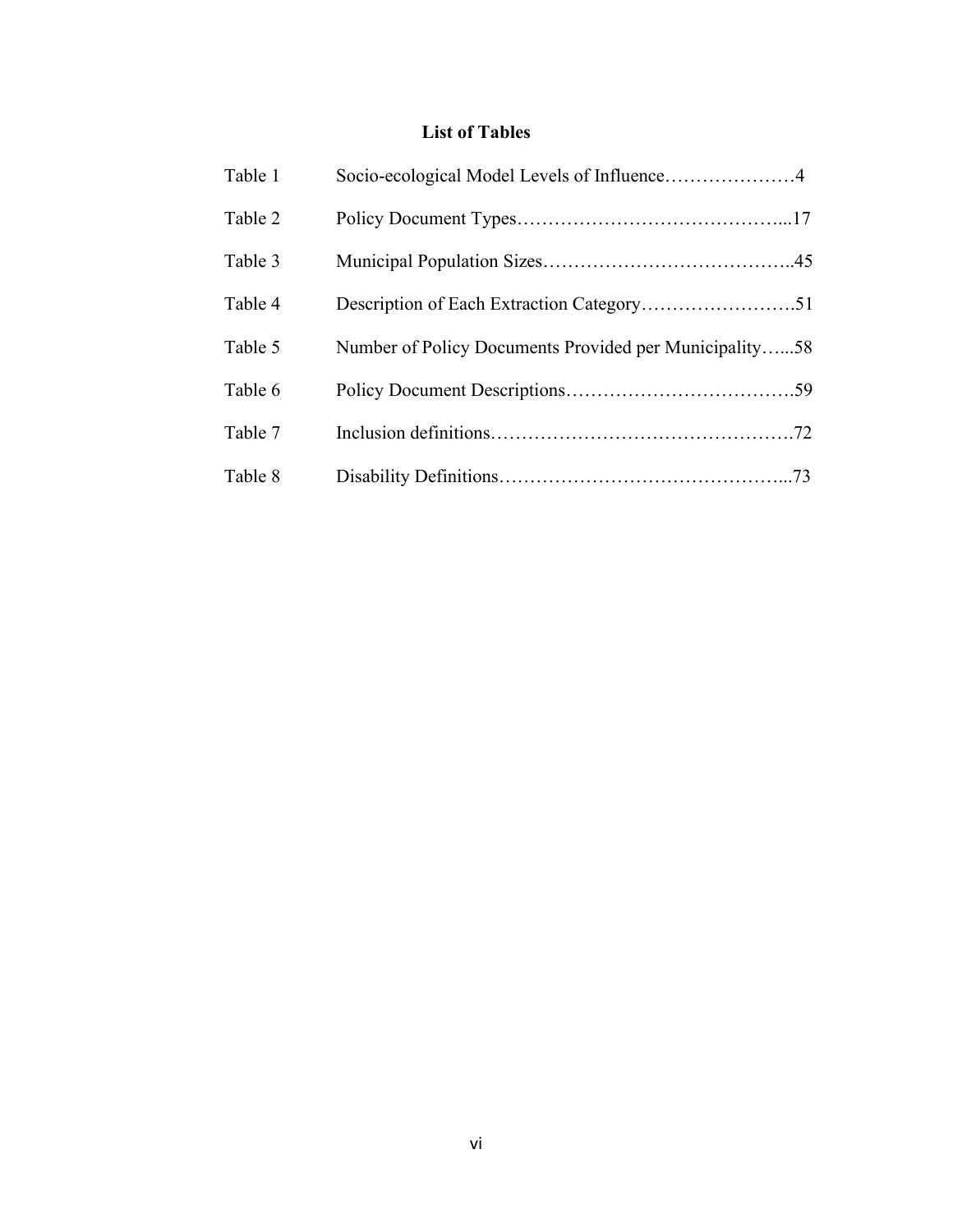#### **Abstract**

This thesis introduces knowledge regarding inclusion within recreation and leisure contexts. The words 'inclusion' and 'disability' can be complex and used to address multiple marginalized populations (e.g., persons of different ethnicities, low-income). The focus of this research was to understand how persons living with a disability are addressed in inclusion policy within municipal recreation contexts in Canada. Based on a review of literature regarding the inclusion of persons living with a disability in leisure or recreation contexts, and the role of therapeutic recreation (TR), there is need for more scientific understanding of how inclusion should be defined and implemented within community recreation settings. Therefore, the research question asked was *how do current inclusion policies intend to address inclusion of persons living with disabilities within municipal recreation departments in cities across Canada?* An environmental scan methodology was applied; policy documents (n=24) were collected to represent data from eight municipalities chosen to represent each province  $(n= 8)$ . 22 policy documents were included for extraction to analyze how inclusion of persons living with disabilities is currently being addressed. The themes that were constructed include: the socio-ecological approach to inclusion, policy intent, social and physical environment, definitions, addressing persons living with disabilities in policy, intervention. The thesis concludes with five key recommendations for policy development: 1) Apply the socio-ecological framework, 2) Use inclusive language, 3) Develop implementation policy documents specific to recreation procedures, 4) Consult and involve persons living with disabilities, and 5) Develop Therapeutic Recreation municipal role.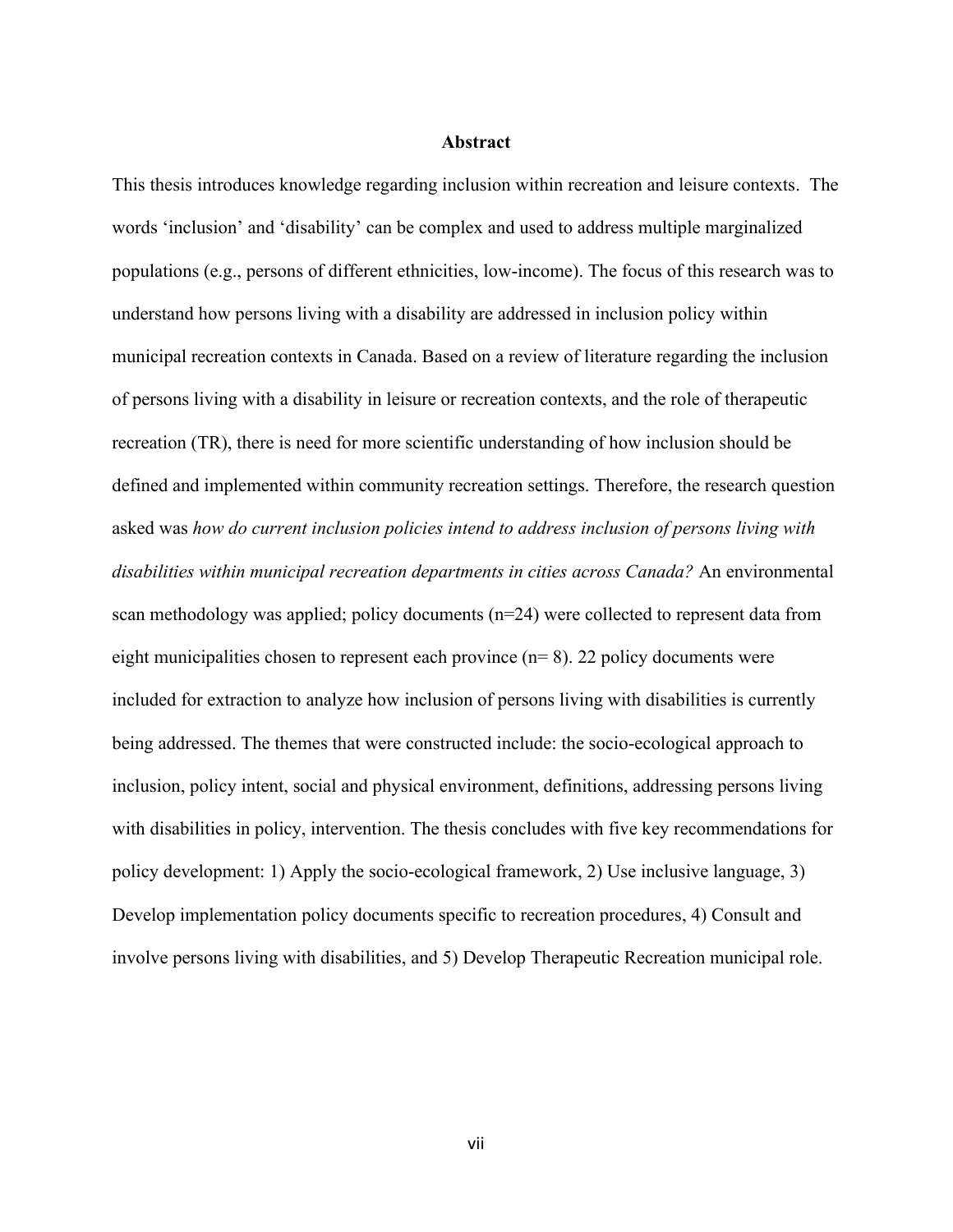#### **Acknowledgements**

I sincerely express my sense of gratitude to my graduate supervisor Dr. Susan Hutchinson. This thesis would not have been possible without her invaluable guidance, support, patience, and generosity.

Thank you to my committee members Dr. Sarah Moore and Dr. Karen Gallant for being available at a moment's notice, and providing valuable thoughts and suggestions throughout this research work.

I owe thanks to my parents for their constant moral support and belief in my abilities to achieve anything I set my mind to.

Thank you to both my brothers, Michael and Laiton, for the constant encouragement and support.

Thank you to my friends, near and far, who've helped me survive this master's journey by providing me moments of laughter and joy.

And most of all, thank you, to my one and only Dakota Dickson. I don't know how I would have survived this experience without you by my side. Your unconditional love and support have given me the opportunity to pursue this learning experience with such ease. Thank you, my love.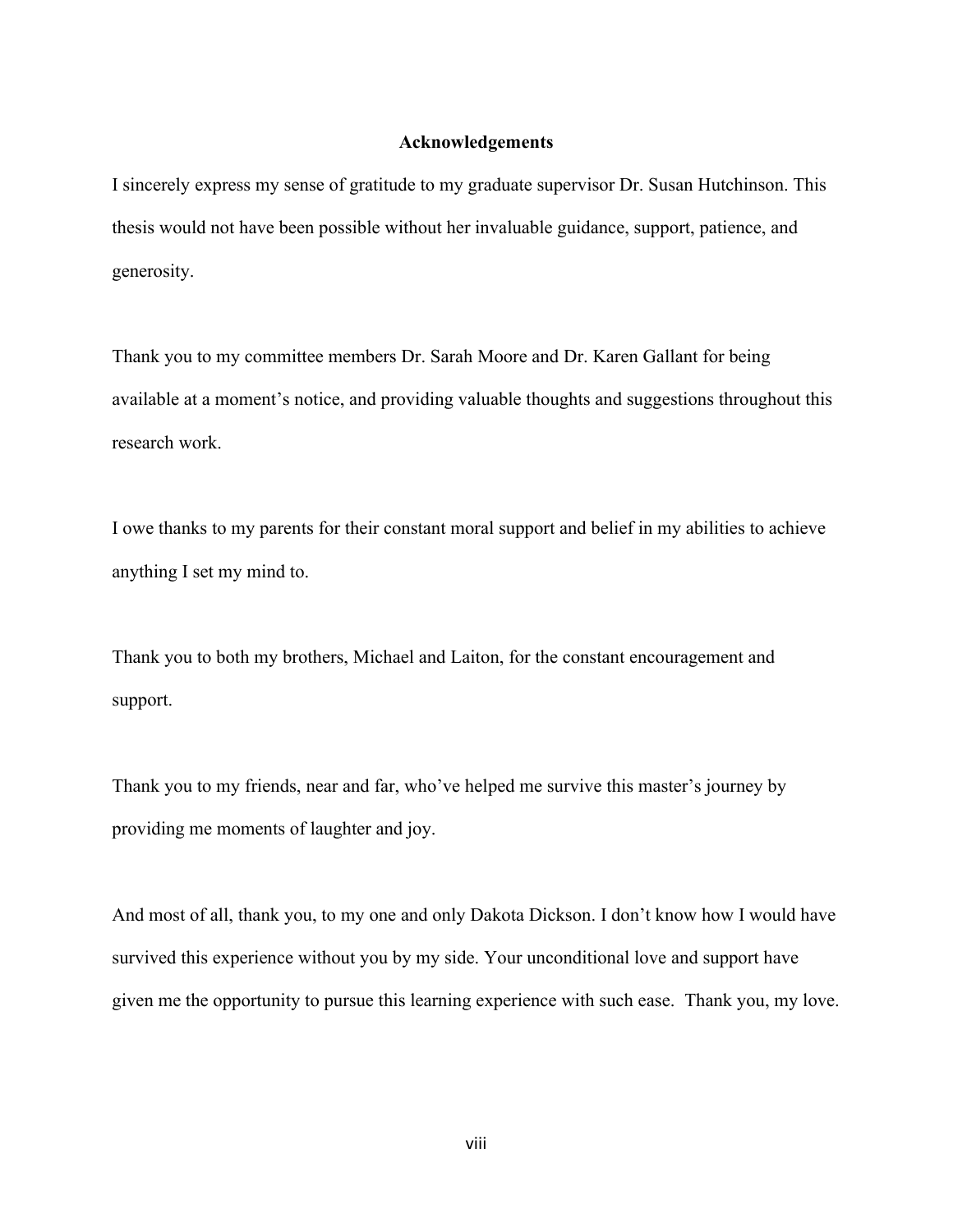#### **Chapter 1 Introduction**

<span id="page-8-0"></span>The field of leisure studies was developed, in part, in an attempt to understand and analyze leisure contexts (Aitchison, 2009; Allison, 2000). Leisure associations such as the World Leisure and Recreation Association represent a variety of views on the global rights of individuals and the political position leisure professionals have on influencing them (Rojek, 2006). Exclusion and marginalization are experienced by various groups of individuals; one group of people that experience this is persons living with disabilities. Westernized understandings of the term disability are commonly associated with 'unfortunate' or 'tragic,' and as costly for employers and society (Davis, 2013). In turn, individuals living with disability have historically experienced exclusion in community contexts (Baynton, 2013; Davis, 2013). By understanding the history of persons living with disabilities and leisure, we can begin to unravel what steps are needed in order to develop inclusive community recreation practices and services.

Recreation participation contributes to quality of life for all individuals (Sharpe et al., 2016). It provides opportunities for building a sense of belonging, which has been identified as a fundamental human need (Sharpe et al., 2016). Opportunities for recreation participation can vary, but typically municipalities within Canada will offer a wide range of recreation (arts-based, sport, physical activity, life skills etc.) programming to community members.

One of the reasons this research project focused on persons living with disabilities was because Canada introduced its newest legislation focusing on the rights of this population. As we enter a new decade, Canada attempts to combat the exclusion of persons living with disabilities by introducing federal legislation: The Accessible Canada Act (Government of Canada, 2020). Although organizations, such as municipal recreation departments, attempt to provide programming that is both equitable and fair, persons living with disabilities still experience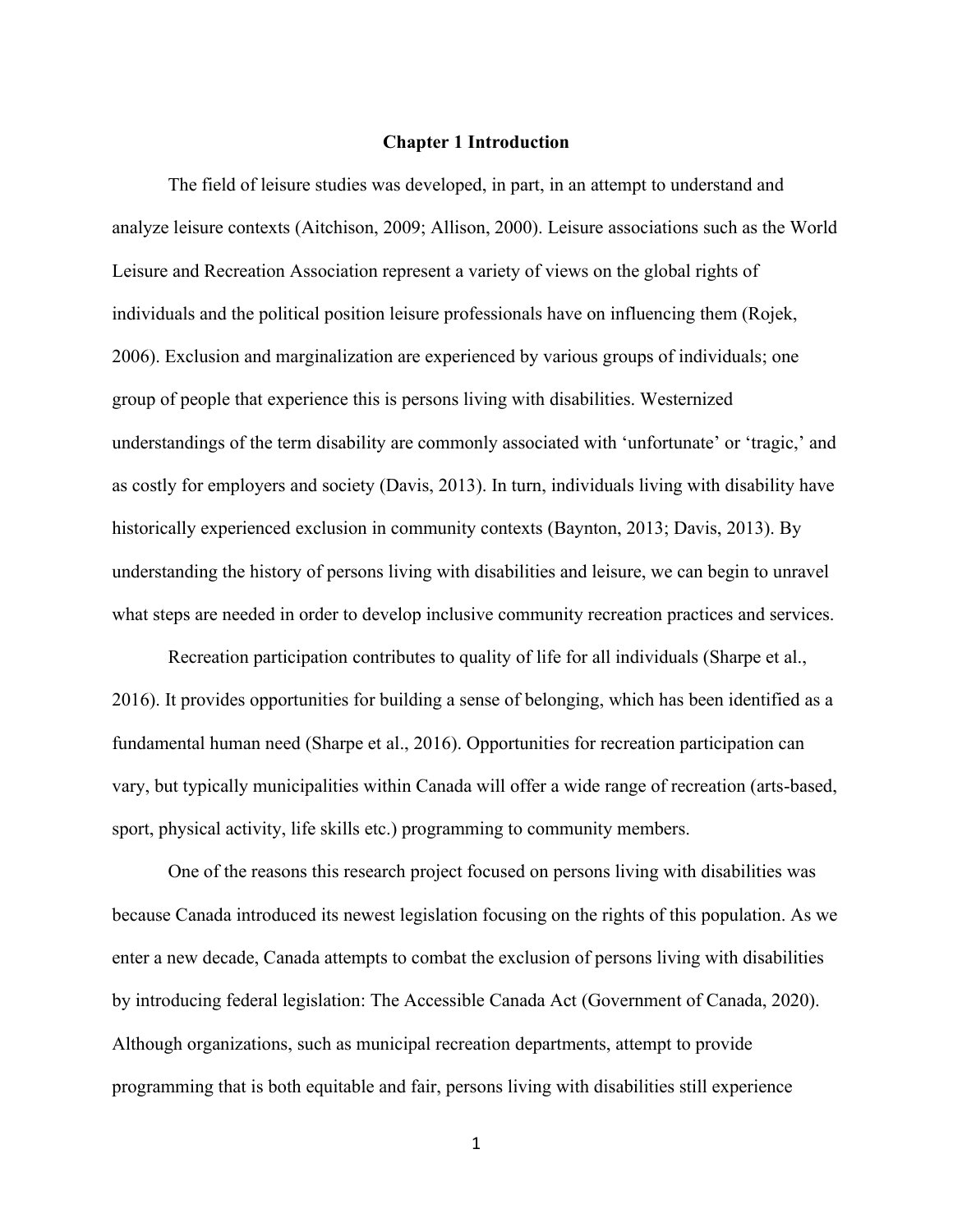exclusion within their communities (Kruithof et al., 2018). Researchers identify a need for further exploration within the field of leisure studies with regard to inclusive service delivery at a community-level (Miller et al., 2010). This study aimed to explore how inclusive service delivery is supported by inclusion policies within municipal recreation departments.

### <span id="page-9-0"></span>**1.1 Introduction to Integration and Inclusion**

The word integration is defined as bringing separate people or things together; this was introduced in the 1960s when children living with disabilities were brought into the local school system within North America (Vislie, 2003). Although the primary focus of integration was on the school system other community systems began to adopt integration practices.

The term inclusion was developed to recognize that bringing people together in the same physical space isn't enough; rather certain actions or tools are needed to support the group or structure (Vislie, 2003). Inclusion is identified as a process that attempts to respond to persons as individuals, understanding that exclusion and inclusion are interconnected processes (meaning the process of inclusion effects exclusion, and the process of exclusion effects inclusion of individuals) (Vislie, 2003). Therefore, inclusion is defined as a multidimensional process striving towards an ideal society, with belonging as the main outcome (Sharpe et al., 2016).

When conducting a preliminary scan of inclusion services offered in recreation departments across Canada, it was noticeable that both integration and inclusion were words used by recreation centres when addressing community recreation supports/services for persons living with disability. When considering the current research that focuses on individuals living with disabilities and community recreation participation, research has identified a lack of inclusive recreation opportunities for this population (Bowers et al., 2016; Darcy & Dowse, 2013).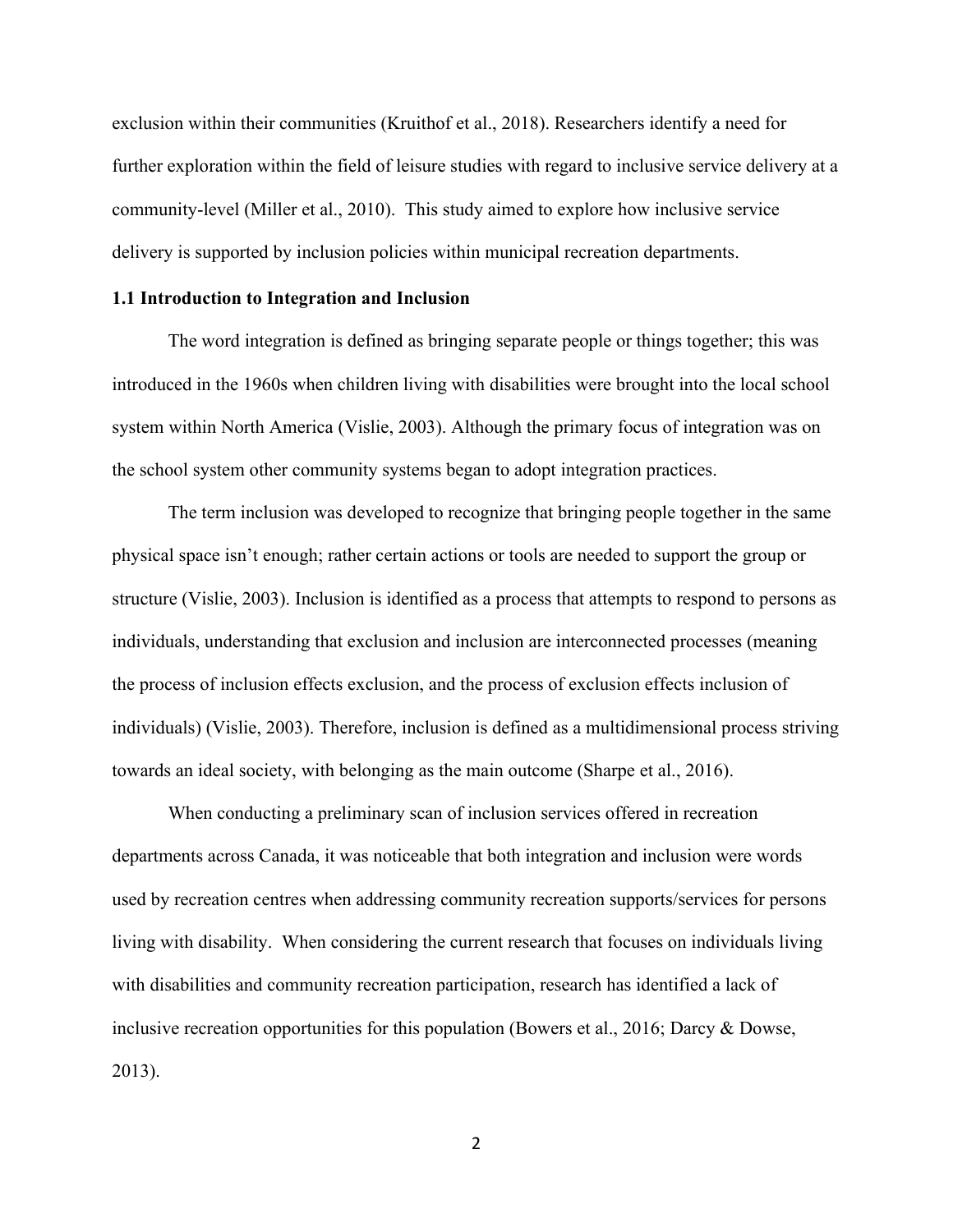#### <span id="page-10-0"></span>**1.2 Introduction to Policy**

A policy is defined by Liddy and Mill (2014) as any course of action or broad direction endorsed by a body of authority and delivered through forms such as frameworks, strategies, action plans and official priority documents. Policies "explain how goals will be achieved and serve as guides that define the general course and scope of activities permissible for goal accomplishments" (Carter, Smith, & O'Morrow, 2014, p. 62). Policies provide a grounding "for future decisions and actions, help coordinate plans, control performance, and increase consistency of action by increasing the probability that different managers will make similar decisions when independently facing similar situations (Carter et al., 2014, p. 62). Procedures are a type of policy that provides a plan of acceptable actions that can be taken to accomplish a specific task (Carter et al., 2014).

Leisure professionals have acknowledged that they have new obligations to those they serve, as the face of community's change and become more diverse. For example, the Accessibility Act of Canada indicates that all persons living with disabilities deserve equitable and barrier-free services. This, in turn, has pressured provinces to respond. For example, Nova Scotia has developed the Provincial Accessibility Act and the Access by Design 2030 (2018) Framework which mandates municipalities to develop inclusion and access committees and by extension mandates municipal recreation departments to develop inclusive and accessible services.

This current study is premised on the assumption that most cities in Canada have parks and recreation departments that have developed policies that address inclusion and accessibility in some way, acknowledging that the services provided should reflect the needs of their community members. There is a need to understand the nature and scope of these policies and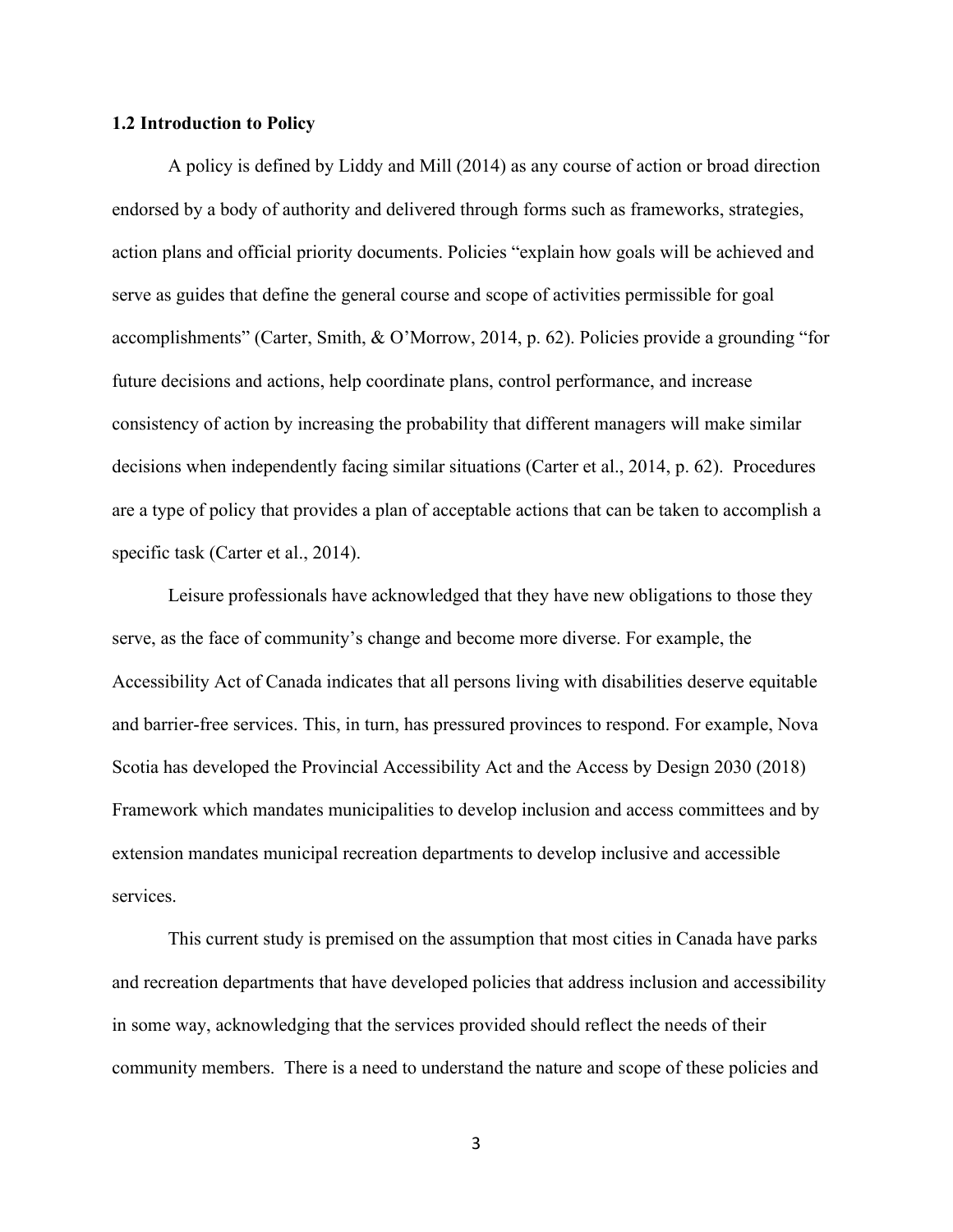the extent to which they address the needs of individuals living with disabilities related to accessing recreation programs and facilities in their communities.

#### <span id="page-11-0"></span>**1.3 Introduction to a Socio-Ecological Approach**

A socio-ecological approach focuses on determinants of health and interventions that are influenced by individual and population-levels and the environment it interacts within (Townsend & Foster, 2011). This research takes a socio-ecological approach, understanding that the behaviours of an individual are affected by multiple levels of influence (Townsend & Foster, 2011). There are different variations of a socio-ecological approach; however, levels of influence typically include: intrapersonal, interpersonal, organizational, community, and policy (macro-organizational) (Townsend & Foster, 2011). The table below provides a description of each level adapted from Townsend and Foster's (2011) framework.

#### **Table 1**

| Level of Influence | Description                                                     |
|--------------------|-----------------------------------------------------------------|
| Intrapersonal      | Individual knowledge or characteristics internally influencing  |
|                    | behaviour.                                                      |
| Interpersonal      | Individual's relationships with others as well as their social  |
|                    | environment (i.e., social supports or norms).                   |
| Organization       | Policies, informal structures, and rules provided by a specific |
|                    | organization.                                                   |
| Community          | Relationships between a specific organization and other         |
|                    | organizations or institutions.                                  |

#### *Socio-ecological Levels of Influence*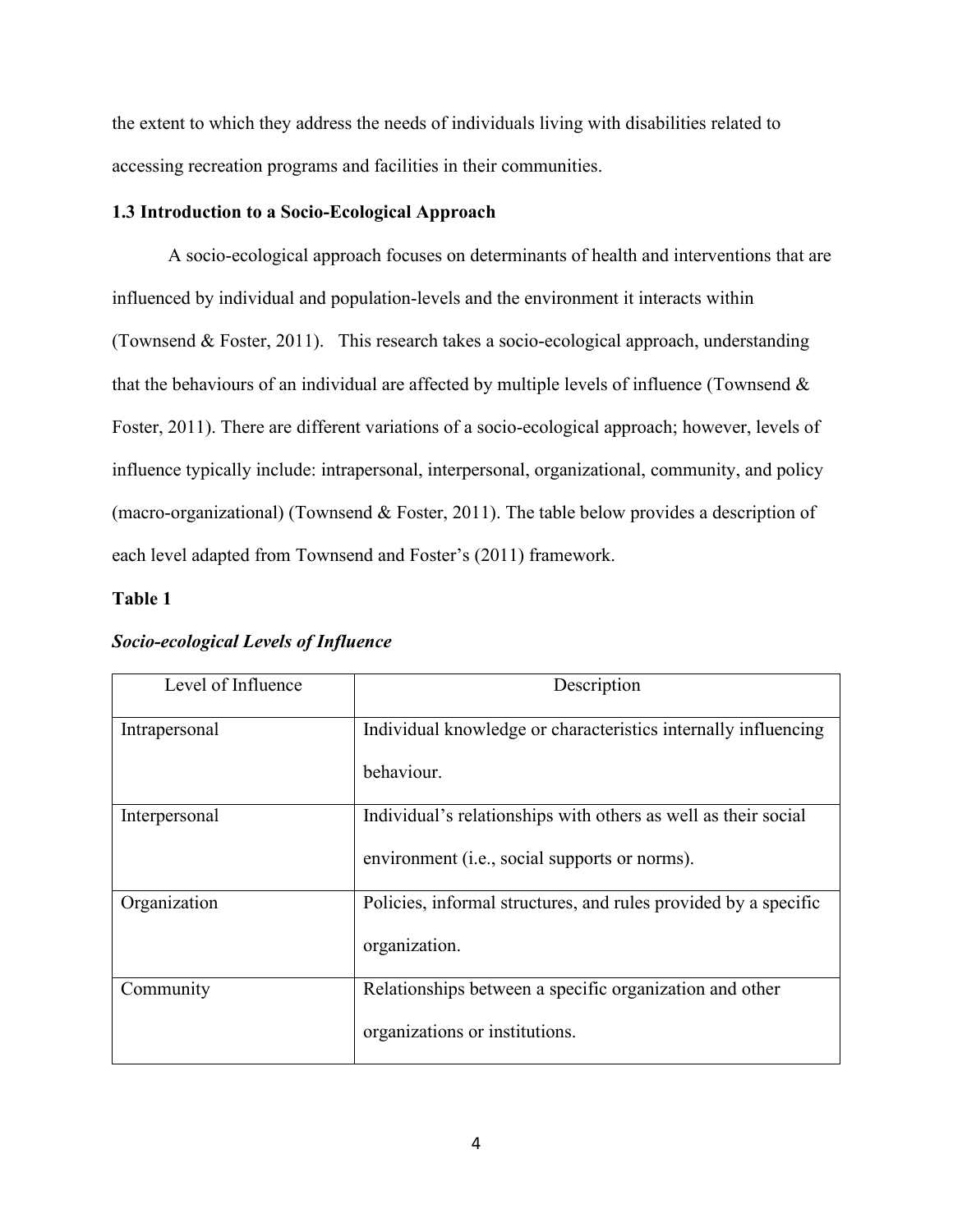| Policy (Macro-level                                                                        | Policies or legislation provided at a local, provincial, or |  |
|--------------------------------------------------------------------------------------------|-------------------------------------------------------------|--|
| Organization)                                                                              | national level to regulate or promote a behaviour.          |  |
| For the purposes of this study, only the organizational, community, and macro-level of the |                                                             |  |
| socioecological approach will be applied when analyzing inclusion policies.                |                                                             |  |

#### <span id="page-12-0"></span>**1.4 Purpose, Methodology, and Research Question**

Although the movement for inclusion of persons living with disabilities in community is apparent, when considering municipal governments, it is unclear how persons living with disabilities are being supported within leisure and recreation contexts. There is a limited amount of literature exploring municipal recreation contexts and therefore the study aimed to answer the following research question:

# *How do current inclusion policies intend to address inclusion of persons living with*

*disabilities within municipal recreation departments in cities across Canada*?

An environmental scan was used to understand how current inclusion policies are addressing inclusion for persons living with disabilities within recreation departments in Canada (Taymour et al., 2018). The goal of this environmental scan is to understand how inclusion policies are addressing inclusion of persons living with disabilities through a socio-ecological lens. The findings of this research project aim to contribute to the current body of literature that exists in hopes of coming closer to understanding how future inclusion frameworks or tools should be structured and implemented when addressing inclusive recreation programming and services within community recreation contexts across Canada.

#### <span id="page-12-1"></span>**1.5 Positionality and Interest**

Through personal and professional experience, the idea of studying inclusion and community came naturally to me. Professionally, I've worked within municipal inclusion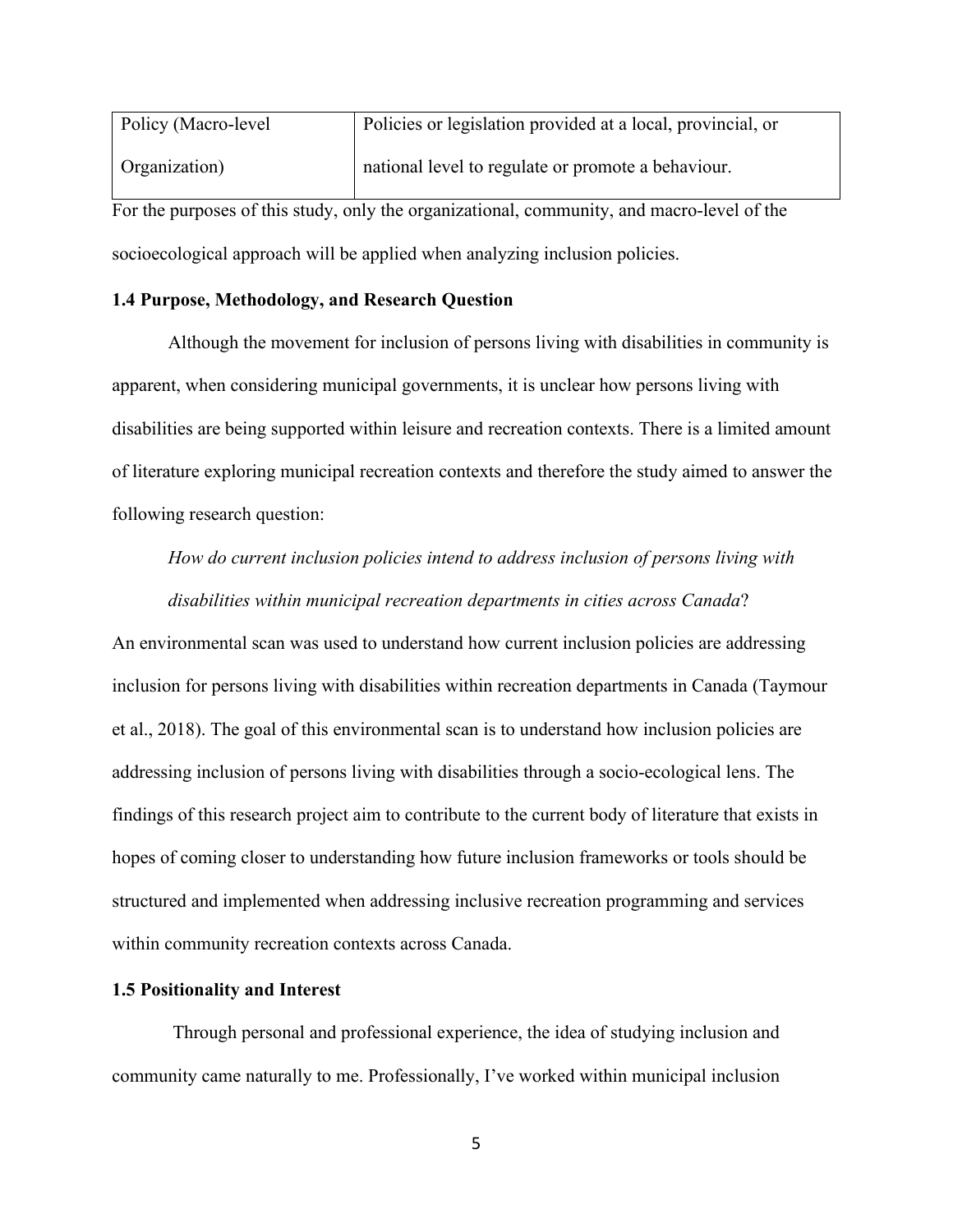recreation settings as well as on a community mental health team as a Therapeutic Recreation practitioner. Through my professional experiences I began to notice that although I was applying Therapeutic Recreation practices to support my clients, my clients still needed more support in order to be successful when engaging in community recreation and leisure opportunities. I began to identify that although this approach to supporting my clients was person-centred, there was a need to assess and evaluate community and organizational environments to understand what support (or lack thereof) was needed for my clients to successfully engage into mainstream activities independently.

Currently, I have obtained a pilot position with the Government of Nova Scotia called the Recreation and Sport Inclusion Consultant. The role was developed to consult and support rural community recreation and sport organizations, and municipal recreation departments in advancing inclusion initiatives targeting persons living with disabilities. This role has provided me the opportunity to have a greater understanding of the complexities involved with providing inclusion services within community programs, which I will address within the discussion chapter of this paper. Personally, I've been impacted by recreation and sport as I first-hand was able to see how important the opportunities provided contributed to my personal growth. My cousin, who lives with an intellectual disability, was not as fortunate to engage in those same personal growth milestones during typical developing years. I believe that everybody, despite personal differences, deserves to feel supported by their community. Everyone deserves to feel a sense of belonging and personal satisfaction through meaningful community engagement.

#### <span id="page-13-0"></span>**1.6 Key Terms**

Throughout this thesis paper there are various terms that are used that warrant definitions.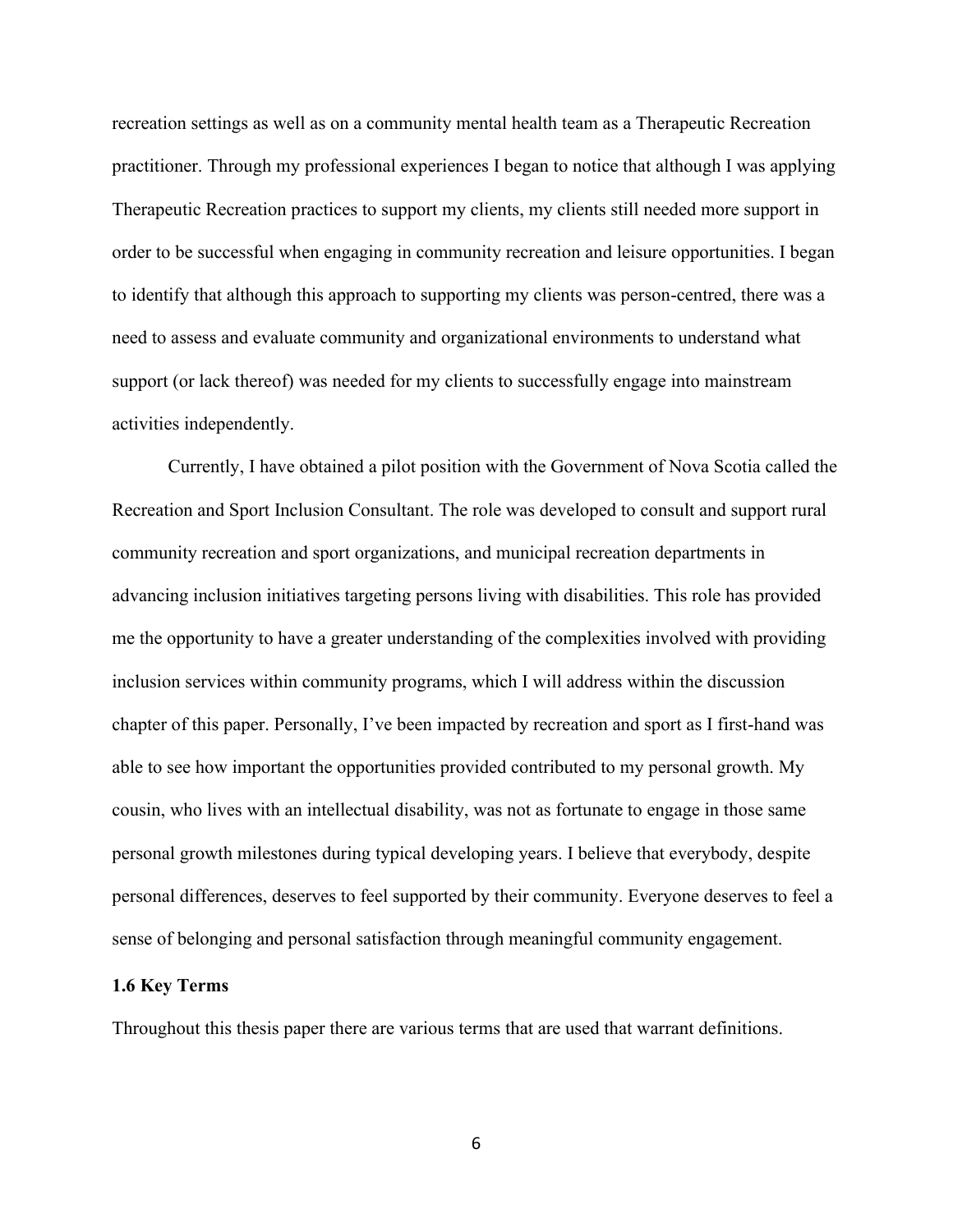*Disability:* The definition used throughout this thesis has been adopted from the Government of Canada (2013):

[A]n umbrella term, covering impairments, activity limitations, and participation restrictions. An impairment is a problem in body function or structure; an activity limitation is a difficulty encountered by an individual in executing a task or action; while a participation restriction is a problem experienced by an individual in involvement in life situations. (p. 2)

*Inclusion Services and Services that are Inclusive*: These are terms used within this paper with different meanings. Inclusion services refer to services that are provided in programs or facilities to assist persons living with disabilities specifically. An example of an inclusion service is a oneto-one support for a person living with a disability. Services that are inclusive are considered to be practices or environments that promote access for everybody; an example of a service that is inclusive is an accessible or universal changeroom.

*Physical Environment*: "…includes natural or man-made environments. At this level, physical environment includes availability and access to welfare facilities such as parks, playgrounds, sports facilities and gyms" (Tehrani et al., 2016, p. 2)

*Social Environment: "*Social environment includes culture and interpersonal interactions, and has a considerable effect on performing behavior" (Tehrani et al., 2016, p. 2)

*Universal Design:* Is defined by the Disability Act (2005) as: The design and composition of an environment so that it may be accessed, understood and used: (a) To the greatest possible extent; (b) In the most independent and natural manner possible; (c) In the widest possible range of situations: (d)Without the need for adaptation, modification, assistive devices or specialised solutions, by any persons of any age or size or having any particular physical, sensory, mental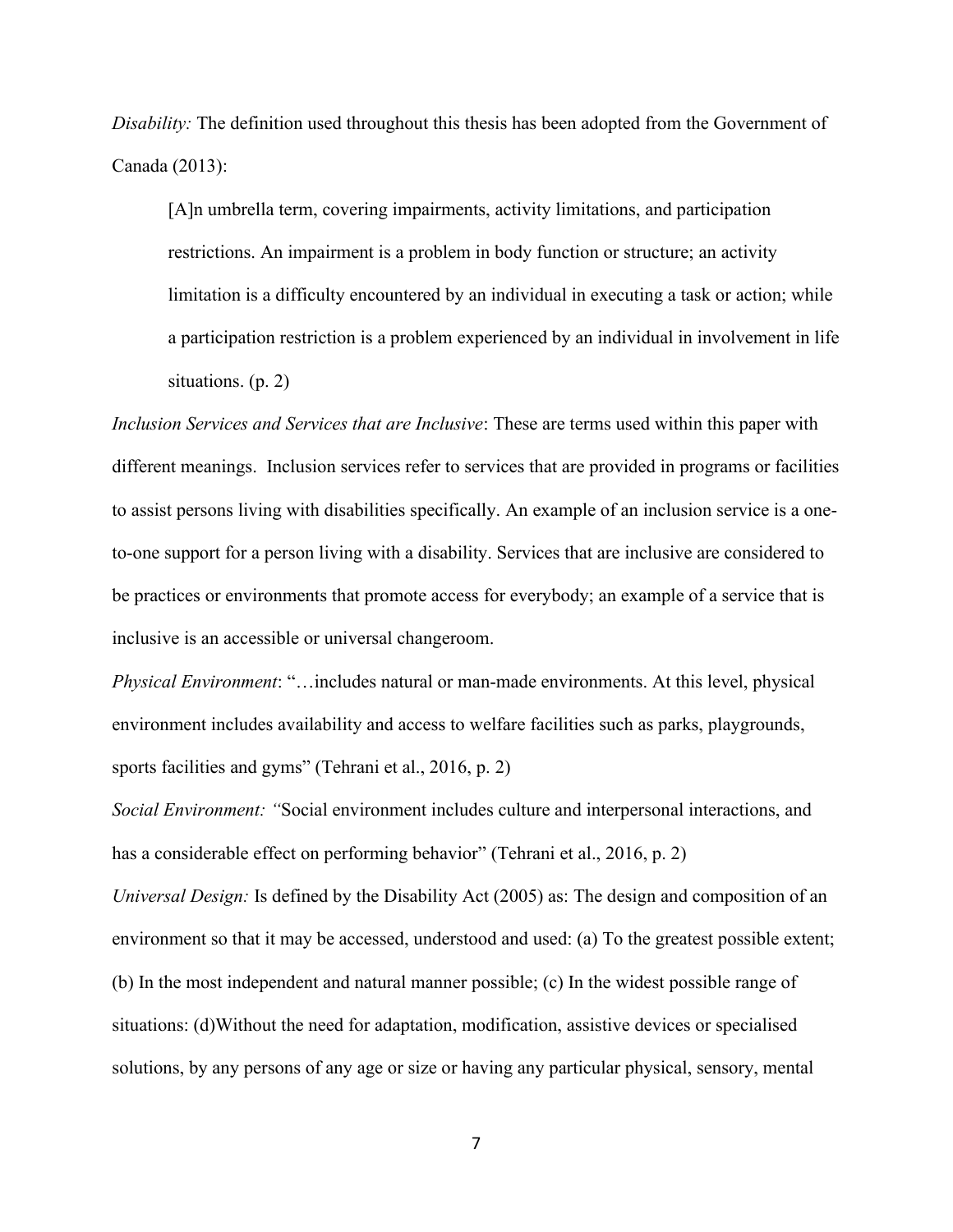health or intellectual ability or disability; and (e) Means, in relation to electronic systems, any electronics-based process of creating products, services or systems so that they may be used by any person.<sup>1</sup>

<sup>1</sup> National Disability Authority. 2020. "What is Universal Design: Definition and Overview" Retrieved April. 12, 2021 [\(http://universaldesign.ie/What-is-Universal-Design/Definition-and-](http://universaldesign.ie/What-is-Universal-Design/Definition-and-Overview/)[Overview/\)](http://universaldesign.ie/What-is-Universal-Design/Definition-and-Overview/)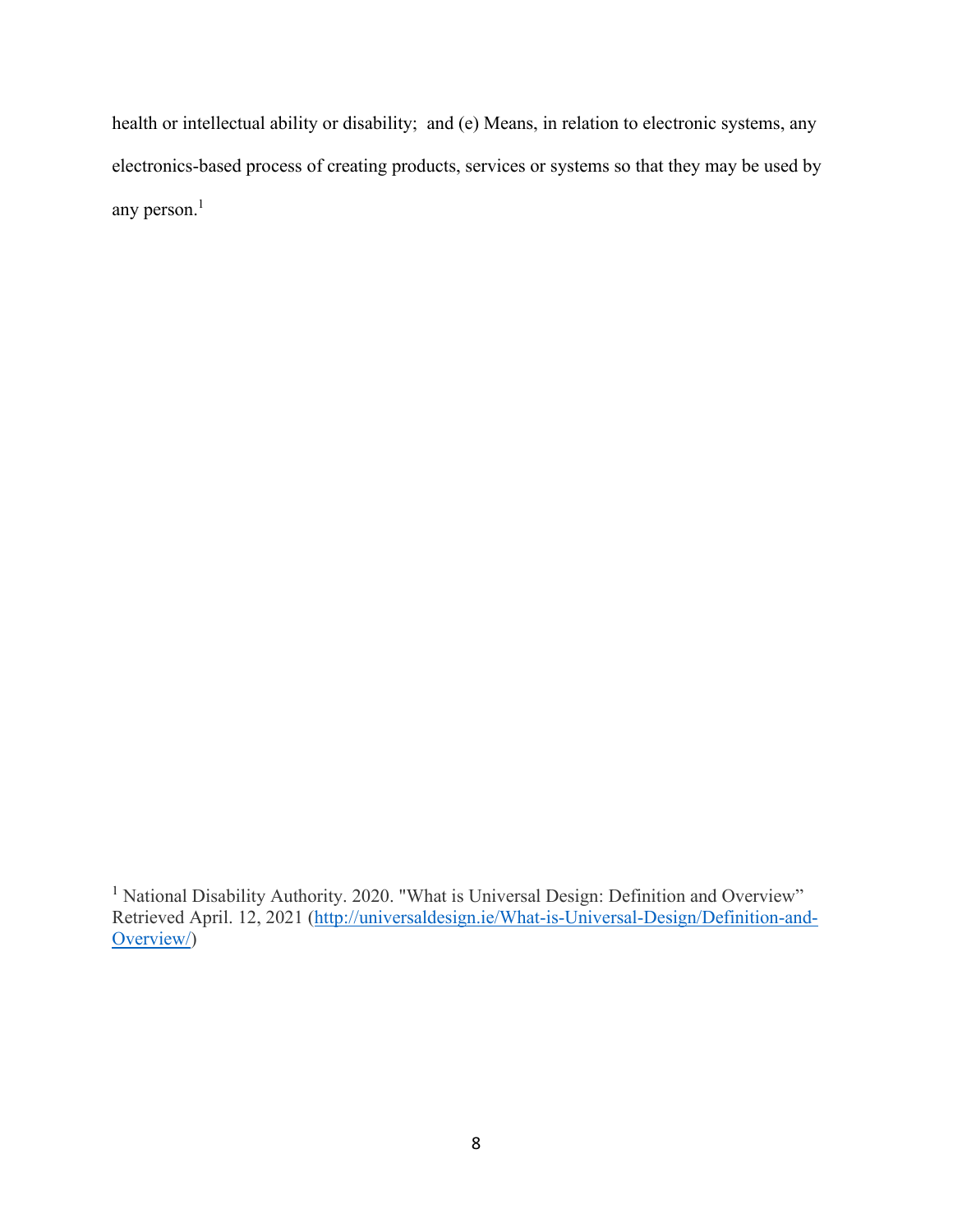#### **Chapter 2 Literature Review**

<span id="page-16-0"></span>The purpose of this literature review is to highlight current literature that addresses the topic of inclusion within community recreation, focusing specifically on the inclusion of persons living with disabilities. The literature review will attempt to provide an overview on the current knowledge available on topics such as leisure and disability, inclusion and accessibility, legislation for persons living with disabilities, municipal recreation structure, and the role of Therapeutic Recreation in community settings. The review will conclude with a justification for why there is a need to research inclusion policies within municipal recreation in an attempt to understand what gaps are still not being addressed within current inclusion policy guided by the barriers identified within the current literature review.

#### <span id="page-16-1"></span>**2.1 Understanding Disability**

According to a 2017 Canadian survey, over six million Canadians (22% of the population) over the age of 15 identified as living with a disability, with the actual numbers most likely being higher than reported (Government of Canada, 2019). Disability is defined as "a physical, mental, intellectual, learning, communication or sensory impairment- or a functional limitation- whether permanent, temporary, or episodic in nature, that, in interaction with barrier, hinders a person's full or equal participation in society" (Government of Canada, 2019, p. 16). Invisible disability is an umbrella term used for disabilities that interfere with the day-to-day functioning of an individual without having a physical distinction (Mullins & Preyde, 2013). An example of an invisible disability could be an individual who lives with autism and experiences sensory overload when entering public spaces such as a gym due to loud music or bright light. It could be argued that there is more difficulty for individuals living with invisible disabilities to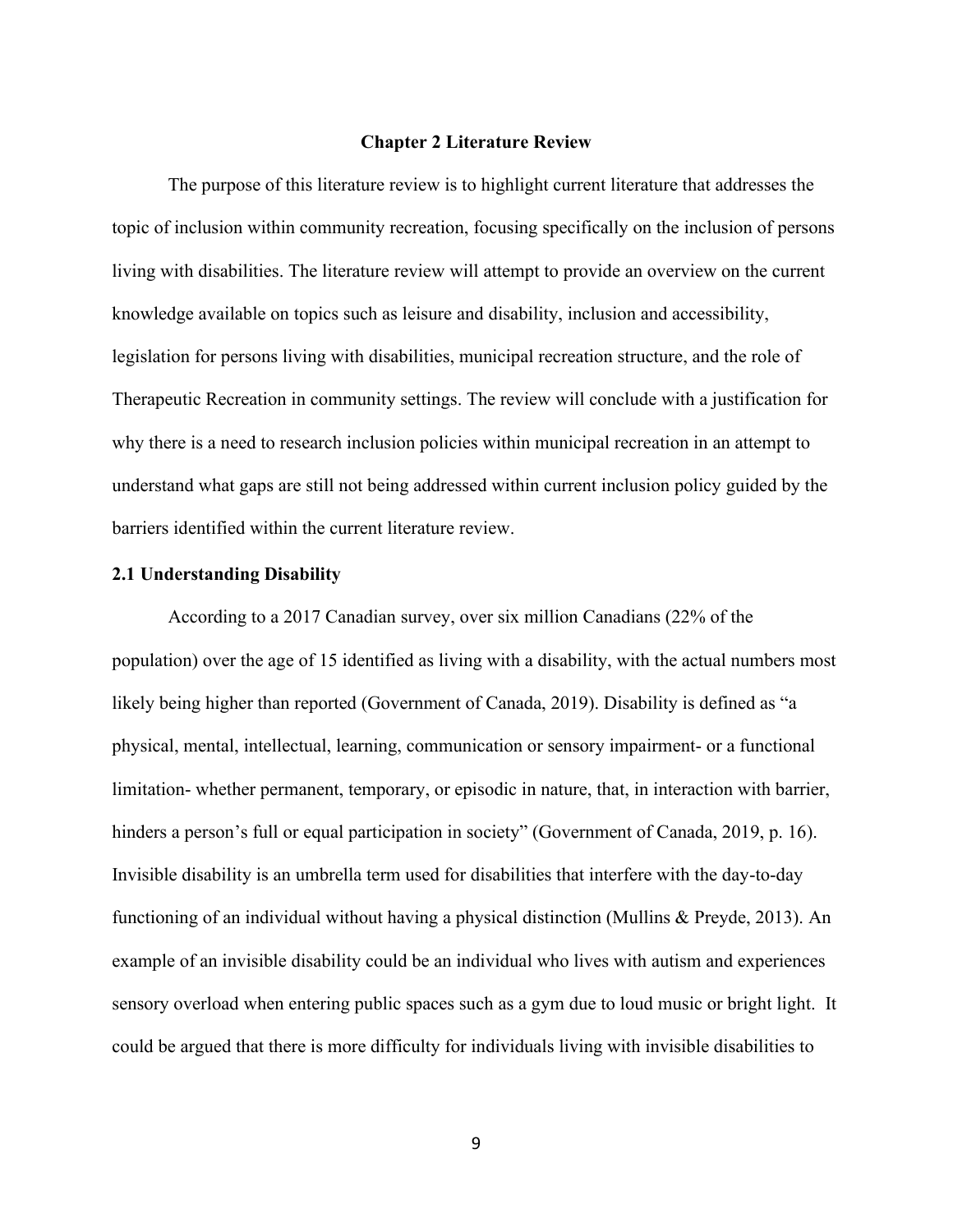feel included in social settings as compared with people whose disabilities are visible, and therefore easier to acknowledge and accept as well as accommodate.

#### <span id="page-17-0"></span>*2.1.1 History of Leisure and Disability*

Within the past 30 years persons living with disabilities have only just recently been recognized by governing bodies, as most rights movements for persons living with disabilities did not start to take place until the early 1980s (Baynton, 2013). As persons living with disabilities began to fight for their rights, deconstruction of societal norms began to take place within organizational structures (Baynton, 2013). For example, some of the most notable disability rights movements that have taken place in the  $20<sup>th</sup>$  century within North America were de-institutionalization (the replacement of long-stay psychiatric hospitals with community living and programming) and the inclusion movement within the school system (children with physical and mental disability were accepted into local schools) (Baynton, 2013). Although efforts have been made to improve access and inclusion there is still unequal treatment and segregation that occurs, such as not being able to physically access all parts of a facility or not feeling a sense of belonging during a program (Baynton, 2013).

When considering the evolution of leisure and persons living with disabilities, there are two separate histories to understand. The first is the history of World War I and the therapeutic recreation services provided by Red Cross to wounded soldiers. The recreation-based rehabilitation services provided to wounded soldiers during World War I were delivered through a medical model lens; in other words, the services delivered were to promote cure, remedy, repair, or improve functionality (American Therapeutic Recreation Association, 2013). In contrast, recreation opportunities provided as part of the Playground Movement and Settlement houses were developed out of social concern for overpopulated areas and hazardous conditions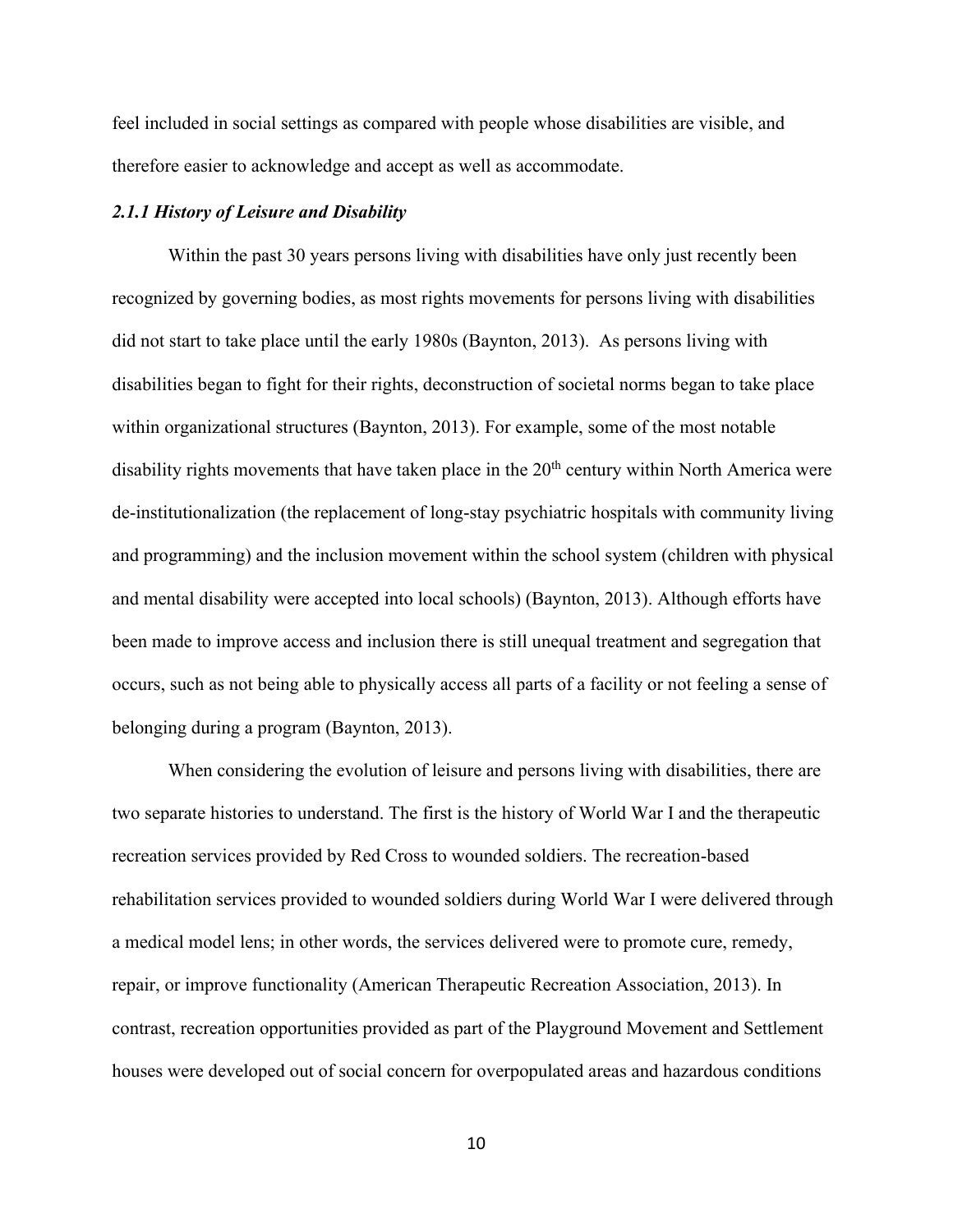of industrialized cities, using a social model approach to address the issue by attempting to change the environment to help the person (Devine & Mobily, 2017). The social model of disability suggests that disability occurs due to barriers to access designed by social constructs (Devine & Mobily, 2017).

Despite the shift to a more social model approach of disability, leisure for persons living with disabilities is still viewed as therapy or intervention, typically called Therapeutic Recreation (TR) (Devine & Mobily, 2017). Critics claim that TR was developed on the foundation of the medical model of disability and therefore stands in opposition to the fundamental beliefs of leisure. These beliefs are that leisure is derived from freedom of choice and used in a variety of ways to meet one's personal needs such as relaxation, pleasure, or self-reflection (Devine & Mobily, 2017). The medical model interpretation of disability has dominated the recreation sector. For example, while abled-bodied persons are viewed as participating in recreation, once a person is classified as injured or disabled the recreation activity is then interpreted as a therapeutic intervention or rehabilitation (Aitchison, 2009). Although there are different contexts where one understanding of disability might be more appropriate than the other, this study has adopted a social model interpretation of disability in order to understand the environments that shape inclusion and participation.

In 2006, Article 30 of the United Nations (2006) *Convention on the Rights of Persons with Disabilities* recognized "… the right of persons with disabilities to take part on an equal basis with others in cultural life" (defined as participation in recreation, leisure, the arts, sport and tourism) (cited in Darcy, Lock, & Taylor, 2017, p. 3). As a societal shift encourages leisure contexts to include marginalized populations within current structures, there is now emphasis on changing these structures (Devine & Mobily, 2017). As legislation, such as Article 30 of the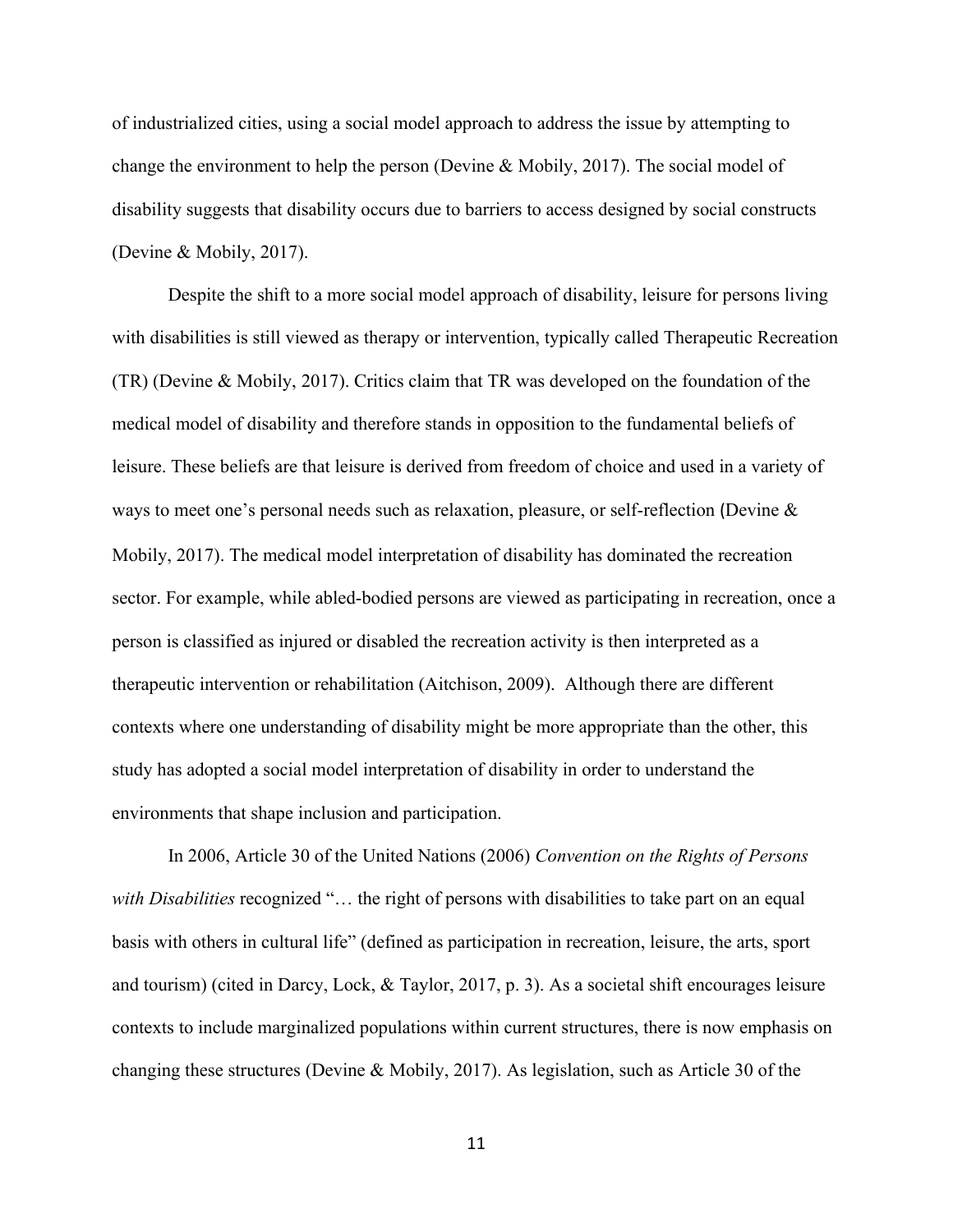United Nations, begins to recognize leisure as a fundamental human right, persons living with disabilities are slowly being recognized by community organizations and attempts to develop inclusive programming have begun to take place. However, the following section will shed light on the current recreation experiences of persons living with disabilities to describe the barriers encountered when attempting to access community recreation.

#### <span id="page-19-0"></span>*2.1.2 Accessibility Legislation for Persons Living with Disabilities*

Within North America one of the earliest policies developed addressing persons living with disabilities was the Americans with Disabilities Act (ADA) established in 1990 (Emens, 2013). The ADA prohibited discrimination (including the failure to accommodate) within areas such as employment, public accommodations, and government services (Emens, 2013). Although this act was supposed to support persons living with disabilities, the interpretation of the act was skewed by persons of the law and, in 2008, the US Congress passed the ADA Amendments Act (ADAAA). The ADAAA attempted to restore the original vision of the ADA but understood the need to have a more definitive term for 'disability' to ensure the appropriate persons were supported by the act (Emens, 2013). Since the establishment of ADA in 1990, Canada has been questioned about whether a similar act should be passed by federal government to address the persistent barriers associated to stigma, exclusion, and poverty for persons living with disabilities (McColl et al., 2010).

In Canada persons living with disabilities have been addressed in policy since 1982. Legislation such as the *Charter of Rights and Freedoms* (1982) and *Canadian Human Rights Act* (1985) both speak to protecting persons living with disabilities from discrimination (McColl, Schaub, Sampson, & Hong, 2010). By the end of 1995 Canada had begun investing in social spending and started to address disability issues by making it its own policy area, introducing the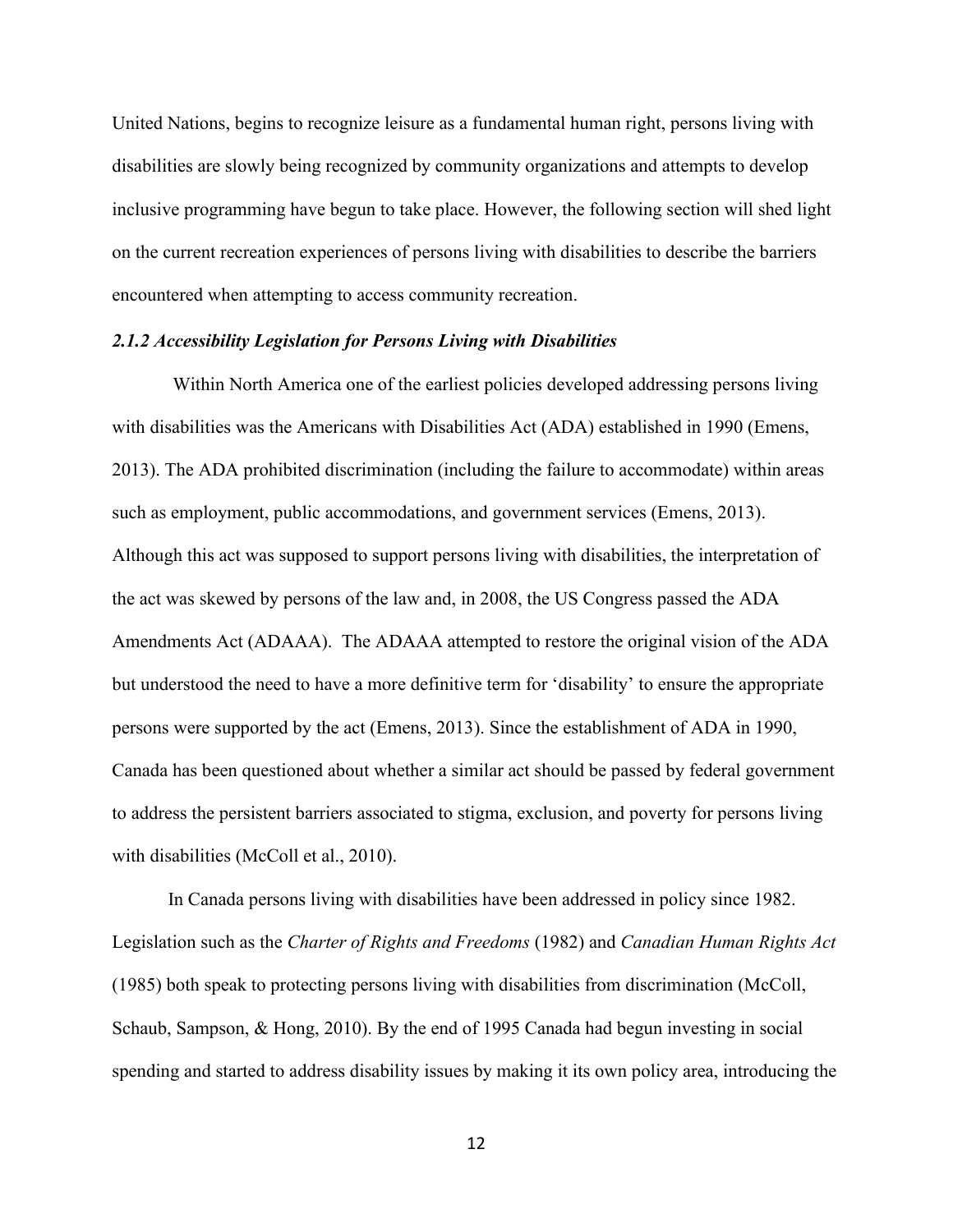beginning of the inclusion movement (McColl et al., 2010). Between 1996 and 2005 provincial leaders began to push for disability policy at a federal level, recommending a national disability act be developed (McColl et al., 2010). Between 2006 to 2009 Canada contributed data related to issues for persons living with disabilities to the *UN Convention of the Rights of Persons with Disabilities* and ensured its signing in 2010 (McColl et al., 2010). Finally, in 2019, the Accessible Canada Act (Bill C-81) was passed by the Senate.

The Accessibility Act of Canada was developed as a mandate to create a barrier-free Canada through identification, removal, and prevention of barriers to access within areas that fall under Federal Jurisdiction of Canada (Government of Canada, 2019). Although inclusion and accessibility are words used throughout the Bill, only two words are defined: Barrier and disability. Barrier is defined as:

anything- including anything physical, architectural, technological or attitudinal, anything that is based on information or communications or anything that is the result of a policy or a practice- that hinders the full and equal participation in society of person with a physical, mental, intellectual, learning, communication or sensory impairment or functional limitation (Government of Canada, 2019, p. 2).

Disability is defined by the Government of Canada (2019) as:

a complex phenomenon, reflecting an interaction between features of a person's body and mind and features of the society in which they live. A disability can occur at any time in a person's life; some people are born with a disability, while others develop a disability later in life. It can be permanent, temporary or episodic. Disability can steadily worsen, remain the same, or improve. It can be very mild to very severe. It can be the cause, as well as the result, of disease, illness, injury, or substance abuse. (p. 2)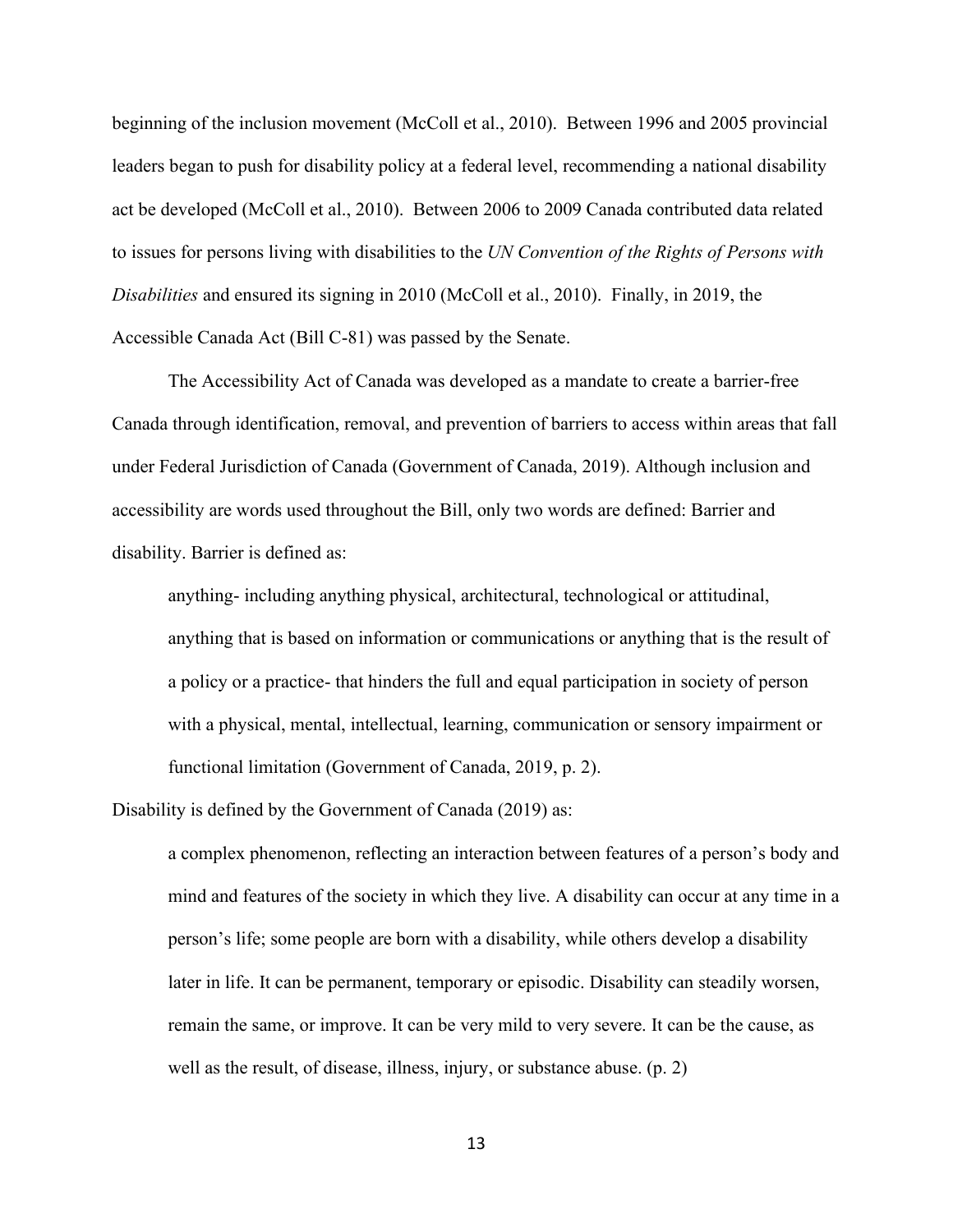It is interesting that neither inclusion nor accessibility are defined, as Bill-C81 seems to target a very broad range of disabilities. Bill-C81 has six key focus areas including:

- 1. Built environments (buildings and public spaces)
- 2. Employment (job opportunities and employment policies and practices)
- 3. Information and communication technologies (digital content and technologies used to access it)
- 4. Procurement of goods and services
- 5. Delivering programs and services; and
- 6. Transportation (by air as well as rail, ferry and bus carriers that operate across a provincial or international border)

It could be argued that recreation services fall under 'built environments' and 'delivering programs and service.' However, currently the Bill is only applied to federally governed services and programs. There is a need to understand how our government, along with other organizations that provide programs and services, create inclusion standards to ensure that a place, program, or service is completely accessible.

Although federal legislation has just recently passed, several provinces have begun to develop their own accessibility legislation. Currently Ontario, Manitoba, and Nova Scotia have established official accessibility legislation. One of the key challenges is that recreation departments are not viewed as essential services and therefore not within the jurisdiction of provinces. However, municipalities are being held to a new standard through provincial legislation by developing inclusion and access committees to support initiatives and change within municipal departments. As an example, under the Province of Nova Scotia's Accessibility Act, it is required that municipalities develop an accessibility advisory committee and prepare an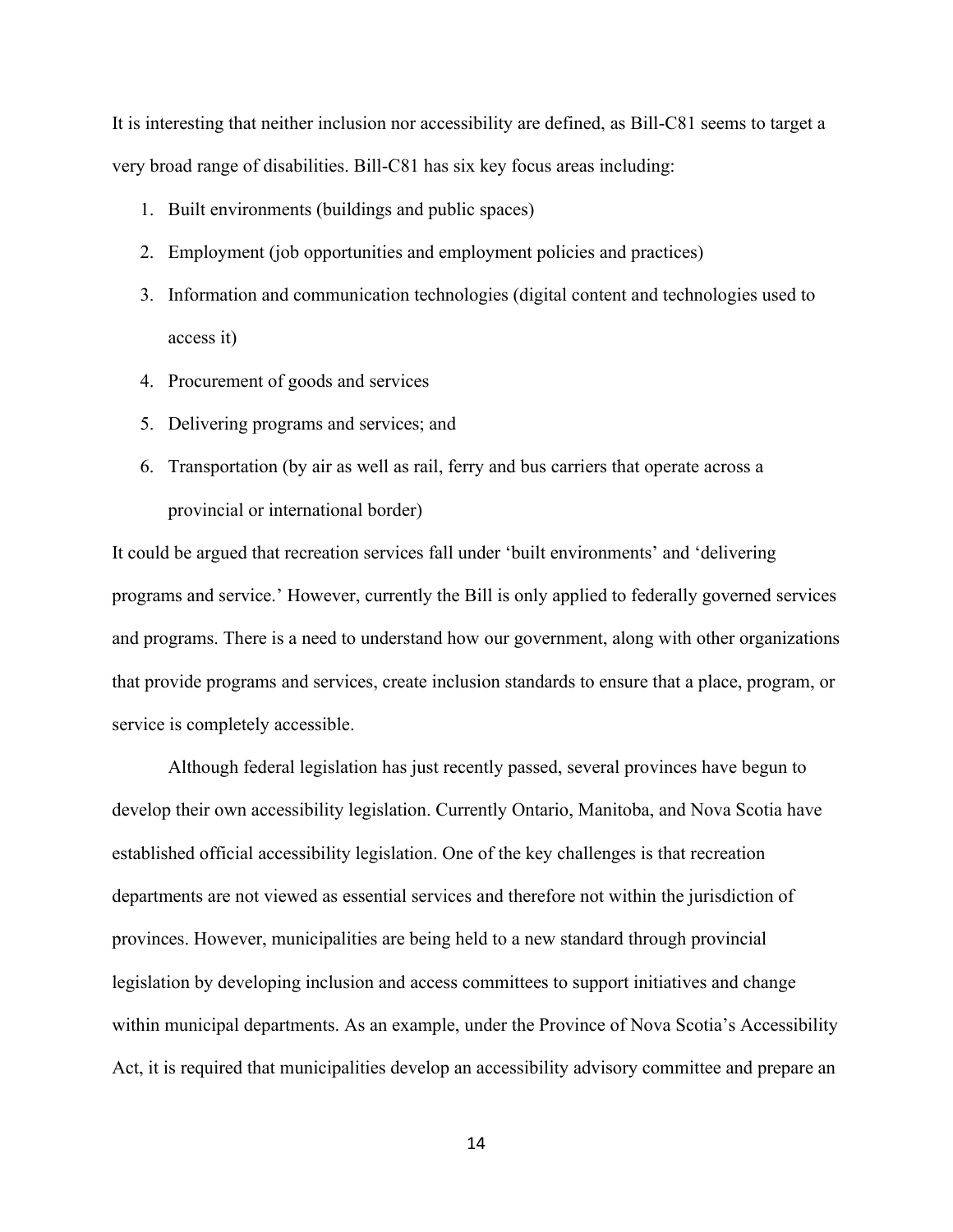accessibility plan that is publicly available by the end of 2021 (Province of Nova Scotia, 2018). Therefore, municipal recreation and inclusive practices should be explored in order to understand the current relationship between disability and community recreation within different community contexts in Canada.

Although legislation is still being developed to address the removal of barriers for persons living with disabilities within Canada, national organizations such as the Canadian Parks and Recreation Association (CPRA) and Active Living Alliance (ALA) have started to develop research and frameworks targeting inclusion and accessibility in a recreation setting. As Canada progresses towards being fully accessible for persons living with disabilities, municipalities will be held to new standards with regard to the development and delivery of inclusion services.

#### <span id="page-22-0"></span>**2.2 Understanding Policy**

As mentioned in the introduction, the definition of policy is any course of action or broad direction endorsed by a body of authority and delivered through forms such as frameworks, strategies, action plans and official priority documents (Liddy & Mill, 2014). Carter et al. (2014) recognize that collaboration during policy development across stakeholders is encouraged as it "standardizes practices and creates opportunities to determine best practices" (p. 63). It is suggested that a committee of key stakeholders be created to collaborate on the development, implementation, and evaluation of policy (Paige, 2003) whether at a departmental, organizational or regional level. Collaboration of stakeholders throughout the policy process ensures the ability for stakeholders to create guidelines that can be followed by staff (Carter et al., 2014).

The Government of Newfoundland and Labrador (2015 [Govt NFL]) has provided an overview of the general stages involved during the development and implementation of policy, called the policy cycle. The first stage of the cycle is *Issue Identification and Definition.* They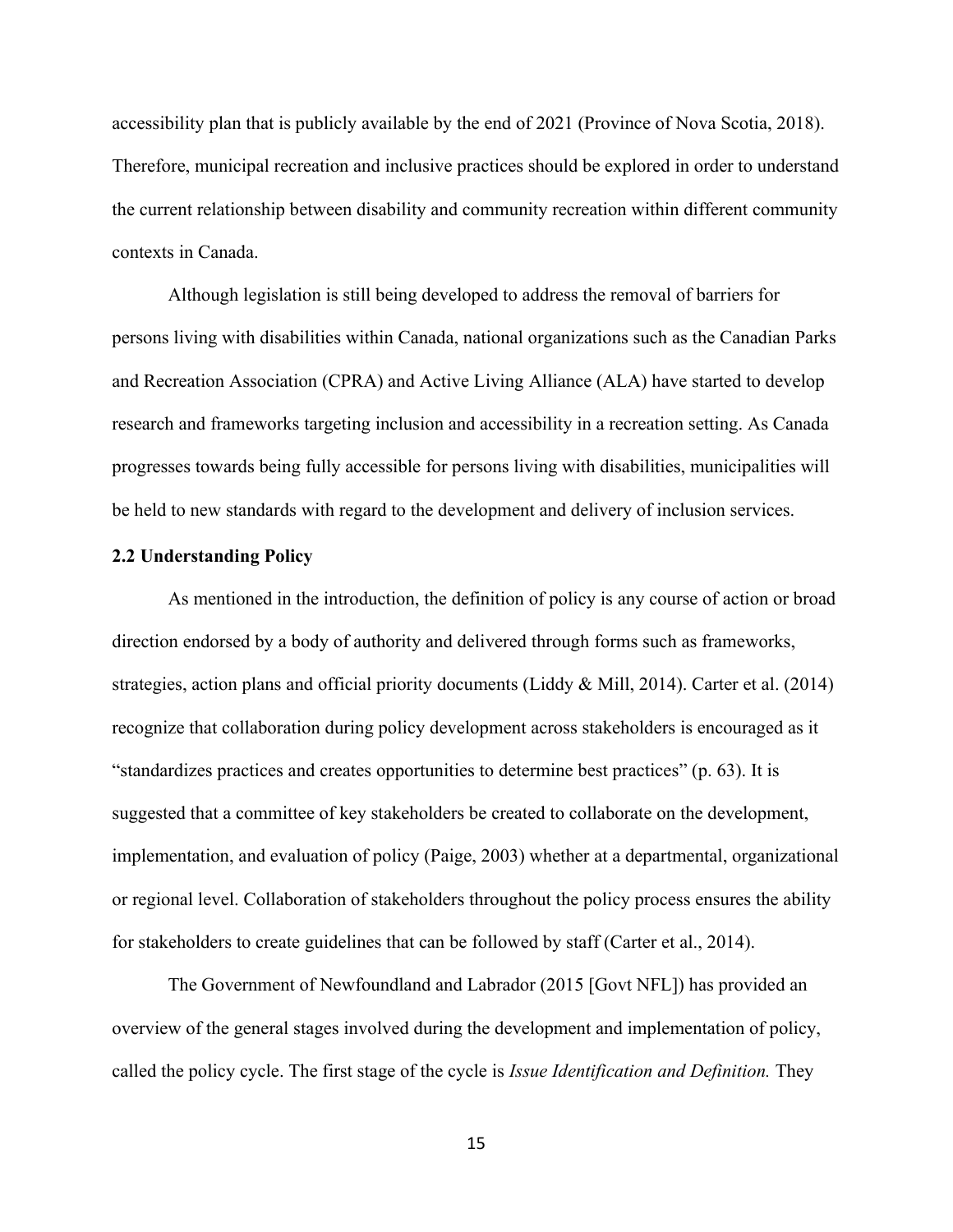suggest that it is important that policy development starts by clarifying the problem and defining the problem, as stakeholders involved in the policy development, known as the decision-makers, might have different views or understanding of the issue (Govt NFL, 2015).

An issue can be identified in three different ways: it is either originated, appealed, or imposed (Carter et al., 2014). In some cases, a policy can be originated from top management; however, policy can also originate from the department level. In some cases, policies can originate simultaneously from both directions (Carter et al., 2014). When a policy is originated it usually forms through team collaboration and is circulated for feedback before being finalized (Carter et al., 2014).

Once the issue is identified and defined, decision-makers will move to the *Policy Research and Analysis* stage. "Research is the systematic collection and presentation of information and it is the backbone of policy development" (Govt NFL, 2015). It is recommended that in order to justify the decision-making of the decision-makers, thorough research and data analysis should be completed.

Once the decision-makers have accumulated a thorough amount of data it is time for the group to *generate policy solutions and alternatives* (Govt NFL, 2015). There are various ways in which policy can respond to an issue; the instrument/option (legislation, managerial, education etc.) that is chosen can have a lot of impact on the outcome of the policy (Govt NFL). Policy documents can be "reviewed to describe the content or categorize the approaches to specific health problems in existing policies" (Dalglish, Khalid, & McMahon, 2020, p. 2). Types of policy documents identified by Dalglish, Khalid, and McMahon (2020) are provided in Table 2.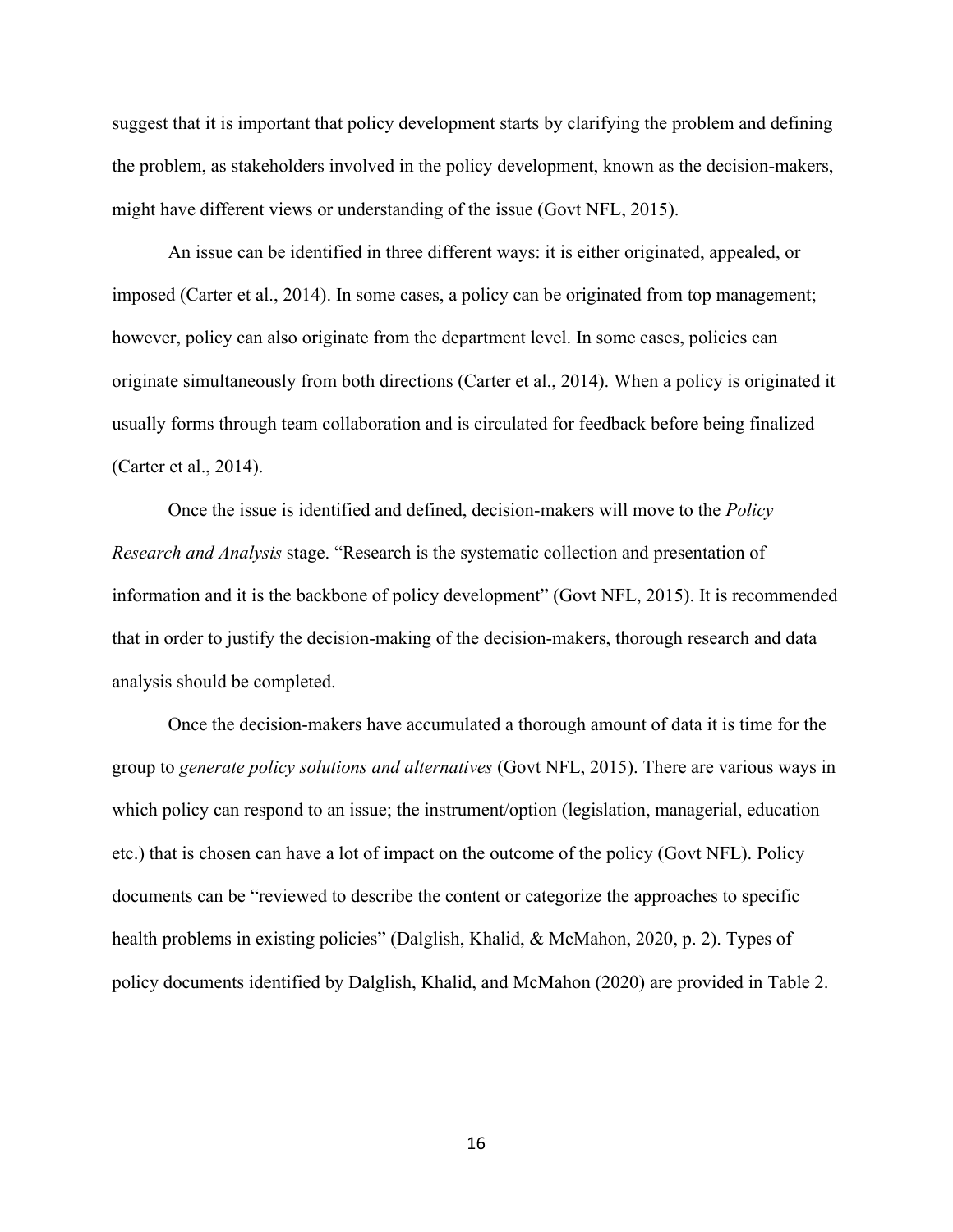## **Table 2**

## *Policy Document Types*

| Policy Document Type     | Examples                             |
|--------------------------|--------------------------------------|
| Official documents       | Official statements and declarations |
|                          | Statistical surveys or publications  |
|                          | Strategic plans                      |
|                          | Frameworks                           |
| Implementation documents | Training manuals or work tools       |
|                          | Operational plans                    |
|                          | Procedures                           |
| Working documents        | Committee reports                    |
|                          | PowerPoint presentations             |
|                          | Draft documents                      |
|                          | Mission reports                      |
|                          | Emails                               |

It is important for decision makers to think of policy solutions and how they might influence future conditions or developments (Govt NFL).

C*onsultation* has been provided its own stage within the policy cycle; however, consultation should be woven into every stage of policy development and implementation (Govt NFL, 2015). Consultation is the process of creating dialogue between the stakeholders developing the policy and the department, the organization as a whole, as well as other organizations or governments, and with other professionals in the field (community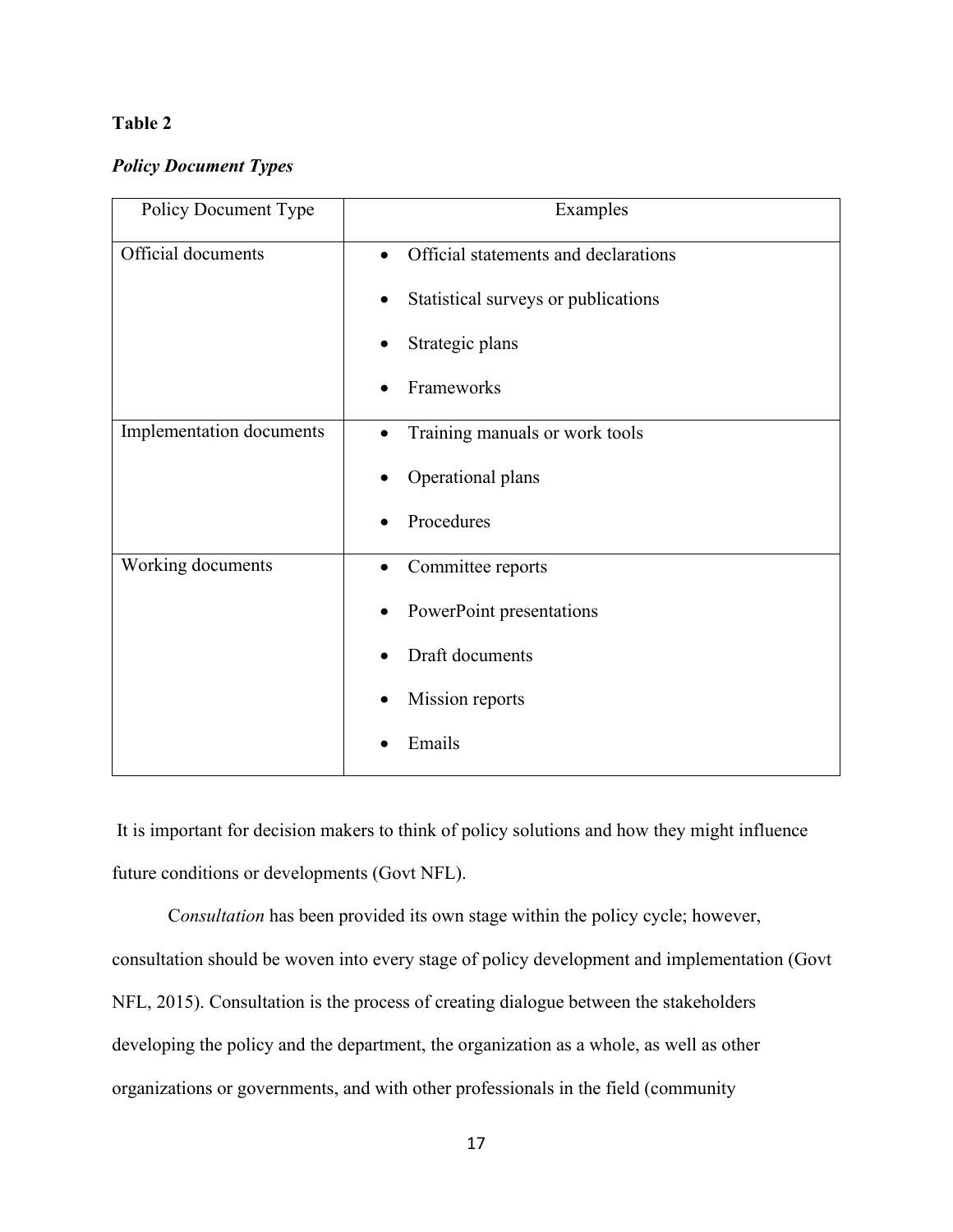organizations, community members, advocacy groups and more) (Govt NFL). Consultation serves as a way to ensure transparency and accountability between the decision-makers developing the policy and the community it aims to serve creating a stronger and more efficient final policy (Govt NFL).

*Developing policy proposals* is the next consideration for decision makers when following the cycle of policy development. The value of a policy is typically dependent on how well the policy is communicated (Carter et al., 2014). Attention to how the proposal is written is needed by decision-makers, including consideration to the logic of the argument, clarity of the writing, organization of the information, and evidence to support the decision-makers proposal (Govt NFL, 2015). It was noted that having consistent format and definitions/language allows for clear communication and understanding of the policy (Paige, 2003).

Once the policy is approved the policy is implemented. *Policy implementation* is considered to be done well when attention to three key factors is considered: 1) Clarity of the policy's goals, 2) Information intelligence (i.e., research and consultation), 3) Strategic planning (Govt NFL, 2015).

The final stage of the policy cycle is *policy monitoring and evaluation*, evaluation is a component of policy development that should be considered early in the development process (Govt NFL, 2015). Monitoring and evaluation a new policy is important to collect information and data on how the new policy is impacting the initiative it set out to address (Govt NFL, 2015). Through evaluation decision-makers can understand how the policy is being interpreted and implemented by employees, as well as understand its influence on community members (Govt NFL, 2015). Typically, evaluation happens periodically with amendments and changes occurring over time (Govt NFL, 2015).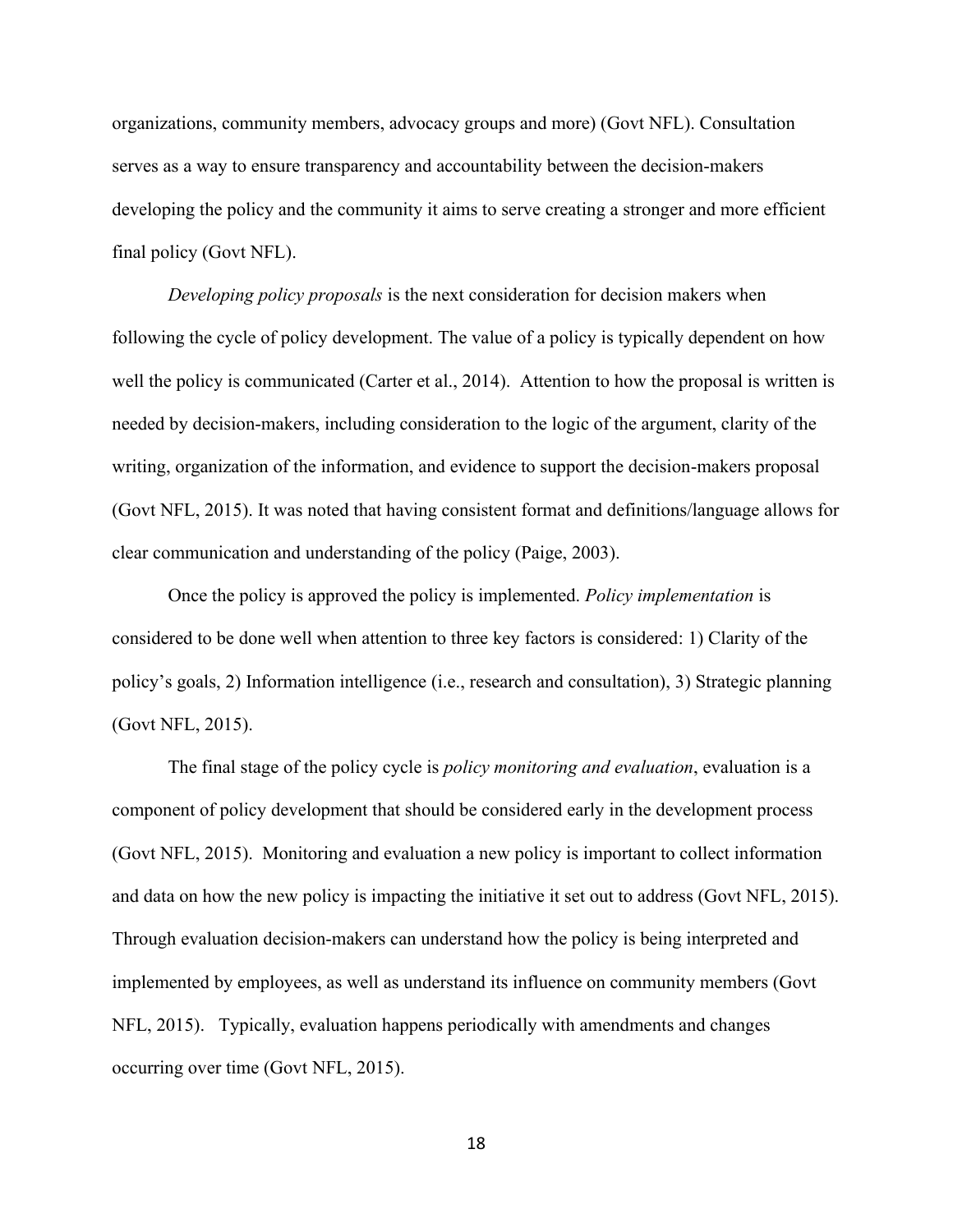For the purposes of this study, official policy documents and implementation policy documents will be analyzed to understand how recreation department inclusion policies address inclusion for persons living with disabilities. It is assumed that the policies reviewed in this study have been developed as per the policy cycle stages provided by the Government of Newfoundland and Labrador (2015).

#### <span id="page-26-0"></span>**2.3 Understanding Canadian Municipal Recreation Landscape**

#### <span id="page-26-1"></span>*2.3.1 Framework for Recreation in Canada*

*The Framework for Recreation in Canada* (Canadian Parks and Recreation Association/ Interprovincial Sport and Recreation Council [CPRA/ISRC], 2015) is supported by governing provinces and territories of Canada (with the exception of Quebec) in hopes that key recreation partners adopt the Framework when delivering recreation services. Within the Framework recreation is defined as "the experience that results from freely chosen participation in physical, social, intellectual, creative and spiritual pursuits that enhance individual and community wellbeing" (CPRA/ISRC, 2015, p. 4). The five overarching goals and priorities of the framework are: *Goal 1 Active Living*, foster active living through physical recreation; *Goal 2 Inclusion and Access*, increase inclusion and access to recreation for populations that face constraints to participation; *Goal 3 Connecting People and Nature*, helping people connect to nature through recreation; *Goal 4 Supportive Environments*, ensure the provision of supportive physical and social environments that encourage participation in recreation and build strong, caring communities; and *Goal 5 Recreation Capacity*, ensure the continued growth and sustainability of the recreation field (CPRA/ISRC, 2015). The Framework provides insight on the many benefits recreation can provide from individual wellbeing to community economic growth and suggests that if communities engaged in upstream investments in recreation it could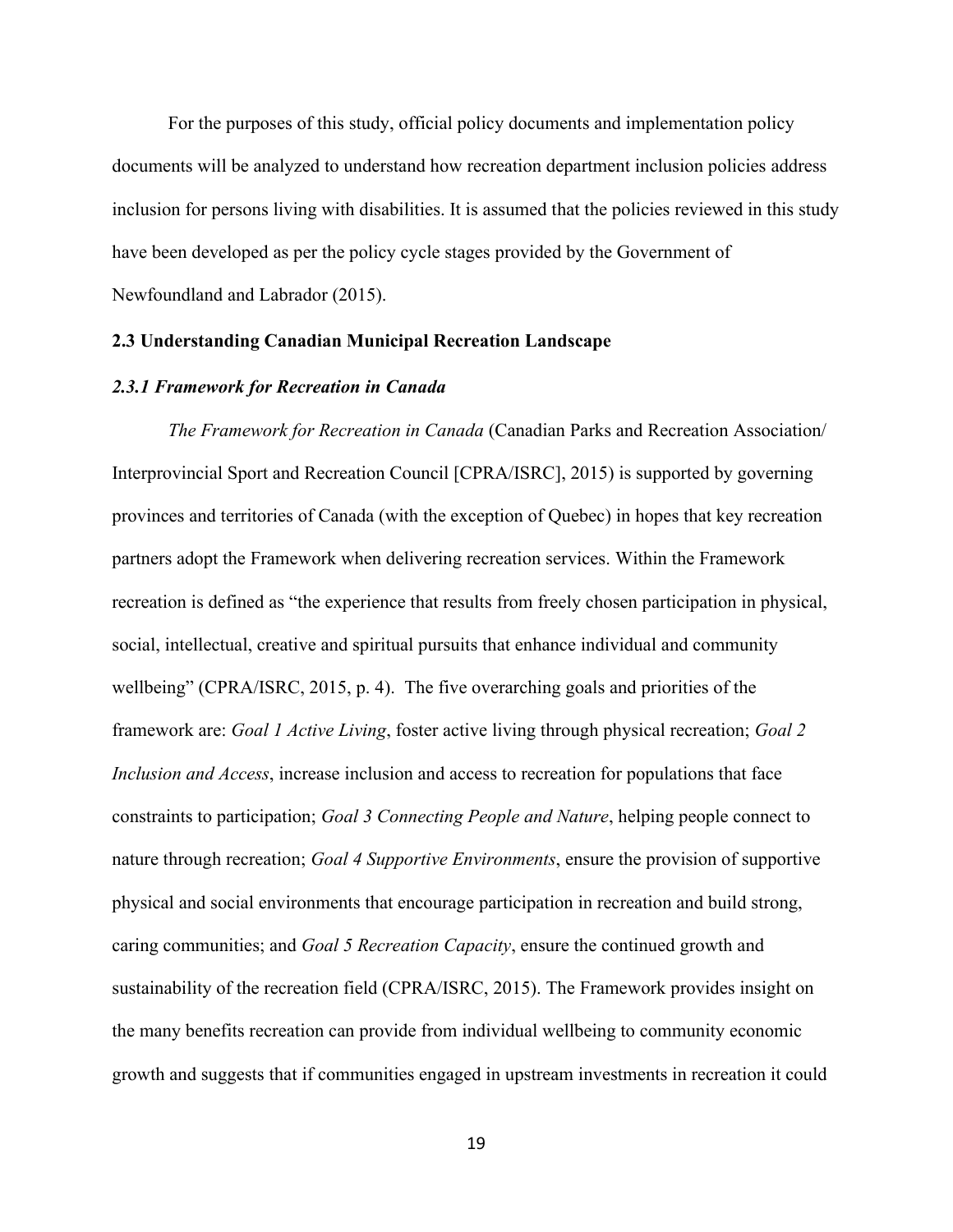lead to individual and community wellbeing, reducing costs within health care, social services and the justice system (CPRA/ISRC, 2015).

The two goals that address the needs of persons living with disabilities are Goal Two (Inclusion and Access) and Goal Four (Supportive Environments). Goal Two (Inclusion and Access) has eight specific priorities that articulate how to provide inclusion and accessibility to populations facing constraints, stating that recreation is a service that has the ability to bring people together (CPRA/ISRC, 2015). Priority seven addresses persons living with disabilities stating:

Provide leadership, support, encouragement, information, policies and programs that facilitate full participation in recreation by people of all abilities across all settings. Work with persons with disabilities and special needs to create inclusive opportunities and build leadership capacity. Ensure that recreation environments are accessible and remove physical and emotional barriers to participation. (CPRA/ISRC, 2015, p. 23)

This quote demonstrates the importance of involving persons living with disabilities in the development and building of inclusion policy within an organization, as to ensure the policies fully supports participation of persons living with disabilities in barrier -free recreation environments. Sterman et al. (2019) also identified the importance of community engagement when investigating the important factors related to accessible playground development, as he noted that families identified the absence of meaningful community engagement directly contributed to poor playground development by their local government. However, more understanding on how community recreation organizations are currently structured and address inclusion is needed in order to strategically remove the barriers and constraints faced by populations such as persons living with disabilities.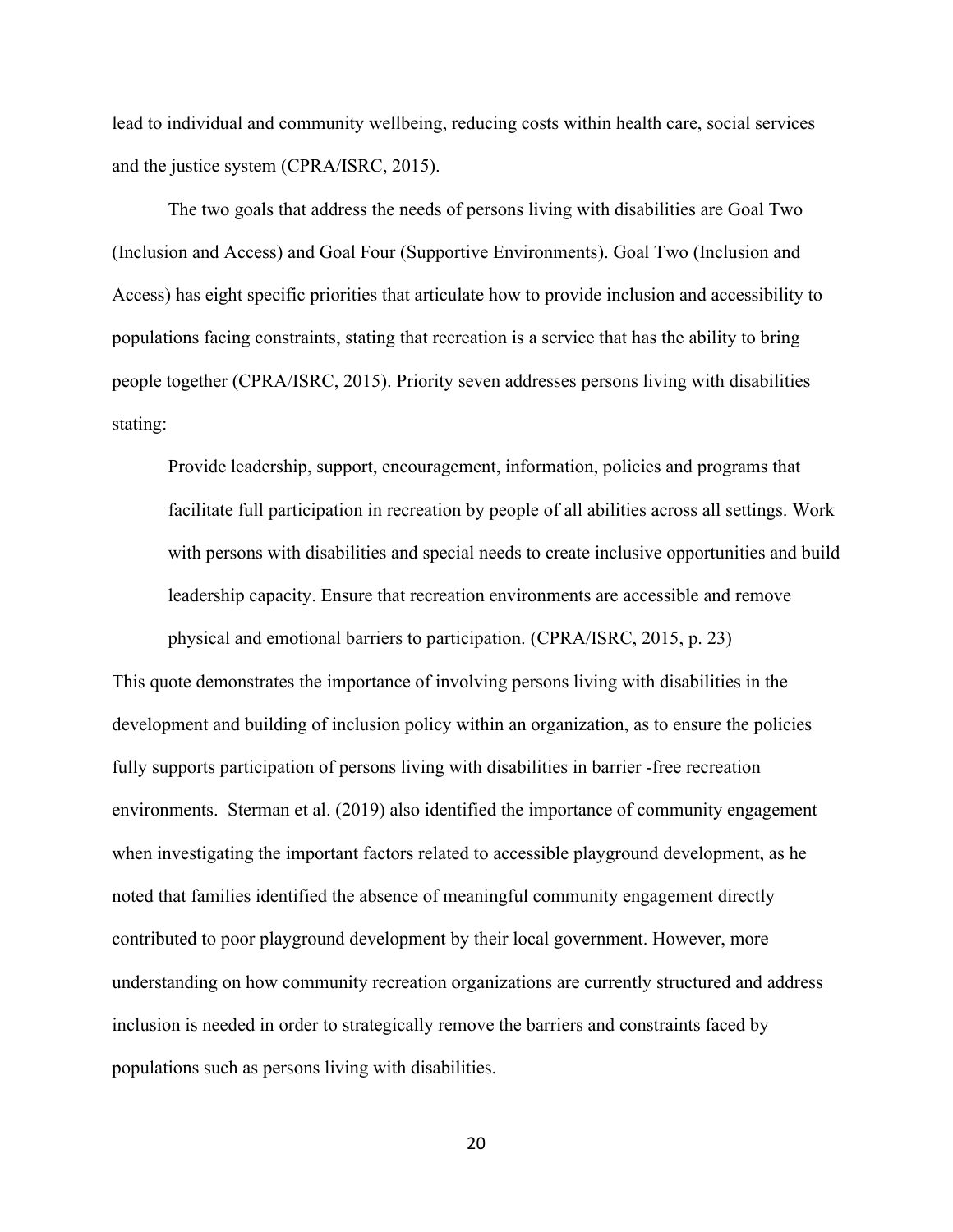Goal Four (Supportive Environments) acknowledges the importance of building supportive physical environments (recreation centres, parks, facilities) and social environments (collaborating with partners such as social service groups, the arts community, private sector) to help people adopt healthy active lifestyles by "making healthy choices the easy choices" (CPRA/ISRC, 2015, p. 26). *The Framework for Recreation in Canada* (CPRA/ISRC, 2015) acknowledges that there are many different tools used to create supportive recreation environments, including policies and guidelines, innovative programming, social action, education and funding.

This research project will investigate the relationship between inclusion policy and community recreation to understand how current policies assist or hinder supportive environments for persons living with disabilities.

#### <span id="page-28-0"></span>*2.3.2 Understanding Municipal Recreation*

The Canadian history of municipal recreation departments begins during the early 1900s when recreational opportunities were self-driven and provided in settings such as churches, ethnic organizations, sports clubs, and volunteer organizations (BC Recreation and Parks Association [BCRPA}, 2009). By the 1950s the development of parks, recreation and culture services were more formally established (BCRPA, 2009). By the late 1960s communities began to build their own facilities expanding recreation services to serve not just children, but persons of all age groups, genders, and conditions (BCRPA, 2009). As recreation services continued to grow and expand throughout the country, the "benefits era" began in the mid-1990s and continues to happen as departments begin to use evidence-based benefits to communicate and inform politicians and the public (BCRPA, 2009). As recreation services began to broaden their role and partners, the 'quality of life' era began in 2016 focusing on benefit-based outcomes,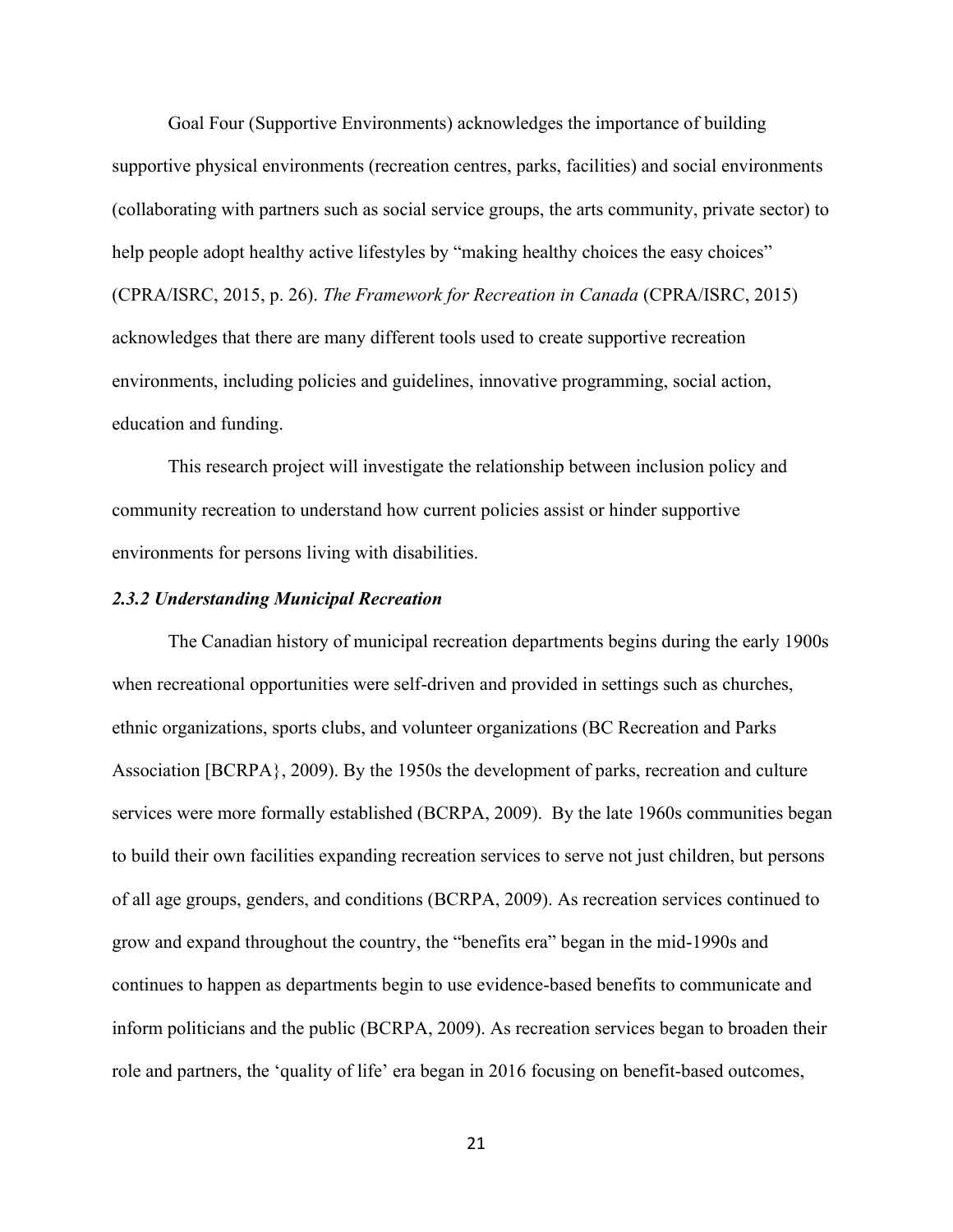public goods, and integrated approaches to ensure well-being of all community members (BCRPA, 2009).

Lucas and Smith (2019) conducted a survey across municipalities within Canada to understand what policy issues local politicians (mayors and councillors) deem as most important. With over 1000 responses, the survey allowed responders to rate 18 public policy areas by importance, resulting in a systematic understanding of what influences prioritization of public policies for local politicians based on size, regions and provinces (Lucas  $\&$  Smith, 2019). The short summary of this report is that size matters; municipalities that are classified as 'big cities' not only have to deal with the common policy issues such as waste management, but also have to deal with additional issues such as homelessness to immigrant settlement (Lucas  $\&$  Smith, 2019). All municipalities agreed that parks and recreation are within the top ten policy issues to address, as most bigger municipalities have developed recreation service delivery frameworks to deliver services (Lucas & Smith, 2019). 'Big cities' experience a more diverse culture and larger population sizes adding a need for more extensive service delivery plans to meet the needs of each individual served within the community (Lucas & Smith, 2019). Lucas and Smith (2019) claim that future research should go into understanding the policy development and relationships of 'big city' issues to gain a more in depth understanding of how they are being addressed. There is a need to explore the inclusion policies developed within parks and recreation departments in 'big cities' across Canada to understand the complex relationship of providing inclusive services to diverse populations, specifically persons living with disabilities.

When considering recreation contexts in big cities, local governments can usually have an important role in providing accessible recreation opportunities (Sterman et al., 2019). In a study conducted by Sterman et al. (2019) the goal was to understand what decision-making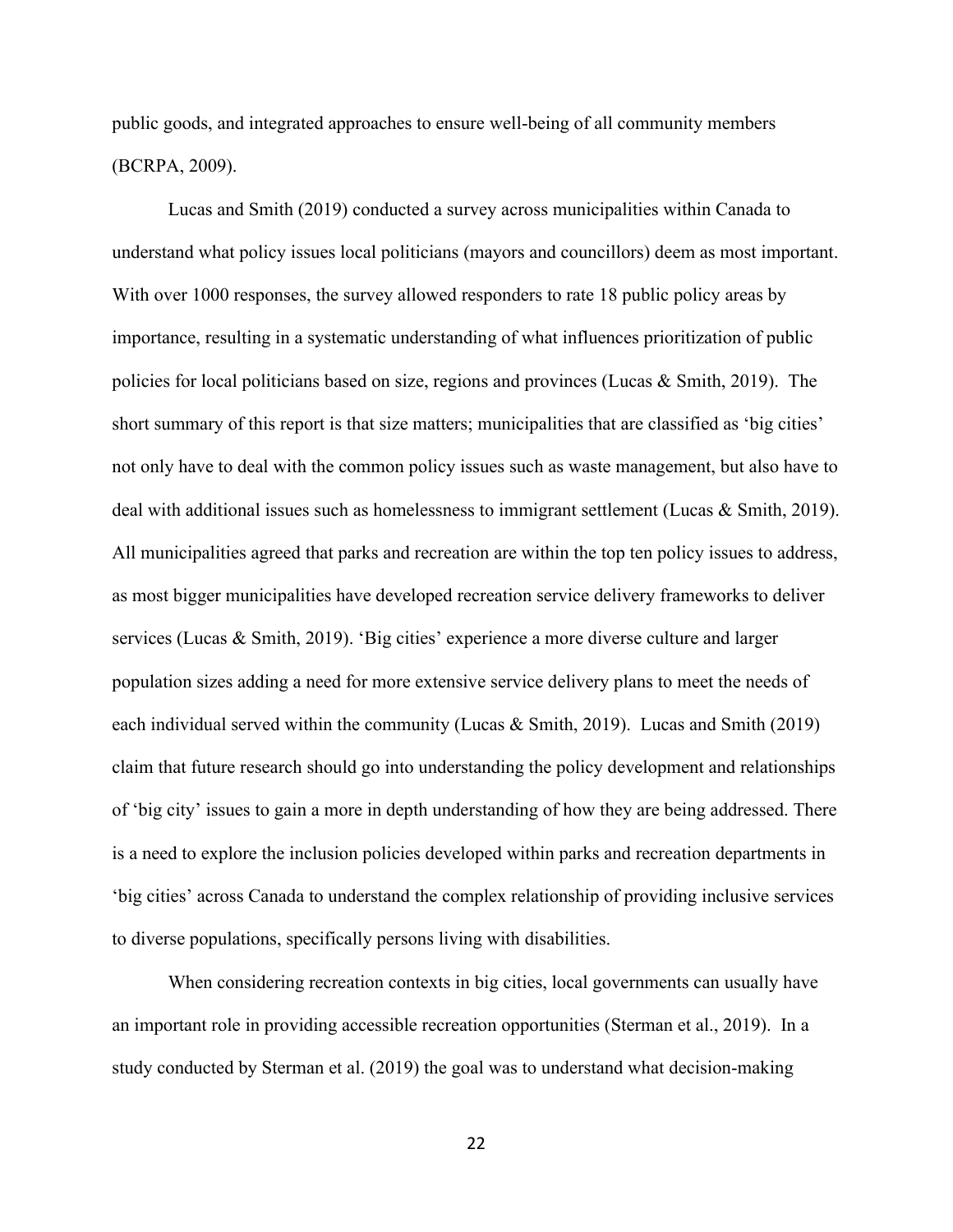factors a local government and families considered as important when developing accessible playgrounds for children living with disability. Four key themes were constructed: perceptions of disability, absence of meaningful community engagement, just getting there is too hard, and think about it as a minimum standard (Sterman et al., 2019). When speaking to perceptions of disability, the local government felt that some families were in denial about having a child with a disability and that supports were needed. With regard to 'absence of meaningful community engagement', the local government seemed to fear offending community members as there was concern about approaching families or persons from different religious or cultural backgrounds. Families also spoke to how hard it was to get to the larger urban parks within their community due to transportation and time, it was easier for the family to attend their local park with less amenities. Both budget and service delivery of the local government reflected the 'minimum requirements' put-on inclusive playgrounds and outdoor play. One employee within an organization described how the attitudes of council members affected the priority of inclusive play opportunities for children (Sterman et al., 2019). Although this study focused on children and families with a disability accessing playground settings, it is possible that similar outcomes would emerge if the study had explored recreation programming as the local government process would be similar.

#### <span id="page-30-0"></span>**2.4 Role of Therapeutic Recreation in Community**

Therapeutic Recreation is defined by the Canadian Therapeutic Recreation Association (2020) as "a health care profession that utilizes a therapeutic process, involving leisure, recreation, and play as a primary tool for each individual to achieve their highest level of independence and quality of life". Beginning in the 1980s families, persons living with disabilities, advocacy groups, and TR professionals began to push for community inclusion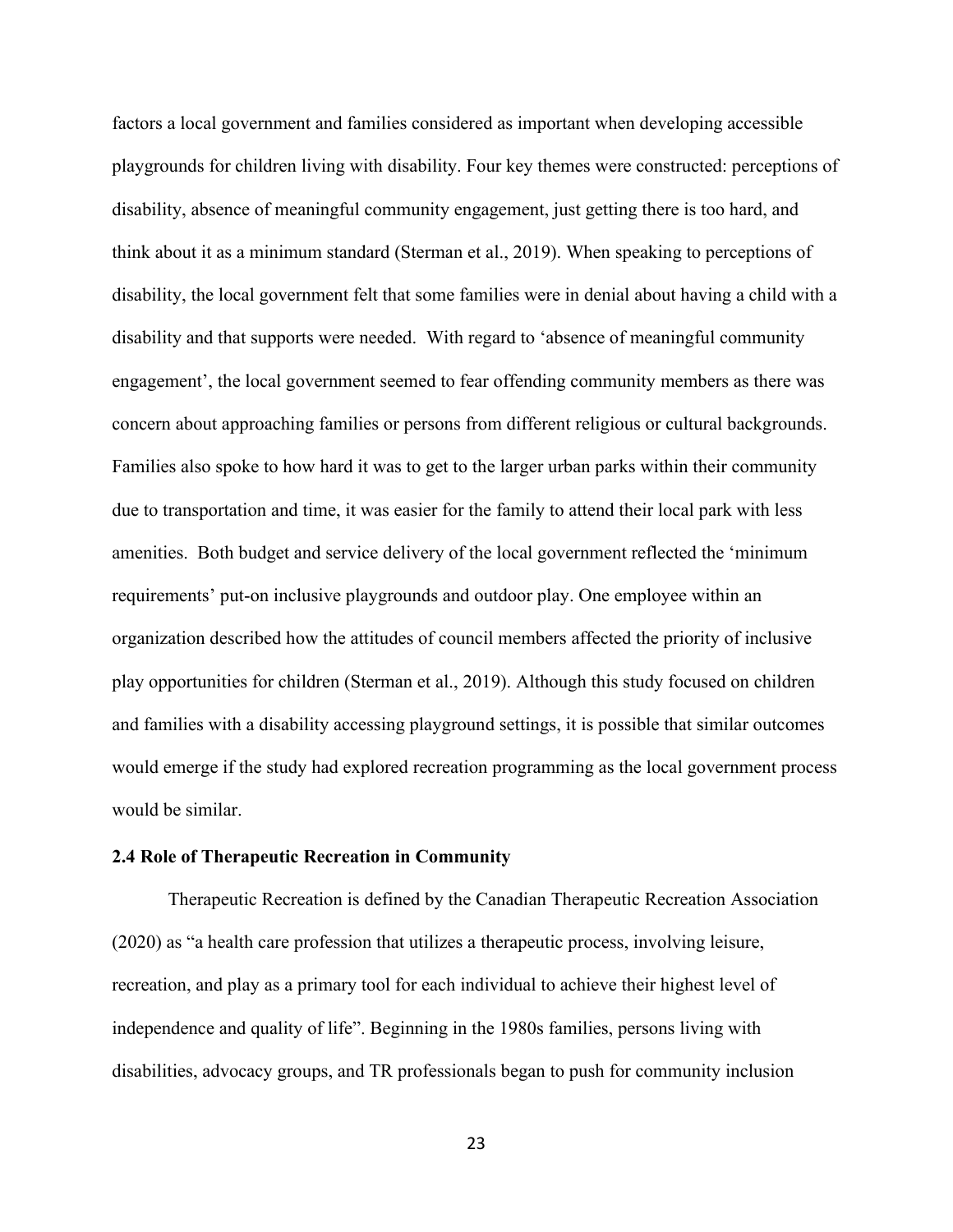(Miller et al., 2009). Although TR has traditionally been viewed as a clinical profession, there has been a movement towards establishing TR roles within community contexts. Devine and Mobily (2017) identified how leisure service professionals continue to view services provided to persons living with disabilities as 'therapy,' making it difficult to bridge the gap within community recreation and ultimately provide inclusive recreation programming and services. However, academics and researchers argue that TR professionals have an important role to play in providing optimal inclusion services within community recreation contexts (Craig et al., 2019). This role could go beyond providing inclusion services, as TR's could provide education to recreation practitioners on what successful inclusion supports could look like within a recreation context, impacting policy development.

A strength of TR as a profession is its systematic processes and understanding of leisure and recreation. One of the TR processes is the APIE (Assessment, Planning, Implementation, Evaluation) process, which is a systematic method to guide decision and service delivery within TR settings (Stumbo, Wolfe, & Pegg 2017). The APIE process provides TR professionals with specific steps to follow to ensure accountability to their clients and organization; there is the suggestion that without implementation of the APIE process, there would be no differentiation between a recreation activity and a therapeutic recreation activity (Wolfe, 2017). It is acknowledged by TR associations that the APIE process is the most valued job task within the TR profession in relation to service delivery (Wolfe, 2017). A brief introduction to each step of the APIE process will be provided below.

The first stage of APIE is *assessment*. "The assessment process provides the recreational therapist with an opportunity to gain greater understanding of client strengths, interests, and abilities" (Wolfe, 2017, p. 226). After assessment is complete, the *planning* stage occurs.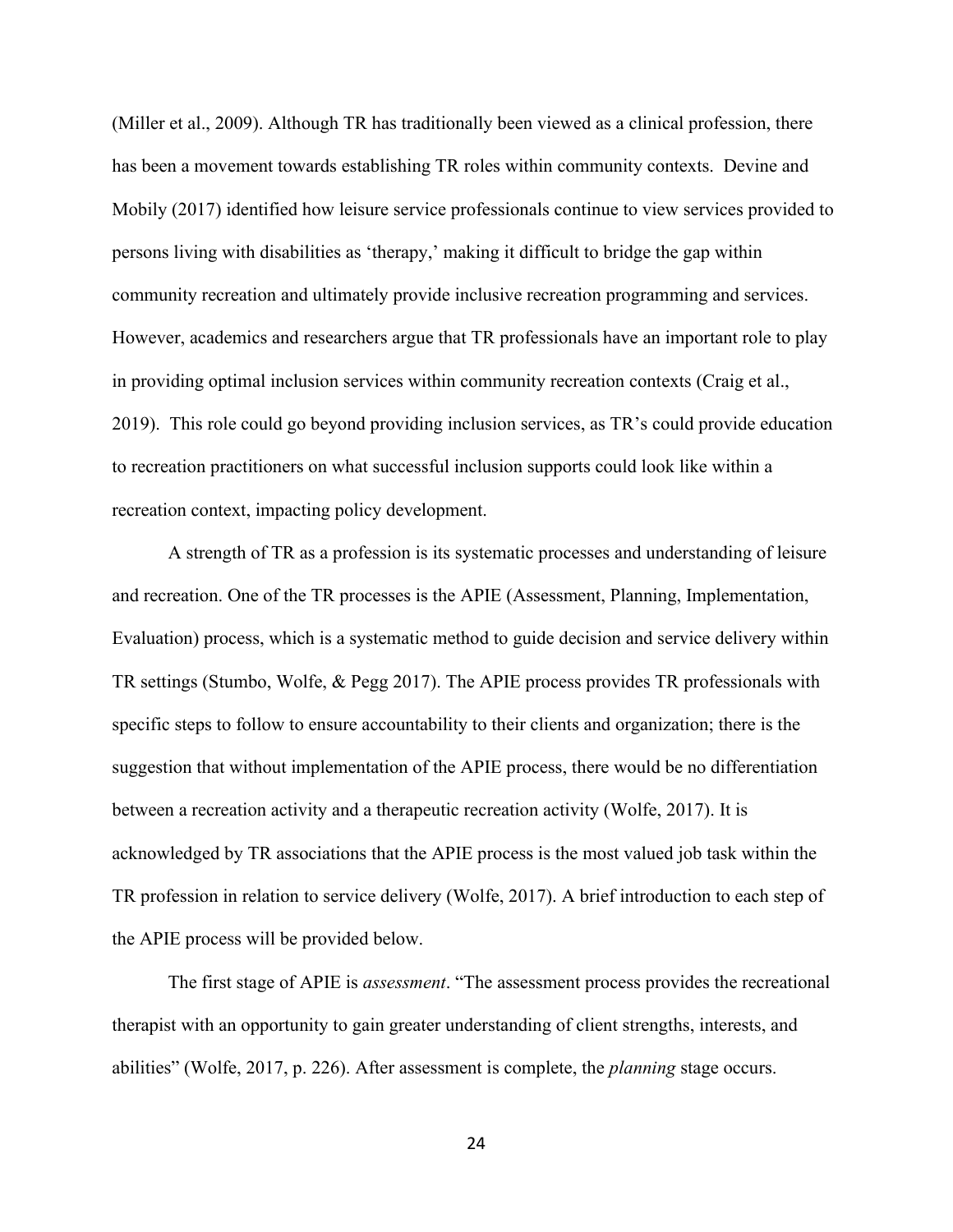Recreation therapists typically develop plans at three different levels: individual-level, program/activity-level, and departmental level (Wolfe, 2017). Within the planning stage, goals and objectives are developed, along with developing an evaluation plan. Once a plan is complete, the TR implements the plan. *Implementation* is when the participant engages in the intervention/activity designed by the TR; within this step client action primarily occurs (Wolfe, 2017). The final step, once implementation is occurring, is *evaluation* (Wolfe, 2017). Evaluation provides opportunity to assess whether the intervention is effective, or if modification or changes are needed (Wolfe, 2017). Evaluation can occur formative or summative, but the key to the evaluation process is the "concept of revisiting other components of the process" (Wolfe., 2017, p. 226). It is clear there are similarities between TR's APIE process, and the policy cycle introduced by the Government of Newfoundland and Labrador (2015). These similarities could arguably demonstrate why TR professionals might be a strong candidate for inclusion policy development within leisure and recreation services.

Mobily and Dieser (2017) introduced a new model called *a social/recreation community model* derived from the ecological model and social model (from disabilities studies), arguing that a social model approach in TR is more suitable than the medical model approach. The conception of the *social/recreation community model* focuses on changing environmental circumstances to achieve a sense of belonging and ethic of care for an individual. Mobily & Dieser (2017) identify how concepts of TR practice, such as achieving a sense belongingness, align with the intent of a social model understanding of disability as opposed to a medical model understanding. "The social model aims to change the conversation from an inward direction meant to alter the person to an outward direction, intended to correct the environment" (Mobily & Dieser, 2017, p. 13). Mobily and Dieser (2017) identify that an outcome for the proposed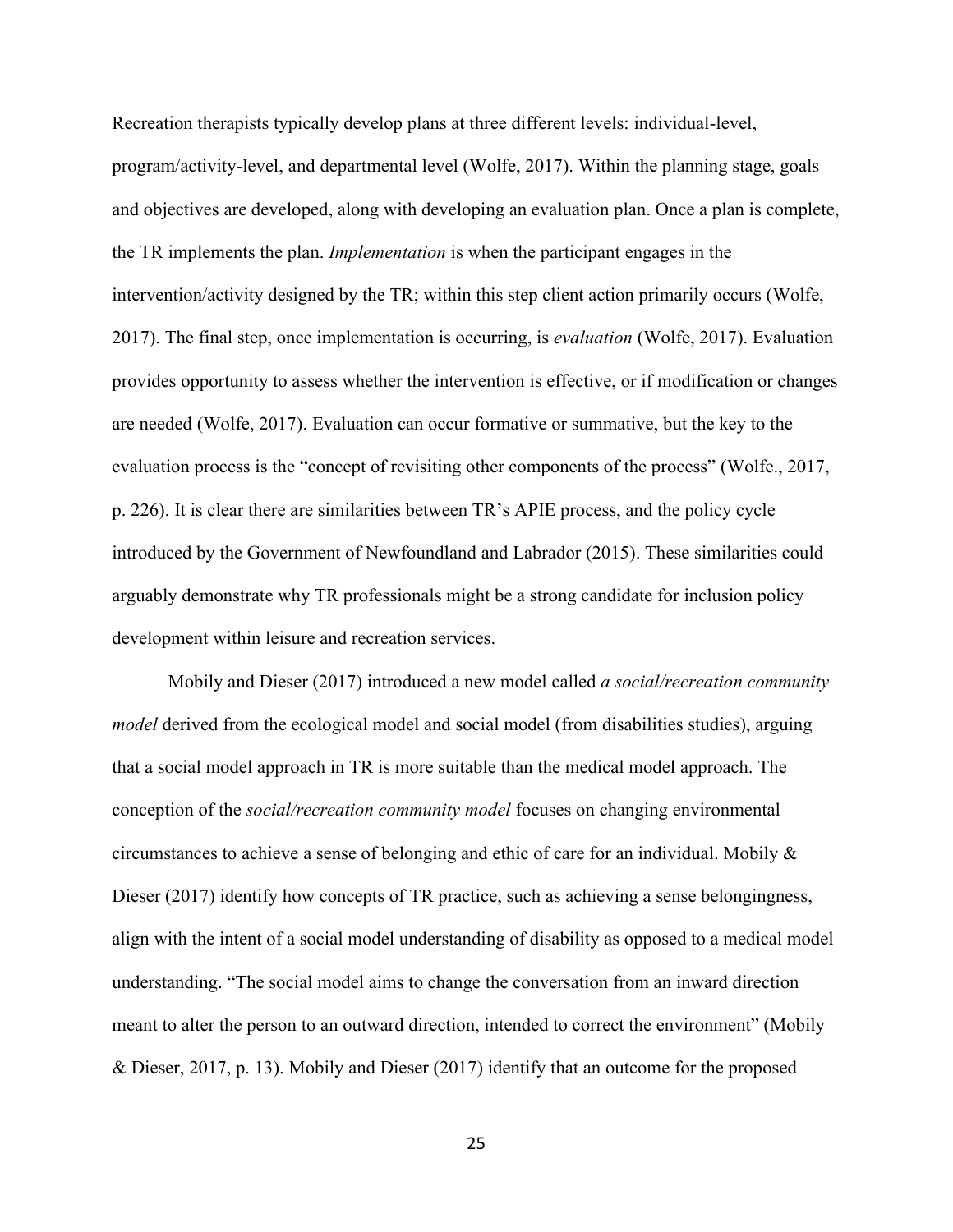model is a "contra-therapeutic one; becoming engaged in an essential, social/recreation community that supports a sense of belongingness as a worthy result" (p. 14). If a *social/recreation community model* were implemented, more investigation is needed into what knowledge and practices are needed to successfully support persons living with disabilities, and to create recreation communities that apply a social model (Mobily & Dieser, 2017). Mobily and Dieser (2017) call for a new form of TR practice where terms such as therapy are not used when providing inclusive community services, taking a contra-therapy stance. Although there is still a need to understand contributing factors involved in transitioning a profession such as TR from a medical model/clinical environment to a social model/community environment successfully, Mobily and Dieser (2017) identify that TR professionals should prepare to take an interdisciplinary approach and prepare professional content specific to:

Interpersonal skill development (from counselling and related areas), individual and group facilitation, public speaking and presentation, disability studies, disability rights, social justice, inclusive recreation, cultural competence and diversity education, ethics, aging studies, concepts in recreation communities, community development (from social work), and research methods. (p.16)

Mobily and Dieser (2017) provide foundational arguments for why an alternative to the current medical model approach of TR is needed. They describe both the benefits and challenges associated with adopting a social model (contra-therapy) approach of TR; by transitioning to a social model understanding, the TR's role shifts from focusing on the person, to focusing on changing the environment.

McKenney (2017) suggests that although parks and recreation professionals are reluctant to give resources to TR professionals, the concepts of TR are valued by parks and recreation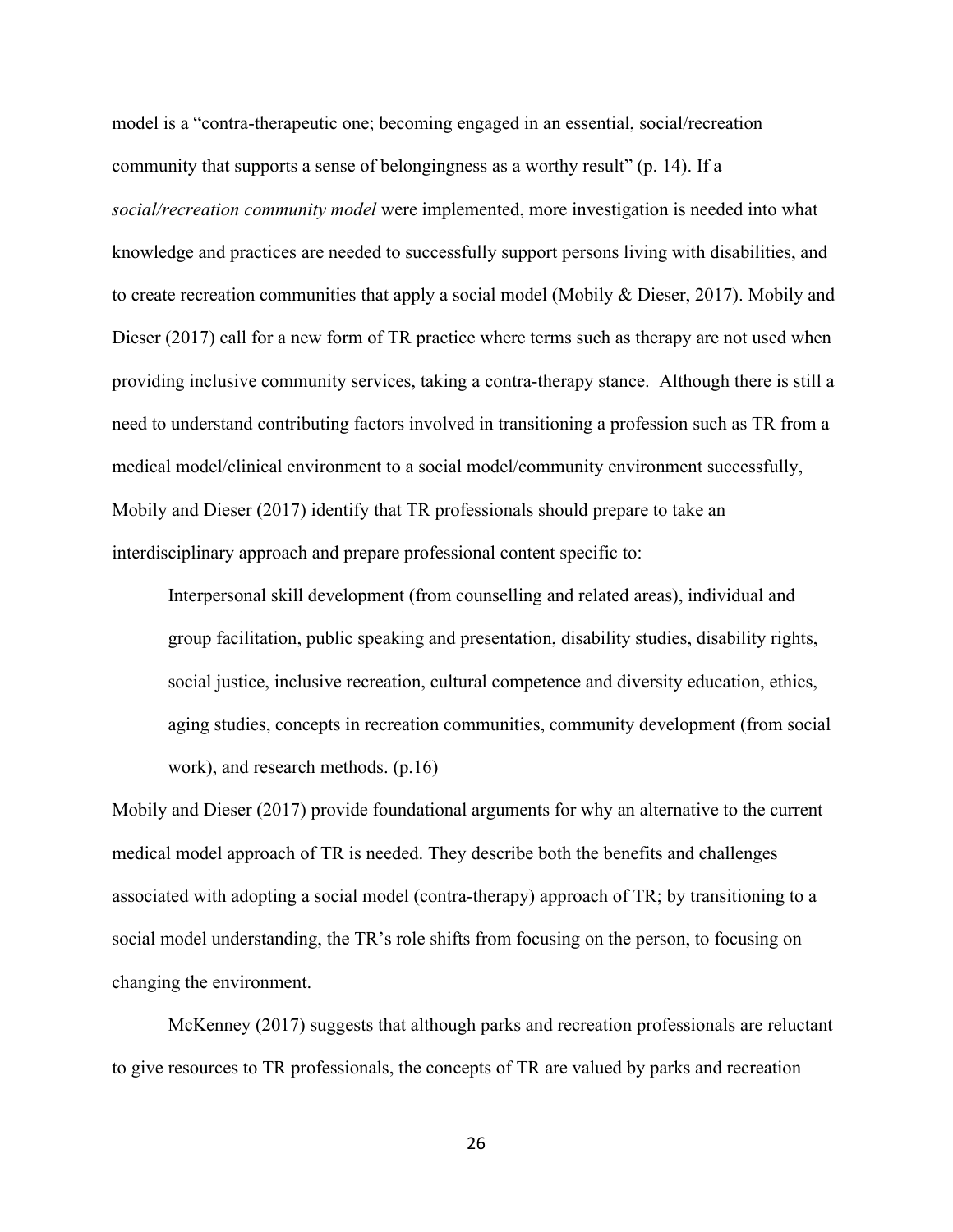bodies. This suggests that more understanding is needed to see how TR professionals and community recreation professionals can collaborate to provide inclusive recreation services, understanding that there is a need occurring within community recreation to provide more intricate services for persons living with disabilities.

The next section will review the research that exists on how inclusive recreation has been provided, understanding that there is limited knowledge of inclusion policy development within a municipal recreation context.

#### <span id="page-34-0"></span>**2.5 Inclusive Recreation Service Delivery**

Amado, Stancliffe, McCarron, and McCallion (2013) identified that:

There are no clear conclusions about the differences between the terms integration, inclusion, community participation, and community belonging, and the differences between the phenomena for which these terms are used. What is labeled as participation or integration can often be seen as physical integration but not social integration or inclusion. It is not clear whether these different terms reflect different experiences by the person with disabilities or community members that can be measured or described, and

When we feel a sense of exclusion it is due to a lack of connection which, in turn, creates a sense of unease and 'not belonging' (Ponic & Frisby, 2010). Inclusion and belonging are two concepts that highly relate to one another. Whyte and Sharpe (2016) suggest that a conversation about inclusion cannot occur without the concept of belonging, and vice versa. Belonging has been conceptualized as the 'feeling' or the psychosocial dimension of an inclusive society (Ponic & Frisby, 2010) whereas inclusion is described as steps towards an ideal characterized as "a society's widely shared social experience and active participation, by a broad equality of

whether different measures reflect the differences between these concepts. (p. 364)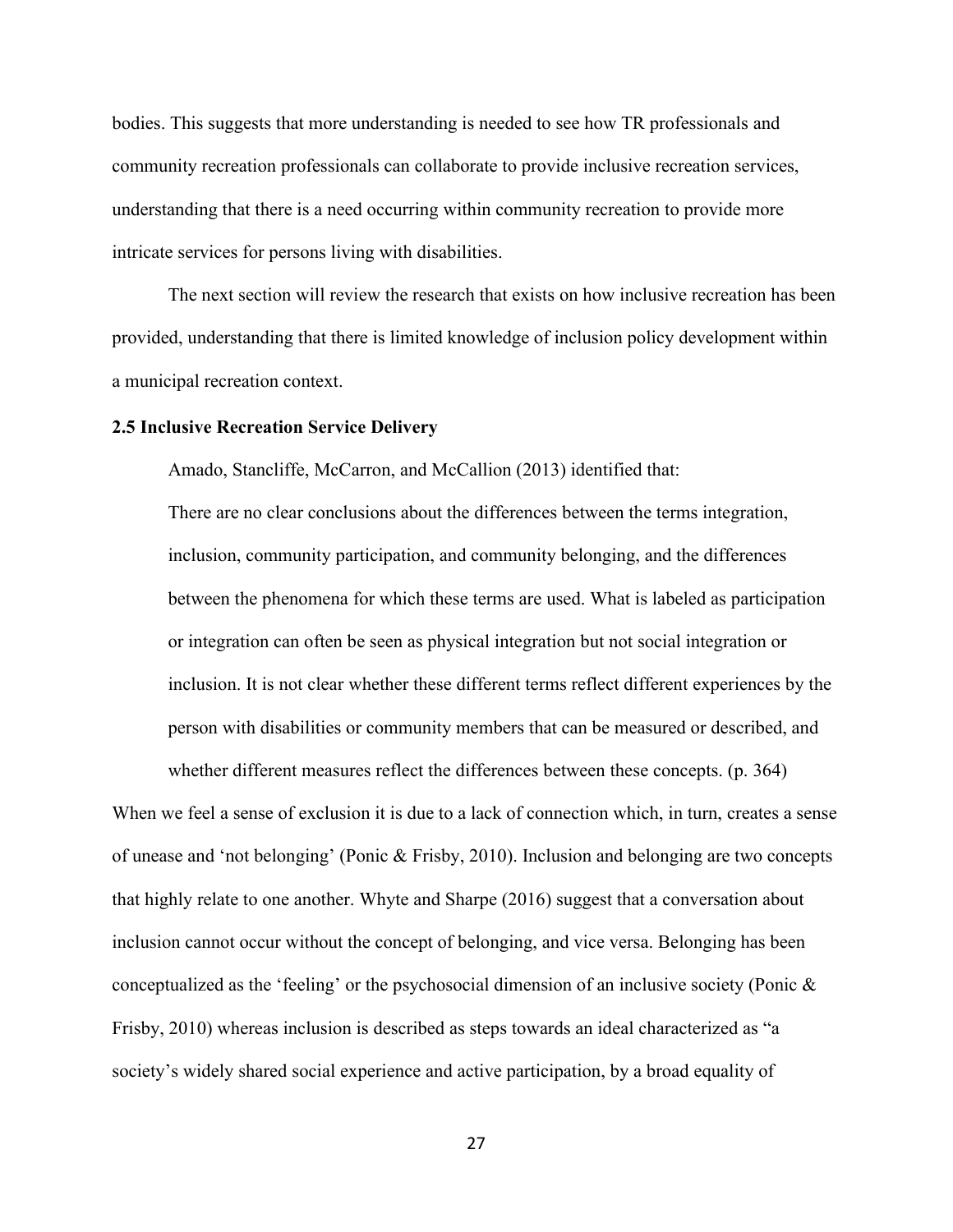opportunities and life chances for individuals, and by the achievement of a basic level of wellbeing for all citizens" (Sen, 2001, p. 74). There are four dimensions provided by Whyte and Sharpe (2016) that make up inclusion:

*Psychosocial dimension* is the participants' understanding of their relationships with other members within a given group (sense of acceptance, safety, and trust) *Relational dimension* is how participants engage and interact with one another across issues of power and differences (e.g., race, income, health status). This dimension focuses on aspects of being welcomed, openness and social support.

*Participatory dimension* is focused on how participants take action within a group. Elements in this dimension include contributing to the work of the organization, engaging in recreation activities, and having a voice.

*Organizational dimension* focuses on community-based organization structures, processes, and values. Demonstrated by having participants' identified barriers addressed, having access to resources through partnerships with service providers and

researchers, and creating an organizational culture based on the ethic of care. (p. 34)

There are some distinct similarities in the dimensions of inclusion and the socio-ecological approach, as both provide 'levels' or 'dimensions' that influence one another. Both the dimensions of inclusion and the socio-ecological approach identify that there are individual and population-level of influence, however the socio-ecological approach goes beyond the organizational level, taking into consideration the influence of policy. The dimensions of inclusion demonstrates that the term *inclusion* is complex and multi-dimensional, making it difficult to provide one clear and concise definition. Through the descriptions provided above the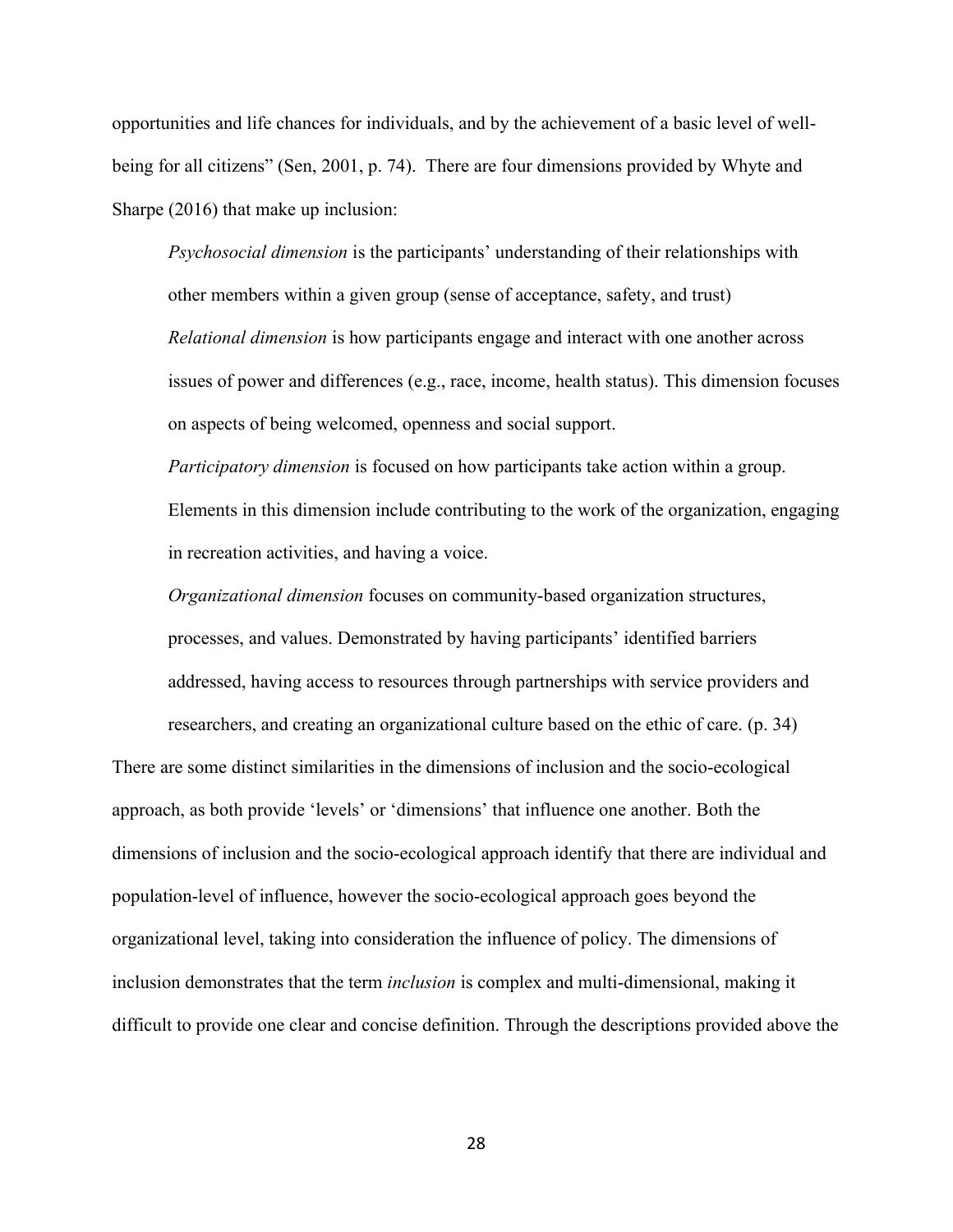following sections will explore how inclusive service delivery was conceptualized and implemented.

Inclusive service delivery within recreation programs has been addressed by several different leisure researchers (Anderson, 2020; Allison & Hibbler, 2004; Arbour-Nicitopoulos, O'Rourke, & Costas-Bradstreet, 2020; Clement & Bigby, 2009; Craig et al., 2019; Kruithof et al., 2018; Miller et al., 2009; Miller, Schleien, & Bowens, 2010) all alluding to the fact that inclusion needs to be further explored in order to understand how to better sustain inclusive initiatives in community recreation settings. "The goal of inclusion has been central to policies that have shaped services for over the past 30 years" (Clement & Bigby, 2009, p. 264) and yet inclusion is still a poorly defined word that has confusion about its meaning, the problems it seeks to address, and how it should be accomplished (Clement & Bigby, 2009). This section reviews research on how recreation services that are inclusive have been designed and implemented in order to gain understanding on the successes and challenges of delivering inclusive recreation services.

Clement and Bigby (2009) designed a multi-method study that examined the lives of individuals living with intellectual disability after leaving an institutional setting. Clement and Bigby (2009) began by critiquing a traditional inclusion model acknowledging that it begins by assessing the individual rather than first assessing the current structures and functioning of the individual's social network. Clement and Bigby (2009) noted that by assessing only the individual level, professionals do not gain a clear understanding to how their services and structures contribute to the quality, amount, and experience of inclusion. This was demonstrated in their findings, as staff were more likely to measure participants' community presence (physically being within the space), rather than community participation (engaging with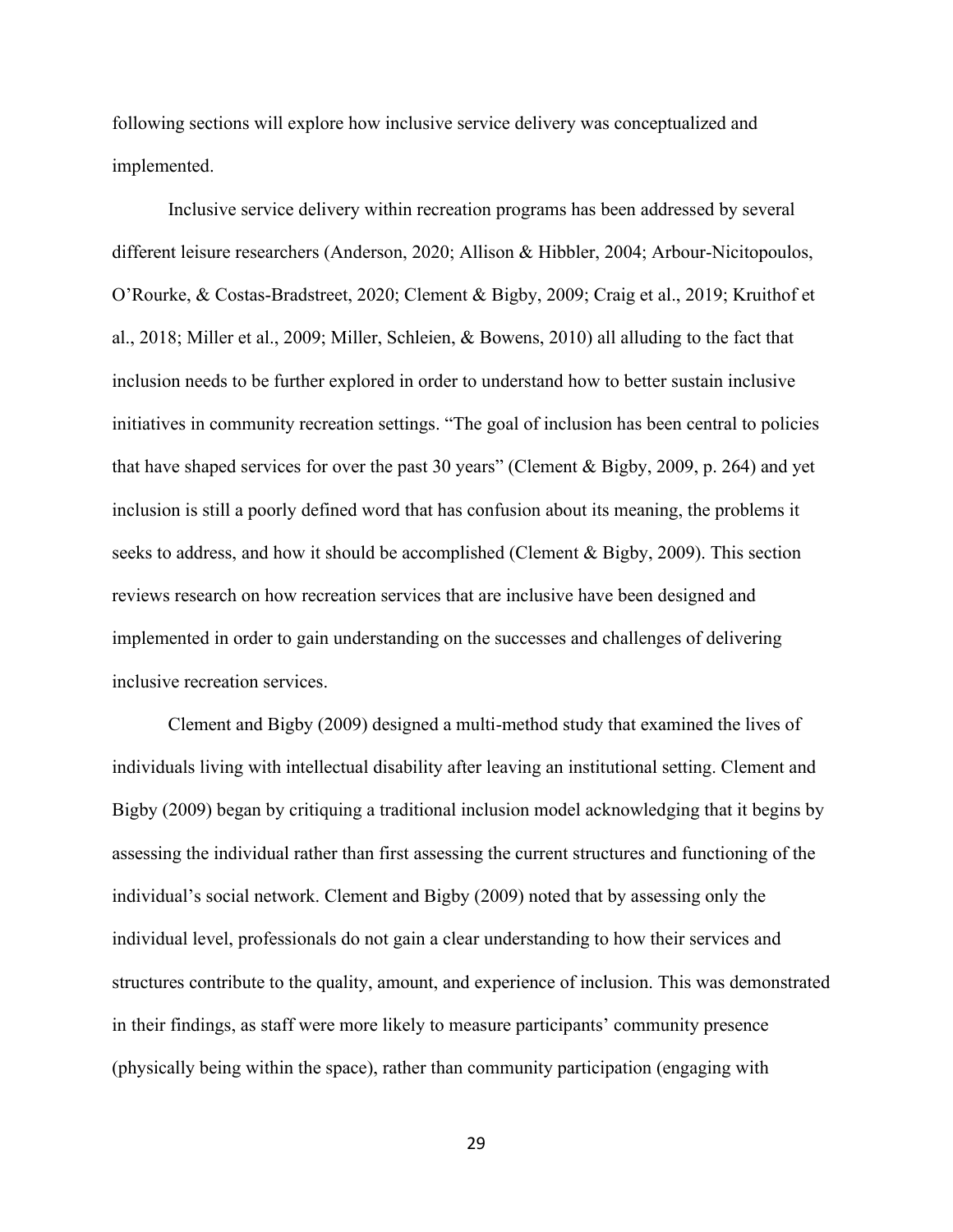members of the community). These researchers concluded that, until more time and focus are put into understanding inclusion barriers on an organizational and community level from the perspective of those living with a disability, the inclusion needs of individuals will remain unanswered and individuals living with disability will continue to engage in social spaces that feel isolating (Clement & Bigby, 2009).

Kruithof et al. (2018) conducted a study using an intervention model to research social inclusion. The study was developed to address person-first perspectives of social inclusion using program theory to design a communal eating intervention within a community in Amsterdam, Netherlands. Kruithof et al. (2018) determined that communal eating in a given neighborhood can be viewed as an inclusive intervention as it attracts a wide range of individuals. The aim of the study was to determine if the intervention brought about experiences of social inclusion and overall quality of life to persons living with disabilities. It was noted that there should be caution used when developing interventions to not homogenize segregated groups of people, specifically those living with disability, but rather use social network interventions that are tailored to participants' pre-existing networks and individual needs (Kruithof et al., 2018). When specifically addressing the perspectives of the individuals that participated in the communal eating intervention at a local church, participants addressed policy and artificial experiences as key influences on feelings of social inclusion. One participant identified that even when attending an inclusive event such as the communal meal, once the individual left, they had already forgotten about the experience as they did not achieve a sense of belonging, identifying that "there are a lot of schemes to make people self-reliant, but they [politicians and policy makers] forget the people who need more help. And those people end up in the gutter, or up against the wall… this is how our society works. (Jacob, 53)" (Kruithof et al., 2018, p. 6). This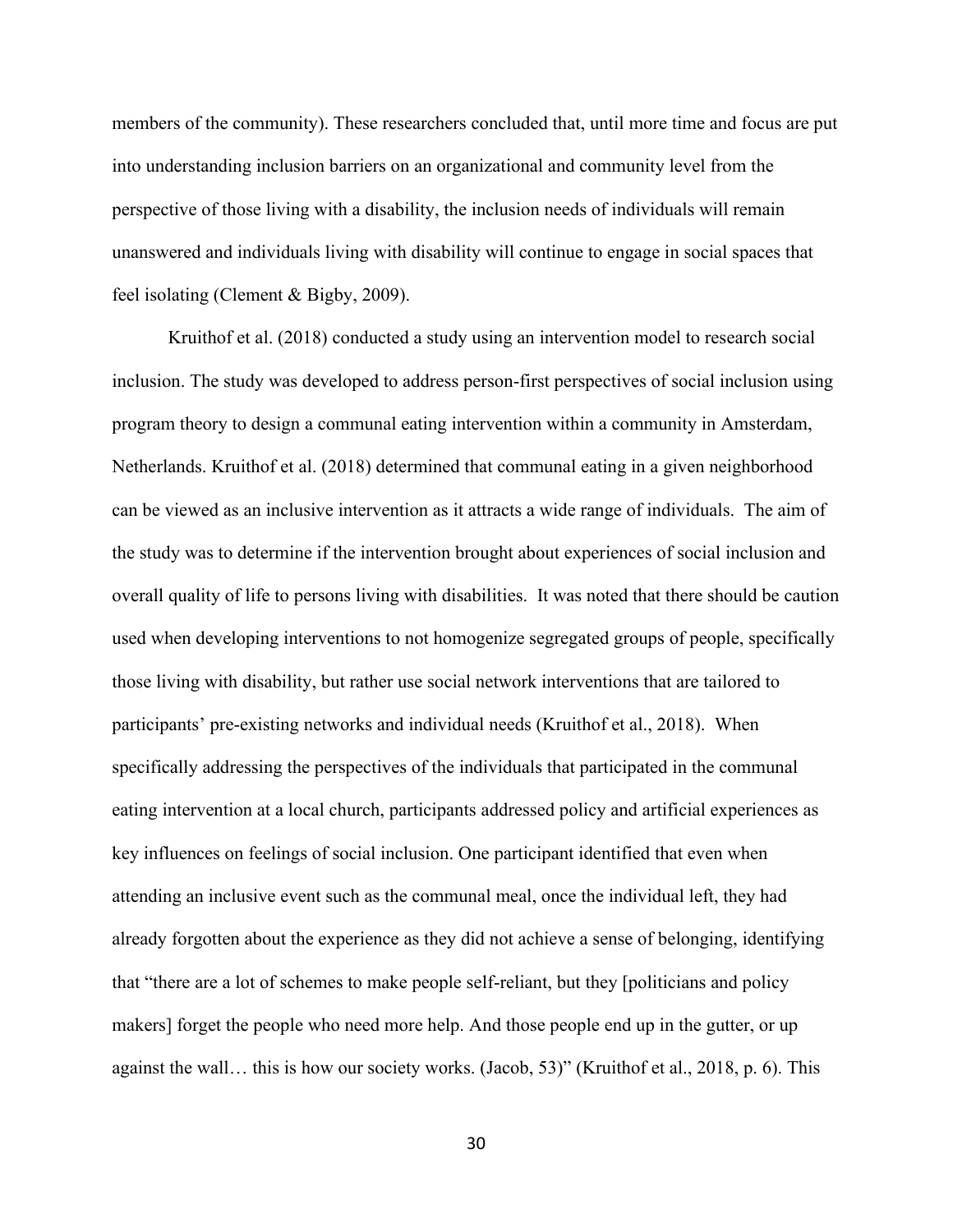quote addresses how, even though a thoughtful initiative that was community-based, there are still barriers to social inclusion that need to be understood and removed in order for individuals living with disability to feel like a part of society.

Craig et al. (2019) interviewed people who provide inclusive recreation services in Malawi, Africa, looking at inclusive sport programming from the perspectives of practitioners or researchers (e.g., director, research assistant, professor, sport director, physiotherapist, physical education teacher, and sports administrator). Craig et al. (2019) focused their research on youth, sport, and disability, identifying three types of constraints that exist when attempting to achieve inclusive sport. The first constraint identified was cultural beliefs and social perceptions of disability, identifying a need for disability awareness and attitudinal change in relationship to social perceptions of disability within the community. Another constraint was limited access in the physical environment; this included access to housing, transportation, and public spaces which in turn became barriers to accessing adapted sport. Barriers in the socio-environmental context (such as human, financial, and equipment resources) included "fragmented interagency coordination and networking structures; and limited evidence-based monitoring and evaluation of legislative and policy implementation efforts" (Craig et al., 2019, p. 255). Craig et al. (2019) argue that Therapeutic Recreation (TR) practitioners are in a unique role to contribute to the development and design of inclusive policies while advancing the international dialogue around disability rights due to the unique understanding and skillset TR professionals have in relation to recreation service delivery and persons living with disabilities. This project is a good example of how TR can be used as a potential tool to bridge and network the idea of inclusion to an international level and knowledge build the idea of inclusion (Craig et al., 2019).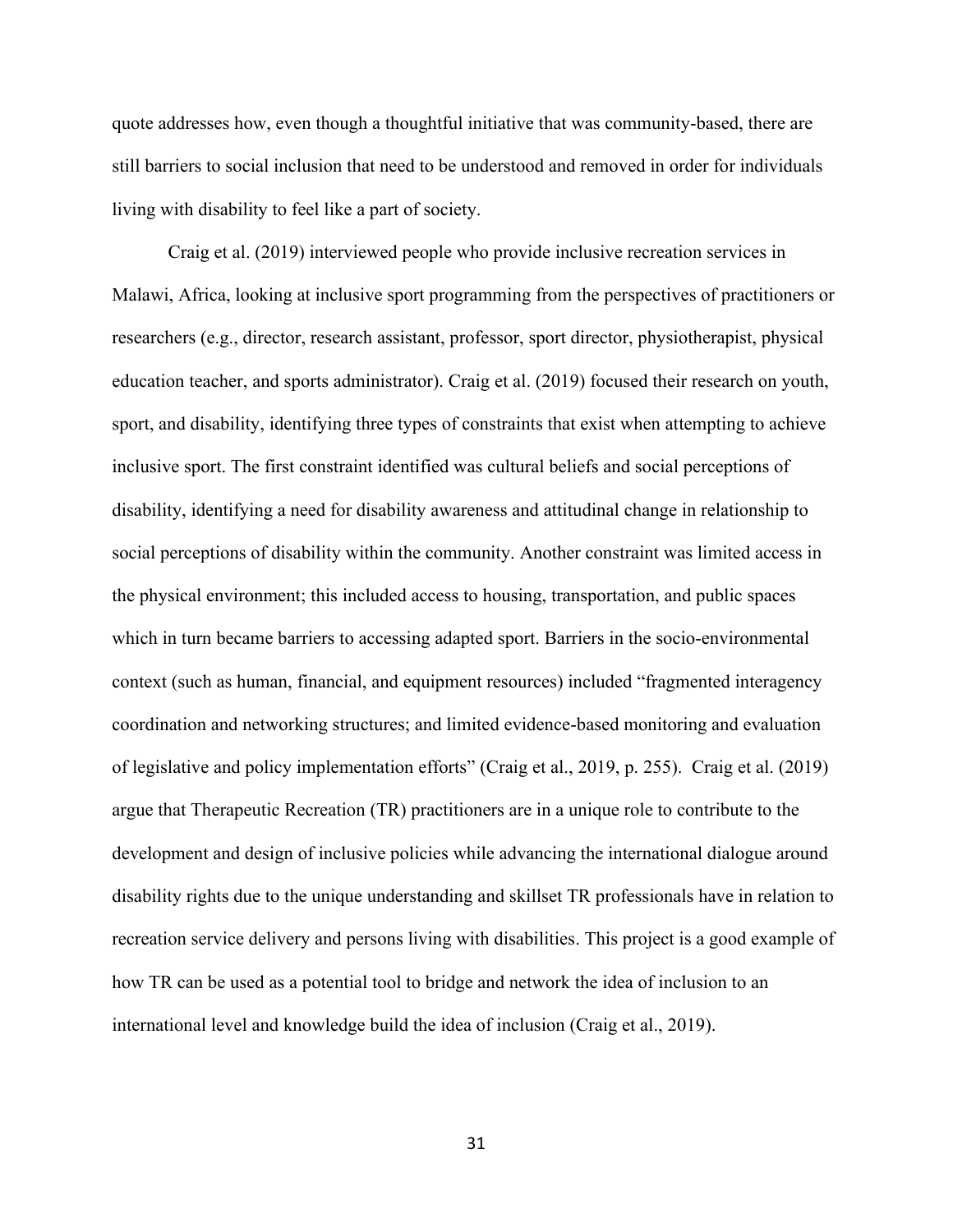Allison and Hibbler (2004) interviewed recreation professionals ( $n = 18$ ; ten people of color and eight Euro-American women) who were all employed within parks and recreation departments in four mid-west cities within the United States. The goal of the interviews was to understand the perspectives and experiences of these professionals and the issues or barriers they perceive inhibit recreation program access and availability focusing on ethnic minority populations. When addressing the potential barriers associated with delivery of inclusive services, Allison and Hibbler (2004) identified two different levels of bias and discrimination that can occur: the individual level and organizational level. The individual level of bias was interpreted as perceptions or views held by an individual person towards other persons or cultures whereas organizational bias can occur within the program delivery, policies and practices when there is failure to adapt to the cultural needs of their given community (Allison & Hibbler, 2004). Allison and Hibbler (2004) identified five primary barriers associated with access to recreation programming: 1) The changing face of community (i.e., the inability of organizations face to adapt services to a changing community), 2) The changing face of management and staff (i.e., the need for management and workers to reflect the diversity of the community), 3) Deferred program responsibility (i.e., attempts from organizations to support their diverse population but recipients continue to feel that these attempts are misguided or ineffective), 4) Language barriers and the politics of voice (i.e., whose voice was being communicated [e.g., language barriers] and whose voices were being heard [e.g., which voiced needs were being addressed by organization) and, 5) Management and staff attitudes and stereotypes (i.e., prejudicial attitudes and stereotypes held by management and staff towards members of community). Although this study was specifically looking at ethnic groups, literature focusing on individuals living with disability seem to relay a similar message.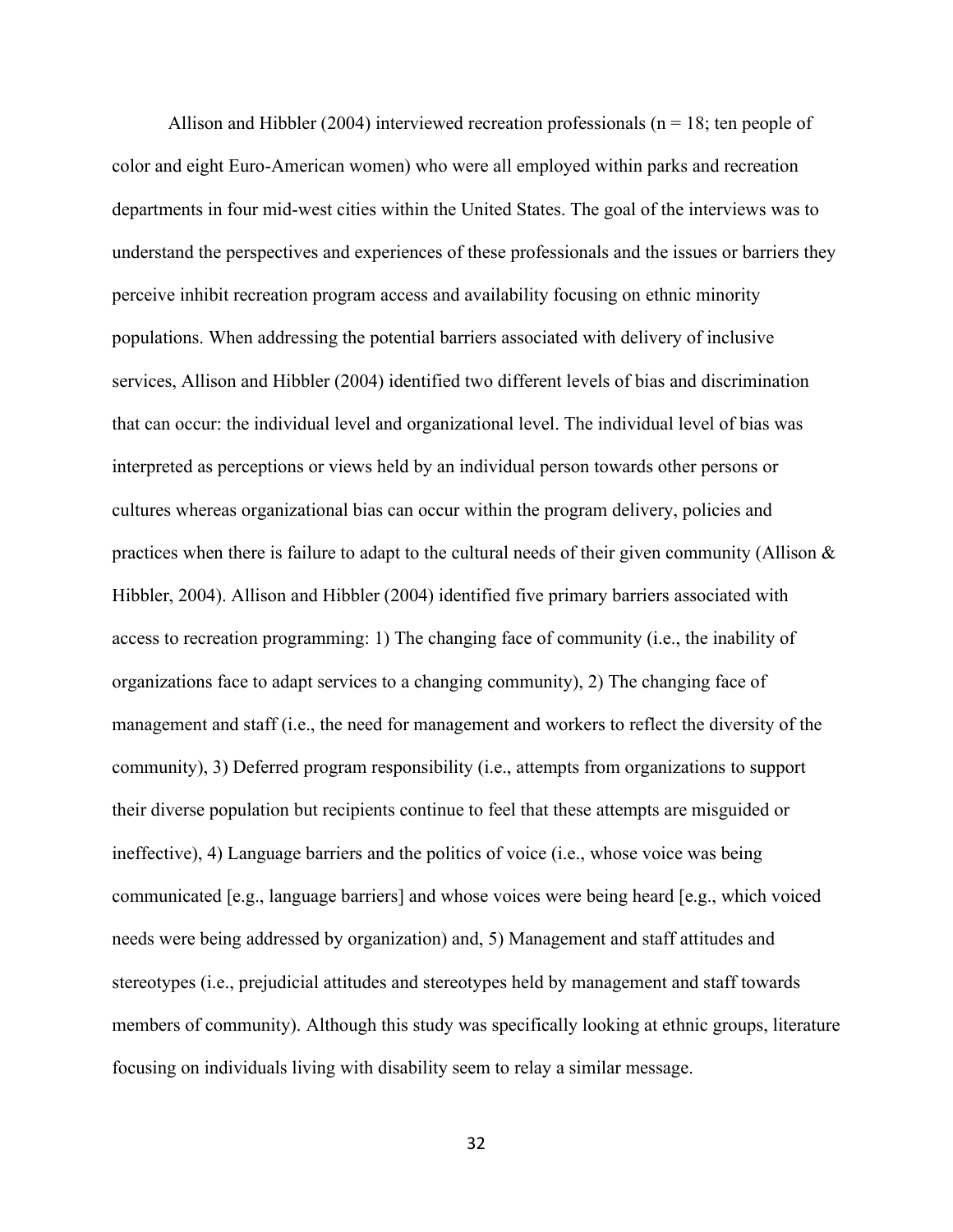Miller, Schleien, and Lausier (2009) collected data from 15 agencies representing all but one of the National Recreation and Park Association's eight geographic regions and a variety of community sizes across the United States. An interview guide was constructed to understand the role of inclusion facilitators and support workers, including day-to-day responsibilities, qualifications and hiring, training and supervision. The findings addressed three key messages for community recreation organizations to understand: 1) hire appropriate staff members for the complexity of supports, 2) appreciate the crucial roles that inclusion facilitators have on the success of these supports, and 3) the need for alternative methods to more effectively support participants with disabilities in inclusive settings (Miller et al., 2009). Miller et al. (2009) concluded that there is a need for more research to understand the major influences involved with creating inclusive recreation opportunities in community recreation for persons living with disabilities.

When considering social inclusion supports for persons living with disabilities within recreation programs Miller, Schleien, and Bowens (2010) conducted a study interviewing inclusion facilitators and/or administrators using a semi-structured interview guide. The individuals interviewed identified that "80% or more of all accommodations to support inclusion was the employment of direct support staff" (Miller et al., 2010, p. 40). Inclusion support staff typically assisted by directly supporting the participant, facilitating communication with peers and staff, and removing barriers for participant to engage in the program activity equally (Miller et al., 2010). However, needs of participants go beyond just engagement in program; many oneto-one inclusion support roles also support physical assistance such as personal care, maintaining routine (sensory breaks or administering medication), and ensuring safety at all times (Miller et al., 2010). The role of a one-to-one support staff is versatile, and therefore appropriate training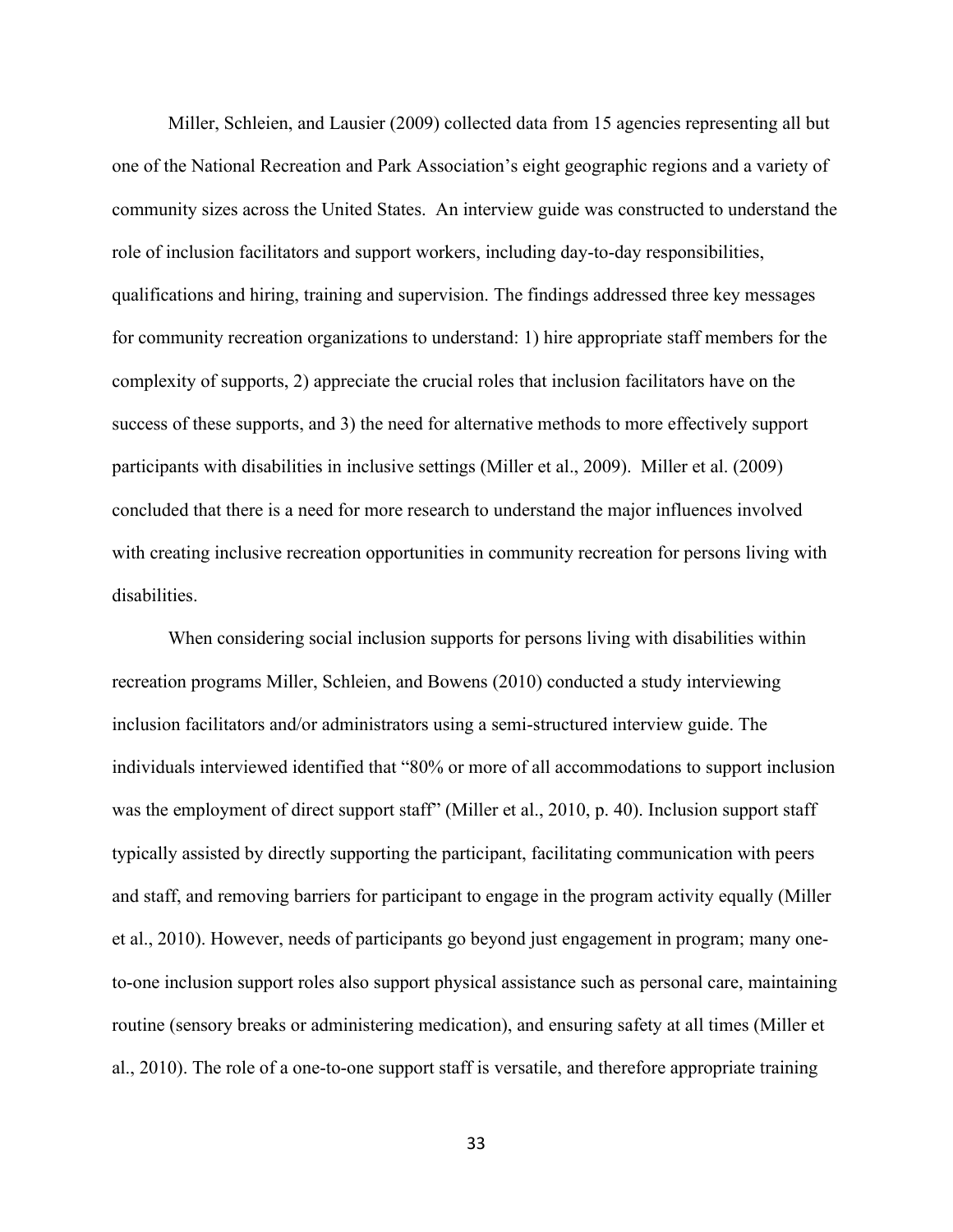and education is necessary to provide safe and effective support. The study concluded by stating that the role of an inclusion facilitator is considered important to creating social inclusion within recreation. The role of an inclusion facilitator varies from hiring and training support staff, to developing inclusion programming and initiatives, educating policy makers and decision-makers, as well as take responsibility to shift the 'we/they' mentality among programming staff and the general public. Although this study sheds light on the value of inclusion support workers and inclusion facilitators within a recreation setting, there is a need to understand other social inclusion strategies that can be adopted by organizations to provide for successful inclusive programming, specifically when thinking about the social environment.

When looking at best practices for inclusive recreation in Canada, Arbour-Nicitopoulos, O'Rourke, and Costas-Bradstreet (2020) conducted interviews with representatives from each provincial or territorial recreation association to understand the current work associations are doing to address inclusion and access for persons living with disabilities. Summaries of the organizations' strategies to address inclusion and access are provided along with some highlighted community interventions to represent how each province or territory is practicing inclusion and access. They proposed four key recommendations to grow inclusion and access in recreation developed from the strategies and learnings showcased within the report: 1) Capacity and professional development, 2) Common language, 3) Policy and practices, and 4) Leadership. When speaking to capacity and professional development, Arbour-Nicitopoulos and colleagues (2020) acknowledged that there is a lack of training opportunities and tools to educate and inform front-line workers, senior managers, and decision makers when providing inclusion services for persons living with disabilities. They also identified the importance of building partnerships with outside organizations that can help assist in the identification of existing tools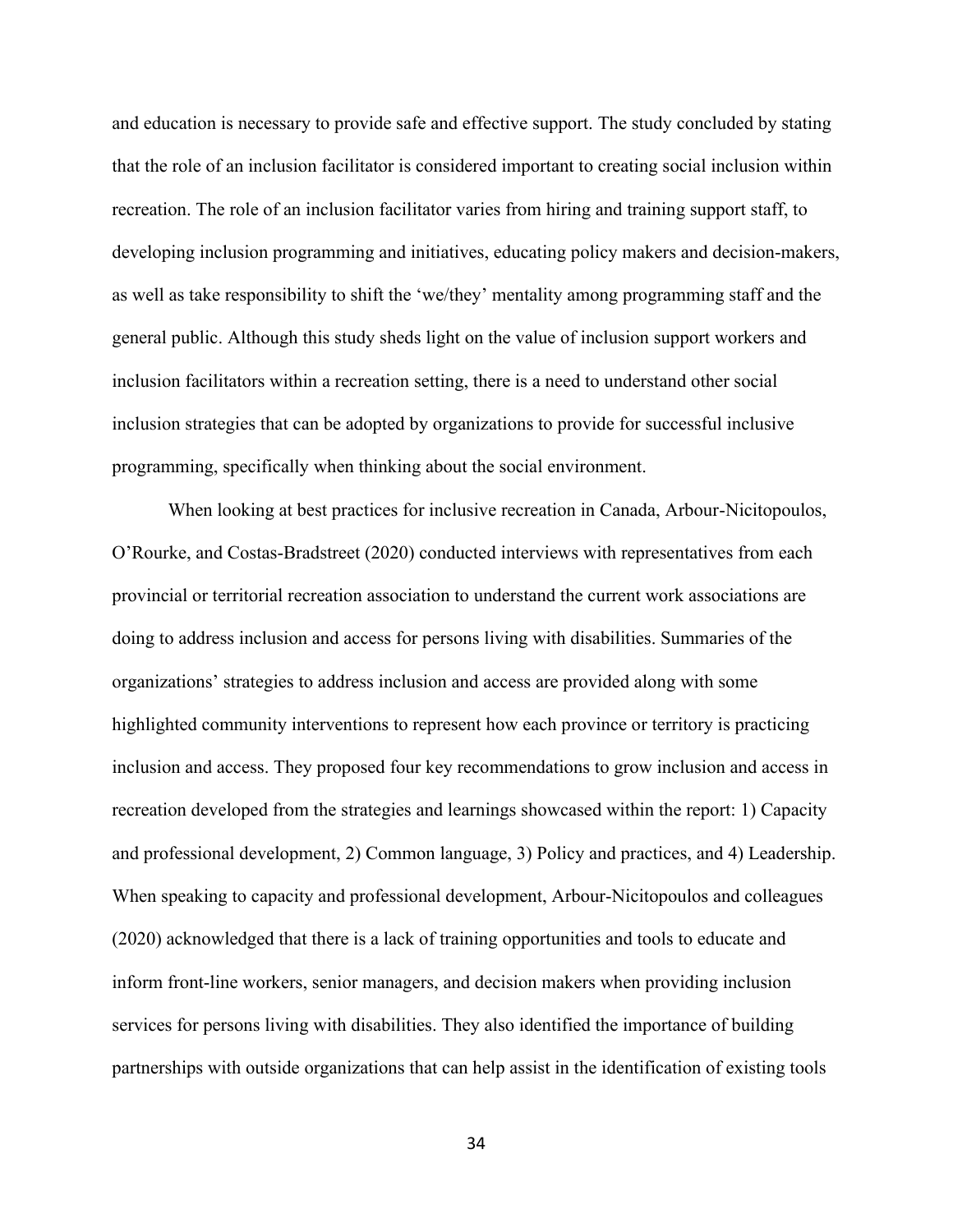and opportunities, or collaborating in the development of new tools to assist with inclusive service delivery. Finally, they acknowledged that there is a need to adopt the Government of Canada's definition of disability as well as a need to define terms related to inclusion, access, and disability. They suggest that consistency in terms in needed across the sectors (Provincial/territorial & municipal levels); the definitions should be understood by all sectors clearly, and not just focus on physical aspects of accessibility. Arbour-Nicitopoulos, et al. (2020) concluded that the strategies demonstrated by provinces and territories are excellent examples of enabling and supporting inclusion and access in Canada, but also "reinforces the need for action in policy, practice, programs, knowledge sharing, education, training and research that stems from the ground level" (p. 34). Some of the strategies highlighted within the report included accessible beach and sport field initiatives, as well as highlighted provincial organizations and their roles in educating recreation professionals.

Anderson (2020) evaluated a leisure education training called *Inclusion U* and the *inclusivity assessment tool* received after completion of the course. Typically, leisure education is person-centered, focusing on the individual, but by "using a social model of disability, the training program empowers citizens to educate recreation service providers to make changes toward more inclusive recreation environments" (Anderson, 2020, p. 355). *Inclusion U* is a 10 hour course with nine different learning modules and a final exam. Once an individual completes the course and the exam the individual will become a certified inclusivity assessor (CIA). The course educates the learner (an advocate, recreation practitioner, or other community service professional) on concepts related to inclusion such as the physical environment (built and natural environment) as well as the social environment (program and administrative environment). Anderson (2020) identified three overall types of environments for inclusion: 1) physical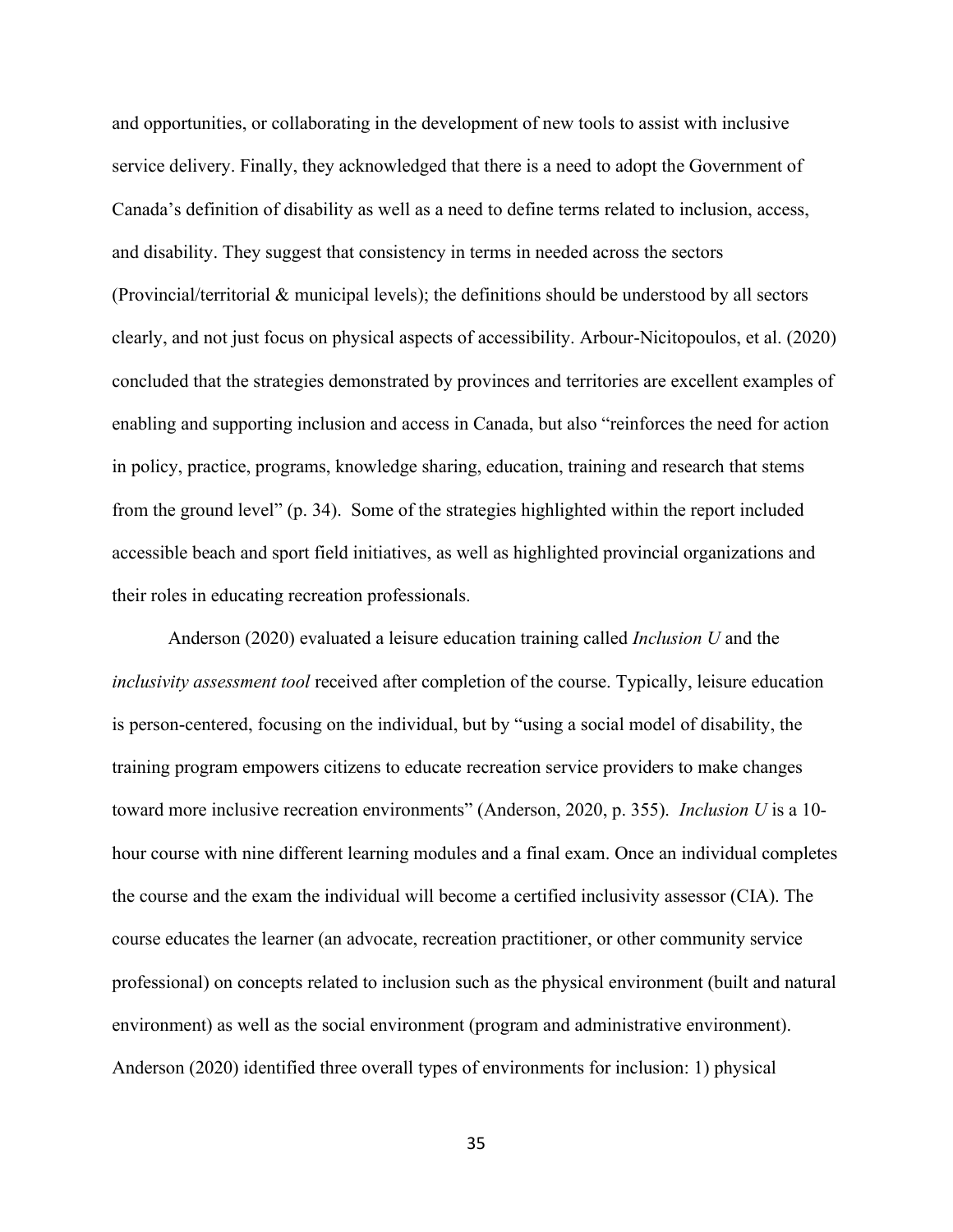inclusion (i.e., built and natural environments); 2) social inclusion: administrative practices (i.e., administrative and ground level-support, inclusive communication, inclusion training and evaluation); and 3) social inclusion: program practices (i.e., adapted equipment and activity adaptations). The findings from this study are discussed in relation to these three types of environments. In order to complete the course, there is a final test where the participant must receive 80% or higher to pass. Once the individual completes the course, they can implement the inclusivity assessment tool. The total sample for this study was 555 recreation facilities; data were collected using the online recreation database entries made by CIAs when assessing community-based recreation agencies. Within the findings it was noted that the information or education provided by CIAs to recreation organizations was related to the physical environment (accessible signage, ramps, door pressure, lowering registration desks) and "administrative practices (e.g., adding an inclusion point of contact, changing marketing materials or website, using person-first language, adding policies)" (Anderson, 2020, p. 365). Anderson concluded by providing implications for practice, with the largest implication being a shift in how leisure education is conceptualized by professionals, and how the focus of leisure education should be on building best practices and procedures for inclusive community recreation services. This study sheds light on how training stemmed from leisure education and the social model understanding of disability can provide a simple and concrete tool to assist recreation providers in delivering more inclusive community services.

All the studies highlighted in this section identify the need for better inclusion policies or procedures within recreation departments or organizations. Miller et al. (2009) suggest that there has been a number of 'how-to' guides that have been developed by organizations, and a lack of good science, effective model building, and a comprehensive understanding of the inclusive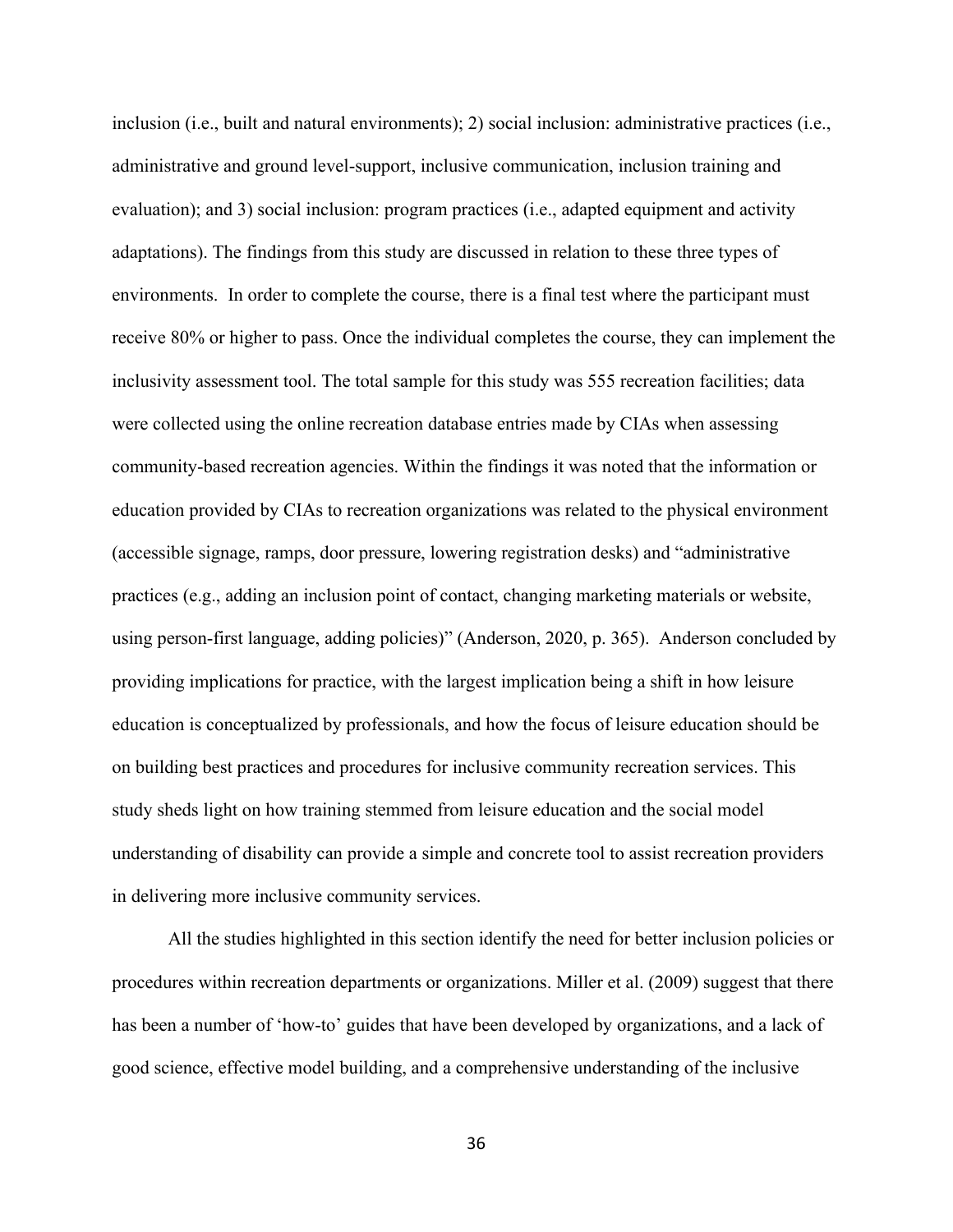recreation landscape when looking at scholarly-based literature within leisure studies. Municipal recreation programs should have quality service delivery as they are tax supported programs and therefore, should aim to deliver services that meet the needs of all community members despite gender, ethnicity, social class, sexual orientation, age and ability (Allison & Hibbler, 2004). All the reviewed studies had a different definition of inclusion, ranging from disability to ethnic backgrounds; this contributes to the misunderstanding of inclusion and related terms when attempting to provide inclusive service delivery. A social model view of disability acknowledges that change does not need to occur at an individual-level, but rather at the organizational and community level of a recreation service or program, with a focus on both the physical and social environment (Anderson, 2020; Arbour-Nicitopoulos et al., 2020). Although the studies differed in many ways the constraints identified by each study are very similar, each study claimed that to properly understand and contribute to the development of inclusive frameworks and tools more research is needed.

#### *2.5.1 Accessing Community Recreation: Person-first Perspectives*

"Inclusive service delivery provides promise for the development of a civilization where designations 'we' and 'they' no longer exist" (Schleien & Bowens, 2010, p. 47). Although initiatives have been undertaken by community researchers and organizations to provide inclusive recreation opportunities for persons living with disabilities, this population continues to identify feelings of exclusion and isolation when accessing community recreation (McClimens et al., 2014; Schleien & Bowens, 2010). This section will review articles that attempted to provide insight on the recreational experiences of persons living with disabilities in community recreation contexts.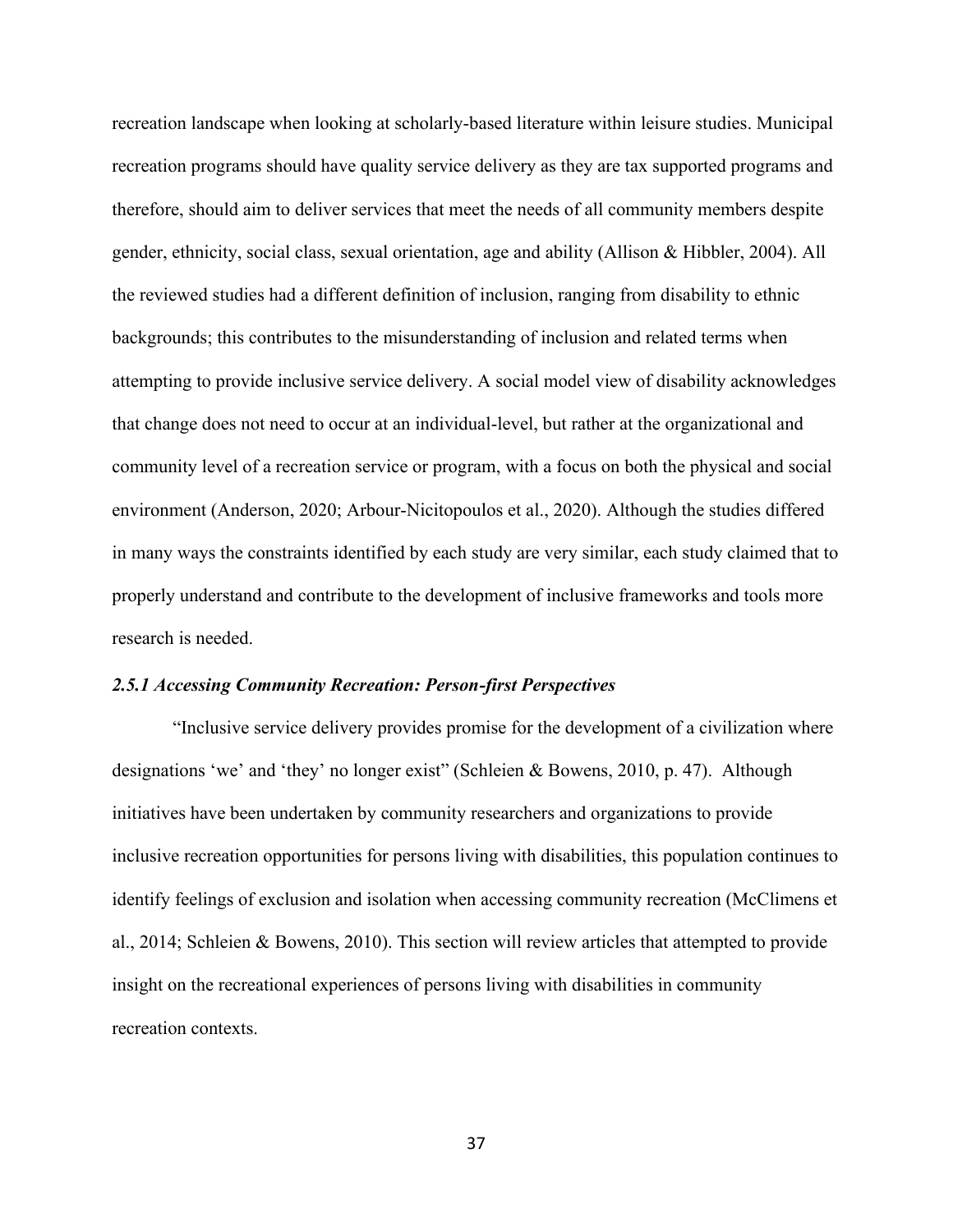Using a qualitative approach McClimens et al. (2014) collaborated with persons living with learning disabilities to understand their experiences at their local shopping centre in Sheffield, UK. Within the findings McClimens et al. (2014) identified two major themes: safety concerns and levels of support. Persons living with learning disabilities identified that feeling safe in the environment was an important factor to their return to the centre. Participants identified that their sense of safety was impacted by negative or unwanted attitudes of others in community, and were less likely to return to the shopping centre. Participants identified never attending cultural activities such as going to an art gallery or movie theatre due to not having appropriate supports (e.g., person to assist with transfers, not feeling comfortable going alone). It was noted in the study that the level of support for individuals living with disability is highly dependent on housing or accommodation circumstances of the individual (McClimens et al., 2014). McClimens et al. (2014) claim that in order for inclusion to be successful service providers need to have a major shift in thinking from acknowledging individuals living with disability not as passive recipients of service, but as service users and therefore citizens. However, this study was done in the UK and it is unknown what key supports might be perceived as important within a Canadian municipal recreation context.

Similar findings were identified by Hall (2017) who used a qualitative approach through semi-structured interviews to ask participants living with disabilities about their experiences of inclusion in community activities within a mid-sized mid-western city in the United States. Hall (2017) identified that changes in environments, such as physical accessibility and cultural acceptance, could increase community involvement of individuals living with intellectual disability. This was demonstrated in a statement from one of the participants who said her friends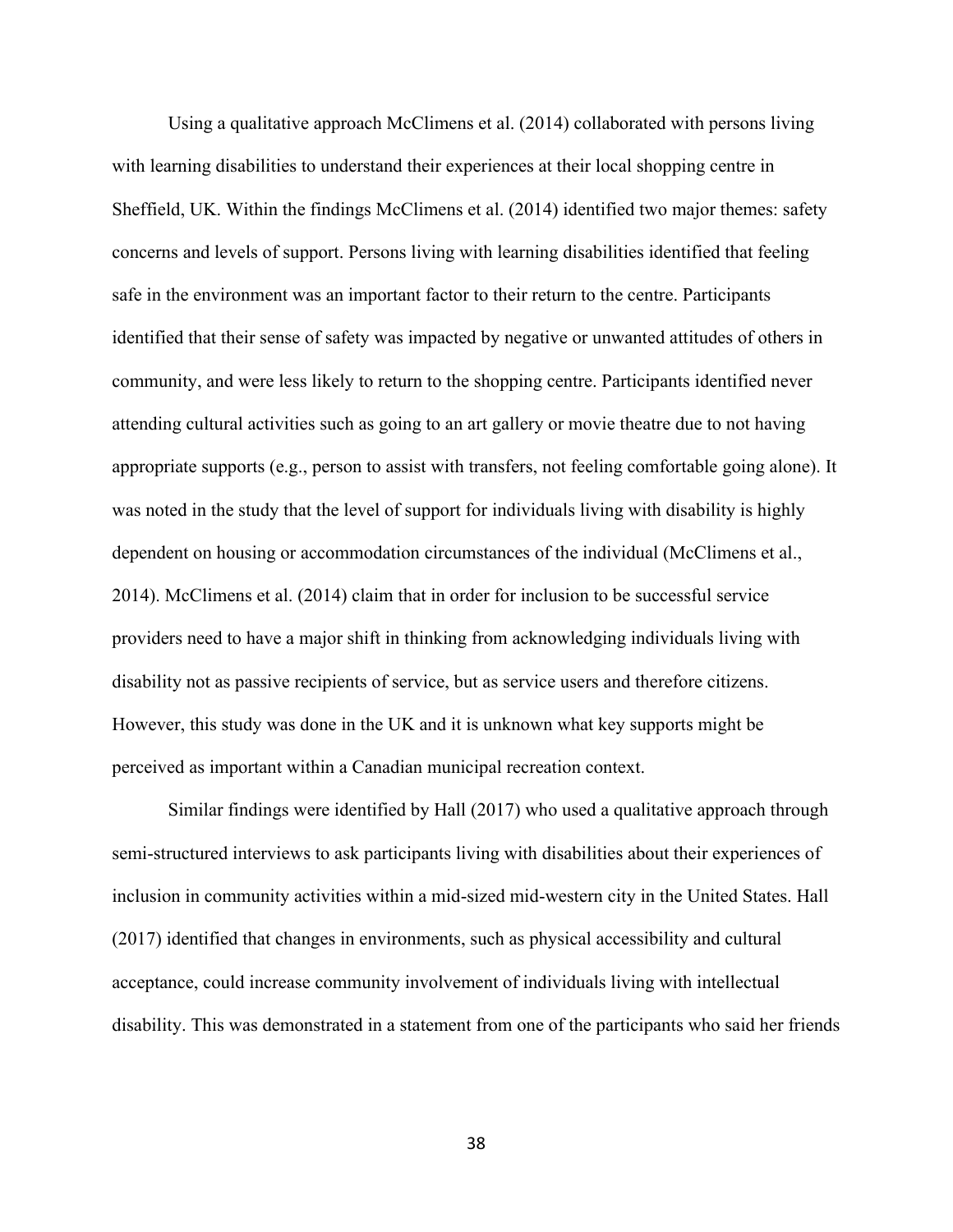living with disabilities were ignored because they could not communicate well: "Sometimes the people in public and at stores, the people that work there, just ignore them" (Hall, 2016, p. 866).

Darcy and Dowse (2013) looked at participation and non-participation of individuals living with intellectual disability in sport and active recreation activities. Instead of implementing interviews, the study implemented an online survey using selected organizations to advertise the survey to potential participants. Both families and persons living with disabilities could partake in the survey. Darcy and Dowse (2013) noted that lack of choices, cost, insufficient support to take part, the attitudes of others and lack of interest were all things that survey respondents identified as stopping them from taking part in sport. The respondents identified that benefits of participation ranged from a sense of achievement and the thrill of competition to social and psych-emotional benefits such as making friends and spending time with family, increased well-being, and learning new skills (Darcy & Dowse, 2013). Darcy and Dowse (2013) concluded that this issue of inequality experienced by persons living with disabilities in recreation must be addressed, arguing that persons living with disabilities have the right to the same choice as their 'typical' peers, to participate.

Evans, Bellon, and Matthews (2017) used a grounded theory approach to explore why barriers to community inclusion exist and to propose innovative ideas using leisure and recreation modalities. Participants were self-selected individuals with disability and family members providing support to a person with disability in South Australia. Focus groups, face-toface interviews, and an online questionnaire were used to understand participants' experiences. The following quote provided by a participant summarizes why more research and understanding needs to be put into inclusion in recreation contexts: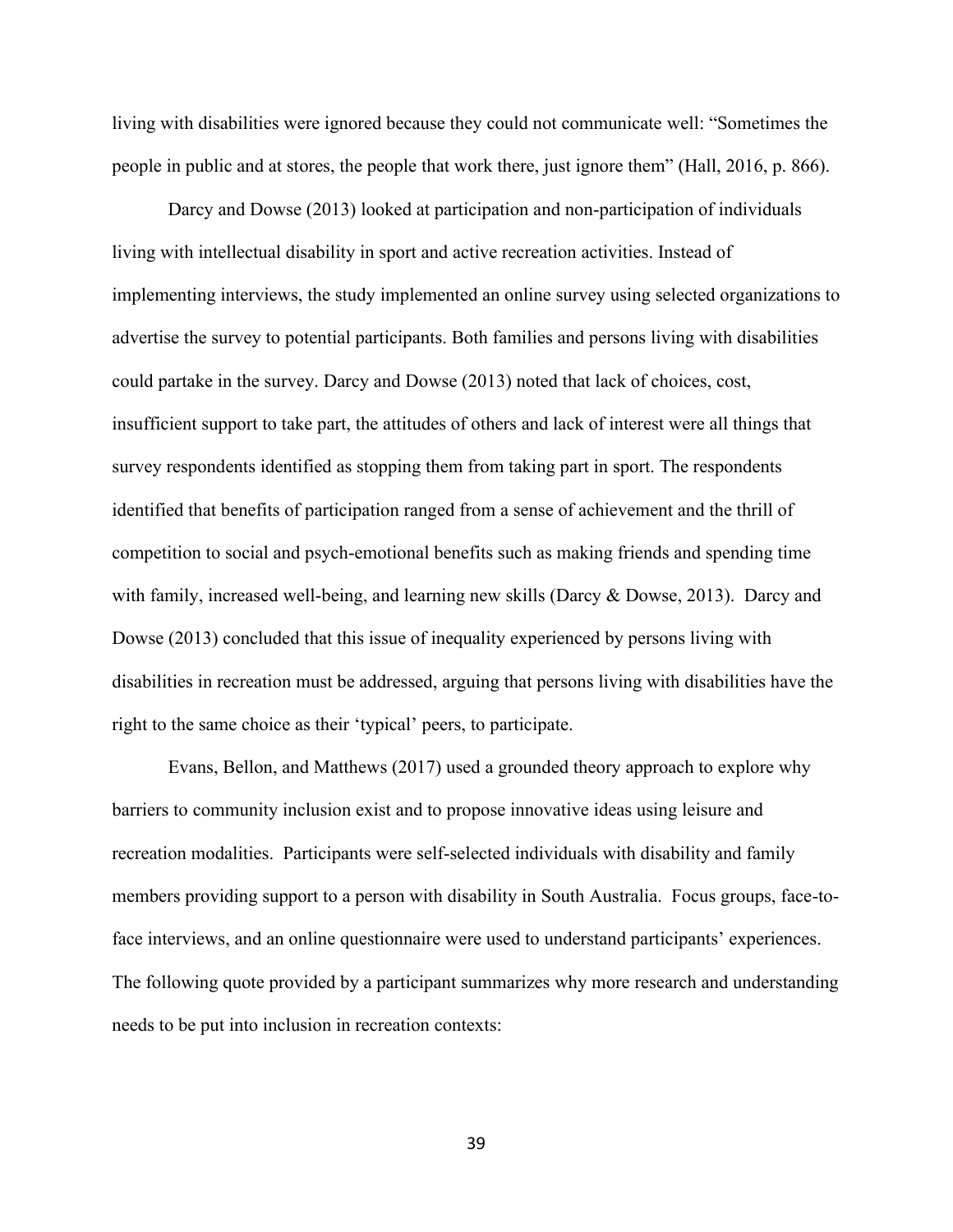All of the people in the real world, they tend to judge you, [smile] at you and [not] very nice, you know. Here [specialized program] it's cruisy; it's all good. No-one judges

anyone, not like the real world where you get judged a lot. (Evans et al., 2017, p. 341) This quote addresses the bias and discrimination individuals (and, by extension, organizations) unknowingly hold towards persons living with disabilities, and how there is a divide in the sense of belonging for persons living with disabilities between specialized programming and community programming. Evans et al. (2017) stated that they hoped that the highlighted themes would contribute to potential government frameworks, arguing that by providing more community inclusion initiatives that focused on these issues there would be increased recreation opportunities for this population.

In summary, feelings of defeat are an undertone from many of the articles reviewed; individuals voiced their concern that although programming opportunities are available the experiences do not bring a sense of belonging and therefore can be considered not inclusive (e.g., Darcy & Dowse, 2013; Evans et al., 2017). One commonality between all the articles reviewed in this section was the importance of organizational structures (e.g., program structure, awareness, service delivery) to providing an inclusive experience (Darcy & Dowse, 2013; Evans et al., 2017; Hall, 2016; McClimens et al., 2014). All also recommended that practitioners should be addressing environmental and organizational structures in order to construct new and sustainable inclusive community opportunities. Although community recreation participation was addressed within these studies using different recreational settings, this proposed study will look at the municipal recreation environment.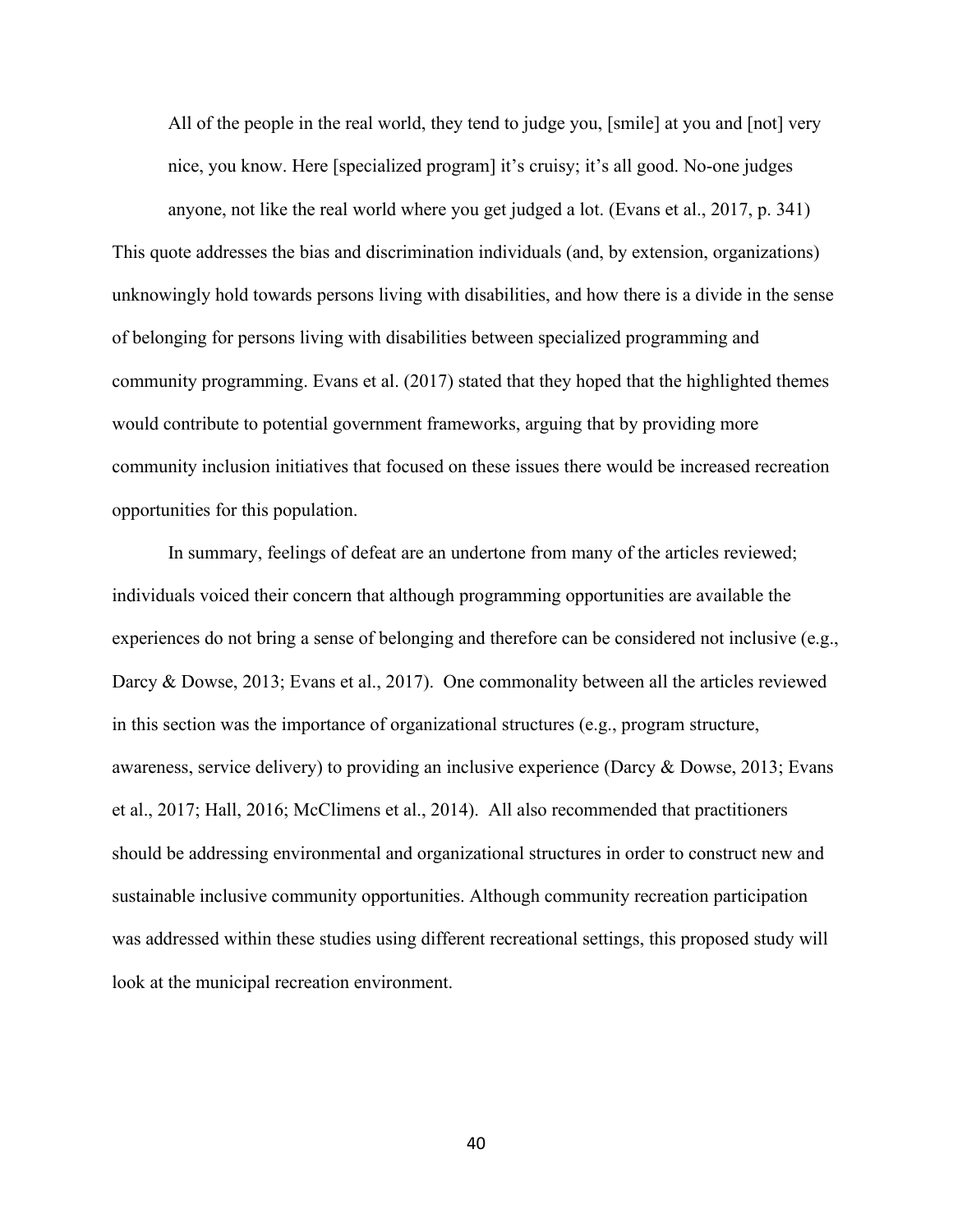### **2.6 Summary**

This literature review has provided understanding of the history of leisure and disability, acknowledging that historically recreation services provided to persons living with disabilities have been through a medical model understanding of disability categorized as intervention or therapy. New national and provincial legislation, as well as new models of service delivery (e.g., the social model of TR), call for community service providers to adopt new strategies to provide services that are inclusive to everybody. With this shift there is a need to understand how service and program delivery within community recreation contexts can best be developed and implemented to properly serve a new demographic. While frameworks begin to address a need for inclusion of persons living with disabilities, there is limited guidance provided to recreation professionals on what inclusion policies should be addressing or how inclusion policies should be created and implemented, other than suggesting policy or tools should be developed. The literature supports the need for this project as Canada begins to develop new standards within community contexts to ensure inclusivity of persons living with disabilities. Literature reviewed addressed how other recreation bodies across the world have attempted to support and provide inclusive recreation to marginalized communities. While there have been several programs or interventions designed to remove barriers to access there remains a need to more effectively support recreation organizations to address the needs of persons with disabilities. The following section will provide the research design methodology and steps taken, using the literature from this section to guide the research design.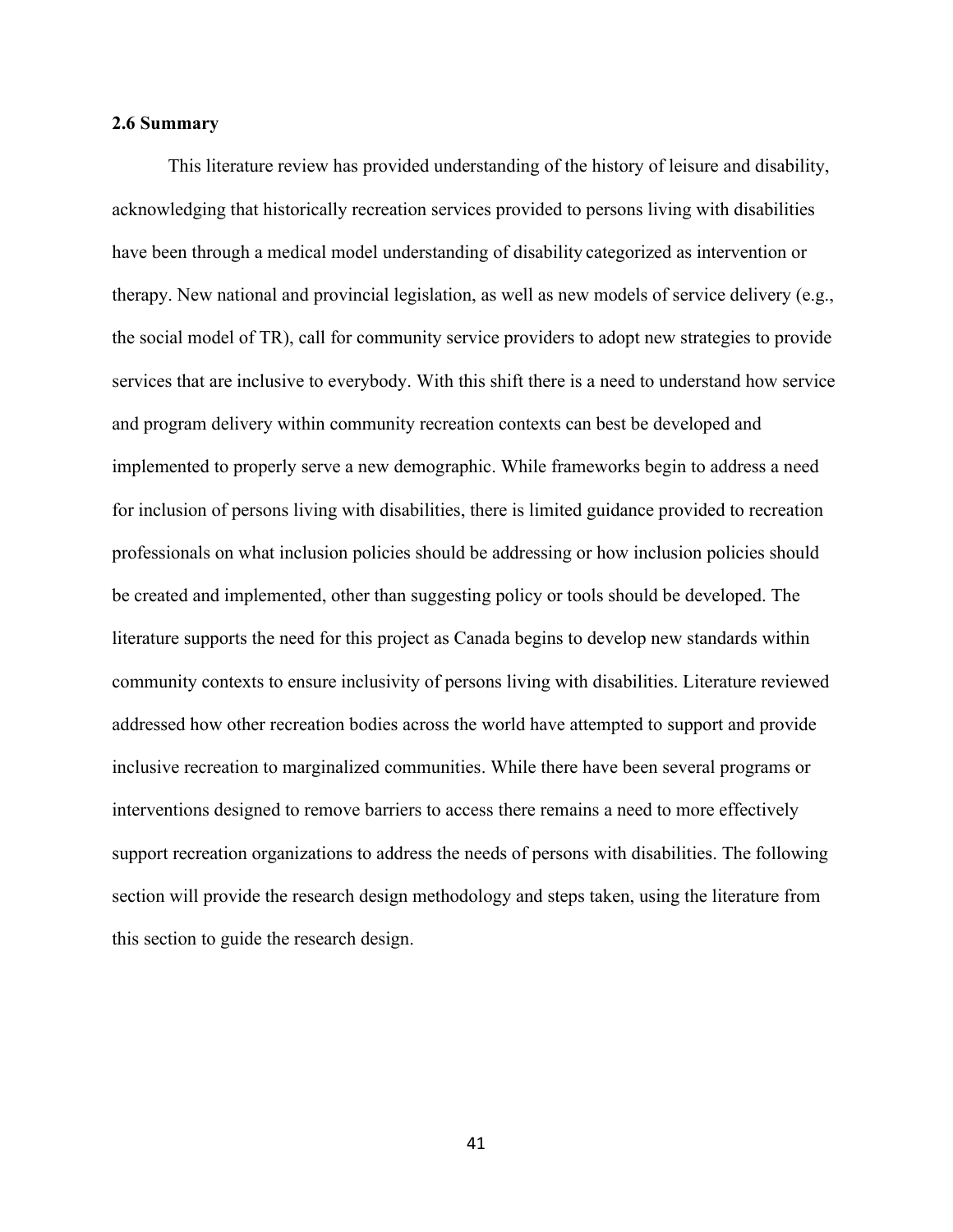#### **Chapter 3 Methodology**

#### **3.1 Study Design**

The original methods design for this study was to conduct a two-phase qualitative descriptive study. Phase one was to involve interviewing municipal recreation staff from different recreation departments across Canada and the second phase of this project was to conduct a policy scan. Due to restrictions associated the pandemic the ethics application for this research project was paused, as there was uncertainty if research not related to COVID-19 would be reviewed by the Research Ethics Board in a timely fashion. While the ethics application was being put together, municipalities across Canada began to stop all recreation programming and conduct layoffs of municipal recreation staff. Due to the uncertainty of the current pandemic landscape and concerns about accessing potential study participants, a change in the research question and study design was made.

An environmental scan was decided as the most appropriate study method to answer the following research question: *How do current inclusion policies intend to address inclusion of persons living with disabilities within municipal recreation departments in cities across Canada?* The following sections will outline the study design and context, the search strategy and methods, as well as how the data were analysed and interpreted.

#### *3.1.1 Worldview*

A social constructivist worldview was adopted, as social constructivists seek to understand the world in which they live and work (Creswell & Creswell, 2018). There are three beliefs associated with a social constructivist worldview. The first is that "human beings construct meanings as they engage with the world they are interpreting" (Creswell & Creswell, 2018, p. 8). Therefore, as a qualitative researcher, it was important for me to pay attention to the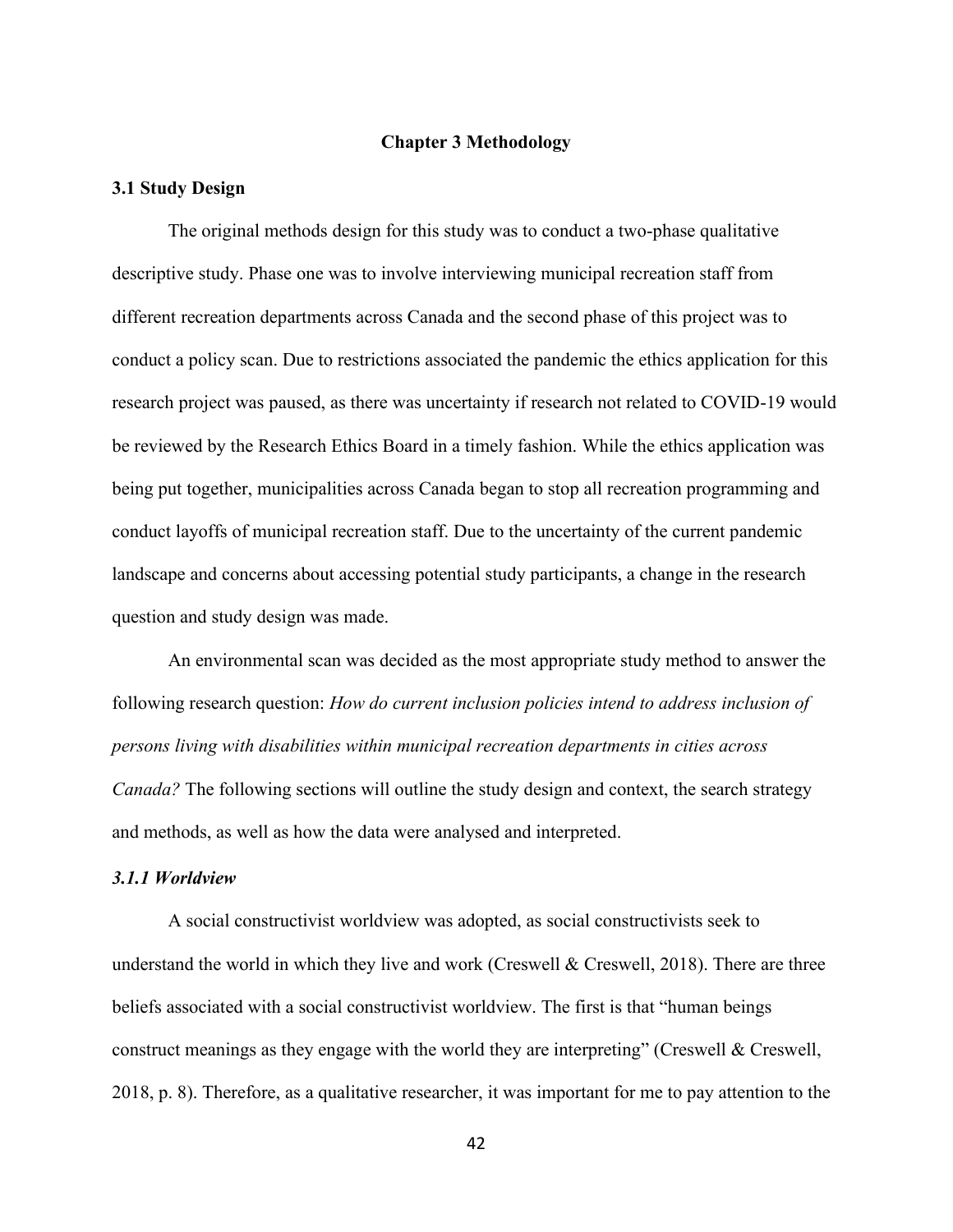meanings I associated with the policies that I reviewed. This was done through the use of memos throughout each phase of the research process (described in more detail in section 3.6.1 below). The second belief is "humans engage with their world and make sense of it based on their historical and social perspectives- we are all born into a world of meaning bestowed upon us by our culture" (Creswell & Creswell, 2018, p. 9). Throughout my research I sought to understand the current inclusion policy landscape within recreation departments for persons living with disabilities using my own experiences and background to shape my interpretations and understandings of the data and the findings. The final belief is "the basic generation of meaning is always social, arising in and out of interaction with a human community. The process of qualitative research is largely inductive; the inquirer generates meaning from the data collected in the field" (Creswell & Creswell, 2018, p. 9). Throughout this research, I used an inductive approach by collecting specific data to make broad generalizations about how inclusion policies within municipal recreation departments are addressing persons living with disabilities.

#### *3.1.2 Research Design*

Environmental scans (ESs) are used to examine publicly available information or documents that might not be academically published and are typically referred to as grey literature (Taymour et al., 2018). Environmental scans have been identified as an important tool to inform decision-makers on things such as policy, programming, and planning development (Charlton et al., 2019). An environmental scan was chosen as the most accessible and pragmatic approach to conduct a national scan on inclusion policies within municipal recreation departments across Canada. Environmental scans are used to collect and interpret data from a wide range of sources including government policies, academic literature and journals, as well as public websites (Penner et al., 2019). Through use of an environmental scan, the goal was to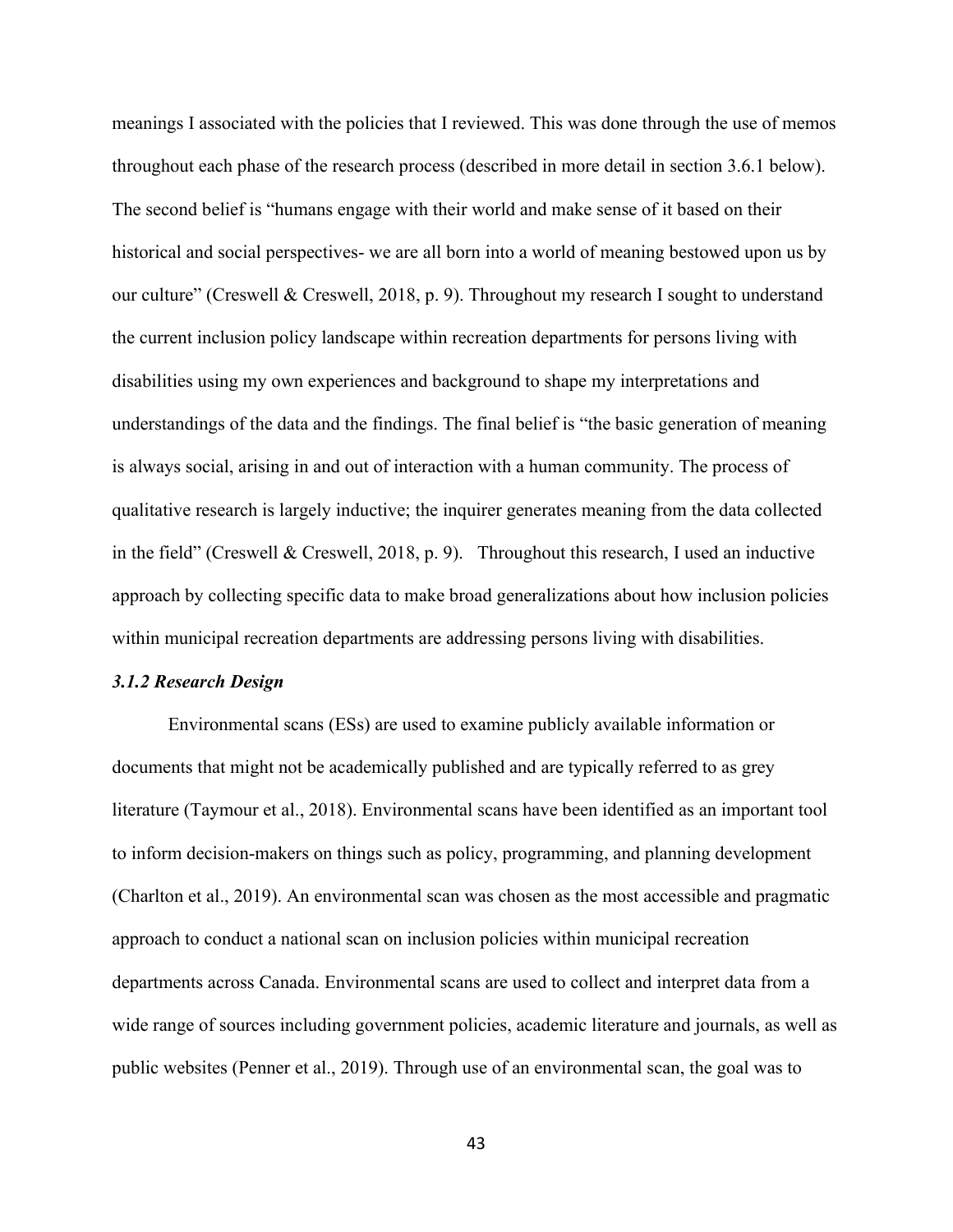understand how current inclusion policies are addressing the inclusion of persons living with disabilities in municipal recreation contexts across Canada.

#### **3.2 Study Context**

This study has gathered inclusion policies from municipal recreation departments to represent each Canadian province and/or territory. As noted in the literature review section, Lucas and Smith (2019) suggested that future research should go into understanding the policy development and relationships of 'big city' issues to gain a more in depth understanding of how they are being addressed. For this reason, the municipalities chosen for the study had to be considered a 'big city' (also called an 'urban municipality') representing at least one percent of the Nation's population. Purposeful sampling was used to select one urban municipality to represent each province and territory of Canada. Cities were chosen based on wanting to have a large enough population size to be considered urban (representing at least 1% of the Canadian population). The next section describes the process used to select each of the municipalities included in the study.

## **3.3 Inclusion and Exclusion Criteria**

There were two different inclusion and exclusion criteria adopted for this study. The first set of criteria were used to decide which municipalities were to be included. The second set of criteria guided decision making about which policy documents were to be included.

To choose each municipality to represent each given province or territory it was decided that urban municipalities (one percent of the Canadian population) would be selected for their inclusion policies. A table developed by Statistics Canada (2020) was used to make decisions about which municipalities would be selected to include in the study. The table, reproduced in Table 3 below, includes the municipality name and origin, ranked by percentage of the Canadian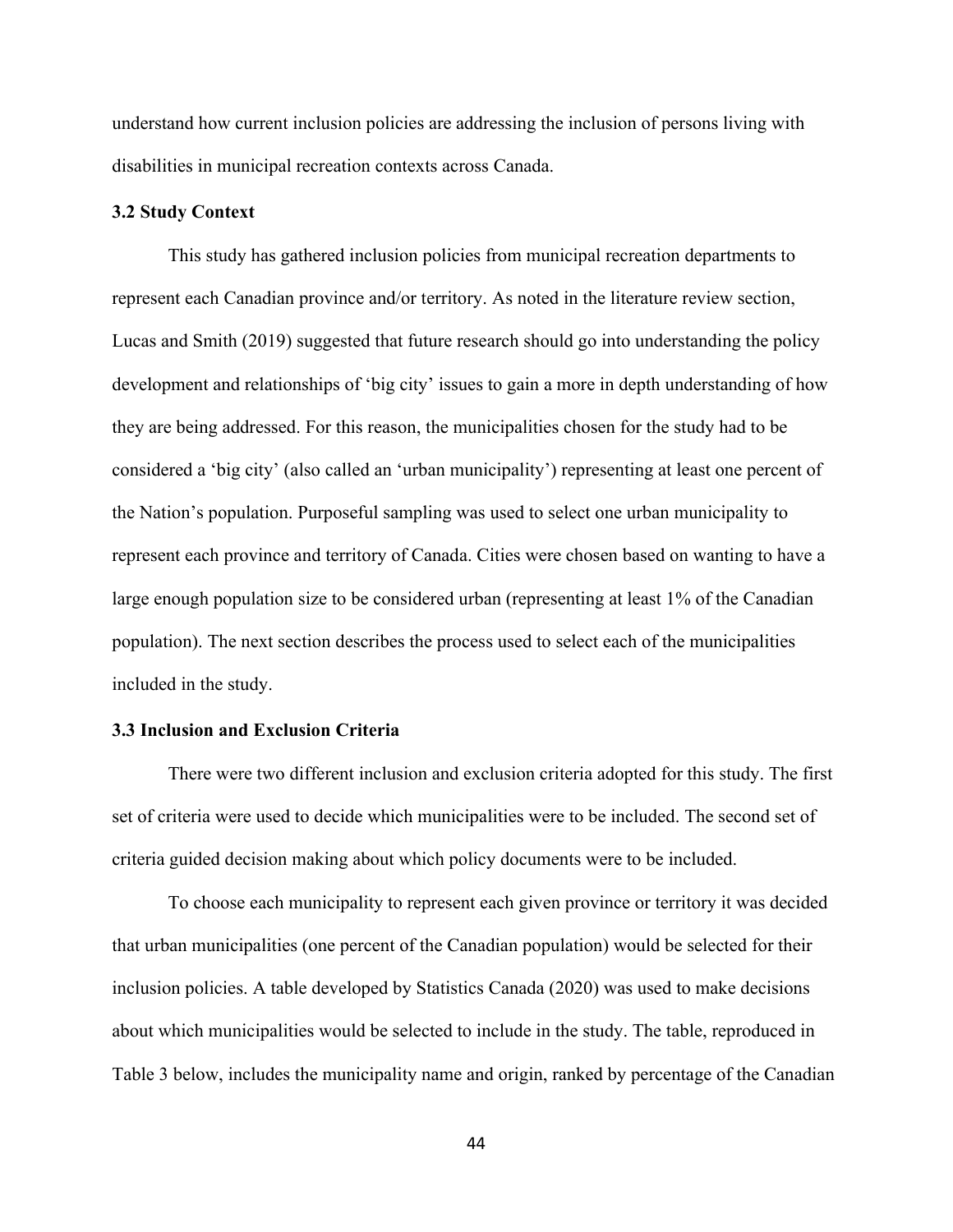population. London was the first chosen municipality representing Ontario, as it was the first municipality on the table to meet the threshold of one percent of the Canadian population. From there, the next municipality chosen was Halifax to represent Nova Scotia, as it was the next closest municipality to London, meeting at least one percent of the Canadian population. For each of the remaining provinces, municipalities were selected if they had the population closest to London, Ontario and met the one percent of Canadian population threshold. Six of the thirteen municipalities chosen met the one percent threshold (London, ON; Halifax, NS; Laval, QC; Surrey, BC; Winnipeg, MB; Edmonton, AB). Table 3 highlights each municipality selected.

**Table 3**

### *Municipal Population Sizes*

|                | Rank Municipality name Province |                            | CMA in which the municipality is located | Population |                                              |
|----------------|---------------------------------|----------------------------|------------------------------------------|------------|----------------------------------------------|
|                |                                 |                            |                                          |            | number percentage of the Canadian population |
| 1              | Toronto                         | Ontario                    | Toronto                                  | 2,731,571  | 7.8                                          |
| $\overline{2}$ | Montréal                        | Quebec                     | Montréal                                 | 1,704,694  | 4.8                                          |
| з.             | Calgary                         | Alberta                    | Calgary                                  | 1.239,220  | 3.5                                          |
| 4              | Ottawa                          | Ontario                    | Ottawa-Gatineau                          | 934,243    | 2.7                                          |
| Б              | Edmonton                        | Alberta                    | Edmonton                                 | 932 546    | 2.7                                          |
| 6              | Mississauga                     | Ontano                     | Toronto                                  | 721,599    | 2.1                                          |
| 7              | Winnipeg                        | Manitoba                   | Winnipeg                                 | 705.244    | 2.0                                          |
| R.             | Vancouver                       | British Columbia Vancouver |                                          | 631,486    | 1.8                                          |
| 9              | Brampton                        | Ontario                    | Toronto                                  | 593,638    | 1.7                                          |
| 10             | Hamilton                        | Ontario                    | Hamilton                                 | 536,917    | 1.5                                          |
| 11             | Québec                          | Quebec                     | Québec                                   | 531,902    | 1.5                                          |
| 12             | Surrey                          | British Columbia Vancouver |                                          | 517,887    | 1.5                                          |
| 13             | Laval                           | Quebec                     | Montréal                                 | 422,993    | 1.2                                          |
| 14             | Halifax                         | Nova Scotia                | Halifax                                  | 403,131    | 1.1                                          |
| 15             | London                          | Ontano                     | Landon                                   | 383.822    | 1.1                                          |
| 16             | Markham                         | Ontario                    | Toronto                                  | 328.966    | 0.9                                          |
| 17             | Vaughan                         | Ontario                    | Toronto                                  | 306,233    | 0.9                                          |
| 18             | Gatineau                        | Quebec                     | Ottawa-Gatineau                          | 276,245    | 0.8                                          |
| 19             | Saskatoon                       | Saskatchewan               | Saskatoon                                | 246,376    | 0.7                                          |
| 20             | Longueuil                       | Quebec                     | Montréal                                 | 239,700    | 0.7                                          |
| 21             | Kitchener                       | Ontario                    | Kitchener-Cambridge-Waterloo             | 233.222    | 0.7                                          |
| 22             | Burnaby                         | British Columbia Vancouver |                                          | 232,755    | 0.7                                          |

A municipality meeting the one percent threshold was excluded if the province or territory was already represented by a municipality that was closer in percentage to the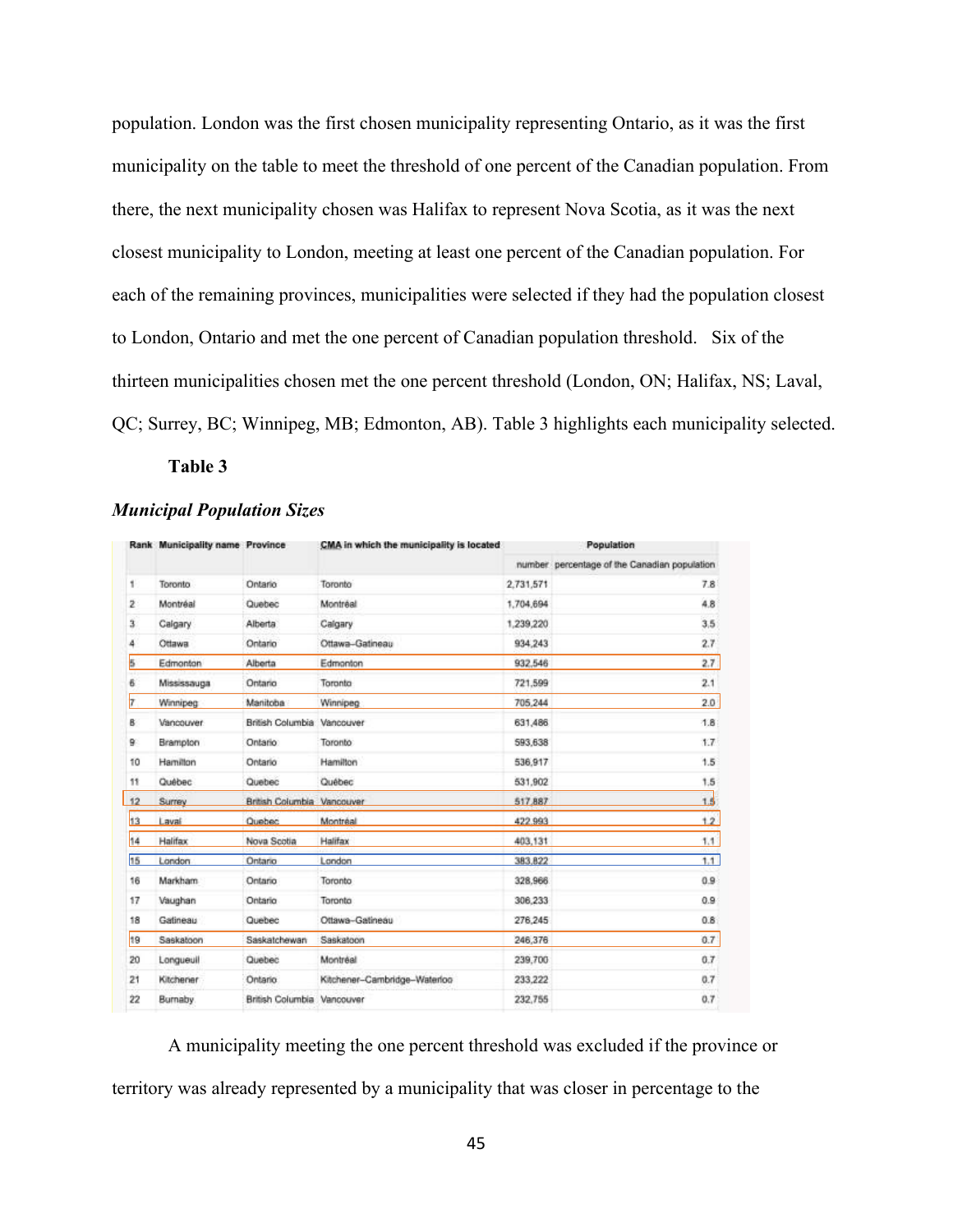population to London, Ontario. For example, the City of Laval, QC was closer to London, ON when considering population size and therefore was included, while other Quebec cities were excluded. Not all provinces or territories have a municipality that met the one percent population threshold; in these cases, the municipality with the largest population rate was included to represent that province or territory. Seven municipalities were selected with the greatest population for its respective province or territory: Saskatoon, SK; Charlottetown, PEI; St. Johns, NL; Moncton, NB; Whitehorse, YT; Iqaluit, NT; Yellowknife, NWT.

After the selected municipalities were contacted and asked to provide inclusion policies, a second set of criteria was used to decide if the policy documents that were provided were to be included for the extraction phase. As noted previously, a policy is any course of action or broad direction endorsed by a body of authority and delivered through forms such as frameworks, strategies, action plans and official priority documents that the Parks and Recreation department might refer to (Liddy  $\&$  Mill, 2014). The types of municipal recreation department policies in the analysis included official documents (e.g., strategic plans, frameworks, official statements) and implementation policies (e.g., procedures, operational plans, training manuals). Working documents (e.g., draft documents, emails, committee reports) were originally included; however, after consultation with the thesis committee members it was decided that the working documents did not contribute meaningfully to the analysis and were excluded.

Inclusion policies were included as long as they were developed by the municipality. Once stored, the documents were scanned for keywords including 'disability' 'inclusion' 'access' 'barriers' 'assistive equipment' or 'adaptations' as a way to decide if the policy was appropriate for analysis. Policies were excluded if the policy was developed by an outside organization or if persons living with disabilities were not addressed within the document.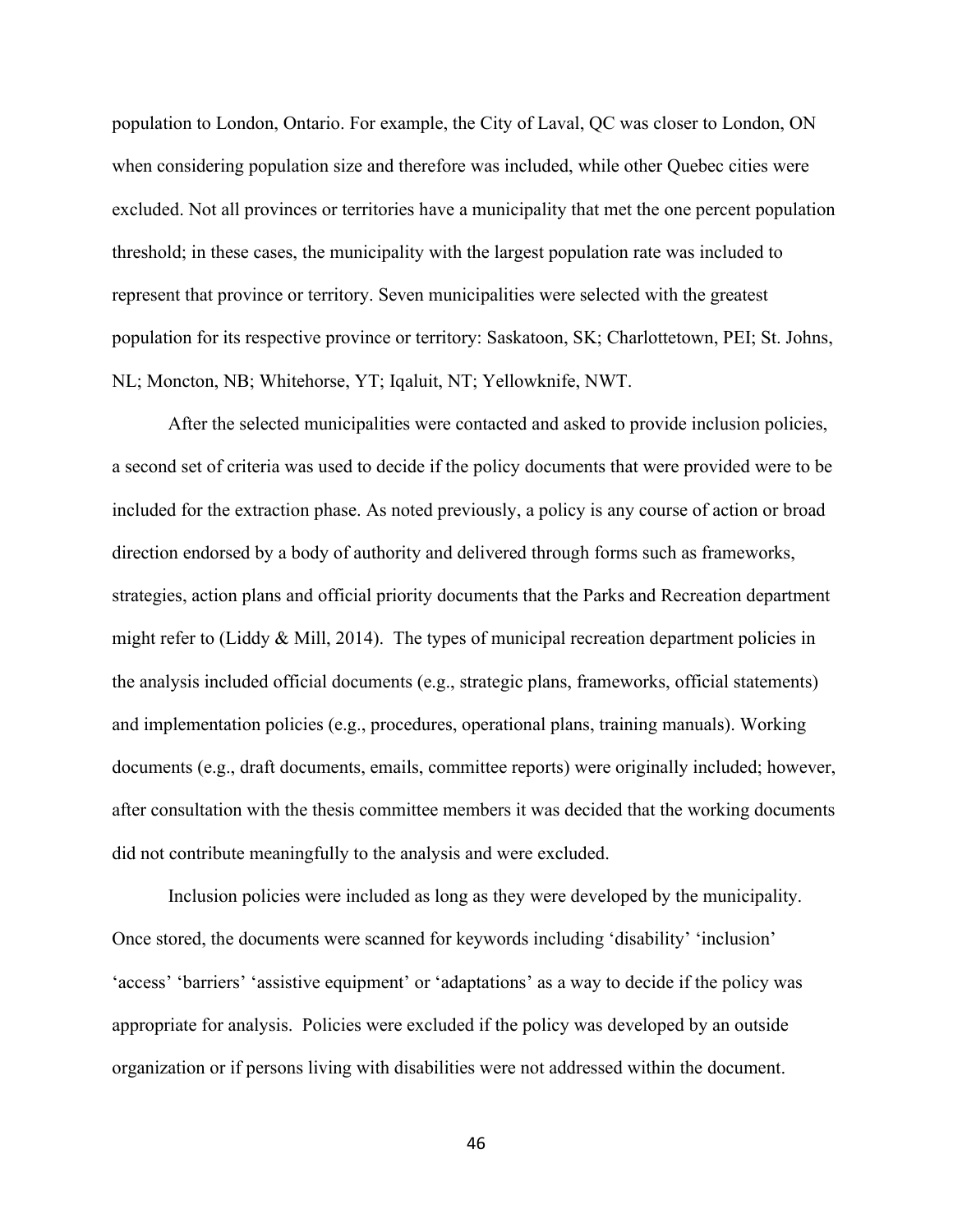#### **3.4 Data Collection & Management**

Data were collected from June 2020 until December 2020. Sources used to collect data included emails, phone calls, and municipal websites. The following paragraphs will provide detail on the data collection process.

The primary search of publicly available inclusion policies was conducted by accessing the selected municipalities' websites. If the policies were not openly available on a municipality's Parks and Recreation web page, then a 'Freedom of Information Request' form was filled out. The form was submitted to the Services Department, who then would forward the request to the Recreation Department. After learning that a 'Freedom of Information Request' form was not necessary to request the type of policies being sought, the recreation departments or human resources departments were contacted directly using contact information provided online. The request statement did not have a standardized verbatim script; however, Liddy & Mill's (2014) definition of policy was provided when asking for any publicly available inclusion and access policies.

If the municipality did not reply within a two-week time period, a follow up email request was sent by the lead researcher. After four weeks with no response a phone call was initiated as a last attempt to collect policies to represent that municipality. Some municipalities required phone calls to clarify the types of policy that were being requested. Four municipalities did not reply and were marked as N/A. One city responded to the email request by stating that they did not have any inclusion policies, despite identifying inclusion services on their webpage, claiming it was due to no policy being provided on a provincial or federal level. Out of the 13 municipalities chosen to represent the 10 provinces and three territories, official documents and implementation documents (n=22) were retrieved from eight municipalities across eight provinces.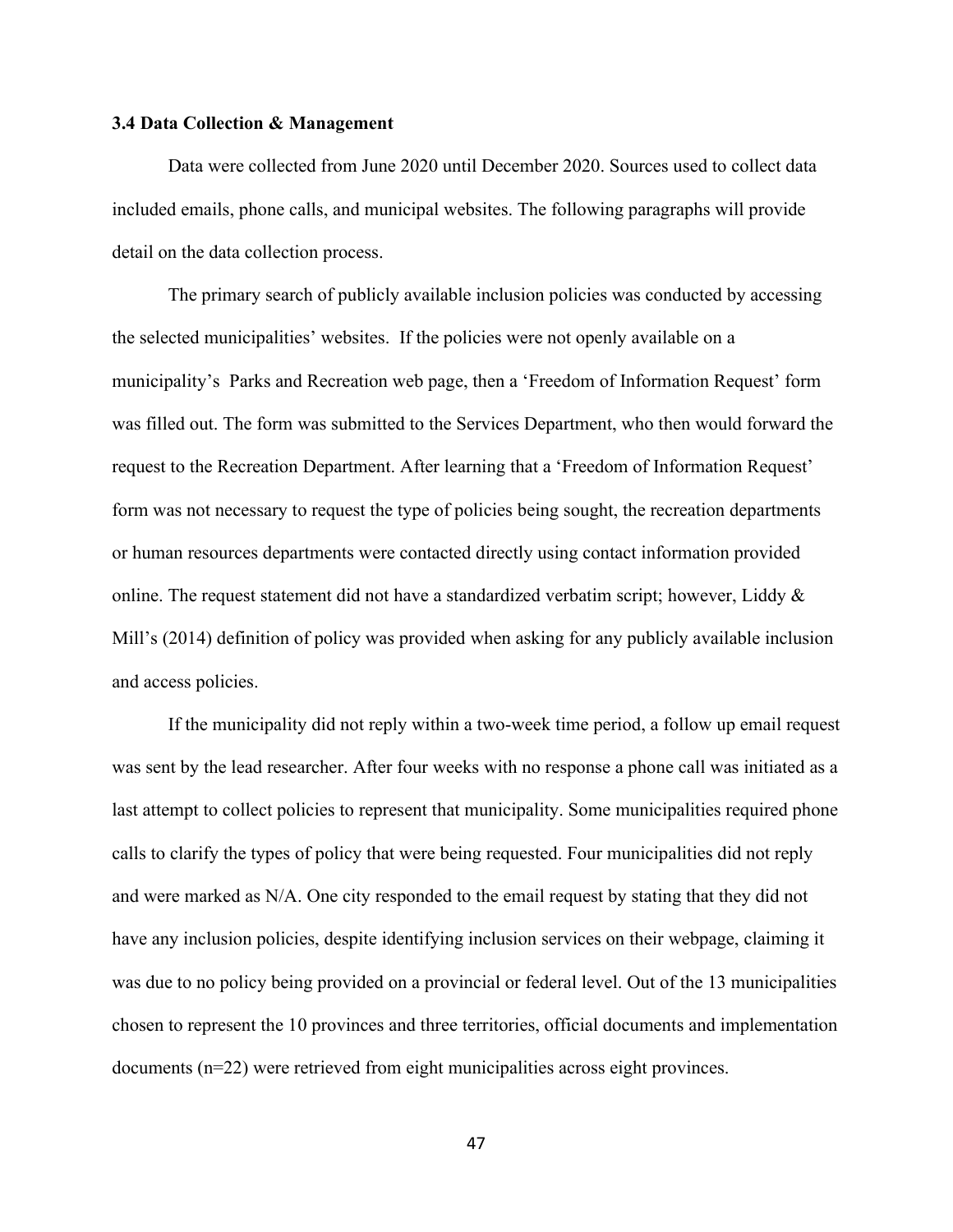As the documents were obtained, they were stored in separate file folders titled with their respective province or territory on a password encrypted drive. A number was assigned to each saved policy document file as to keep track of documents in a systematic order. The policy title was extracted from each document as well as which municipality it was retrieved from and publication date (if provided). None of this information was analyzed; however, it allowed for organization of documents when being reviewed and referenced.

#### **3.5 Data Analysis and Interpretation**

Document analysis of policies was conducted using the READ approach, which is a "systematic procedure for collecting documents and gaining information from them in the context of health policy studies at any level (global, national, local, etc.)" (Dalglish et al., 2020, p. 3). The READ method involves the following steps: (1) ready your materials, (2) extract data, (3) analyze data and (4) distil your findings (Dalglish et al., 2020). Step one of the READ approach was already described in the *Data Collection and Management* section, as this step involved setting parameters such as developing the research question, setting a timeline for data collection, developing inclusion/exclusion criteria, and describing how the policies will be searched and stored.

Data extraction was conducted as per recommendations for Step two in the READ analysis approach (Dalglish et al., 2020). Documents were read thoroughly from start to finish, and notes and memos were recorded during each reading and re-reading of the policies to assist with the analysis (Step Three) (Dalglish et al., 2020). Data were extracted into an Excel spreadsheet, with a row dedicated to each document collected, and each column was labelled with a code to guide data extraction from each document (Dalglish et al., 2020). The categories of the extraction table included: document number, policy title, location, date published, relevant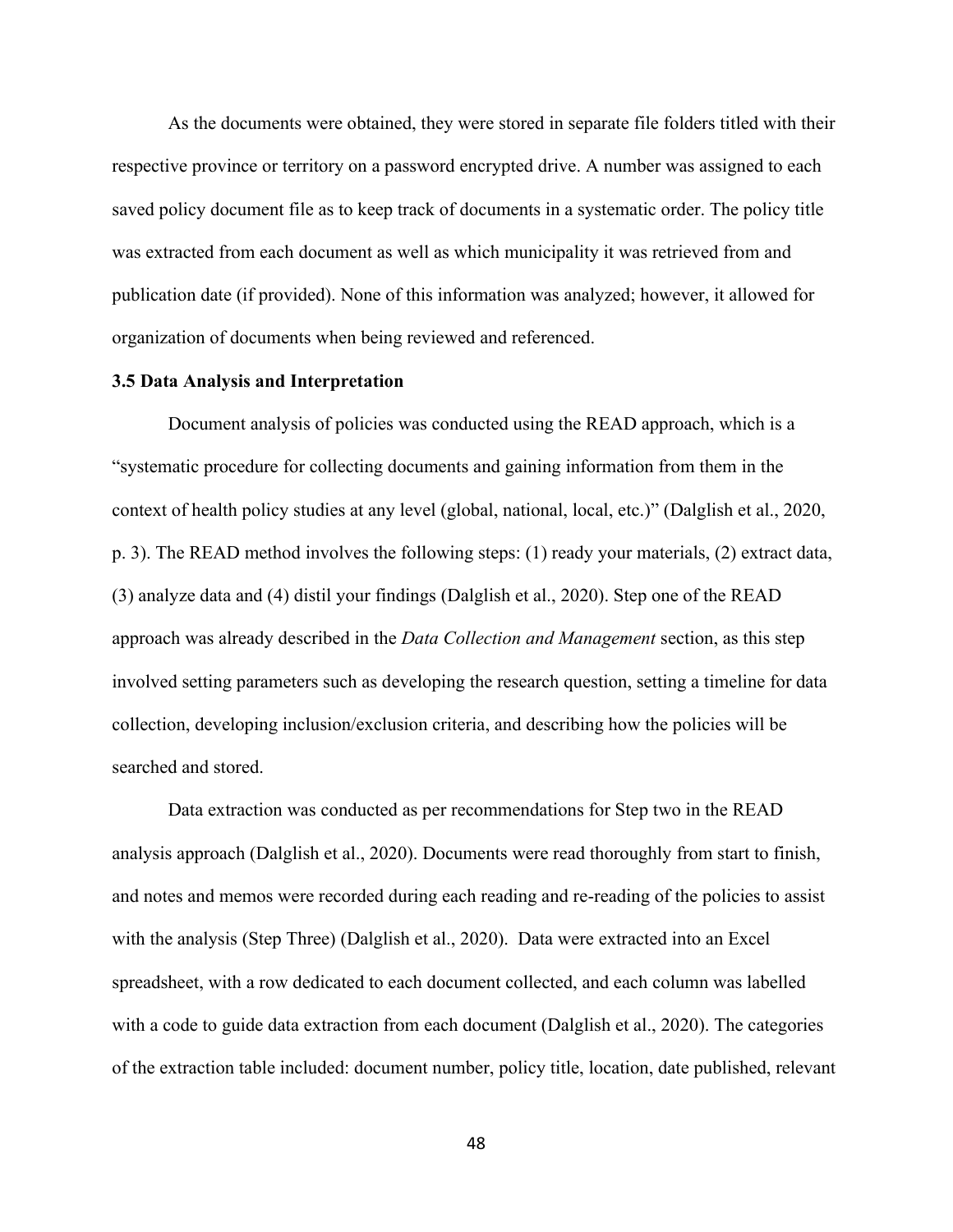definitions of key concepts, target population (e.g., persons with disability, staff, other), environment focus (e.g., social or physical), socio-ecological model level (e.g., community, organizational, policy), policy intent, and intervention strategies used. While the first categories (document number, policy title, etc.) were used for data organization purposes it was the latter categories (definitions, target, environment focus, etc.) that were of most conceptual interest for this study.

When reviewing policy documents an understanding of what levels of influence inclusion policy's target was needed. In this study, it was identified that when reviewing policy documents only the organization, community, and macro levels of influence could be observed. An *organizational* level of influence is defined as a policy document that addresses social networks and norms, or standards (Robinson, 2008); an example is a policy that addresses the relationships between recreation centres and other community organisations or institutions. An organization level of influence policy document is defined as rules, regulation, policies, and informal structures, which may constrain or promote recommended behaviors (Robinson, 2008). In this study a policy document that *addressed the recreation department specifically* was considered *organizational level of influence*, an example being policies, formal structures/procedures and rules in recreation departments that may constrain or promote accessibility/inclusion such as staff training. *Community* level of influence was described as an inclusion policy that focused on relationships between recreation centres and other community organisations or institutions, informal social networks within centres themselves (i.e., community users), and/or procedural documents within the department. An example of this was the Surrey policy document [Attendant Procedure] as it outlines the step-by-step process that should be taken by both the community members and the staff during the time of sale at community centres. Lastly, a policy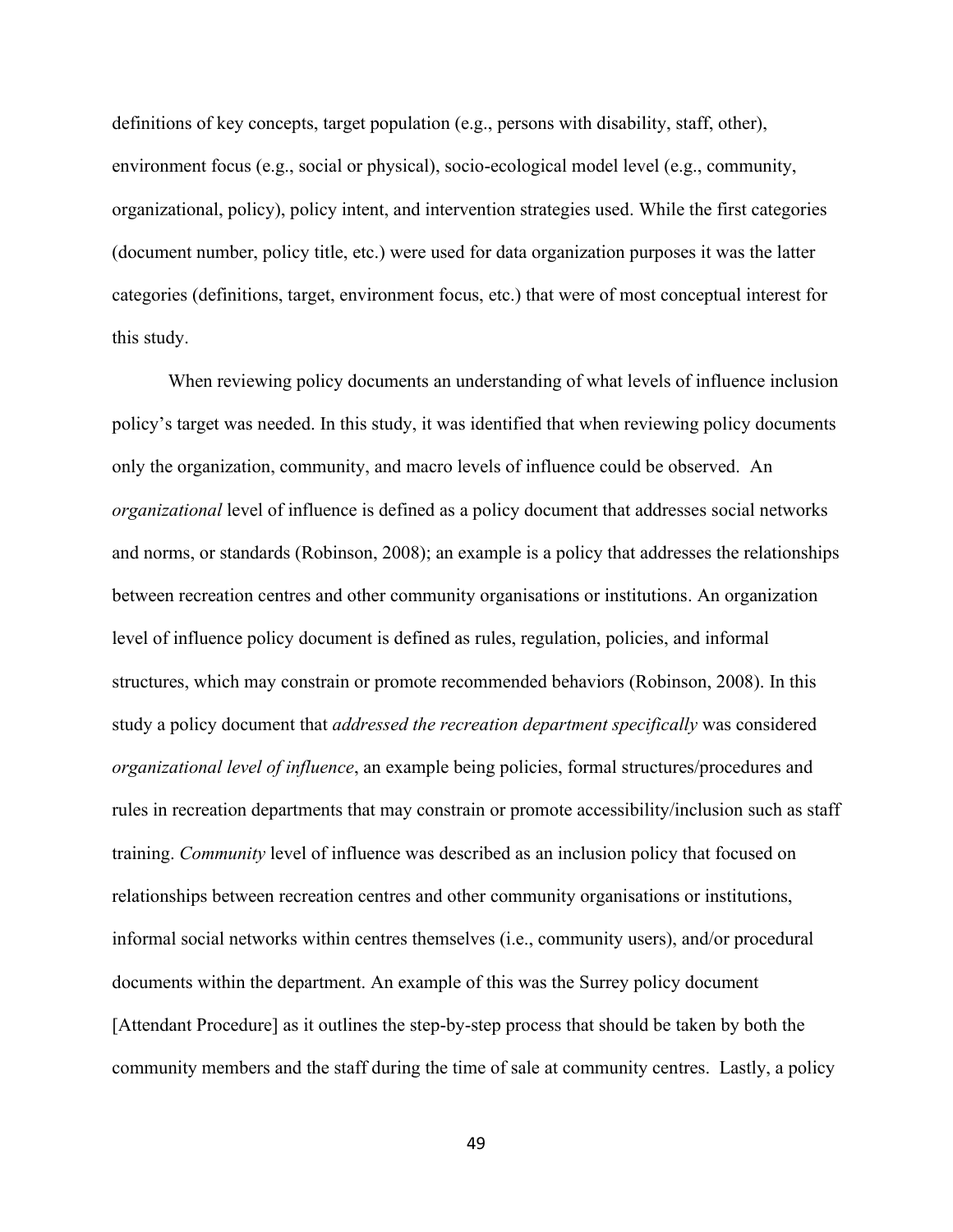document that reflected the *macro level of influence* is a policy document that is local, provincial, or federal policies that regulate or support healthy actions and practices for prevention, early detection, control, and management (Robinson, 2008). Examples of macro level of influence policy documents are goal statements, action plans, or frameworks developed by municipality as a whole addressing all departments.

A codebook was developed as per recommendation of Dalglish and colleagues (2020), guided by literature and a preliminary analysis of two municipalities policy documents (Miles, Huberman, & Saldana, 2020). Initial codes were generated to highlight interesting features of the data within two selected municipality's inclusion policy documents (Clark & Braun, 2017). Creating an extraction codebook helped ensure concepts of interest were clearly defined/described; in turn this enabled me to systematically extract the appropriate information from each policy. For example, originally *environment* was my extraction category, but as I reviewed the preliminary documents to see if it was addressing the physical or social environment, I quickly realized I had no systematic way to decide if a policy was addressing the social or physical environment. After reviewing more literature, I was able to break down the *environment* category into two columns, *social* and *physical*, and refer to my descriptions developed within my codebook to say 'yes or no' to if the policy was addressing that specific type of environment. Refer to Table 4 for the finalized descriptions of each category used to extract information from each inclusion policy.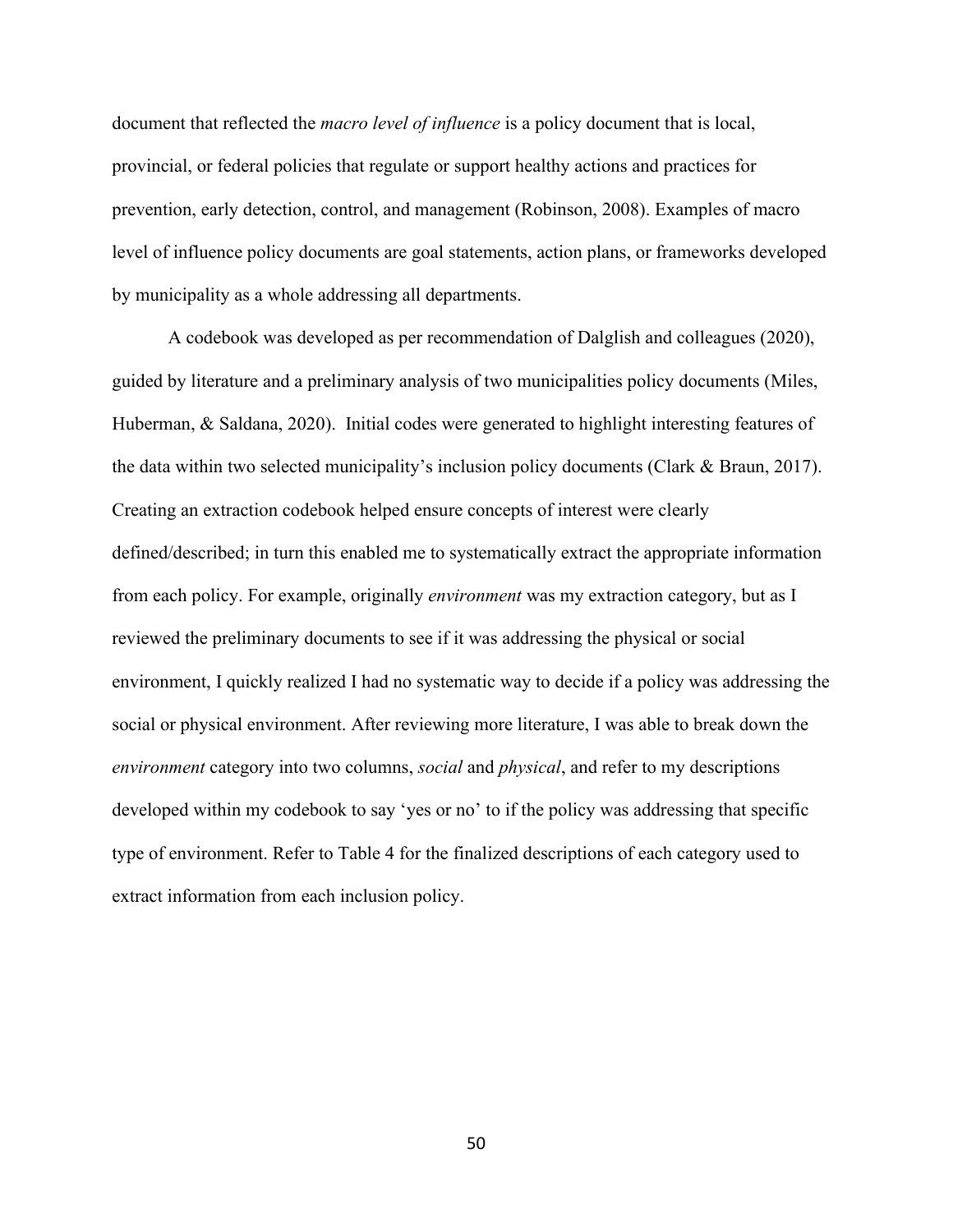# **Table 4**

# *Description of Each Extraction Category*

| Category                          | <b>Codebook Description</b>                                                                                        |  |  |
|-----------------------------------|--------------------------------------------------------------------------------------------------------------------|--|--|
| <b>Target Population: Persons</b> | The policy addresses the rights or procedures for community                                                        |  |  |
| living with disabilities          | members to follow in order to access the service (i.e., Guide                                                      |  |  |
|                                   | animal rights, procedures for attendants).                                                                         |  |  |
| <b>Target Population: Staff</b>   | The policy addresses how the employee is to provide an                                                             |  |  |
|                                   | inclusion or access service to the public (i.e., program                                                           |  |  |
|                                   | adaptations, training)                                                                                             |  |  |
| Target Population: Other          | Individuals that do not fit the category of Persons living with                                                    |  |  |
|                                   | disabilities or staff. This could include the general public or                                                    |  |  |
|                                   | outside organizations.                                                                                             |  |  |
| Definitions                       | The document provides definitions for key words such as                                                            |  |  |
|                                   | disability, inclusion, accessibility, barriers, or any other                                                       |  |  |
|                                   | defined terms provided within the document.                                                                        |  |  |
| Social environment                | A policy was considered to be addressing the social                                                                |  |  |
|                                   | environment if it addressed a function of relationships where                                                      |  |  |
|                                   | aid and assistance is exchanged through social interactions                                                        |  |  |
|                                   | (e.g., encouragement, providing equipment, feedback, having                                                        |  |  |
|                                   | one-to-one support)                                                                                                |  |  |
| Physical environment              | A policy was considered to be addressing the physical                                                              |  |  |
|                                   | environment if it addressed the natural or built environments,                                                     |  |  |
|                                   | including but not limited to sport facilities, parks,                                                              |  |  |
|                                   | playgrounds, or gyms.                                                                                              |  |  |
| Level of Influence:               | The codebook considered a policy as community-level of                                                             |  |  |
| Community                         | influence if it addressed community networks and norms or                                                          |  |  |
|                                   | outside groups and/or organizations (e.g., relationships                                                           |  |  |
|                                   | between recreation centres and other community organisations                                                       |  |  |
|                                   | or institutions) (Robinson, 2008)                                                                                  |  |  |
| Level of influence:               | The codebook indicated a policy as meeting an organizational                                                       |  |  |
| Organizational                    | level of influence if it provided rules, regulation, policies, and                                                 |  |  |
|                                   | informal structures, which may constrain or promote<br>recommended behaviors specific to the recreation department |  |  |
|                                   | (Robinson, 2008)                                                                                                   |  |  |
| Level of influence: Policy        | A policy was considered as meeting the policy level of                                                             |  |  |
|                                   | influence if it was a policy document that addresses or refers                                                     |  |  |
|                                   | to local, provincial, or federal policies that regulate or support                                                 |  |  |
|                                   | healthy actions and practices for prevention, early detection,                                                     |  |  |
|                                   | control, and management (e.g., policies that addressed the                                                         |  |  |
|                                   | municipality as a whole) (Robinson, 2008)                                                                          |  |  |
| Policy Intent                     | The purpose of the policy, content explicitly stating the                                                          |  |  |
|                                   | purpose or goal of the policy document                                                                             |  |  |
| <b>Intervention Strategy</b>      | Addresses the procedures or actions taken to achieve policy                                                        |  |  |
|                                   | intent                                                                                                             |  |  |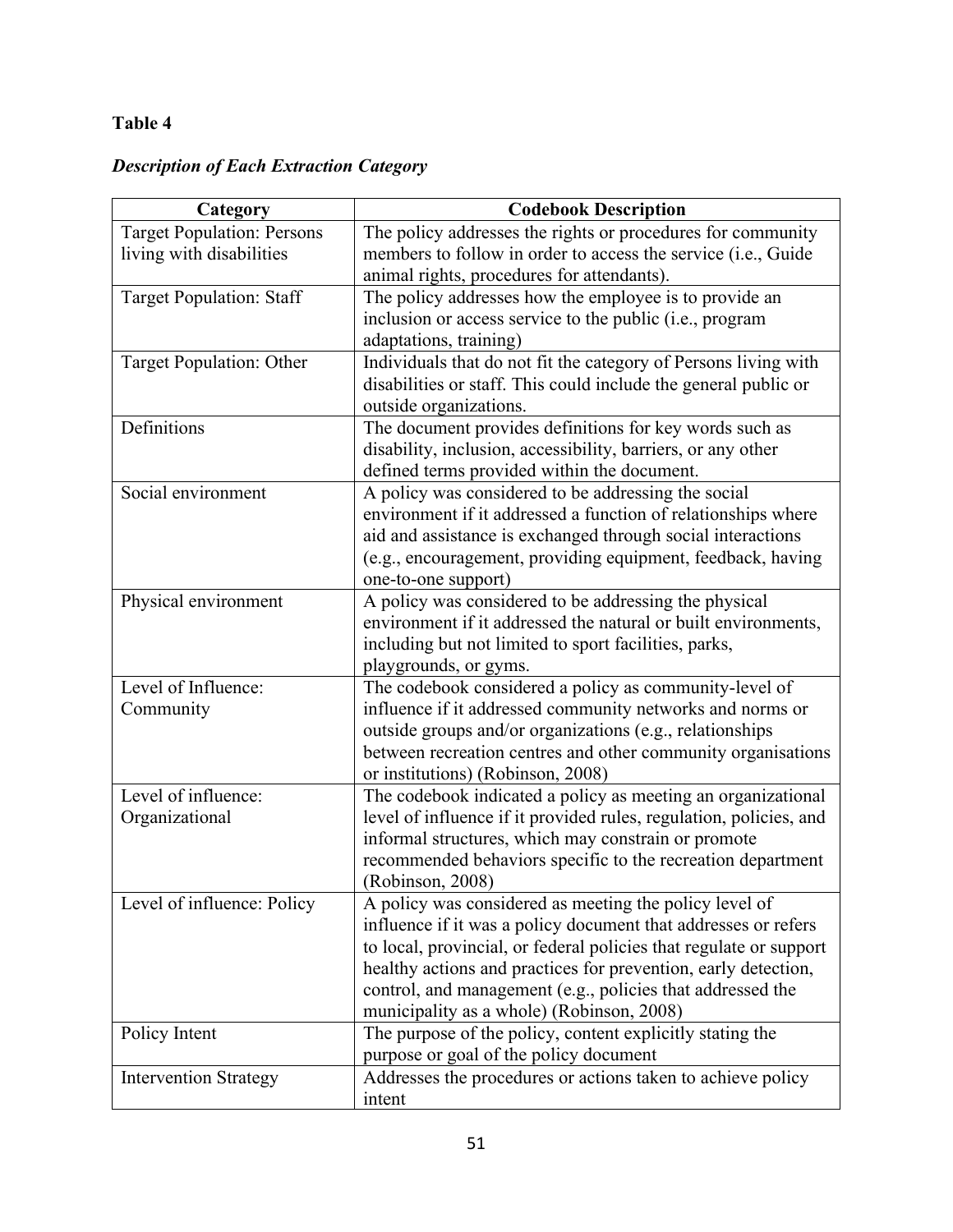Miles and colleagues (2020) describe priori codes as "researcher-generated codes, based on what preparatory investigation suggests might appear in the data before they are collected and analyzed" (p. 69). Priori codes made up the titles of each column within the extraction document, later becoming the categories discussed within the findings. For example, one a priori code developed was *level of influence: organizational.* If a policy met the description of this level of influence than a checkmark was inputted in the extraction table under this column. Columns that provided a priori codes (*yes* or *no* indicator) were scanned to quantify responses and analyze.

Data extraction and analysis occurred simultaneously for the categories applied thematic analysis (e.g., definitions, policy intent, and policy intervention strategy) (Dalglish et al., 2020), meaning interpretation was happening as data were being extracted. Analysis during extraction was recorded by using the comment function within the extraction table. Thematic analysis was used to analyze and interpret patterns of meaning within the categories or columns identified above. Thematic analysis is a method used to identify, analyze, and report themes in greater detail (Clark and Braun, 2017). After extracting (copying and pasting) relevant data from each policy document into each category, data for categories *definitions*, *policy intent*, and *policy intervention* were transferred into separate word documents (*i.e.*, a separate file for each category). Once the data was inputted into a word document the data and notes that were jotted down during extraction were re-read (Clark & Braun, 2017). As noted previously, initial codes were generated to highlight interesting features of the data within two selected municipality's inclusion policy documents (Clark and Braun, 2017). A search for codes within the other municipality's inclusion policies was conducted to see if other data related to the initial codes, forming themes (Clark and Braun, 2017). For example, when considering the definitions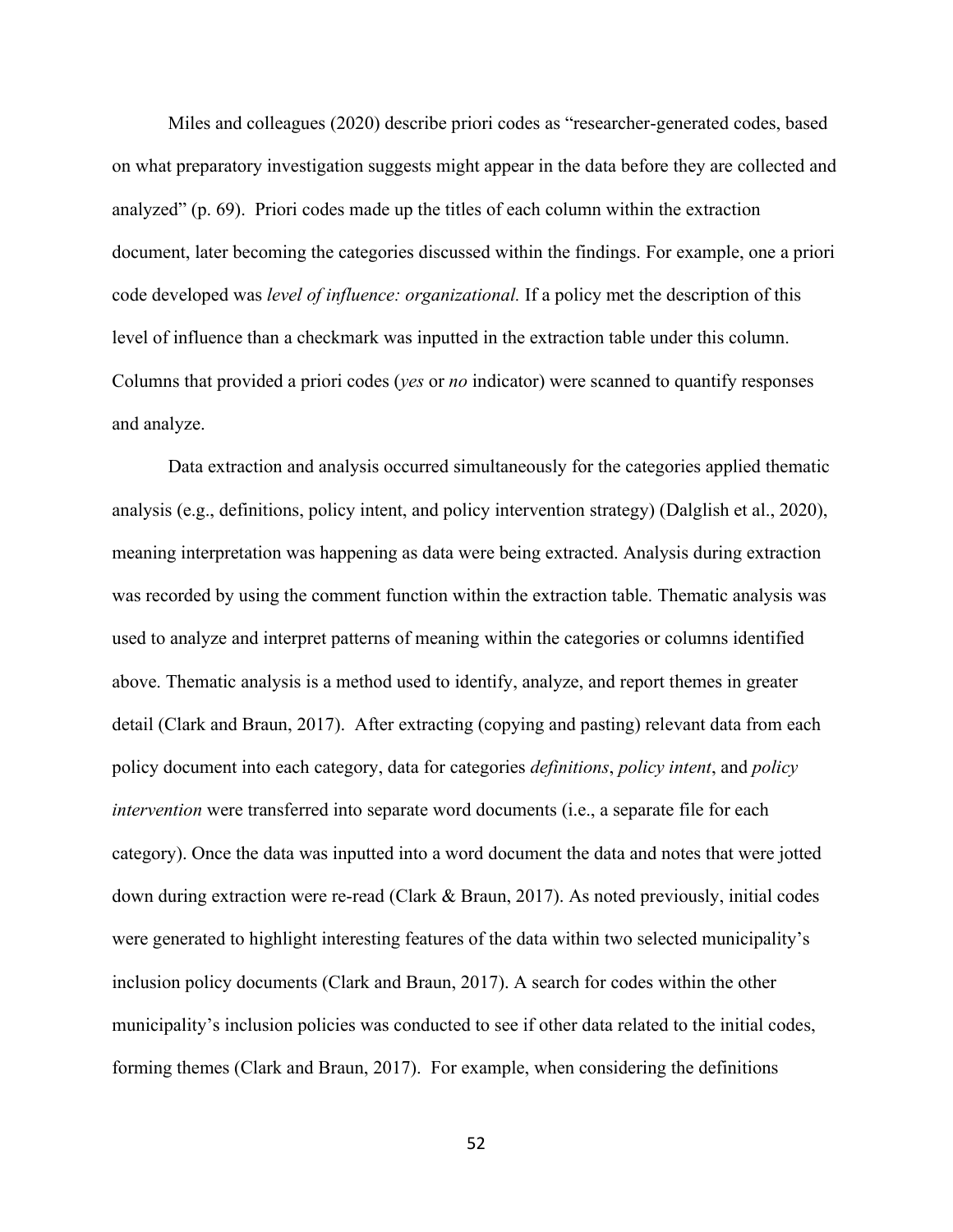category, definitions were extracted from two municipality's policy documents; reflexive memoing occurred during extraction (my thoughts on the definitions or if none were provided, why). The data was transferred to a Microsoft word document, where initial codes were created based on the definitions provided. From there all other policy documents were extracted for definitions. The data in the definitions column of the extraction table was then transferred into the Microsoft word document where the same terms (e.g., inclusion, disability) were grouped together. From there the terms were coded using the initial codes based on patterns and any additional codes were created, the codes than turned into themes. The same process occurred for policy intent and intervention strategy. The themes formed within each column are discussed within the results chapter. For a visual of the thematic analysis process please refer to Appendix A.

#### **3.6 Quality and Rigour**

When conducting this research project, the method chosen was guided by other research as a way to ensure trustworthiness and credibility of the research design. Method approaches provided by Clarke and Braun (2017) and Dalglish et al. (2020) were referred to during data extraction and analysis. To enhance rigour the Graduate Supervisor, Dr, Susan Hutchinson, reviewed the coding framework.

To improve trustworthiness of the analysis and interpretation of this study, analysis of the first two policies were reviewed by the Supervisor before commencing with the extraction the remaining policies. 'Reflexive' memo documenting was used to consider my own positionality while reviewing the documents to capture my thinking during extraction and analysis (Dalglish et al., 2020).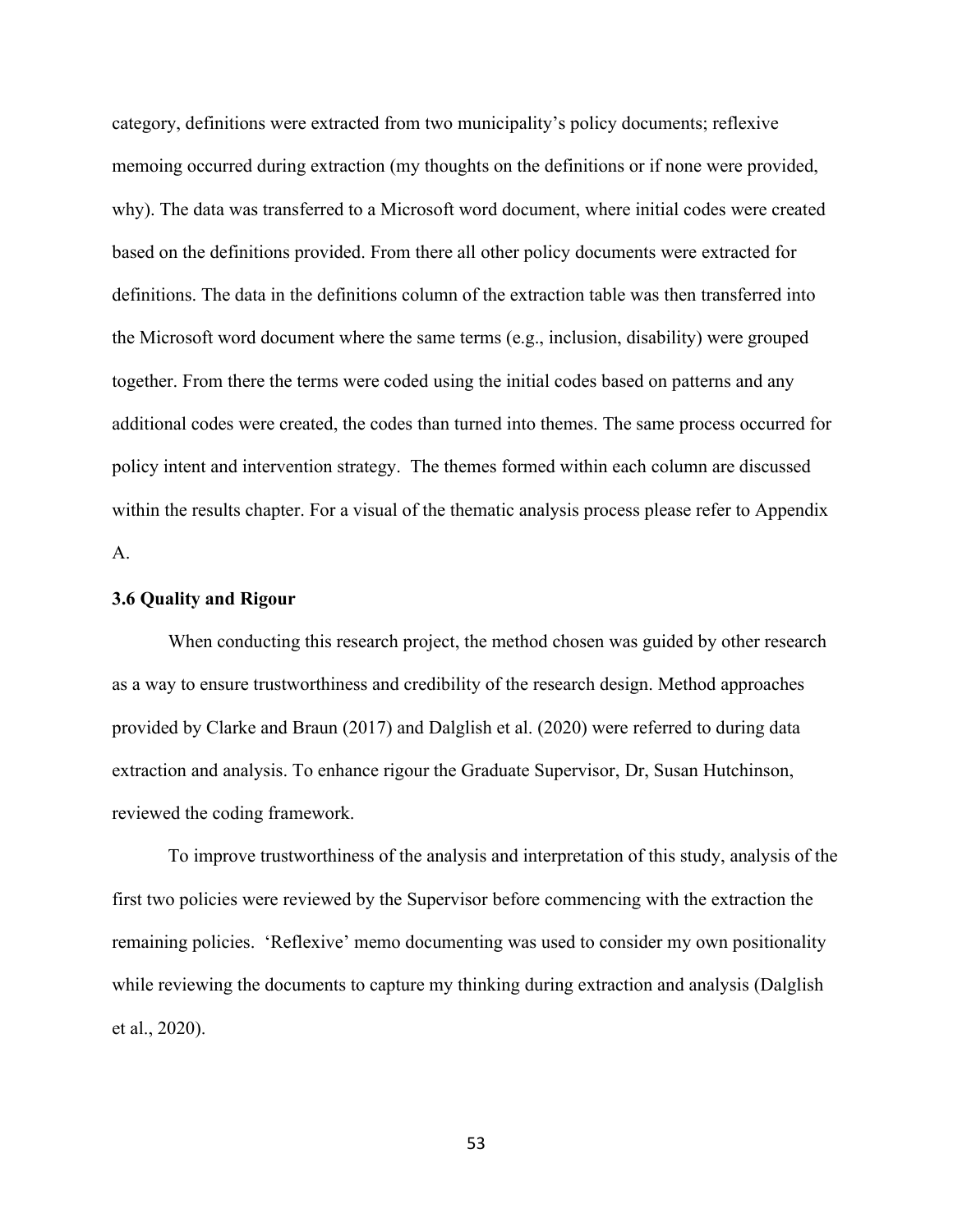#### *3.6.1 Reflexivity and Memoing*

Creswell and Creswell (2018) describe reflexivity as a method a qualitative researcher uses to reflect on how "their role within the study and their personal background, culture, and experiences hold potential for shaping their interpretations" (p.182) and direction of the study. Reflexivity requires the researcher to address two key points: the first being to address past experiences related to the research topic, and the second requires commenting when identifying how past experiences have shaped the researcher's interpretations. Creswell and Creswell (2018) noted that personal experiences "may cause researchers to lean toward certain themes, to actively look for evidence to support their positions, and to create favorable or unfavorable conclusions about the sites or participants" (p. 184). In this study, my experiences shaped my interpretation of the research in the following ways. First, it was my observation that inclusion policy has provided minimal support to persons living with disabilities, as inclusion is typically left up to the individual or their support person to advocate for. Second, when working in recreation departments as an inclusion support as well as a Recreation Therapist in the community, the individuals I supported during a community activity still experienced isolation. I acknowledge that my professional experiences have made me critical of how inclusion of persons living with disabilities is being addressed when reviewing inclusion policies. As a result, I wanted to see role responsibilities identified by recreation departments, as well as to what guidance (procedures) are in place for recreation staff when providing inclusion to persons living with disabilities.

Memos are "notes written during the research process that reflect on the process or that help shape the development of codes and themes" (Creswell & Creswell, 2018, p. 184). I first used memos to record the day-by-day activities in relation to my thesis on a 'sticky note' app on my computer. I recorded dates and methods of contact for each municipality, as well as sidenotes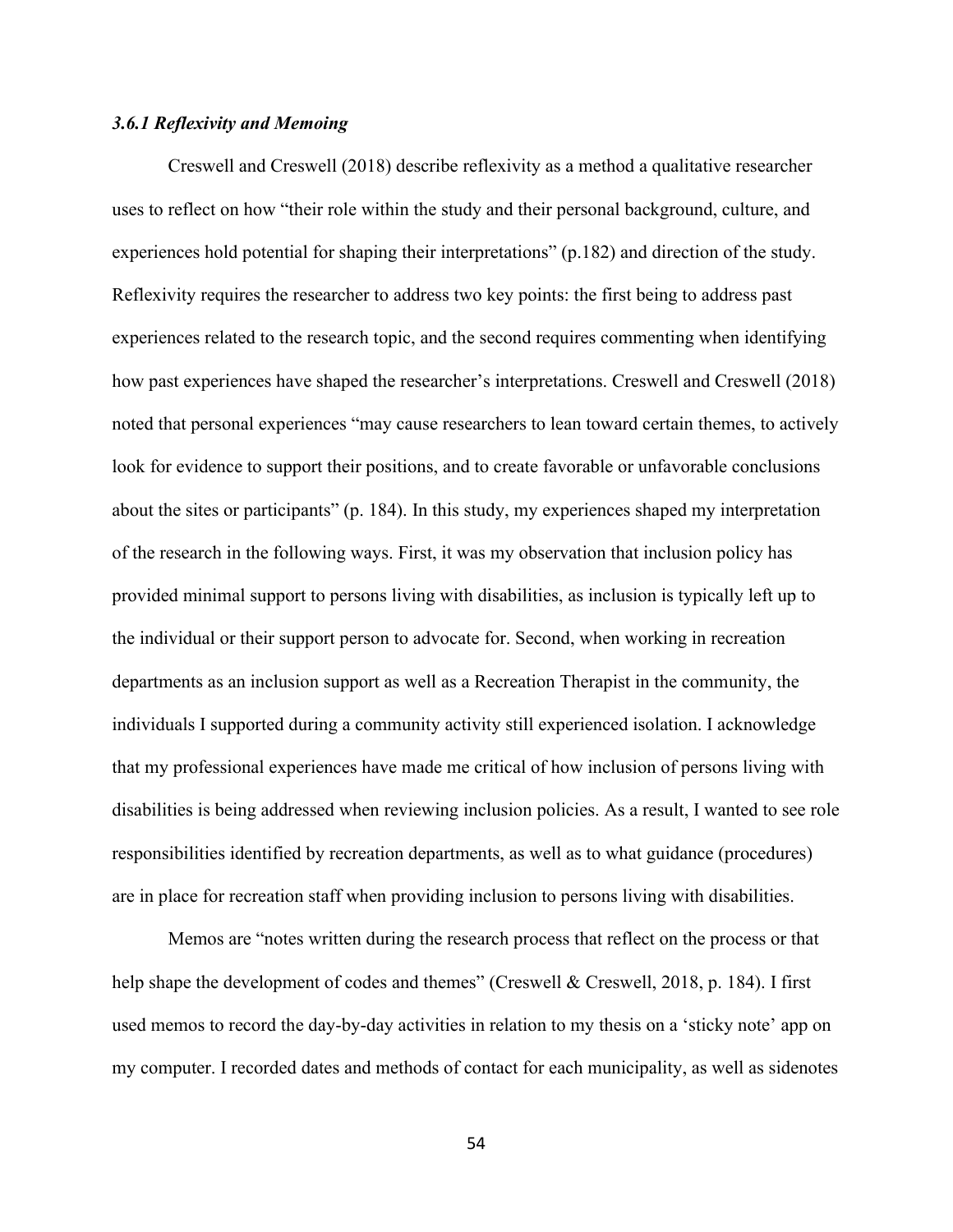of potential contacts referred to by others and information that was interesting but excluded from data extraction/analysis (such as how Laval, Quebec offers an integrated youth camp and a specialized camp for youth 6-17 who live with disability). This contributed to providing an 'audit trail' that enhanced the rigor of the methods used.

Also, during the data extraction phase I noticed I began to self-interpret the data as I extracted. As a way to document my personal thoughts and interpretations I developed a column to memo these thoughts throughout the extraction phase. An example of a memo I wrote during extraction of an inclusion policy provided by Surrey, BC was: *It's interesting that the policy states "their challenging needs"… this language can be interpreted as negative and demeaning to an individual living with a disability..* This later informed my analysis when focusing on the theme surrounding language. I would use reflexive memos to write down any questions that popped into my mind during data extraction/analysis, which were later used throughout the discussion chapter. Using reflexive memos allowed me to recognize when I was interpreting data through my professional lens as opposed to through my researcher lens. For example, I began to make assumptions that certain inclusion policies did not have influence over recreation departments due to the nature of the policy's intent; however, without directly speaking to recreation employees I knew I couldn't make this assumption.

Once all the data were extracted, I reviewed the reflexive memos as a way to assist me in ensuring I was analyzing data while acknowledging my personal bias and its influence on my interpretation of the data. For example, I recognized that when I made the comment about the language used in the inclusion policy provided by the City of Surrey was negative, it influenced my interpretation of my data as I felt it was important to recognize language and the importance of language and terminology. However, I wanted to ensure I didn't bring a negative attitude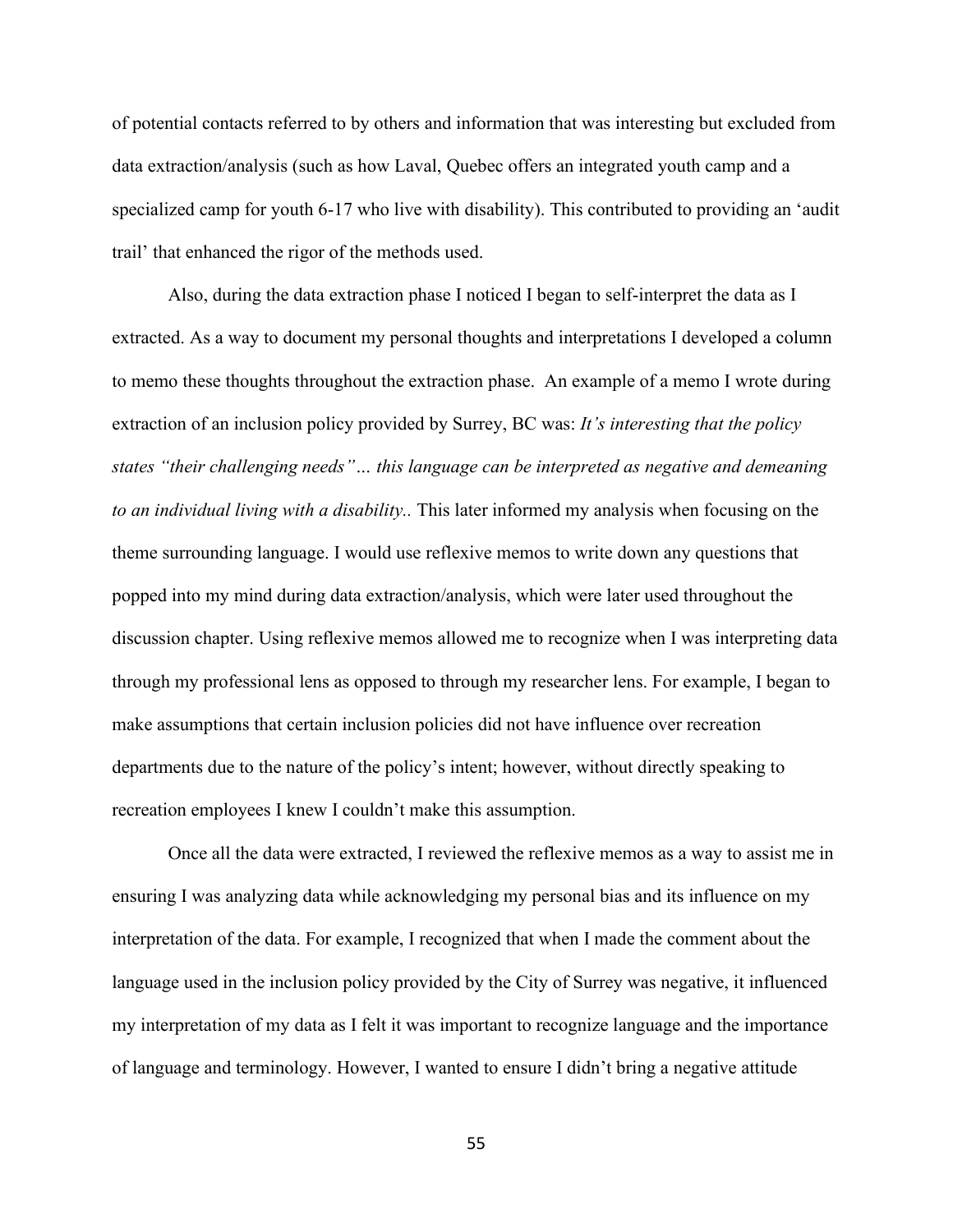towards terms or language used. Therefore I memo'd these more critical thoughts for reflection during the development of my discussion once I had an opportunity to analyze and understand the data. Using reflexive memoing provided me a safe space to record my personal thoughts and questions, without allowing the thoughts disrupt my data extraction and analysis.

#### **3.7 Ethical Considerations**

When considering what ethical issues may arise throughout this research, it was considered to be low risk. All documents collected throughout this environmental scan were publicly available documents. If the document publicly stated that it should not be used due to privacy reasons it was to be discarded; however, no documents reviewed provided such statements.

#### **3.8 Dissemination Strategies**

Dissemination will be done by using a knowledge translation (KT) process to disseminate results of this study in hopes of improving community recreation contexts for persons living with disabilities. The first strategy will target recreation practitioners with the aim of assisting them to improve or create inclusion policy within their department. Infographics will be developed highlighting key findings and considerations. The infographic and a summary report will be communicated through email to contacts involved in the study. Within the report a summary of the research method, data collected, and findings will be presented. A free consultation call will also be offered for any municipality that might be interested in order to learn more information.

The second dissemination strategy will be to develop an article for a peer reviewed journal such as *Leisure/Loisir* to disseminate the findings of this study to other recreation and leisure academics and researchers who might be interested in inclusion policy within a community recreation context, and inform future research initiatives. The hope is that the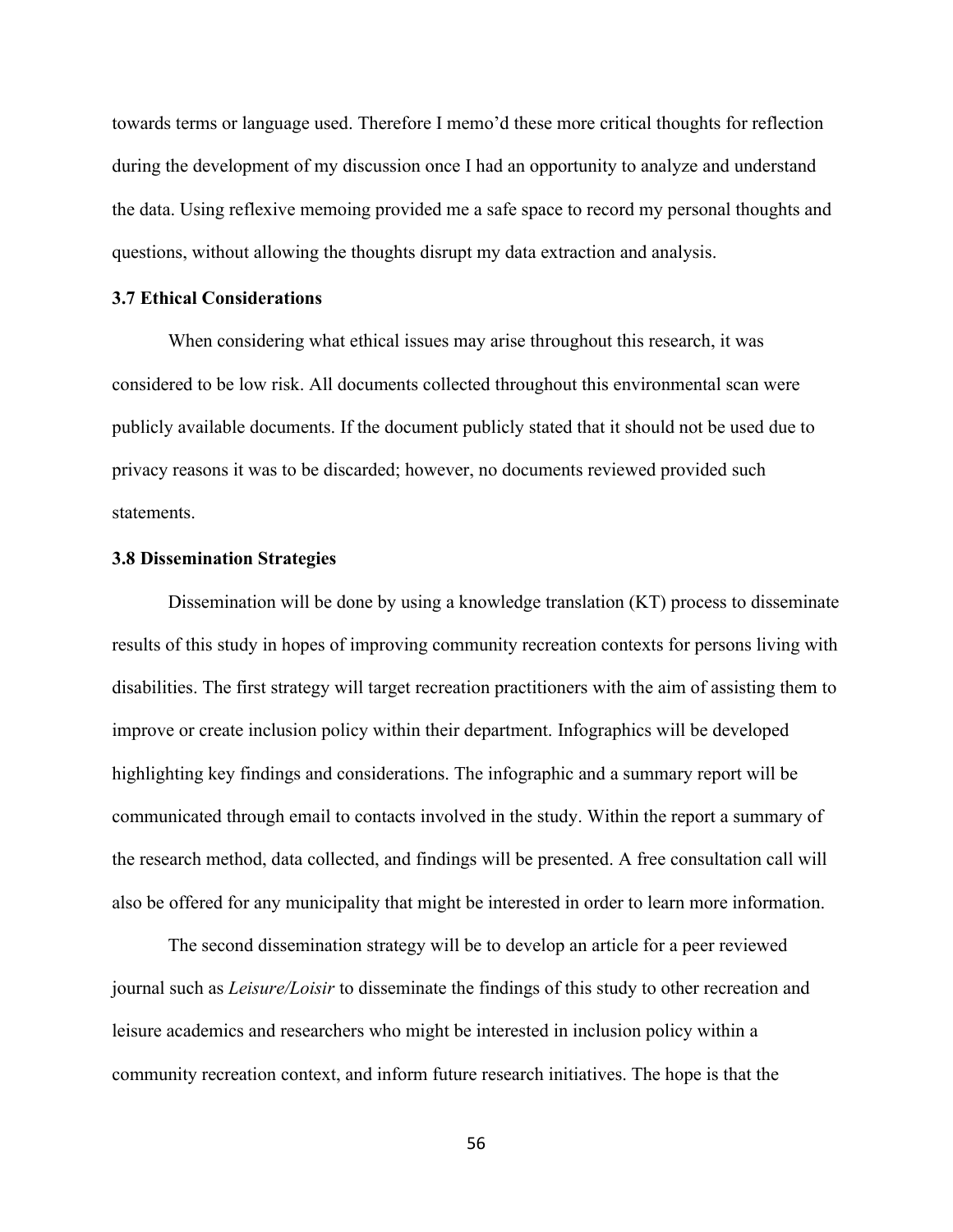research article is published not just within an academic journal, but promoted through a summary report highlighting the findings and recommendations on websites that support inclusion initiatives within recreation such as *Active Living Alliance* and *Canadian Parks and Recreation Association* and *Canadian Therapeutic Recreation Association*.

Lastly, knowledge transfer will be applied through conference presentations to inform the practitioners and educators in the Therapeutic Recreation field. The hope is to use the findings of this research to demonstrate how TR professionals can play an essential role in guiding the development of inclusion policy within community sport and recreation settings.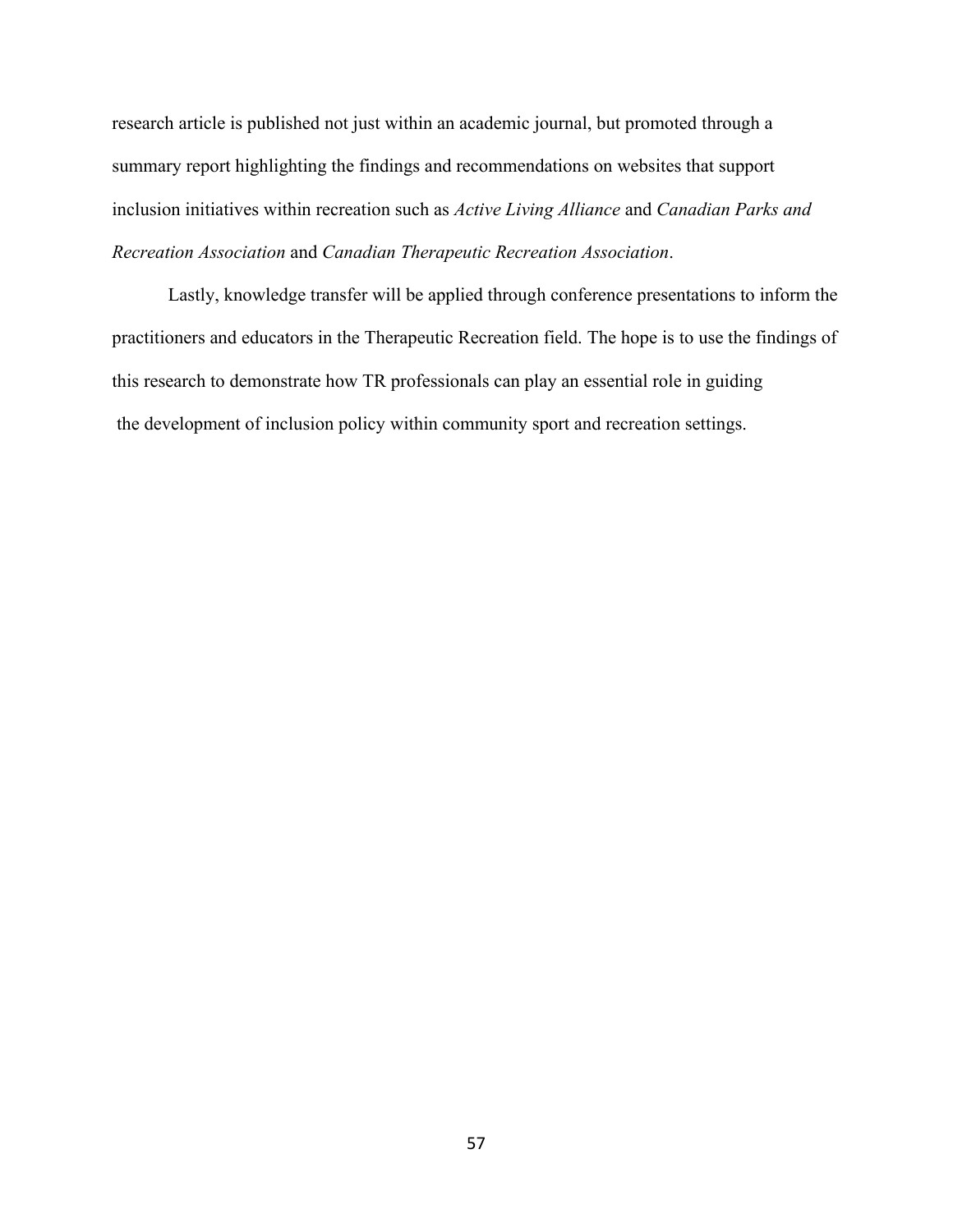# **Chapter 4 Results**

## **4.1 Environmental Scan**

The research question guiding this environmental scan of policy was: *How do current inclusion policies intend to address inclusion of persons living with disabilities within municipal recreation departments in cities across Canada?* The READ document analysis process was applied to extract and analyze the data, this section will provide a detailed overview of findings within each category developed. An overview of policies collected are provided in the following section.

# **Table 5**

### *Number of Policy Documents Provided per Municipality*

| <b>Municipality Name</b> | <b>Number of Policy Documents Provided</b> |
|--------------------------|--------------------------------------------|
| Surrey, BC               | $n=4$                                      |
| Edmonton, AB             | $n=2$                                      |
| Saskatoon, SK            | $n=2$                                      |
| Winnipeg, MB             | $n=3$                                      |
| London, ON               | $n=2$                                      |
| Laval, QC                | $n=2$                                      |
| Moncton, NB              | $n=3$                                      |
| Halifax, NS              | $n=4$                                      |
|                          | Total= $22$                                |

# **4.2 Overview of Policy Document Types**

When retrieving policy documents from municipalities throughout Canada, the types of

documents received varied (official documents n=18 & implementation documents n=4).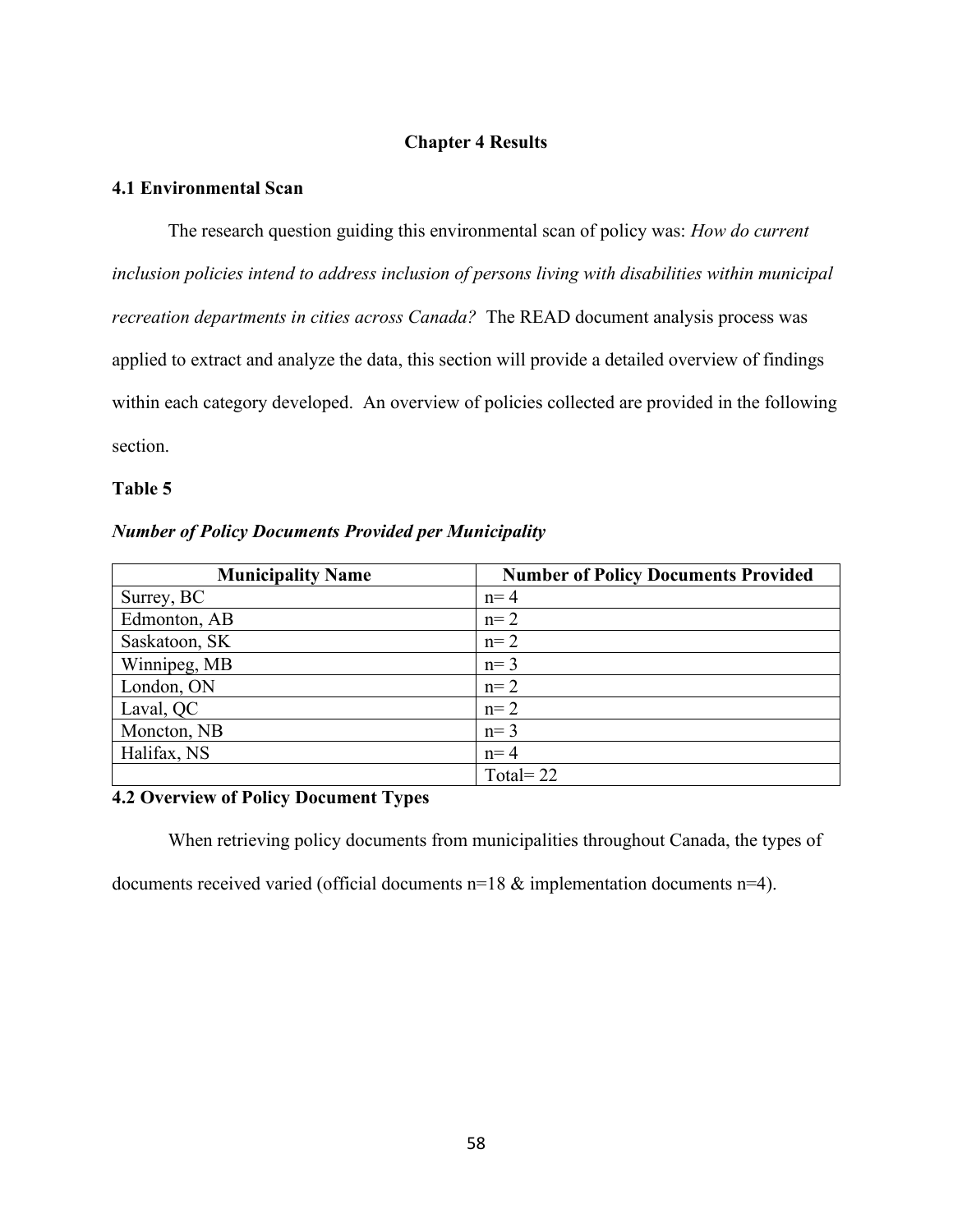# **Table 6**

# *Policy Document Descriptions*

| <b>Policy Document Title</b>         | <b>Municipality</b>   | <b>Type of Policy</b> | <b>Abbreviated Title</b>      |
|--------------------------------------|-----------------------|-----------------------|-------------------------------|
|                                      |                       | <b>Document</b>       |                               |
| Service Animals in the               | Surrey, BC.           |                       | Service Animal Policy         |
| Facility                             |                       | Implementation        |                               |
|                                      |                       | document              |                               |
| <b>Attendant Procedure</b>           | Surrey, BC.           | Implementation        | <b>Attendant Procedure</b>    |
|                                      |                       | document              |                               |
| <b>Inclusion Policy</b>              | Surrey, BC.           | Official document     | <b>Inclusion Policy</b>       |
| <b>STRATEGIC PLAN</b>                | Surrey, BC            | Official document     | Strategic Plan                |
| $2018 - 2027$                        |                       |                       |                               |
| Diversity and inclusion              | Edmonton,             | Official document     | D&I Policy                    |
|                                      | AB                    |                       |                               |
| The Art of Inclusion: Our            | Edmonton,             | Official document     | D&I Framework                 |
| Diversity & Inclusion                | AB                    |                       |                               |
| Framework                            |                       |                       |                               |
| <b>Recreation and Parks</b>          | Saskatoon,            | Official document     | <b>Recreation Master Plan</b> |
| Master Plan                          | Saskatchewan          |                       |                               |
| Universal Design Policy              | Winnipeg,             | Official document     | U&D Policy                    |
|                                      | Manitoba              | Official document     |                               |
| Introducing the<br>Accessibility for | Winnipeg,<br>Manitoba |                       | Accessibility Act             |
| Manitobans Act                       |                       |                       |                               |
| 2019-2021 Accessibility              |                       | Official document     | <b>Accessibility Plan</b>     |
| Plan                                 | Winnipeg,<br>Manitoba |                       |                               |
| 2018-2021                            | London,               | Official document     | <b>Accessibility Plan</b>     |
| City of London Multi-                | Ontario               |                       |                               |
| Year Accessibility Plan              |                       |                       |                               |
| <b>Integrated Accessibility</b>      | London,               | Official document     | <b>Standards Procedure</b>    |
| <b>Standards Procedure</b>           | Ontario               |                       |                               |
| Plan d'action 2019-                  | Laval,                | Official document     | <b>Action Plan for PwD</b>    |
| 2020à l'égard des                    | Quebec                |                       |                               |
| personnes handicapées                |                       |                       |                               |
| Portrait de l'environment            | Laval,                | Official document     | <b>SE Portrait</b>            |
| social à Laval                       | Quebec                |                       |                               |
| <b>Moncton Accessibility</b>         | Moncton,              | Implementation        | <b>UA</b> Guide               |
| Assessment: Universal                | <b>New</b>            | document              |                               |
| Access, Guide to                     | <b>Brunswick</b>      |                       |                               |
| <b>Standards and Best</b>            |                       |                       |                               |
| Practices                            |                       |                       |                               |
| Accessibility Policy for             | Moncton,              | Official document     | <b>Accessibility Policy</b>   |
| Renovations, Additions               | New                   |                       |                               |
|                                      | Brunswick             |                       |                               |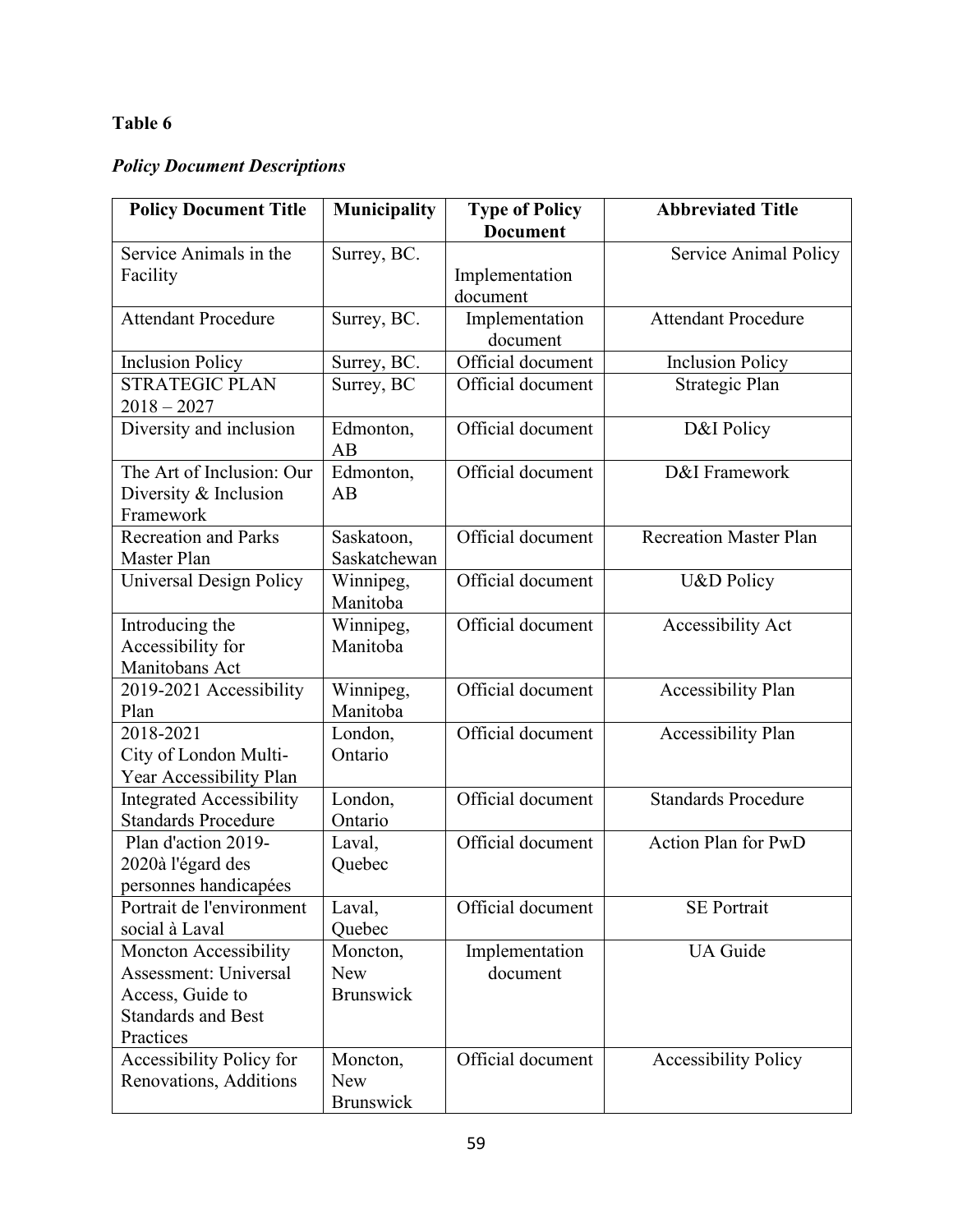| and New Construction of       |                  |                   |                         |
|-------------------------------|------------------|-------------------|-------------------------|
| City-owned Buildings          |                  |                   |                         |
|                               |                  |                   |                         |
| Quality of Life for all       | Moncton,         | Official document | QoL Plan                |
| monctonians: Plan 2016-       | <b>New</b>       |                   |                         |
| 2021                          | <b>Brunswick</b> |                   |                         |
| <b>Access and Discount</b>    | Halifax, Nova    | Implementation    | A&D Policy              |
| Policy                        | Scotia           | document          |                         |
| <b>Community Access</b>       | Halifax, Nova    | Official document | Recreation A&I Strategy |
| and Inclusion                 | Scotia           |                   |                         |
| Strategy: Parks and           |                  |                   |                         |
| Recreation                    |                  |                   |                         |
| Inclusion and                 | Halifax, Nova    | Official document | <b>I&amp;A Policy</b>   |
| <b>Accessibility Policy</b>   | Scotia           |                   |                         |
| Inclusion and                 | Halifax, Nova    | Official document | Recreation I&A Policy   |
| <b>Accessibility Policy:</b>  | Scotia           |                   |                         |
| <b>Recreation Programming</b> |                  |                   |                         |
| Roles and                     |                  |                   |                         |
| Responsibilities              |                  |                   |                         |

Surrey's documents provided both implementation policy documents and official policy documents, identifying the intent and processes to providing inclusive services specific to the recreation department such as service animals in the facility, attendant procedures, and an inclusion policy. Surrey also provided a Parks, Recreation and Culture strategic plan with a detailed framework of how the department is going to improve inclusion services between 2018- 2027. Edmonton and Winnipeg provided policy documents that focused on the municipality departments as a whole [D&I Policy; D&I Framework; UD Policy; Accessibility Act; Accessibility plan], instead of addressing just the Recreation department itself. Documents provided were frameworks or strategic plans, speaking more broadly about diversity and inclusion in regard to its employees and services; no implementation policy documents were provided. Saskatoon provided a master plan document [Recreation Master Plan] specific to inclusion within the recreation and parks department. Sections of the document focused on persons living with disabilities from individual to environmental contexts. London provided two official policy documents [Accessibility Plan; Standards Procedure] addressing inclusion and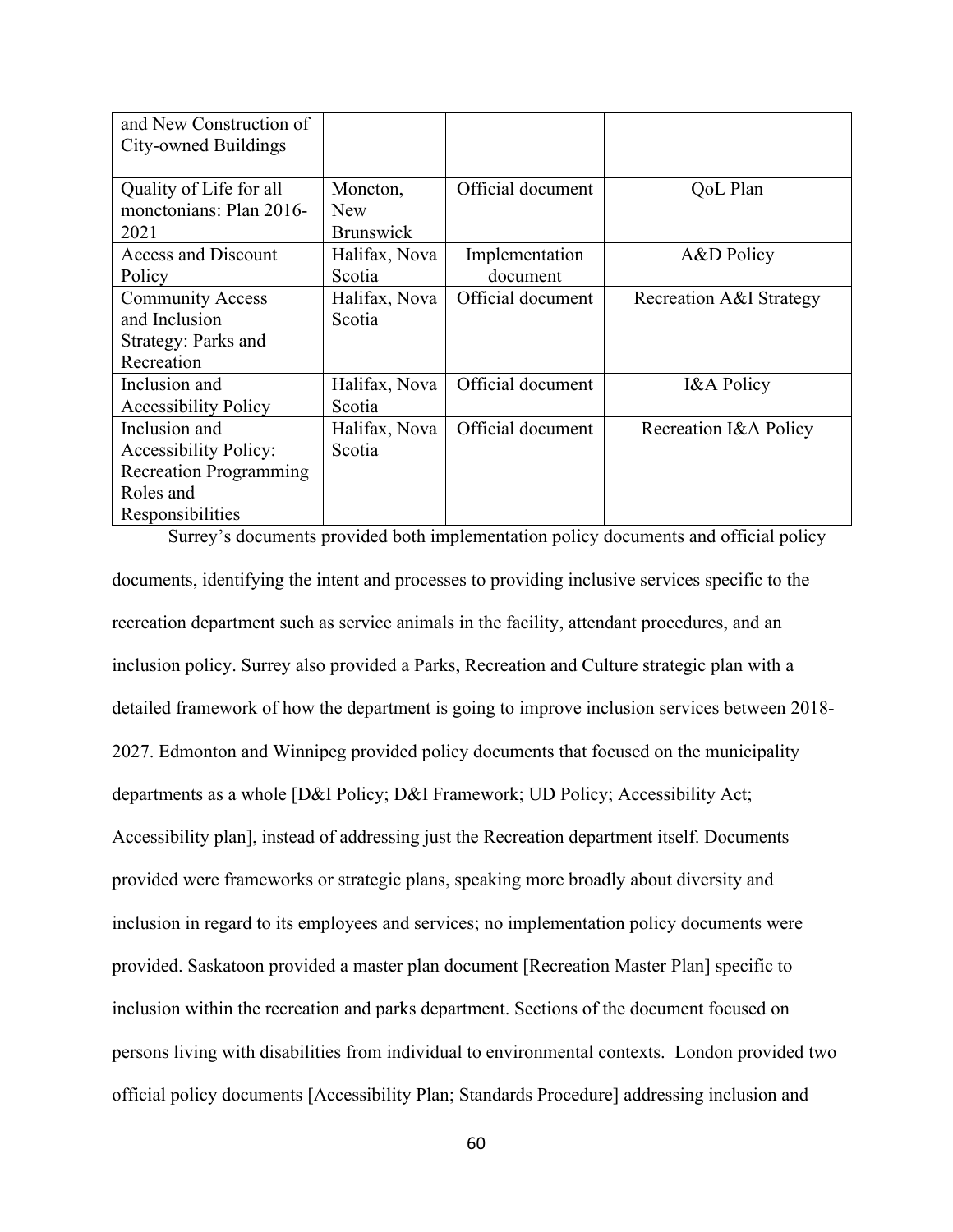accessibility at a policy-level addressing all municipal departments. Laval provided an official document [SE Portrait] summarizing data from statistical surveys to portray the challenges faced by community members of different backgrounds as an attempt to guide decision makers when developing inclusion policy or practices. Laval also provided an action plan policy document (formal document [Action Plan for PwD]) addressing specifically persons living with disabilities and accessing municipal services. Moncton and Halifax both provided extensive official policy documents and implementation documents, referring both to municipal services as a whole [UA Guide; Accessibility Policy]. Halifax provided policy documents that also targeted the recreation department [Recreation I&A Strategy; Recreation I&A Policy]. St. John's, Newfoundland and Labrador promotes inclusive services online, but responded to email requests by stating "…It is difficult to have a municipal policy surrounding inclusion and accessibility without provincial and national legislation. In absence of legislation, we tend to focus on strategies and best practices." No responses were provided to represent the province of PEI, or the Territories.

# **4.3 Overview of Policy Categories**

As noted previously, policy categories and sub-categories were identified using the READ analysis (Dalglish et al., 2020) and thematic analysis (Clarke & Braun, 2017). In total six categories were constructed to describe how inclusion of persons living with disabilities within municipal recreation contexts are being summarized within inclusion policy: 1) Levels of Influence, 2) Policy Intent, 3) Social and Physical Environment, 4) Definitions, 5) Target population, and 6) Intervention strategies. Thematic analysis (Clarke & Braun, 2017) was then applied to examine columns that provided extracted textual information (i.e., definitions, policy intent, policy intervention), while the categories that provided indicators of a *yes* or *no* response were quantified and interpreted.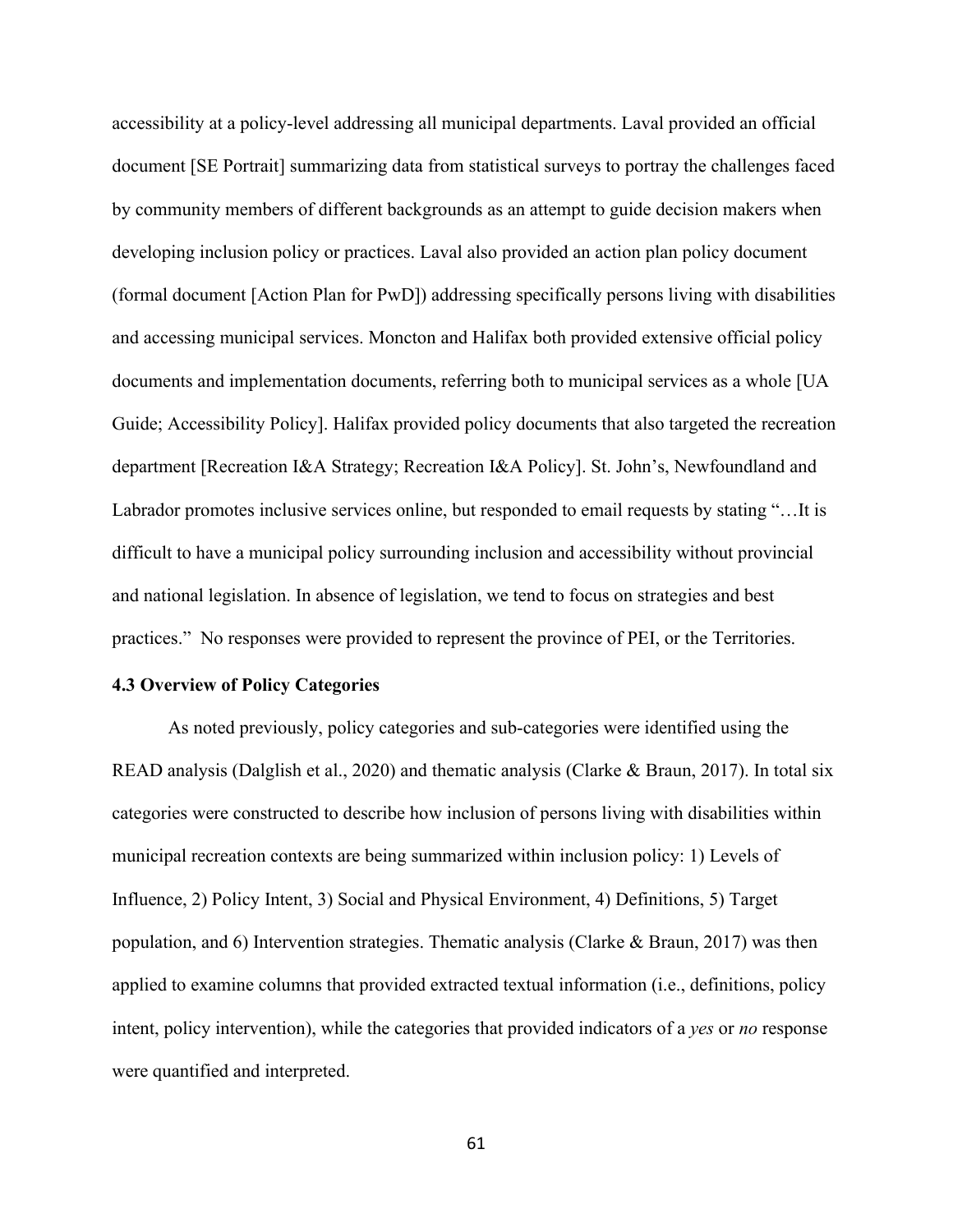#### **4.4 Level of Influence**

Each inclusion policy was categorized into one or more levels of influence from the socio-ecological approach (Appendix B). Intra and inter-personal levels were removed from the extraction table as they could not be evaluated within a policy document. In total, eight out of 22 inclusion policies representing four municipalities were categorized as fitting within the community level of influence.

#### *4.4.1 Community Level*

The community level of influence was described as an inclusion policy that focused on relationships between recreation centres and other community organisations or institutions, informal social networks within centres themselves (i.e., community users), and/or provided procedural documents within the department. An example of this was Surrey's procedure [Attendant Procedure] policy document as it outlines the step-by-step process that should be taken by both the community members and the staff during the time of sale at community centres.

#### *4.4.2 Organizational Level*

As described in table 4, a policy was categorized as meeting an organizational level of influence if it provided rules, regulation, policies, or informal structures, which may constrain or promote recommended behaviors specific to the recreation department (Robinson, 2008). When looking at the organizational level of influence, 11 inclusion policy documents from four different municipalities fit the description as a policy that addresses the recreation department either by constraining or promoting accessibility or inclusion; this included but was not limited to staff, staff training, departmental training (recreation/aquatic), inclusion training. An example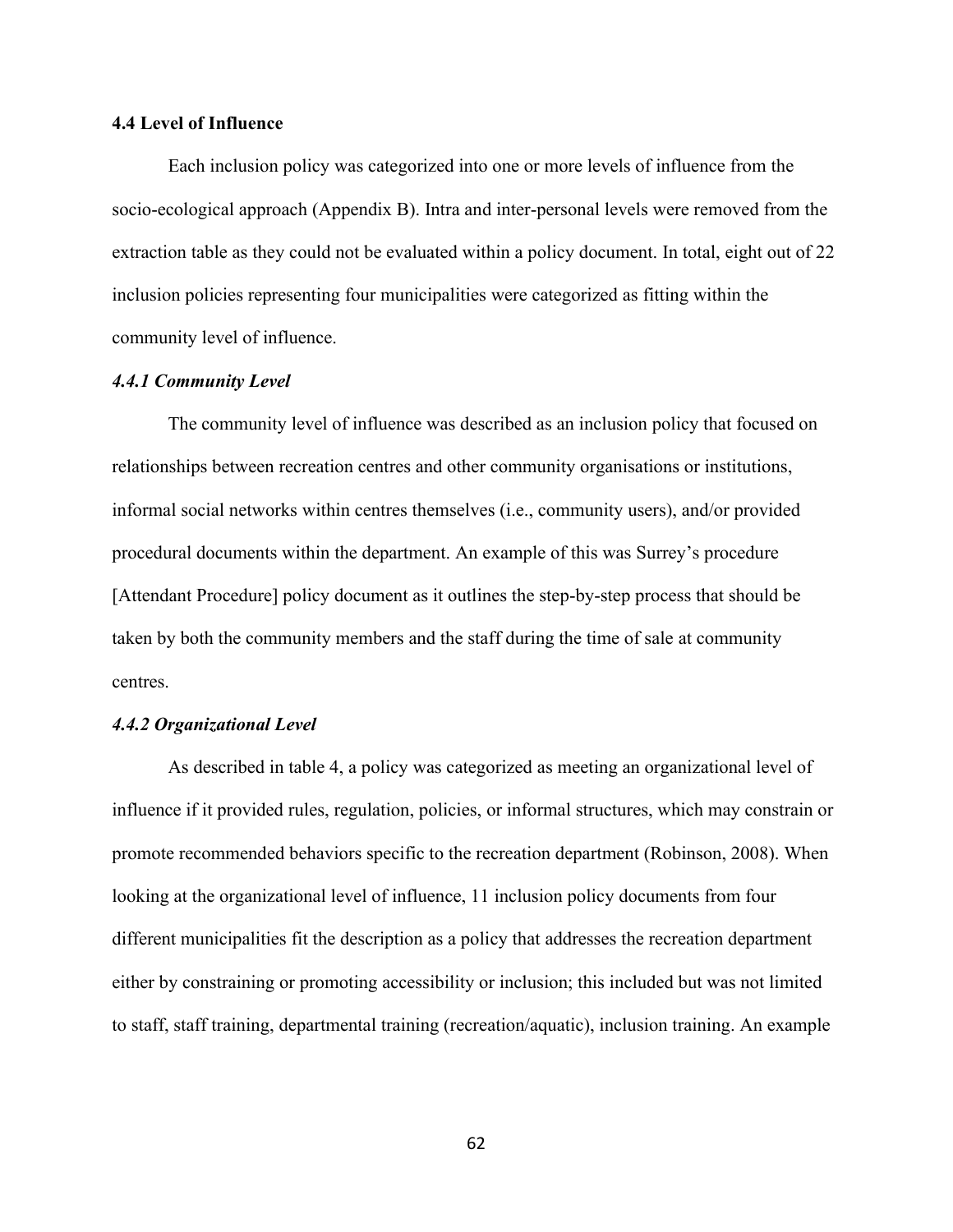of an organizational level of policy was provided by Halifax where a section of the policy document [I&A Policy] focused on staff training which aimed:

To provide ongoing education and training to Parks & Recreation staff to ensure all staff are able to perform their duties, to provide the best and safest recreation experiences for all citizens of the HRM.

#### *4.4.2 The Macro-level Approach to Inclusion*

As identified in table 4, a policy was considered as meeting the macro level of influence if it was a policy document that addresses or refers to local, provincial, or federal policies that regulate or support healthy actions and practices for prevention, early detection, control, and management (e.g., policies that addressed the municipality as a whole) (Robinson, 2008). More than half of the inclusion policies extracted fit into the macro level of influence  $(n=15)$  from six of the eight municipalities. This level focused on policy documents that addressed the municipality as a whole. This included policies and legislation at a local or national level aiming to regulate or support inclusion in municipalities i.e., goal statements, action plans, or frameworks developed by the municipality.

The only municipality in the study to not address inclusion policy at a macro-level was Surrey; all other municipalities provided inclusion policy documents that addressed inclusion at a macro-level. Winnipeg developed policy documents guided by the *Accessibility for Manitobans Act*. The policy document addressed the municipality as a whole, stating that their mission is to be "working together to achieve affordable, responsive, and innovative public service" [accessibility plan] providing roles and responsibilities for each sector of the municipal government. Saskatoon had also developed a 'Master Plan' to address inclusion within the recreation department [Recreation Master Plan]. Although this policy fits within the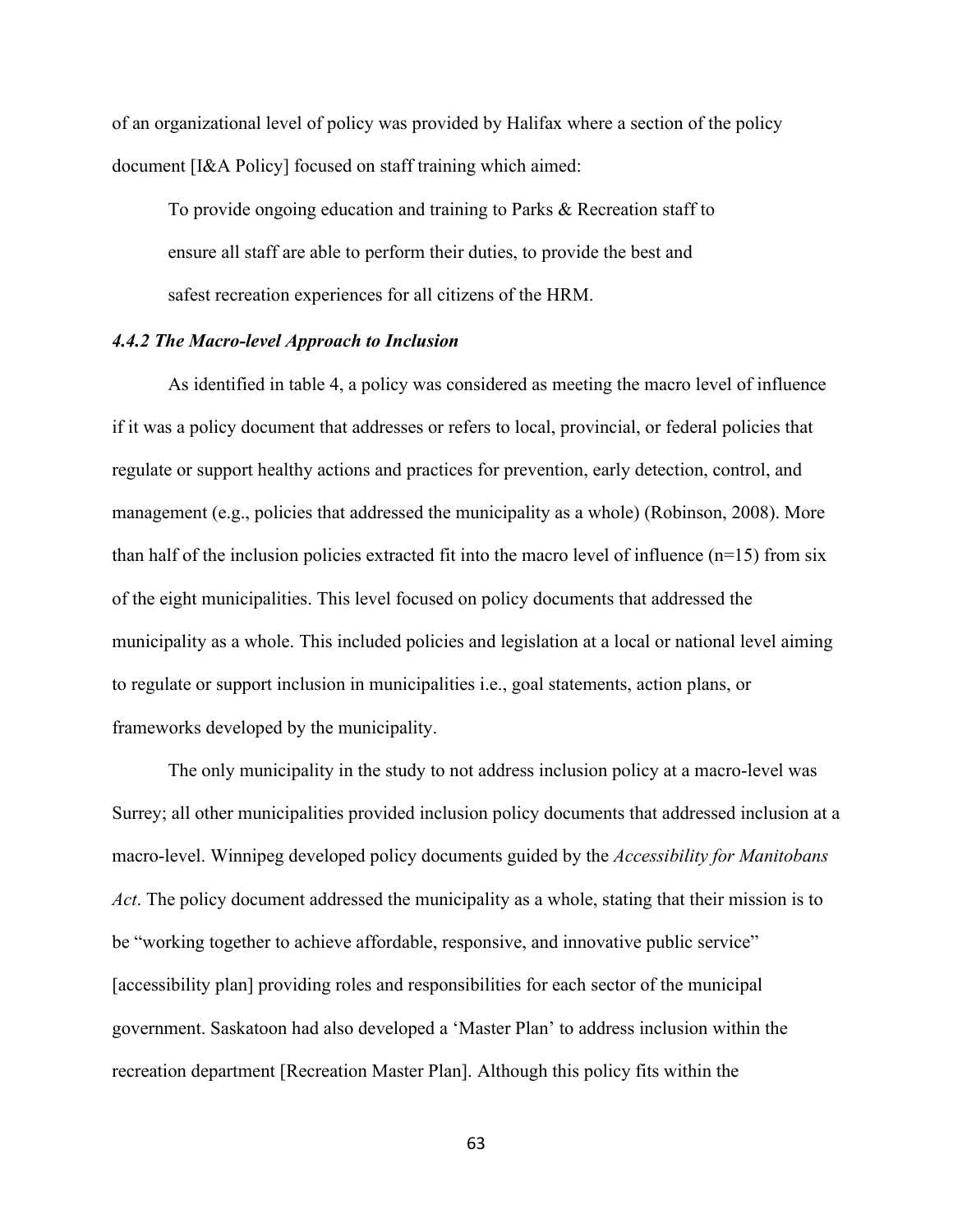organization-level of influence, it also fits the policy-level of influence as it was built based on the *Framework for Recreation in Canada* (2015) which is a national framework. Another policy from Edmonton provides an inclusion and diversity framework that focuses primarily on the municipality's workplace stating that the policy:

… includes a glance at our initial strides to recognize the importance of diversity and inclusion, and presents a detailed look at the path we have set to help each of us feel valued for our uniqueness and a strong sense of belonging in our workplace. (I&D Framework)

Due to the policy addressing all municipal work environments, the policy is considered macrolevel, as the policy would have met the organizational level if it was developed to address the recreation department. The policies extracted from Winnipeg and Edmonton show variations in how inclusion policy is addressed at a macro-level, as each policy takes a different approach. While two of the policies address the municipality as a whole [D&I Framework; Accessibility Plan], one of the policies does this from an internal perspective (workplace inclusion and diversity [D&I Framework]), while the other focuses on providing inclusive public services [Accessibility Plan]. The inclusion policy document to cross-over between all three levels of the social ecological model was provided by Saskatoon [Recreation Master Plan] and was influenced by the *Framework for Recreation in Canada* (2015).

London outlined the city's strategic plan to identify, remove, and prevent barriers within the municipality's services, programs, and facilities to meet the requirements designed by the Accessibility for Ontarians with Disabilities Act (2005) [Accessibility Plan]. Another policy provided by London stated its intent to eliminate accessibility barriers within areas of the municipality including customer service, information and communication, employment,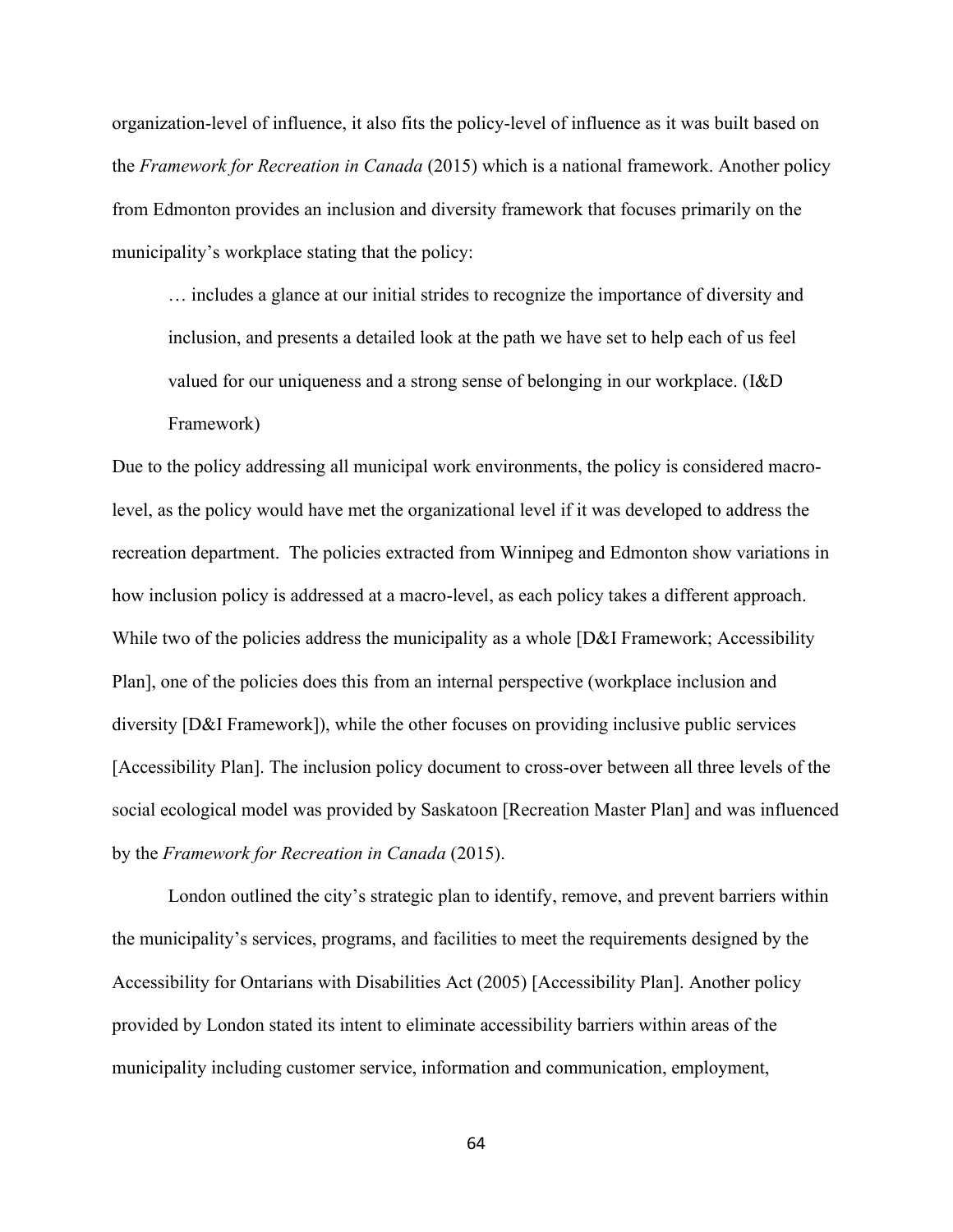transportation and the design of public spaces [Standards Procedure]. Similarly, Laval's action plan "is based on the four main areas of universal accessibility: 1/ Architectural and urban planning, 2/ Programs, services and employment, 3/ Communication, 4/ Awareness and information" [Action Plan for PwD], providing various municipal departments with different objectives and action items to be completed. All three inclusion policies identify services or departments that aim to eliminate barriers to access. One of the documents provided by Laval provides a table with concrete objectives, action items, a timeline, and indication of success for each department [Action Plan for PwD]. Moncton provided an inclusion policy document focused on making municipal buildings inclusive for all participants by conducting accessibility assessments [Accessibility Policy]. In a policy plan provided by Moncton the document addresses how the municipality as a whole will adopt policies and practices to support social inclusion of all its citizens [QoL Plan].

These policies are all considered local-level government policies that regulate or support inclusion across all municipal departments. One document provided by Saskatoon [Recreation Master Plan] was specific to the recreation department, but was influenced by a national-level framework meeting both the policy-level and organizational-level of the socio-ecological model.

#### **4.5 Policy Intent**

This category was constructed to identify policy intent trends (i.e., the purpose of the policy) across the extracted documents. A few documents (n=4) did not provide a direct intent or purpose statement, and therefore were not included for analysis. Of those that did provide a statement (n=18), three themes were identified to represent a policy's intent or purpose: 1) To support equal access and opportunity, 2) To provide knowledge or understanding, and 3) To remove barriers. Examples of each are provided below.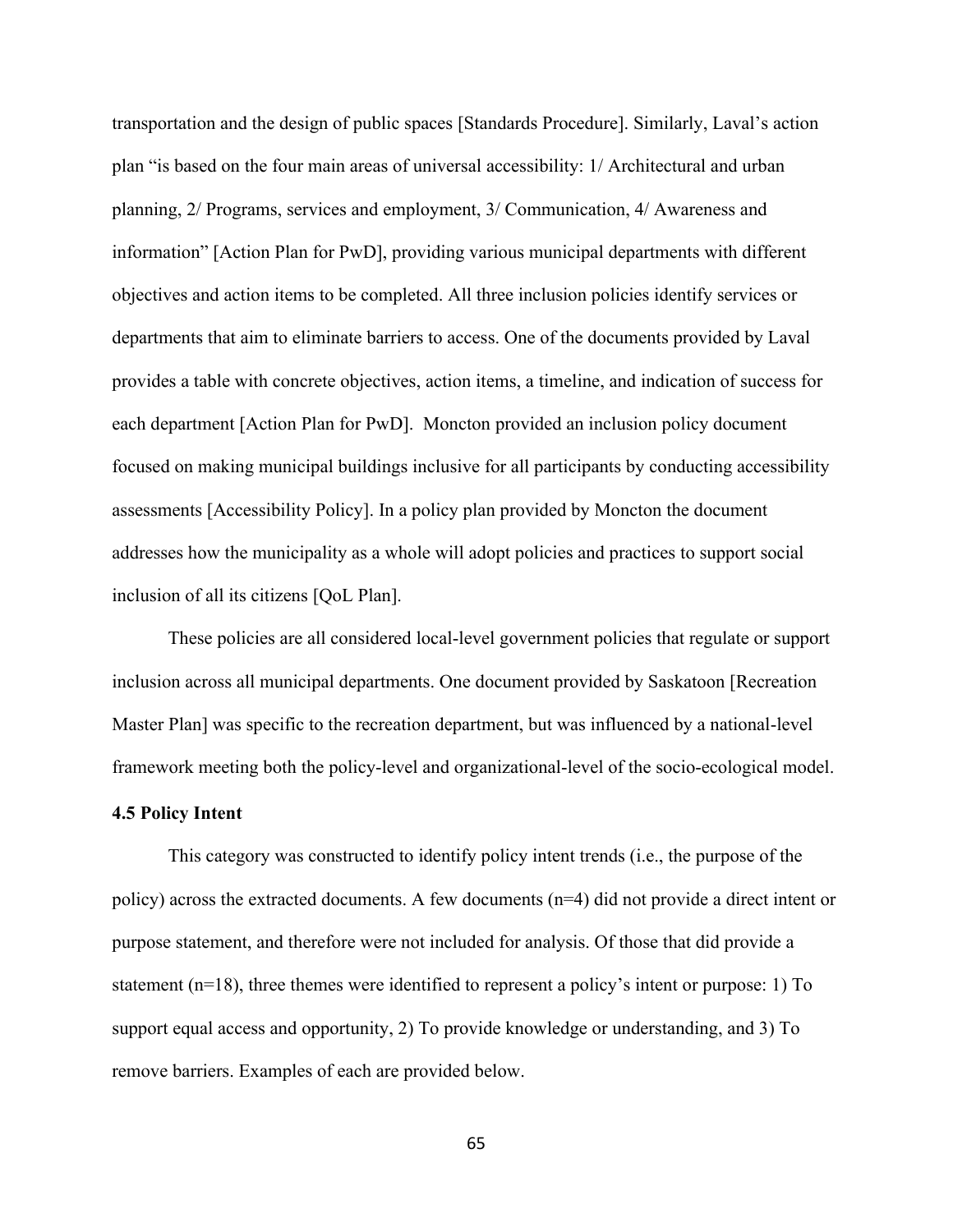# *4.5.1 Support Equal Access and Opportunity*

Surrey's inclusion policy document identified that the intent was "to support equal access and promote recreation for all" [inclusion policy] specifically targeting its community members. Saskatoon identified that it aims to provide opportunity within its programming to facilitate social inclusion, as well as mandate their community partners to do the same [Recreation Master Plan]. The purpose of inclusion policy documents focus majority on supporting equal access by providing opportunity. Some policies kept their statements more general and open to interpretation such as London's accessibility plan that states its intent is to outline "…the City of London's strategy to identify, remove, and prevent barriers within our municipal services, programs, and facilities and meet the legislative requirements set out by the Accessibility for Ontarians with Disabilities Act, 2005" [accessibility plan]. While other documents were more intentional and focused on a specific service, like the Surrey's implementation policy document where its intent is "to provide guidance to staff in the event that a patron attends a City of Surrey facility or program accompanied by either a Guide/Assistance (Service), or Therapy dog" [Service Animal Policy]; these two policy documents demonstrate the wide range of how broad or specific an inclusion policy can be.

# *4.5.2 Provide Knowledge or Understanding*

When looking at policies that intended to provide knowledge, Halifax identifies that the purpose of the strategy "is to provide guidance and direction to Park and Recreation staff, volunteers, stakeholders and partners to ensure that everyone has the opportunity, to participate in our programs and services." [A&I Strategy]. Laval identifies that the document is intended to guide the municipality in implementing guidelines and measures to make it an inclusive municipality by briefly describing the major issues and factors associated with social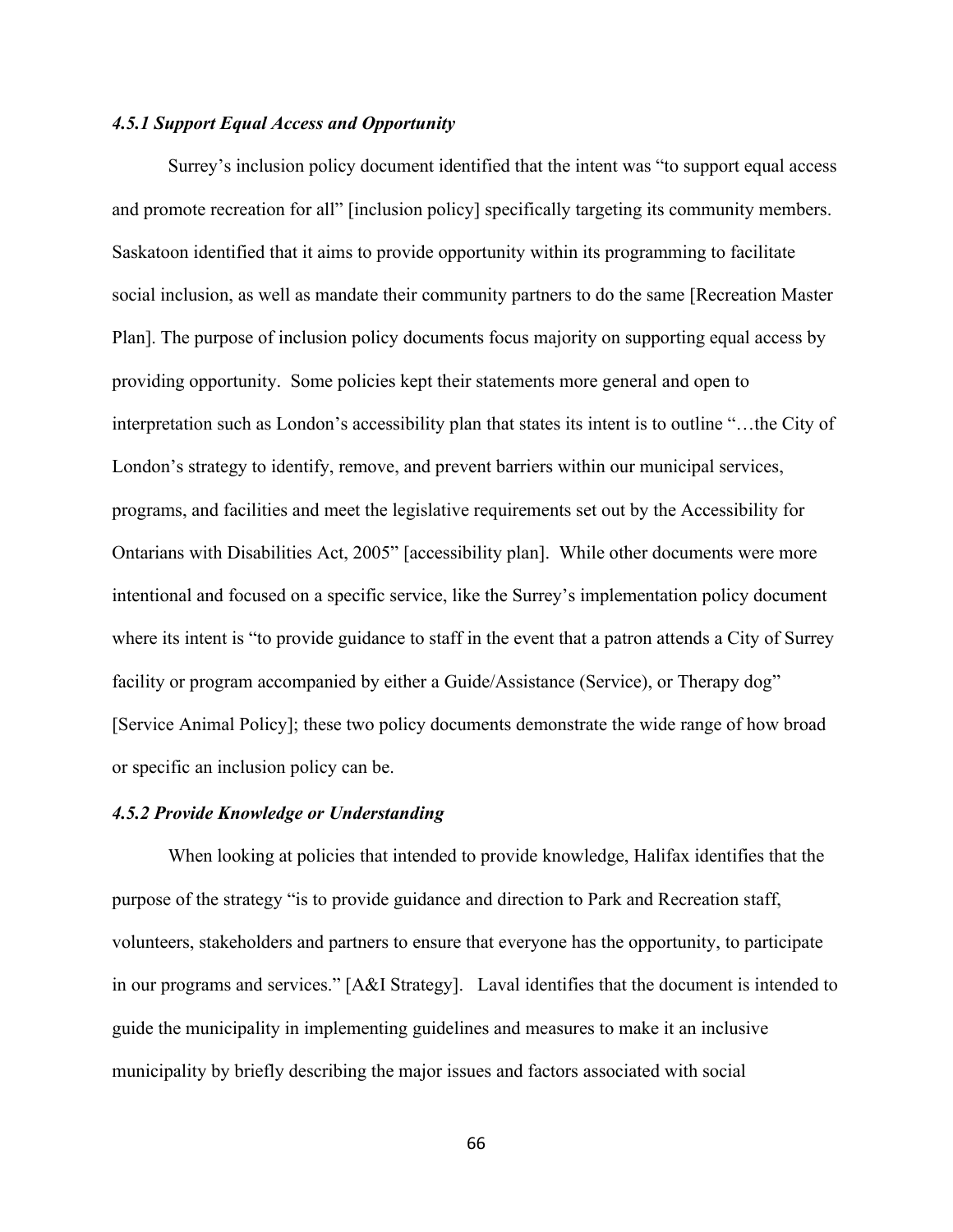development within the municipality [Action Plan for PwD]. Working documents are intended to be aspirational, capturing community members insights and reflecting on the community effort and interest in regard to building an inclusive municipality (Community, Diversity, and Inclusion, 2020). All the policies approached the intention to provide knowledge or understanding differently. When providing knowledge or understanding of inclusion different tactics seemed to be applied within the policy documents. The most common ways of providing knowledge or understanding were by providing community perspective or insight of inclusion, \procedures or steps to deliver a service or program, clarification of terms used, or knowledge of why inclusion is important. It seems that when the intent of the policy was to remove barriers associated to inclusion, the types of barriers addressed differed, this is explored in more detail in the next section.

# *4.5.3 To Remove Barriers*

Almost all of the inclusion policies used the term 'barriers' within their plan/framework/objective when addressing how a program or service would be accessible or inclusive to everybody. For example, Surrey provides two objectives to eliminating barriers to recreation [Strategic Plan]. Objective 1.1 focuses on identifying and reducing barriers more generally to provide access for everybody, with a focus on providing a low-cost program opportunity for families in need [Strategic Plan, Surrey]. Objective 1.3 provides a more specific focus on vulnerable populations by stating that "Barriers to recreation will be reduced through providing opportunities for people who are not currently participating, and by developing programs that are responsive to the needs of communities of people." [Strategic Plan]. Surrey also provides a policy document the identifying departmental challenges that they face due to growing community awareness of the health benefits from participating in recreation activities,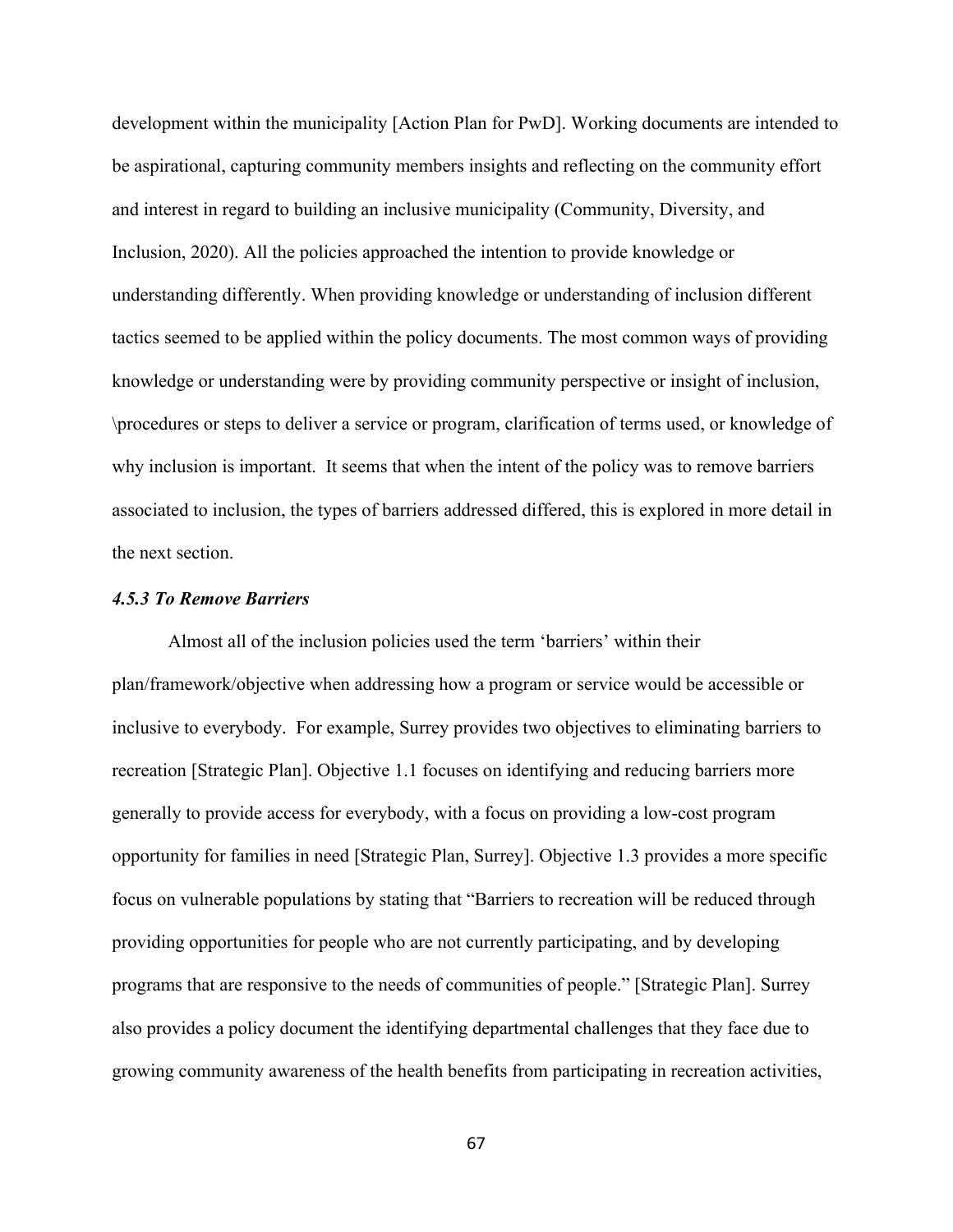acknowledging that they have barriers associated "to service, such as access, language and cost" [Recreation Strategic Plan].

Edmonton identifies the removal of systemic barriers as an objective although no description or procedures are provided to understand this statement in more detail [Inclusion Framework]. Winnipeg identified the removal of barriers in regard to accessing information [Accessibility Act]; notably, this policy is addressing all municipal sectors, and is not specific to the parks and recreation department. Both of these policies provided the term barrier briefly, provided below:

Remove systemic barriers and support innovation [D&I Framework]

For 2016, and every second year after that, the act will require Manitoba government and broader public sector organizations to prepare accessibility plans that address the identification, prevention and removal of barriers. [Accessibility Act]

London states that the municipality is committed to working towards:

elimination of accessibility barriers in customer service, information and communication, employment, transportation and the design of public spaces and are committed to meeting the requirements of applicable legislation, including the Accessibility for Ontarians with Disabilities Act and the Ontario Human Rights Code. [Standards Procedure]

The document then goes into detail about the procedures associated with eliminating the identified barriers. Laval provides a policy document reviewed that identifies the major challenges experienced by persons living with disabilities and other groups of individuals in regard to social inclusion within their community [SE Portrait].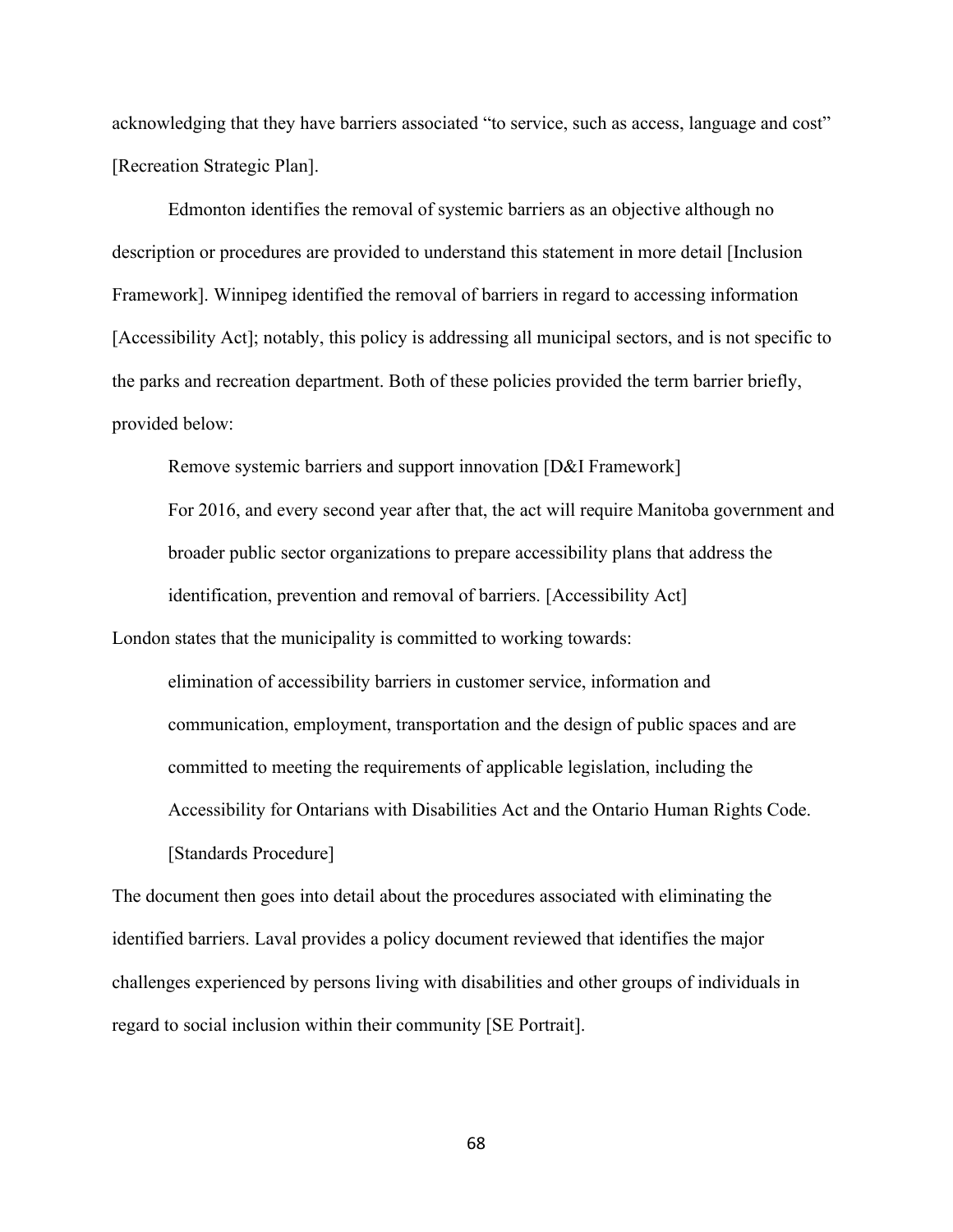Halifax provides policies that address the reduction of barriers, specifically within the parks and recreation department [Recreation A&I Strategy; Recreation I&A Policy]. General statements such as "Parks and Recreation will aim to reduce barriers so everyone regardless of age, ability, income, culture, ethnicity, race, gender, sexual orientation and sexual identity has the opportunity to participate" [Recreation A&I Strategy] were most commonly used. However, some policies addressed more specific barriers such as financial barriers and barriers to participation. Halifax provides an example of how it will eliminate barriers to participation:

examples include developing equitable fee structures for those who face financial barriers, providing free play spaces (i.e. playgrounds, splash pads) in low income areas, developing equitable rental policies, and strategies to increase community access in unused facility space. [Recreation A&I Strategy; Recreation I&A Policy].

Four municipalities (Surrey, London, Laval, and Halifax) were able to provide some form of procedure to explain how at least one of the identified barriers will be removed, reduced, or prevented. The other municipalities identified removing barriers as an objective but did not provide any form of procedure or action that should be taken. The barriers identified varied in specification from addressing barriers that were in direct relation to accessing recreation programs or services, to more general barriers that addressed multiple municipal departments.

#### **4.6 Social and Physical Environment**

The physical and social environment of inclusion was equally addressed across all inclusion policy documents reviewed (Appendix C). The social environment of inclusion is defined as a function of social relationships where aid and assistance are exchanged through interpersonal interactions (including interactions between staff, interactions between community members and administration or staff, interactions between community members and others). A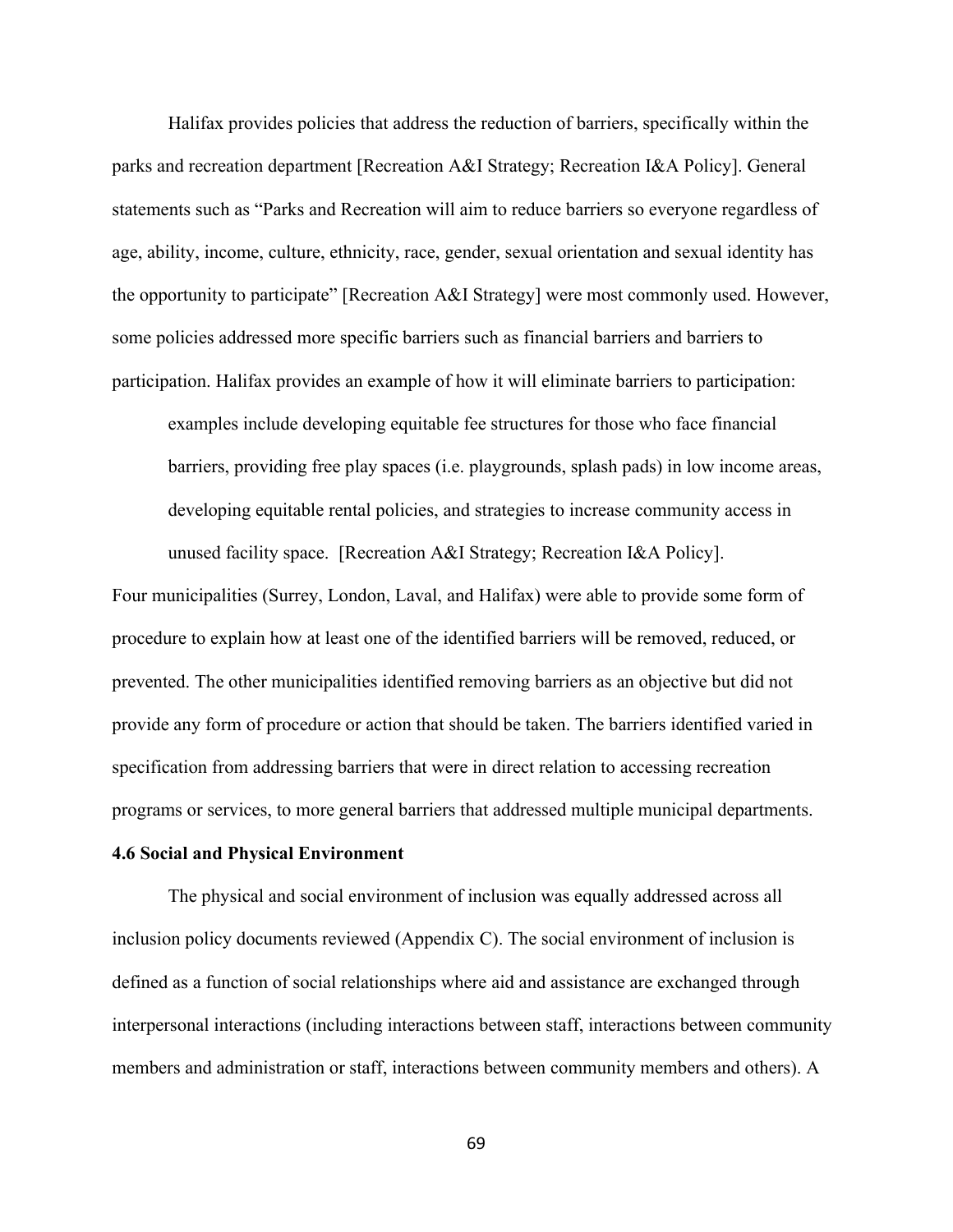policy was considered to be addressing the social environment if it focused on areas such as administrative support, staff training, hiring, assessment and evaluation, communication services, activity adaptations, procedural documents, a sense belonging and more (Anderson, 2020). A policy was considered to be addressing the physical environment if it targeted the availability and access of the built or natural environment including places such as parks, playgrounds, sports and recreation facilities and gyms (Anderson, 2020).

Policies that addressed the social environment most commonly addressed one or more of the following areas: administrative support, staff training/knowledge, a sense of belonging. Surrey policy documents provided administrative support by outlining procedures that should take place in order to support access to community members [Service animals Policy; Attendant Procedure]. Halifax focused on administrative support by providing guidance on administering a fee discount for individuals living with a disability [A&D Policy]. In Surrey's strategic plan one of the main objectives involves focusing on creating welcoming environments for all, identifying the importance of providing recreational spaces that foster a sense of belonging [Strategic Plan]. Edmonton addresses staff knowledge by stating that staff will have an awareness and understanding of the issue's community members experience and accept community differences [D&I Framework]. Saskatoon provides a where two out of three goals address the social environment, focusing specifically on fostering a sense of community identity and individual growth [Recreation Master Plan]. London and Laval provide policy documents that all focus on promoting the social participation of all community members, providing understanding of the social barriers experienced by community members through community consultation [Accessibility Plan; Standards Procedure; Action Plan for PwD; SE Portrait]. Halifax provides policies with a focus on the social environment. For example, Halifax identifies the importance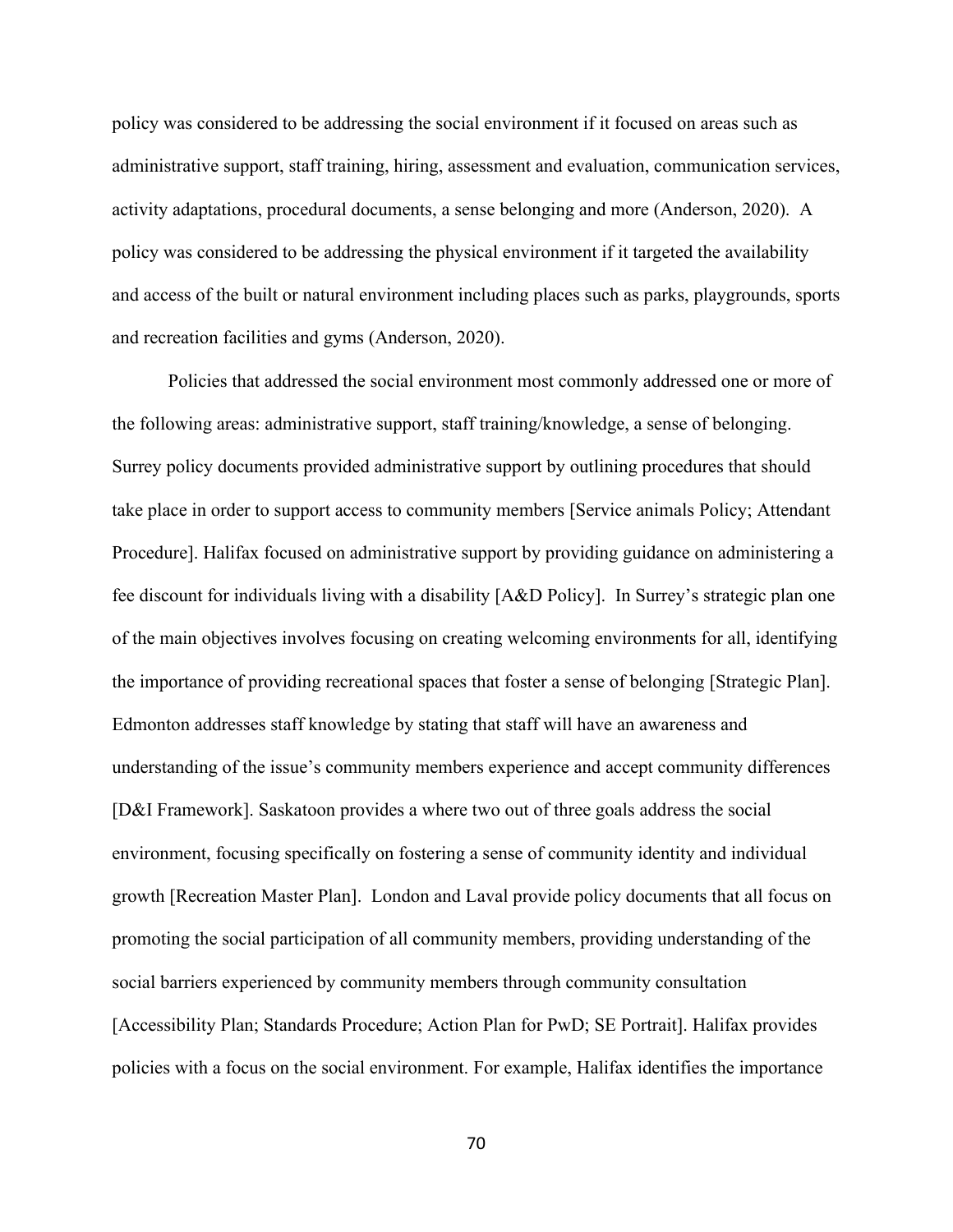of individual and community wellbeing. One of the training topics that will be provided to staff is how to effectively interact and communicate with persons living with disabilities [Recreation A&I Strategy]. Two inclusion policy documents addressed activity adaptation. Assessment or evaluation was mentioned in the policy only to address the built environment.

The built environment was addressed in more than half of the inclusion policies, identifying the importance of developing accessible and inclusive physical environments. Surrey mentions the physical environment briefly within two policy documents, stating that the purpose of the policy is to "Identify needs and opportunities related to facility and service delivery" [Recreation Strategic Plan]. All the other municipalities provide policy that describes the physical environment of inclusion in more detail. Examples of this include: implementing built environment measurement tools, referring to building codes or universal design criteria, and removing physical barriers associated to access of a facility or program [Accessibility Plan; Accessibility Policy; Standards Procedure; UA Guide; Recreation Master Plan; UD Policy].

# **4.7 Definitions**

Out of the 22 policies analyzed, 11 policies provided definitions for key terms used throughout the document, from those 11 policies seven out of the eight municipalities were represented. The term inclusion and disability were defined the most, appearing in four separate policy documents.

Inclusion was defined by two municipalities, Edmonton and Halifax. Three different definitions were provided, two of the definitions were provided by Edmonton, one from a policy developed in 2008 while the other was provided in a policy developed in 2019. The definition provided by Halifax was modified from the definition provided by the Oxford dictionary. Refer to table seven for the definitions of inclusion.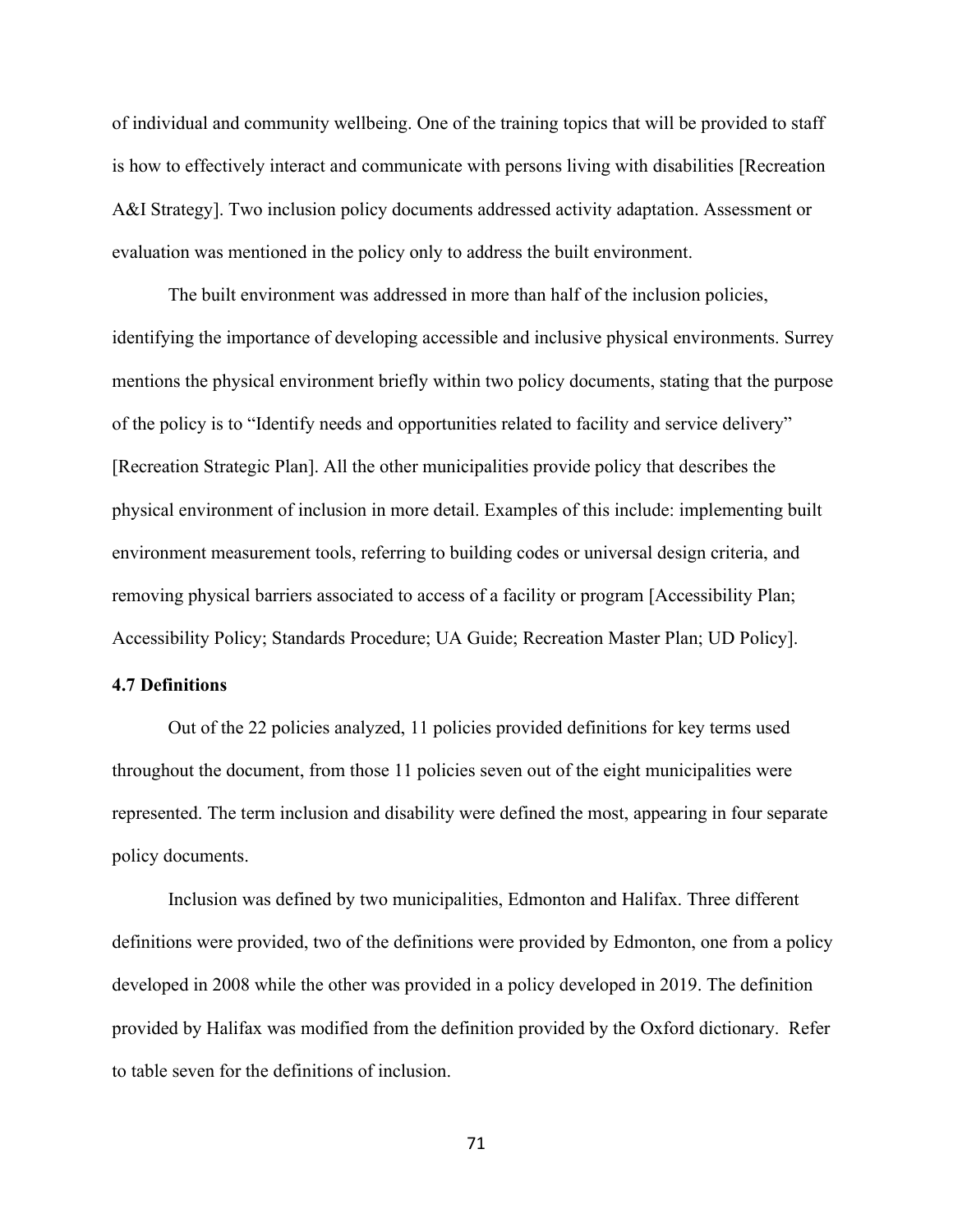# **Table 7**

# *Inclusion definitions*

| <b>Definition of Inclusion</b>                                         | <b>Source</b>           |
|------------------------------------------------------------------------|-------------------------|
| Involving and valuing human differences and viewing such               | Edmonton [D&I Policy]   |
| differences as strengths                                               |                         |
| Creating an environment in which all individuals feel like they        | Edmonton [D&I           |
| belong and are valued for their unique perspectives and skills.        | Framework               |
| Differences are considered opportunities for individual and            |                         |
| organizational growth. Everyone has equal access to                    |                         |
| opportunities and resources, and can contribute fully to our           |                         |
| City's success.                                                        |                         |
| Inclusion is the state of being included within a group, structure     | Halifax [Recreation A&I |
| or activity regardless of ability, culture, ethnicity, language, race, | Strategy]               |
| age, economic status, sex, gender, religion, sexual orientation or     |                         |
| sexuality. (Adapted from "Community facility Master Plan II,           |                         |
| p24 and modified from Oxford Dictionary)                               |                         |

All three documents refer to inclusion as a sense of belonging despite individual differences. The Edmonton document provides definitions that acknowledge individual differences as a community strength. All inclusion definitions address one or more populations, keeping the definitions broad and inclusive to anybody within a community.

Four definitions of disability were provided; of these, three out of four were cited or adapted by another organization. The definitions are provided in table eight below.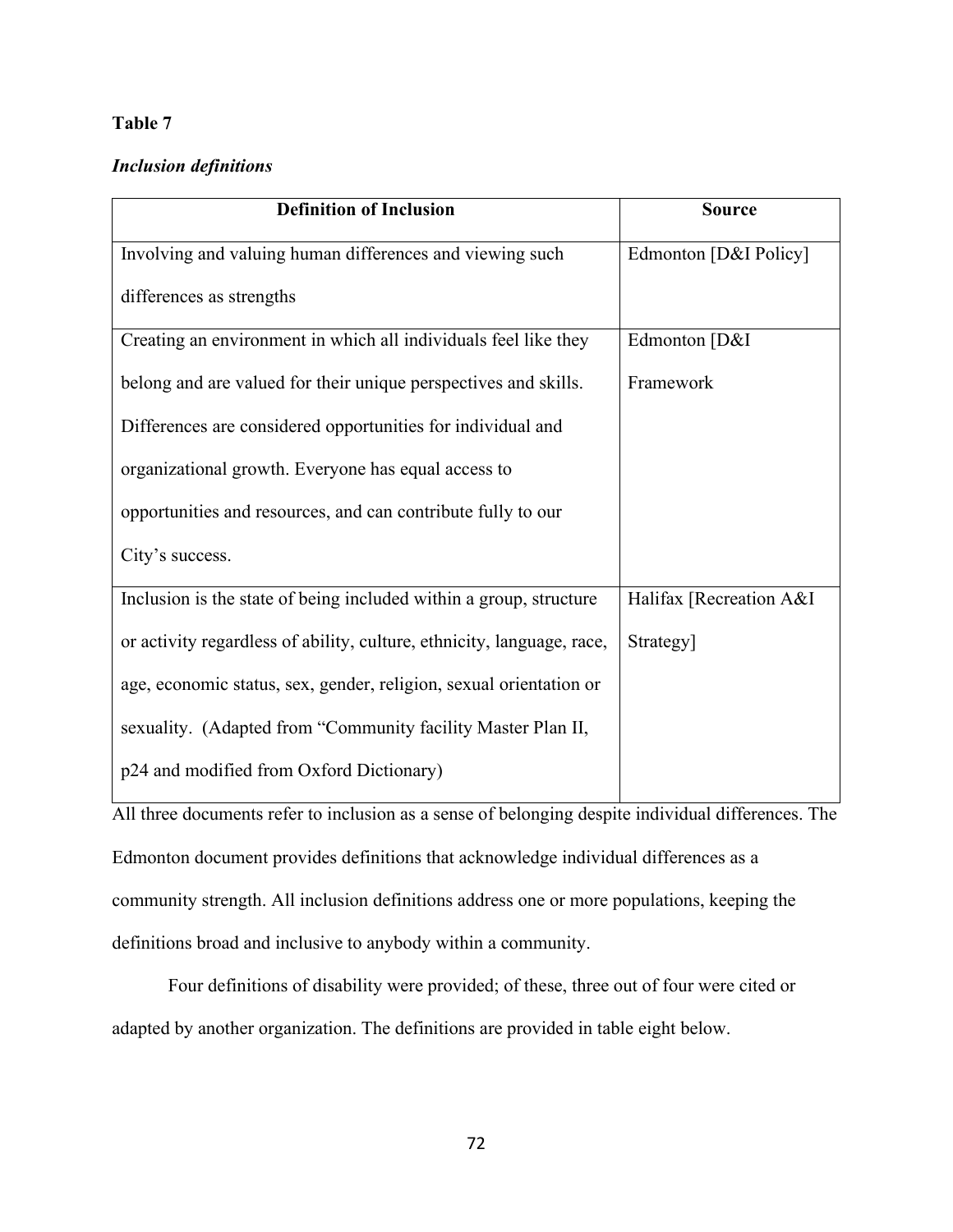# **Table 8**

# *Disability Definitions*

| <b>Definition of Disability</b>                                | <b>Source</b>                |
|----------------------------------------------------------------|------------------------------|
| Has no social, economic or educational boundaries, can         | Winnipeg [Accessibility Act] |
| occur at any stage of life, may be temporary or permanent.     |                              |
| a) any degree of physical disability, infirmity, malformation  | London [Standards Procedure] |
| or disfigurement that is caused by bodily injury, birth defect |                              |
| or illness and, without limiting the generality of the         |                              |
| foregoing, includes diabetes mellitus, epilepsy, a brain       |                              |
| injury, any degree of paralysis, amputation, lack of physical  |                              |
| co-ordination, blindness or visual impediment, deafness or     |                              |
| hearing impediment, muteness or speech impediment, or          |                              |
| physical reliance on a guide dog or other animal or on a       |                              |
| wheelchair or other remedial appliance or device,              |                              |
| b) a condition of mental impairment or a developmental         |                              |
| disability,                                                    |                              |
| c) a learning disability, or a dysfunction in one or more of   |                              |
| the processes involved in understanding or using symbols or    |                              |
| spoken language,                                               |                              |
| d) a mental disorder, or                                       |                              |
| e) an injury or disability for which benefits were claimed or  |                              |
| received under the insurance plan established under the        |                              |
| Workplace Safety and Insurance Act, 1997.                      |                              |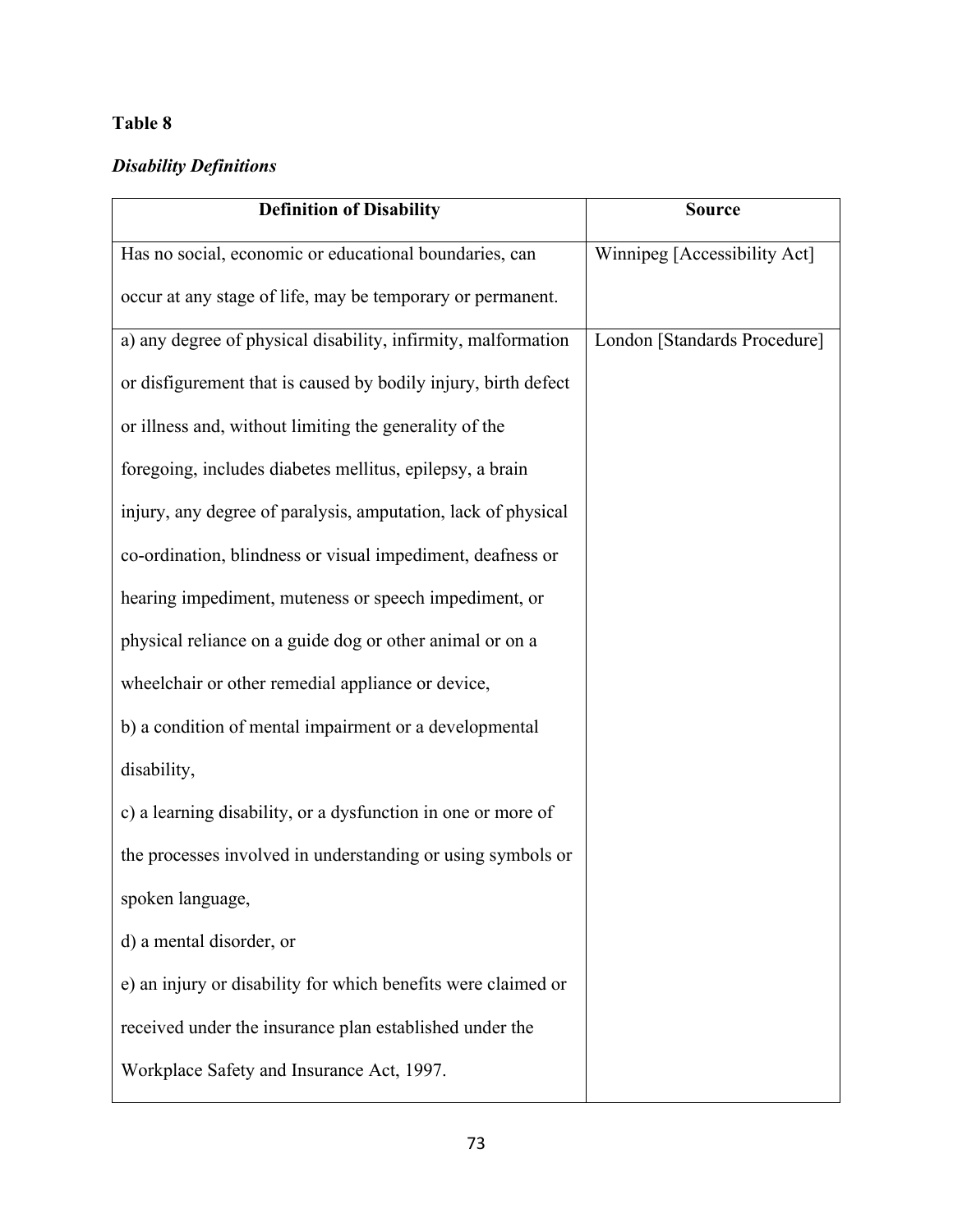| The United Nations Convention on Disabilities states the        | Moncton [Accessibility Policy] |
|-----------------------------------------------------------------|--------------------------------|
| following: Persons with disabilities include those who have     |                                |
| long-term physical, mental, intellectual or sensory             |                                |
| impairments which in interaction with various barriers may      |                                |
| hinder their full and effective participation in society on an  |                                |
| equal basis with others.                                        |                                |
| Disability is an impairment that may be physical, cognitive,    | Halifax [I&A Policy]           |
| intellectual, mental, sensory, developmental, or some           |                                |
| combination of these impairments that results in restrictions   |                                |
| on an individual's ability to participate in what is considered |                                |
| "normal" in their everyday society. A disability may be         |                                |
| present from birth or occur during a person's lifetime.         |                                |
| "Disabilities is an umbrella term, covering impairments,        |                                |
| activity limitations, and participation restrictions. An        |                                |
| impairment is a problem in body function or structure; an       |                                |
| activity limitation is a difficulty encountered by an           |                                |
| individual in executing a task or action; while a participation |                                |
| restriction is a problem experienced by an individual in        |                                |
| involvement in life situations. Disability is thus not just a   |                                |
| health problem. It is a complex phenomenon, reflecting the      |                                |
| interaction between features of a person's body and features    |                                |
| of the society in which he or she lives". - World Health        |                                |
| Organization, Disabilities                                      |                                |
|                                                                 |                                |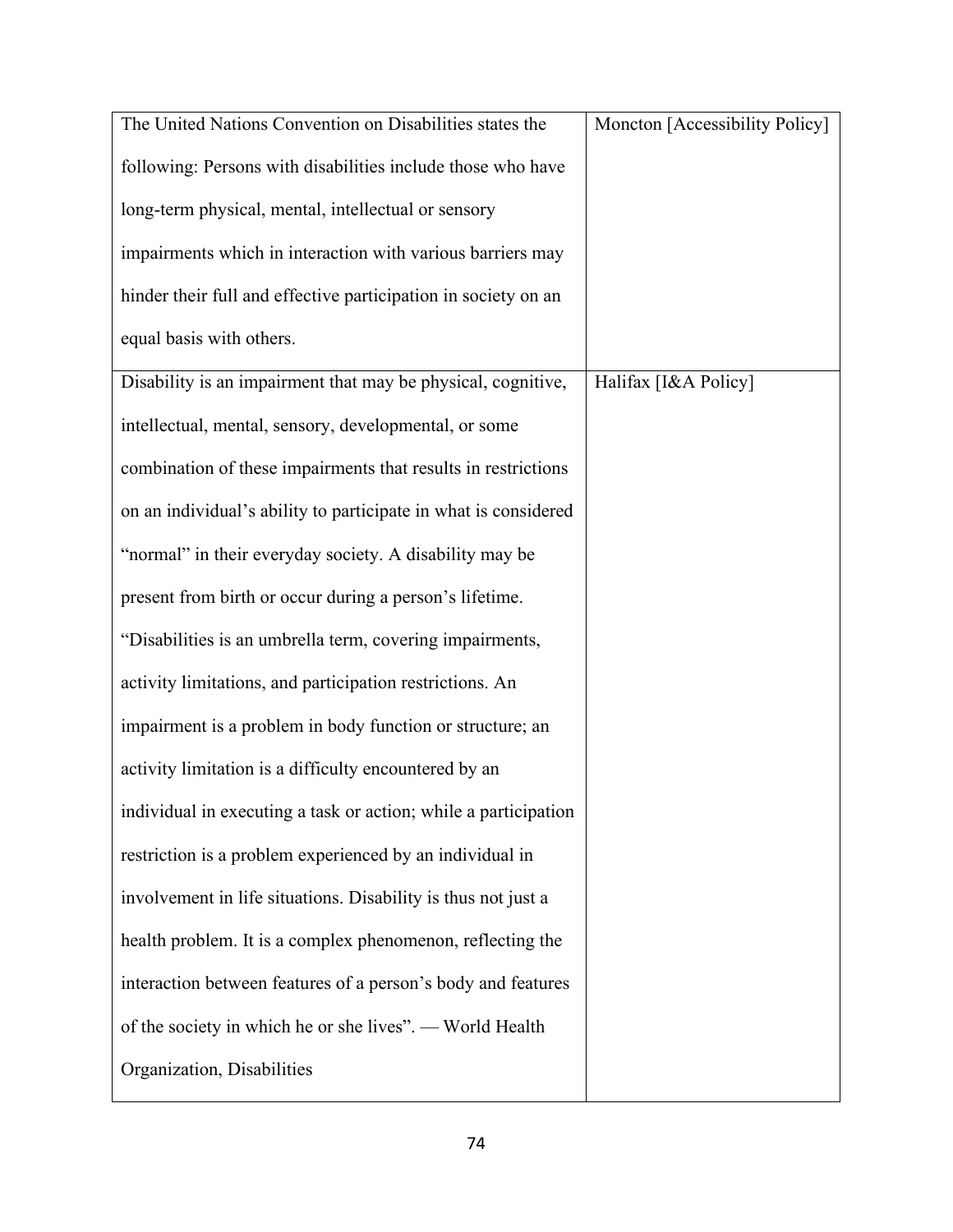The disability definitions provided by both the Halifax and Moncton address a more holistic understanding of disability, acknowledging that living with a disability means that there is some sort of impediment in their ability to participate within the social constructs of day-today living, while both Winnipeg and London use a more medically oriented definition of disability.

The terms *access* and *support person/attendant* were the next two most frequently defined terms, as they were identified in three separate inclusion policy documents. Other terms that were defined more than once within the 11 inclusion policies included: guide dog, diversity, equity, barrier, and recreation. For all additional definitions refer to Appendix D.

# **4.8 Target Population**

The four inclusion policies provided by Surrey address persons living with disabilities. Surrey provided two implementation documents [Service Animal Policy; Attendant Procedure], and one official document [Inclusion Policy]. All provideprovided procedures for recreation staff to follow if a person living with a disability was to access the facilities or programs. Although these documents address persons living with disabilities, the overall intent of the documents seems to focus on educating staff on the rights of a patron and the steps that should be taken to reduce any barriers when accessing the service [Service Animal Policy]. Surrey's strategic plan includes community consultation processes that were completed with persons living with disabilities amongst other minority groups to assist with the development of the strategic plan [Recreation Strategic Plan]. However, it is unclear whether the consultations addressed within the strategic plan had any influence over the other policy documents identified above.

Saskatoon implemented community consultations with persons living with disabilities [Recreation Master Plan]. This policy is a framework for creating meaningful, accessible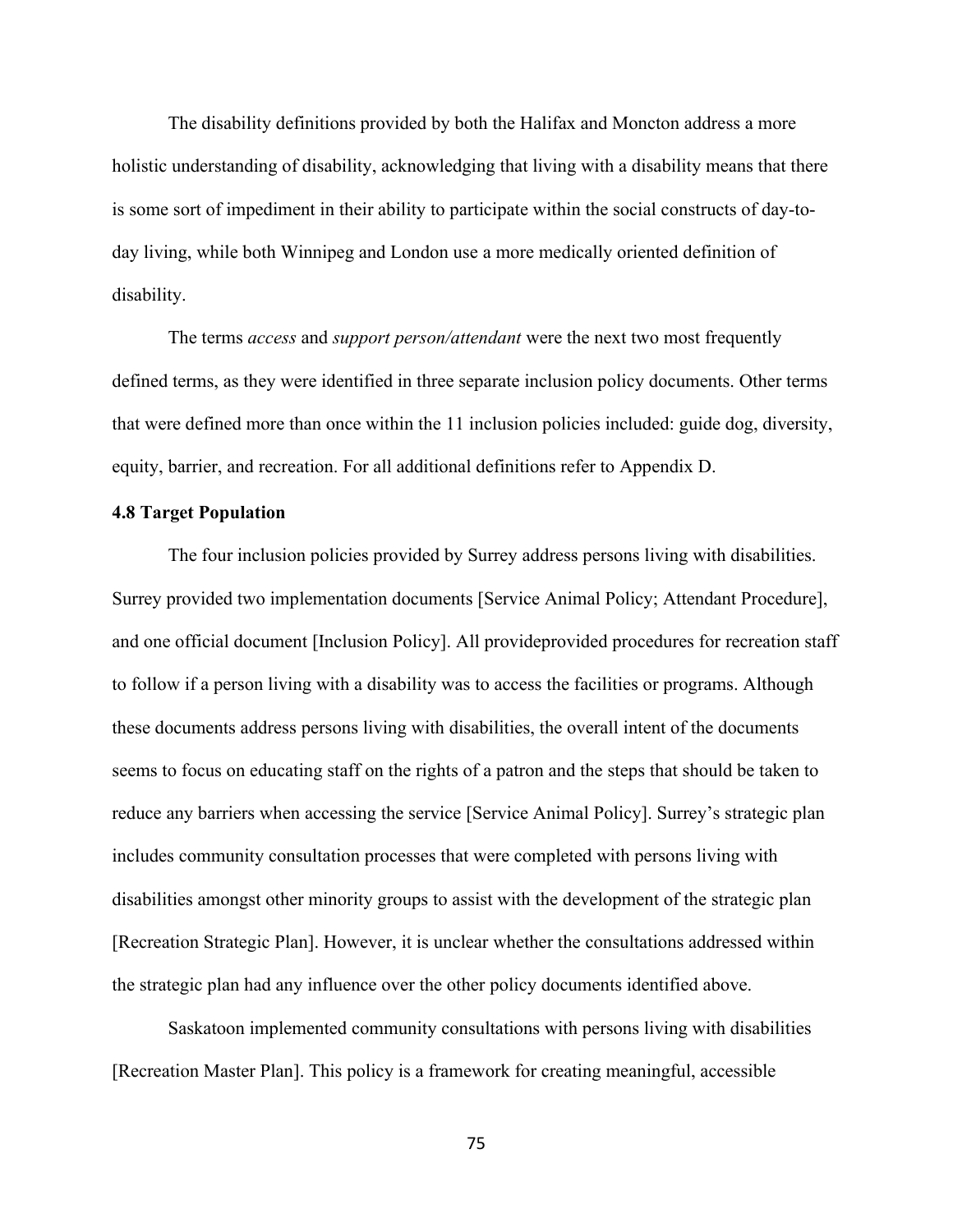recreation at a community, organizational, and individual level. Saskatoon determined five focus areas, complemented by three goals and 19 service outcomes, each directly or indirectly addressing the rights of persons living with disabilities; examples of some service outcomes that focus on persons living with disabilities from individual to environmental settings include [Recreation Master Plan]:

- All citizens of Saskatoon feel included and welcome: Community growth and development in Saskatoon is fostered through increased contact between people of varying ages and backgrounds. This contact can take many forms. For example, recreation and parks services provide opportunities for interchange between seniors and younger adults or children, with a view to transmitting cultural heritage across generations. Community growth is fostered through an integrative mixing of ethnic and cultural groups so each better understands and appreciates the differences and strengths of the other. Multicultural recreation and cultural services will be important in the years ahead as Saskatoon experiences increased immigration. Community growth is also fostered by integrating people with disabilities into mainstream programming. Whether individuals have physical, emotional, or cognitive disabilities, recreation can be used as a leveling force. (p.15)
- Saskatoon's environment is interpreted for all to understand and enjoy: Residents have opportunities to learn about, understand, relate to, and experience various aspects of our built and natural environments as well as our impacts on them. (p.17)

 Winnipeg provided two documents addressing persons living with disabilities [Accessibility Act; Accessibility Plan]. Both of these documents addressed the involvement of persons living with disabilities during the development of the documents through either community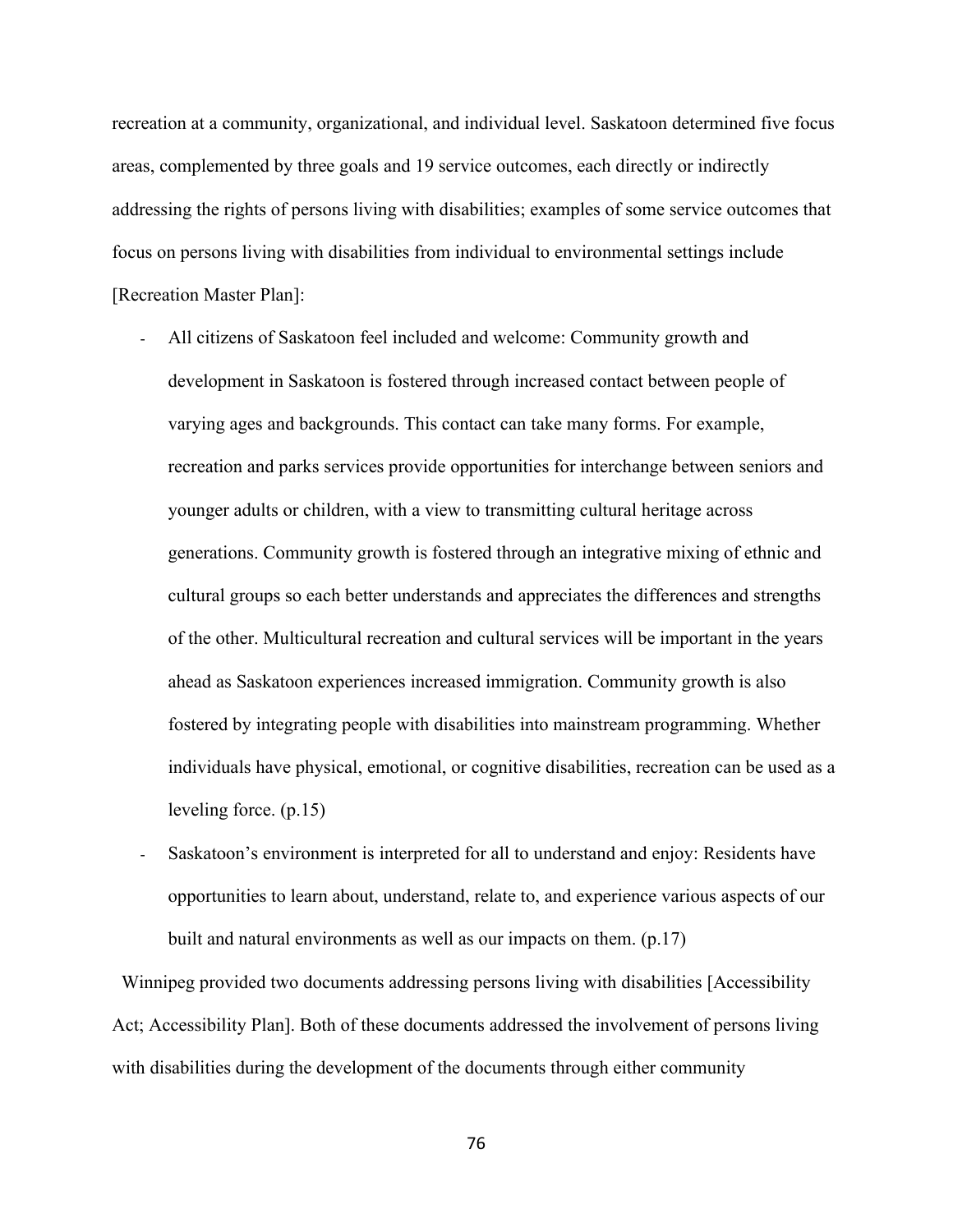consultation or formal provincially mandated committees. For example, one of these committees was mandated by the *Accessibility for Manitobans Act (AMA)* which states "all public sector bodies are required to consult with persons disabled by barriers or representatives from organizations of persons disabled by barriers in the development of their plans" [Accessibility Plan]. Similarly, London included persons living with disabilities within the development of their accessibility plan by identifying their involvement within the strategic working groups, although it does not provide enough information to understand the extent or consistency of their involvement throughout the development of policy [Accessibility Plan].

Halifax targeted persons living with disabilities within their policies, both identifying the rights of persons living with disabilities, but neither provide enough information to understand if persons living with disabilities were consulted during the development of these documents [A&D Policy; Recreation A&I Strategy].

In summary, 10 out of the 24 policies extracted focused directly on persons living with disabilities; of the ten documents four identified the inclusion of persons living with disabilities in the development of the policy document from three separate municipalities (Appendix E).

#### **4.9 Intervention strategies**

The intervention category in the extraction table was constructed to represent intervention strategies implemented (or recommended) within inclusion policies. An intervention strategy is described as either a procedure or action taken to achieve the policy intent. Four key intervention strategies were identified throughout the analysis of the inclusion policies: 1) Assessment, 2) Universal design, 3) Role of staff, and 4) Advocacy and awareness.

An example of a policy document that uses assessment as a strategy is from Moncton as it provides an assessment tool that "sets out technical provisions for the design and construction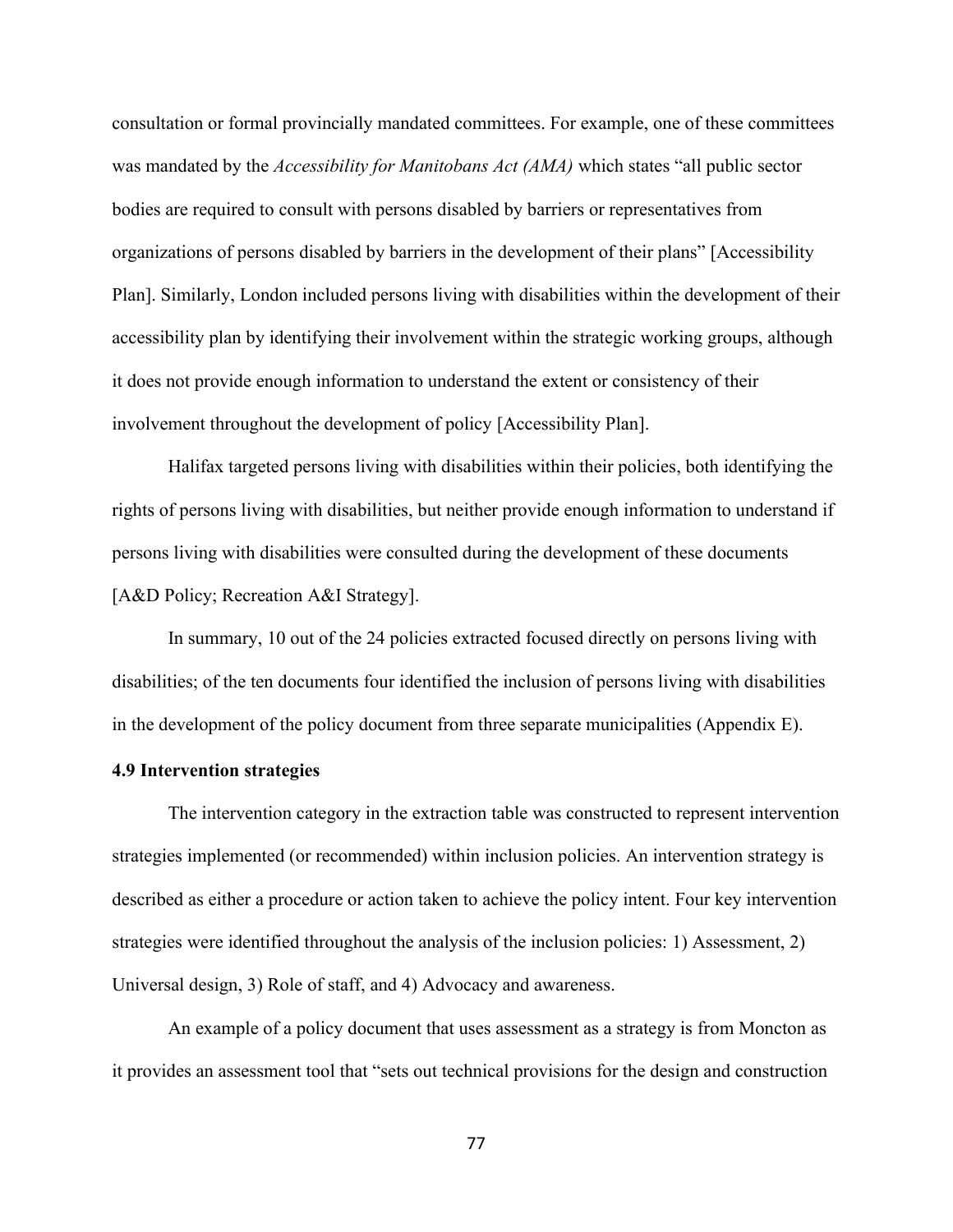of new buildings. It also applies to the alteration, change of use and demolition of existing buildings." [UA Guide].

When considering intervention strategies with a focus on universal design, Winnipeg provides methods to ensure universal design within their practices, an example of this being "All public meetings and community consultations will take place in accordance with universal design principles" [UD Policy]. The sections below will discuss the role of staff and advocacy/awareness as intervention strategies, and the different ways these intervention strategies were addressed.

# *4.9.1 Role of Staff*

Intervention strategies that targeted the role of the staff typically addressed accessible customer services and frontline duties. Surrey provides a more detailed procedure on the actions to be taken when having a service animal within the facility [Service Animal Policy]. Similarly, a step-by-step procedure is also highlighted by Surrey, for staff to follow for when an individual attends a recreation facility with an attendant present [Attendant Procedure]. Halifax addresses customer service outcomes by identifying the specific steps a staff person should take when providing service such as admitting an attendant without charge and tracking attendant registrations or drop-ins during point of sale [I&A Policy]. Other inclusion policies identified training, improving customer services, information and communication, and customer support as action items but lacked procedures or steps on how these actions were to be implemented (Edmonton [D&I Framework], Winnipeg [Accessibility Act; Accessibility Plan], Laval [Action Plan for PwD], London [Accessibility Plan]).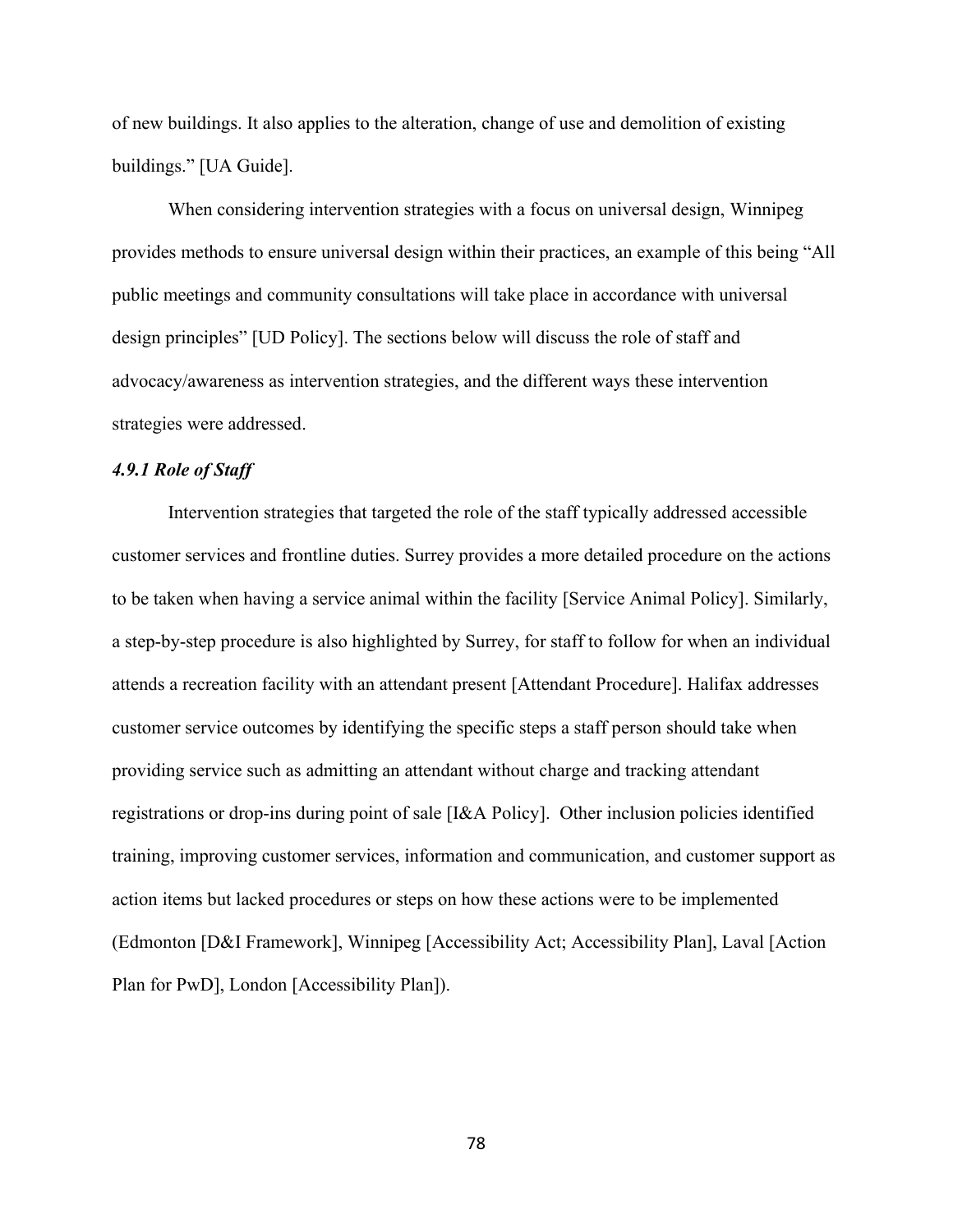#### *4.9.2 Advocacy and Awareness*

Many of the inclusion policies addressed advocacy or awareness as part of their inclusion policy. Training was identified as the primary tool to promote awareness of inclusion amongst employees, as the Surrey identified that

Parks and Recreation values ongoing training and development to ensure that staff and volunteers have the knowledge and skill necessary to provide service excellence in the area of access and inclusion. [I&A Policy]

Surrey also addressed the importance of increasing public awareness through public education and providing awareness events as a way to promote the accessible opportunities the Parks and Recreation Department had to offer [Inclusion Policy]. Edmonton stated within their policy that they would "encourage institutions, organizations, community groups, and individuals in Edmonton to adopt inclusive approaches to diversity" [D&I Policy] as a way to advocate for community inclusion. Winnipeg identified within their policy that they would collaborate across municipal departments to develop new programs or training tools rather than utilizing existing ones [UD Policy] as a way to build staff knowledge. Although the approach to building awareness of inclusion has been identified through policy through the use of education, it is clear the type of education varies depending on the target audience of the inclusion policy varying from formal trainings to public events.

#### **4.10 Conclusion**

Through the analyses of this environmental scan, six themes and five sub-themes were developed by reviewing 22 municipal policy documents across eight municipalities in eight different provinces. The findings aimed to understand the landscape of inclusion policy within municipal recreation departments when addressing persons living with disabilities. Most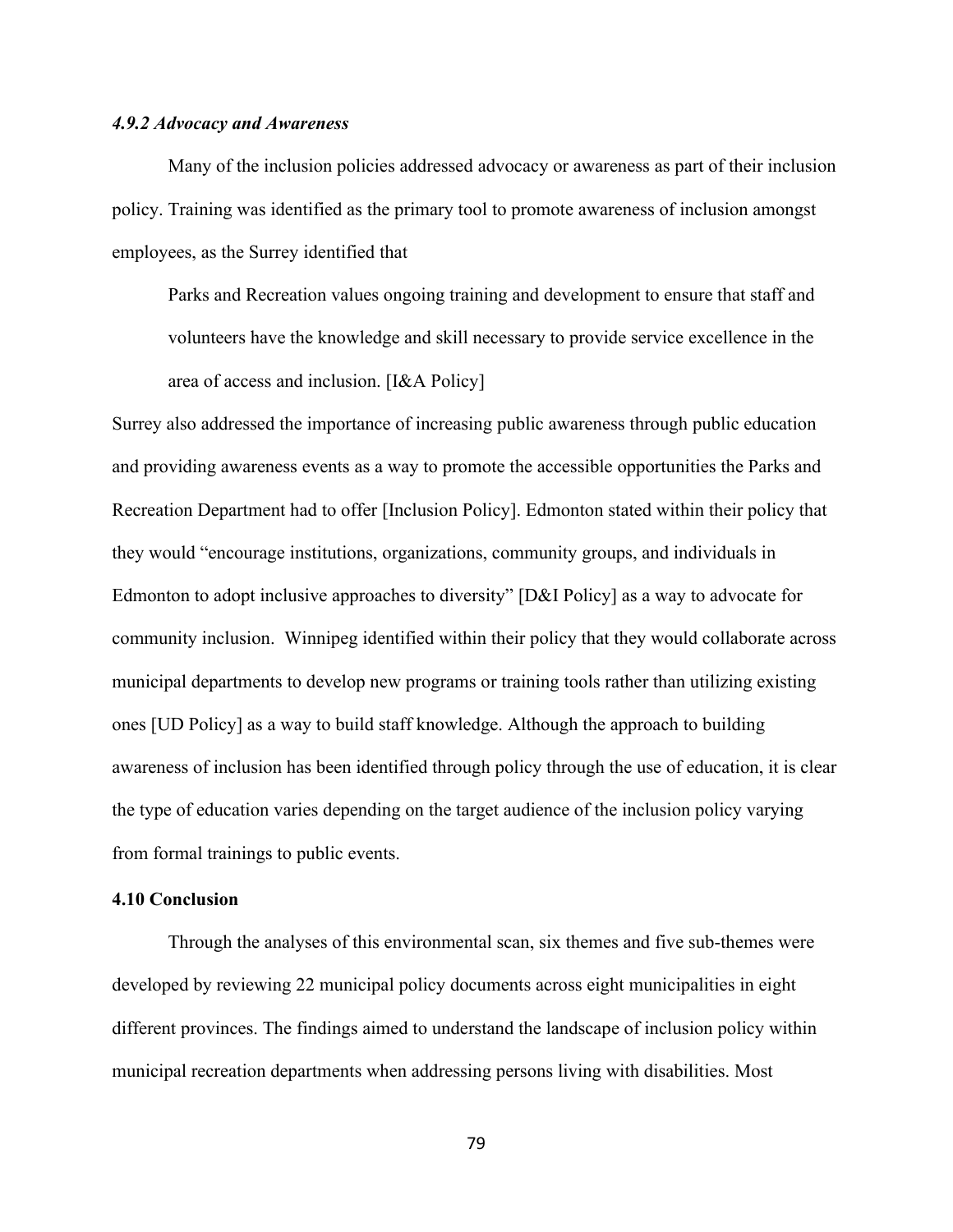inclusion policy targets municipal staff or community partners. It was also noted that very few municipalities identified whether the inclusion policies were developed in collaboration with persons living with disabilities. Few inclusion policies provide definitions of terms such as inclusion, accessibility, disability, or barriers. Overall, municipal recreation departments as a whole have an awareness that inclusion is important to address but have not yet developed implementation policy documents to provide the *how*.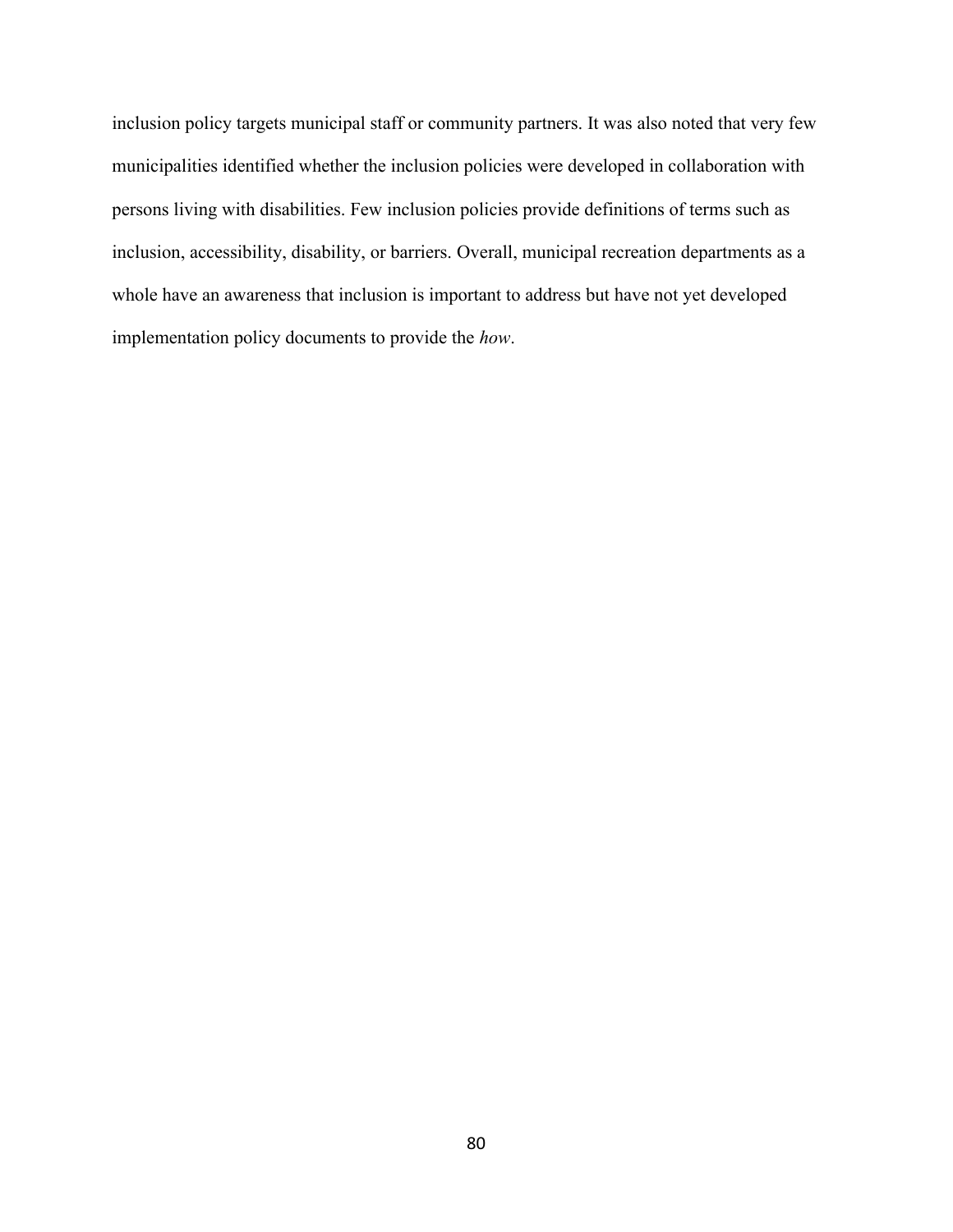#### **Chapter 5 Discussion**

This research study used an environmental scan to collect inclusion policy documents from municipal recreation departments across Canada to answer the following research question: *How do current inclusion policies intend to address inclusion of persons living with disabilities within municipal recreation departments in cities across Canada?* Through the review of 22 municipal policy documents across eight municipalities in eight provinces, six key findings were identified in relation to: 1) Levels of Influence, 2) Policy intent, 3) Social and physical environment, 4) Defining accessibility and inclusion, 5) Inclusion of persons living with disabilities in inclusion policy, and 6) Intervention strategies.

This section will provide discussion on key concepts or issues derived from the findings chapter. Throughout the analysis of the findings the social model understanding of disability (Devine & Mobily, 2017) and my reflexive memoing influenced the interpretation of the data. As a reminder, a social model of disability that understands that disability is a product of the barriers created by social constructs was used (Devine & Mobily, 2017). Reflexivity is used to reflect on how a researcher's "role within the study and their personal background, culture, and experiences hold potential for shaping their interpretations" (Creswell & Creswell, 2018, p. 182). The landscape of inclusion policy in municipal recreation and the implications for practice are interpreted from the findings of this study. This chapter will conclude by providing recommendations for future research in the area of inclusion policy for recreation contexts.

# **5.1 Landscape of Inclusion Policy in Municipal Recreation**

#### *5.1.1 Macro-level of Inclusion Policy*

When considering the socio-ecological level of influence of an inclusion policy, the majority of policies reviewed fit under the macro-level of influence  $(n=15)$  as seven of the eight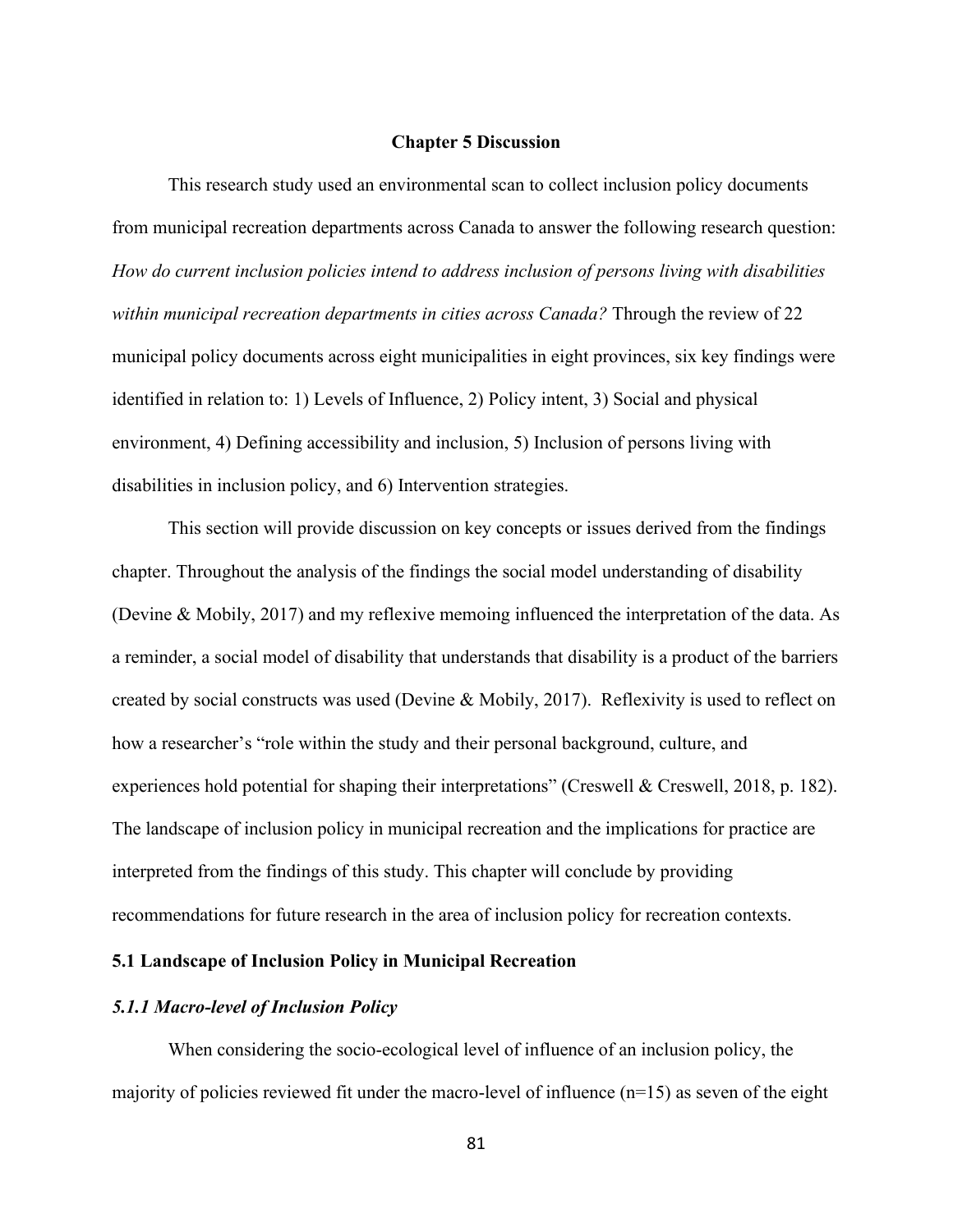municipalities provided macro-level policy documents. A macro-level influence meant that the policy was developed at a local, provincial, or national level to regulate or support inclusion of a municipality as a whole (Robinson, 2008). Inclusion policies under this level are characterized as goal statements, action plans or frameworks targeting all municipal departments (Townsend & Foster, 2011) by using blanket statements without specifically targeting each individual municipal department. These policies typically address a variety of marginalized populations including Indigenous or Aboriginal people, newcomers or immigrants, as well as persons living with disabilities. In some cases, this level of policy will communicate explicit intentions (e.g., value and respect diversity and inclusion when considering cultural, economic, social, and political environments) without identifying specific populations.

As noted previously, Lucas and Smith (2019) found that majority of municipalities agreed that parks and recreation are within the top ten policy issues to address, given that most bigger municipalities have developed recreation service delivery frameworks. An important finding from the current study was that the policy documents that addressed all municipal departments did not provide details on how each department is to achieve inclusion successfully. Within the current study, it was noted that the documents reviewed did identify possible barriers to access and/or inclusion and did provide potential solutions, but did not outline the steps that would need to be taken to implement recommended strategies. As an example, one formal inclusion policy document identified that the programs were to support full inclusion for individuals who may require additional supports, but yet did not identify what additional supports could be provided; nor did they provide policy documents that should be implemented to achieve full inclusion of a participant. Overall, policy documents that addressed all municipal departments did not provide details on how each department is to achieve inclusion successfully.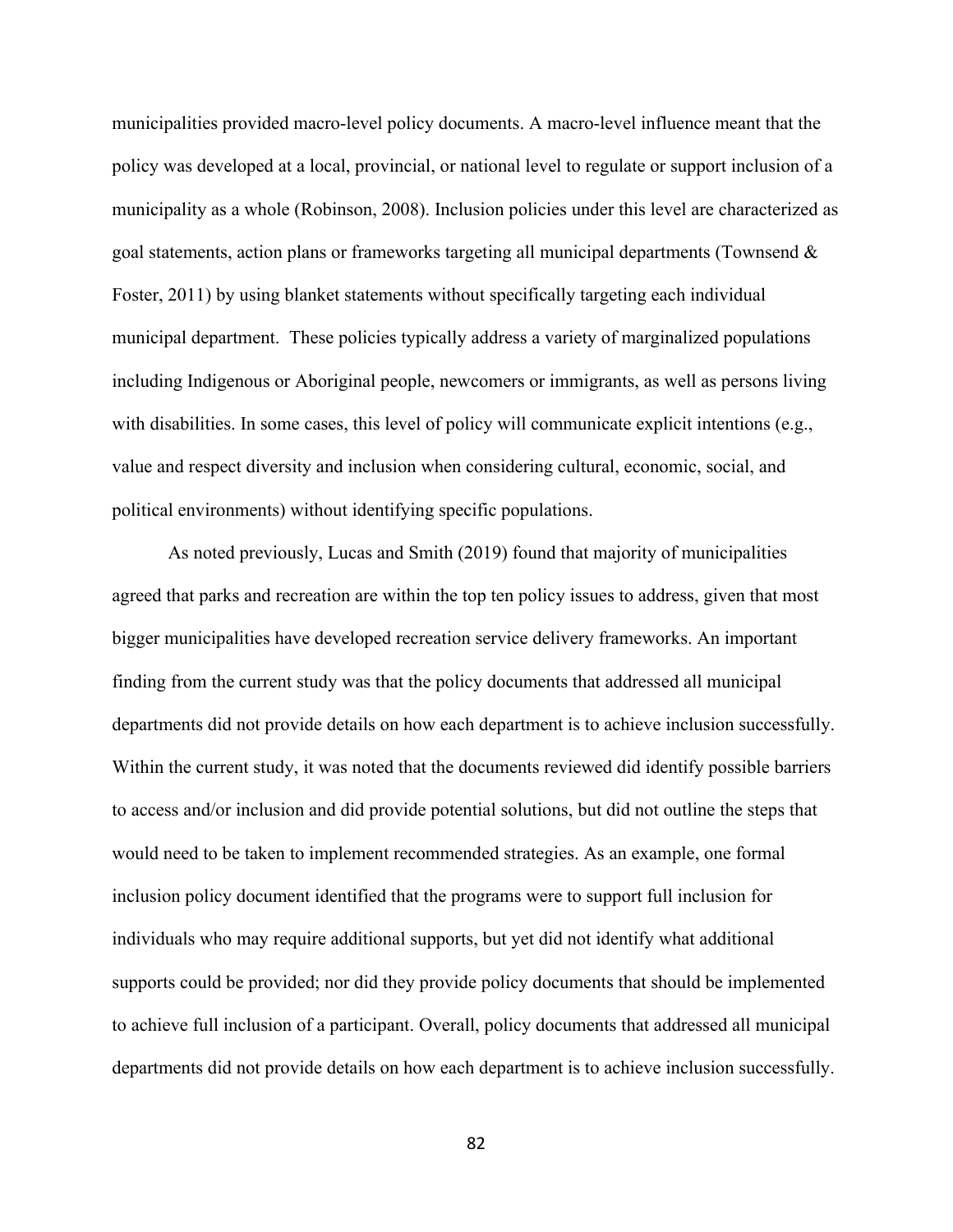Policies "explain how goals will be achieved and serve as guides that define the general course and scope of activities permissible for goal accomplishments" (Carter et al., 2014, p. 62). Due to the varying types of policy documents reviewed there were also significant variations in what was to be addressed in the policy documents, allowing opportunity for interpretation by the implementer or reader. Until more inclusion training and tools such as the *Inclusion U* training (Anderson, 2020) are developed to guide recreation practitioners, opportunities to address inclusion in different environmental contexts will be missed.

#### *5.2.2 Terms and Language Used*

When considering the research question, it is clear that many of the inclusion policy documents reviewed neglected to provide an explicit definition or description of inclusion and disability, which is an issue that has been noted in the literature. Clement and Bigby (2009) identified that inclusion has been a focus in policy for the past 30 years. However, they indicated that inclusion is a poorly defined term causing confusion about its meaning, confusion about how to understand the issues it is attempting to address, and confusion about how it is measured or evaluated to ensure it is accomplished. It seems 12 years later this conclusion is still relevant. Within the current study there was a lack of definitions provided within policy documents, resulting in misinterpretation of *who* and *what* the policy is addressing, as well as *how* inclusion will be accomplished.

Sterman et al. (2019) identified that one of the issues that influenced decision-making within local government is perceptions of disability. Necessarily these perceptions influence definitions that are adopted and vice-versa (the definitions inform the way to think about inclusion issues). Within the current study, four definitions of disability were provided by four of the municipal policies reviewed. Within the definitions provided, two municipalities offer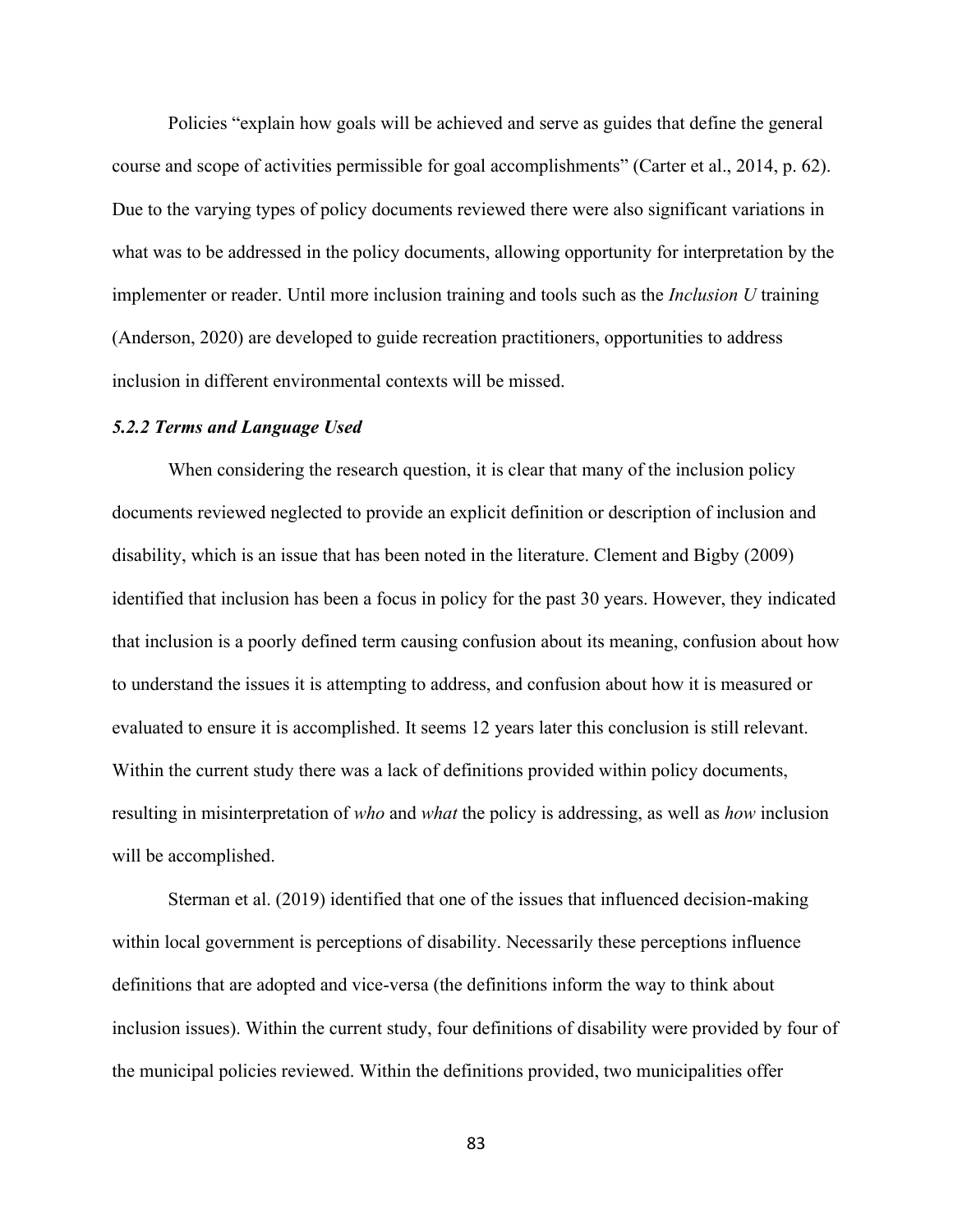definitions of disability that support a medical model view of disability (American Therapeutic Recreation Association, 2013). By using a medical model understanding of disability the organizations are sending the message that it is up to the user to find services that meet their needs, as opposed to a social model view of disability that recognizes the social constructs [built environment, program service delivery] within recreation environments as the barriers that need to be changed, in order to become inclusive/accessible spaces (Anderson, 2020).

Approaching disability from a medical model perspective can create a culture of 'othering' persons living with disabilities and supports an able-bodied view of society (Aitchison, 2009); examples of this within a recreation setting might include providing a segregated program option or providing inaccessible spaces. In some cases, it could be that a medical model definition of disability is adopted by the organization and, although they may offer inclusive services, they promote a culture where persons living with disabilities are viewed as sick or injured and in need of repair (Aitchinson, 2009). The risk of an organization adopting a medical model understanding of disability might be that inclusion of persons living with disabilities is only measured from a physical presence, and therefore, a sense of belonging or acceptance is not taken into consideration by the organization.

It was heartening that the social model of disability was adopted by some of the participating municipalities. As noted above, adoption of the social model view of disability promotes the understanding that disability is a product of a barrier created by social constructs when trying to access a community service (Devine & Mobily, 2017). When considering what the social model of disability might look like within a recreation setting, examples vary from providing environmental supports such as adapted equipment or activity adaptations to inclusion training and evaluation (Anderson, 2020). It is clear through the policy documents reviewed that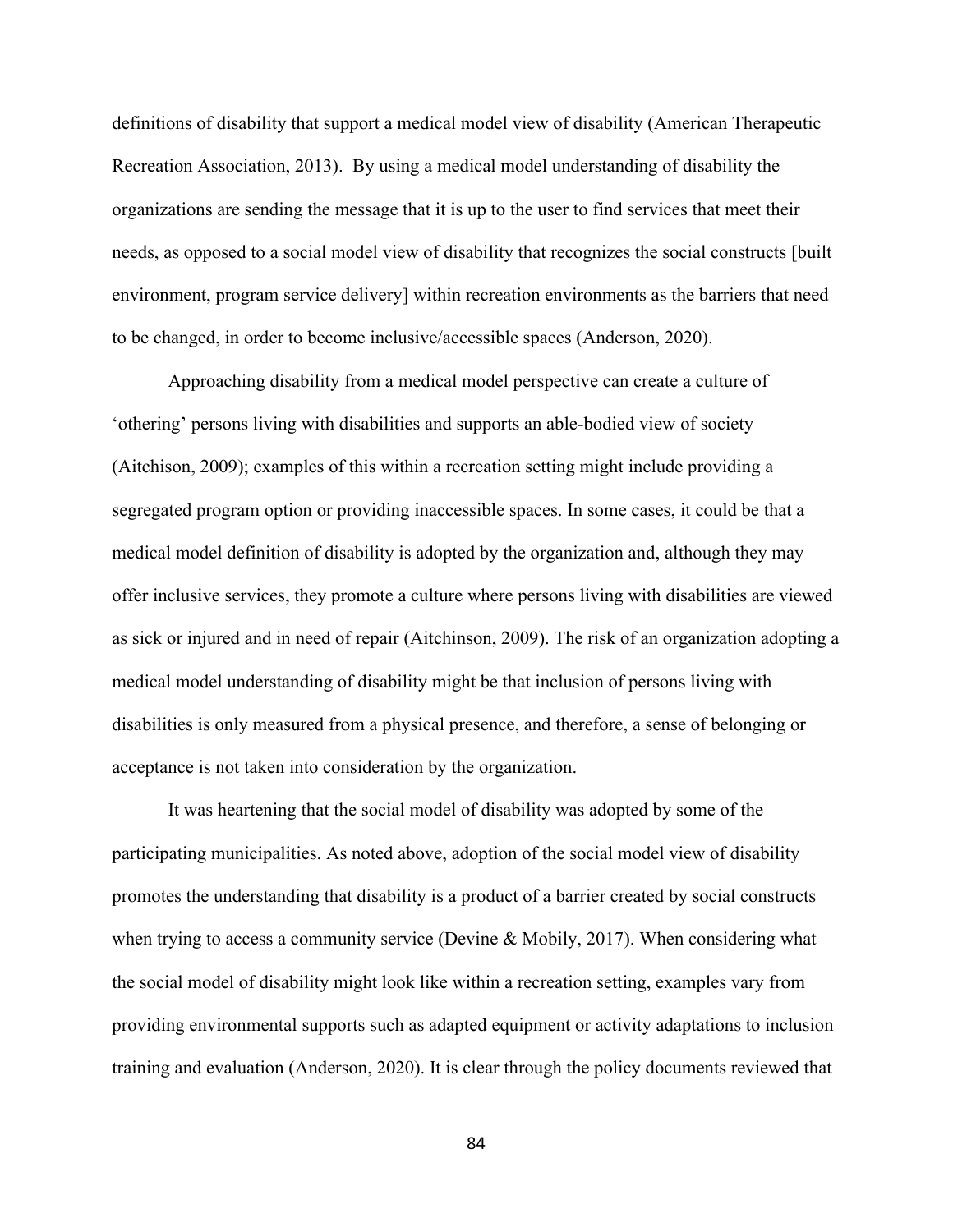the intent of municipalities is to address disability from a social model lens; however, the language and terms provided did not seem to always align with the strategies identified.

With 11 documents providing some type of definition for key words used within the document, inclusion was defined by two municipalities with three definitions provided. The definitions of inclusion provided by the two municipalities address acceptance of individual differences, and the importance of creating an atmosphere that is accepting to everybody creating a sense of belonging. These definitions are aligned with my own understanding of inclusion derived from Sharpe et al. (2016) and Ponic and Frisby (2010) as a process striving towards a sense of belonging as the main outcome. By providing definitions of key terms within policy documents a clearer understanding of what inclusion means and how it is being addressed will be understood by both employees implementing the policy and the general public (Paige, 2003).

The importance of focusing on common language has been recently emphasized in a report looking at best practices for inclusion in Canada (Arbour-Nicitopoulos et al., 2020). In particular, Arbour-Nicitopoulos and colleagues suggest adopting the Government of Canada's definition of disability which is a definition of disability influenced by the social model. They further identify the importance of defining terms related to disability, inclusion, and access to create some consistency. In turn, consistent terminology will provide consistent directions for organizations to understand who is being supported and how they (organizations) are providing support.

In summary, it is important for policy developers to consider clear, concise, and consistent language for both employees and general public to have transparent understanding of inclusion in service delivery.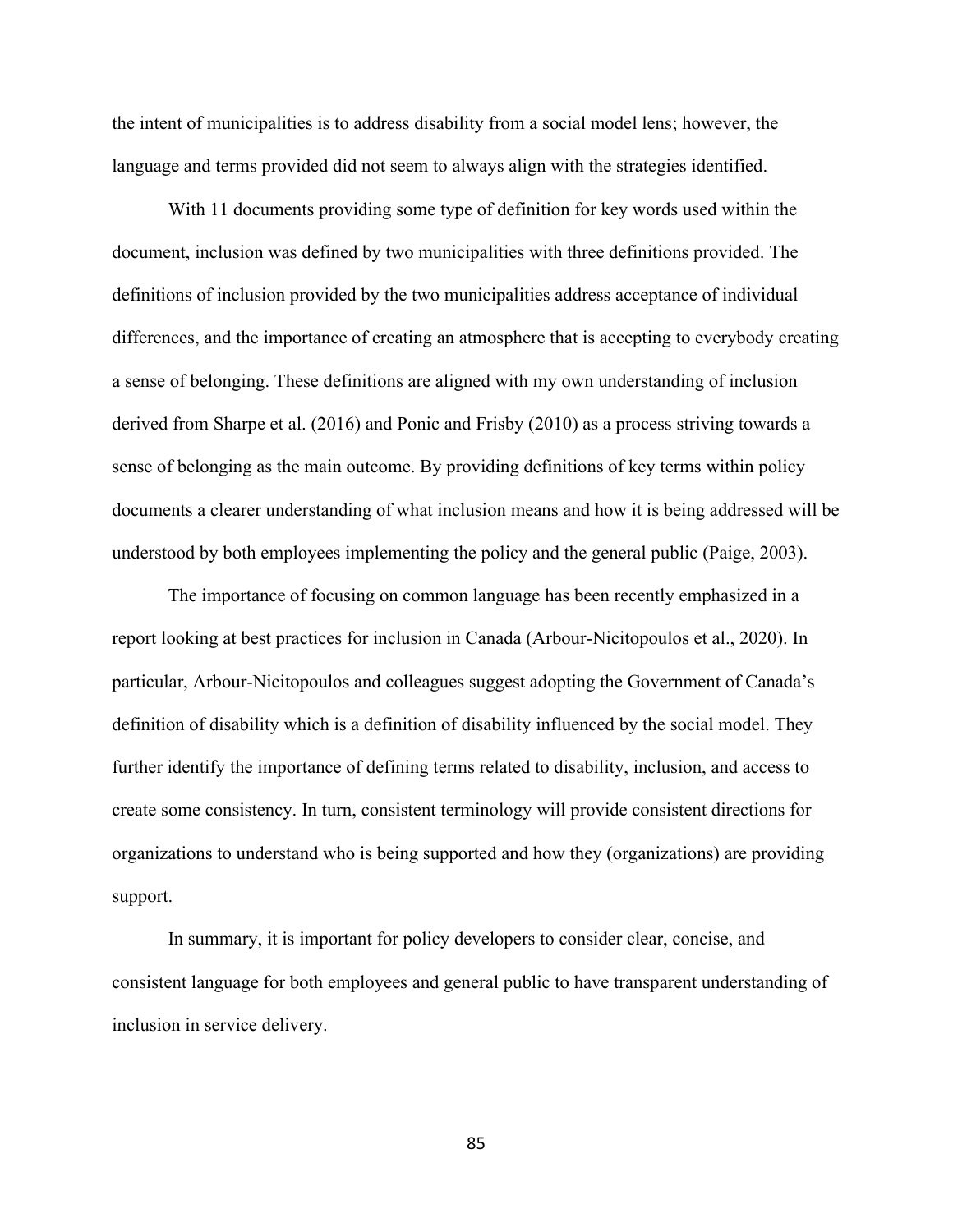# *5.2.3 Organizational Level of Inclusion Policy*

The organizational level of policy is defined by Robinson (2008) as rules, regulation, policies, and informal structures, which may constrain or promote recommended behaviors. Within this current study, an inclusion policy document was considered to meet the organizational level if the policy addressed formal structures/procedures and rules specific to the recreation department. Examples of organizational level policy documents included recreation staff roles, departmental training (recreation/aquatic), and program adaptations. Based on this current review**,** half of the municipal recreation departments provided inclusion policy designed specifically for the recreation department. When looking at the type of inclusion policies developed for recreation departments, two municipalities provided implementation policy documents specific to the recreation department. When implementation documents were provided it allowed the reader to have a more concrete understanding of *how* the recreation department was implementing inclusion policy that may have been briefly addressed within municipal (policy level) strategic plans or frameworks. Echoing the words of Mobily and Dieser (2018) "the devil is in the details" (p.12) which suggests that implementation policy documents are needed to guide community members and staff through a step-by-step process of *how* the inclusion initiative identified will be delivered/received within the recreation department.

Arbour-Nicitopoulos and colleagues (2020) published a report called *Canadian Practices in Inclusive Recreation* during the data collection phase of this research project. Provincial and territorial recreation associations were interviewed to gather an understanding of how recreation was currently practicing inclusive recreation. Within the report they identified four key recommendations to further inclusion and access in recreation within Canada; one of those recommendations was *Policy and Practices*. Within this recommendation it was noted that there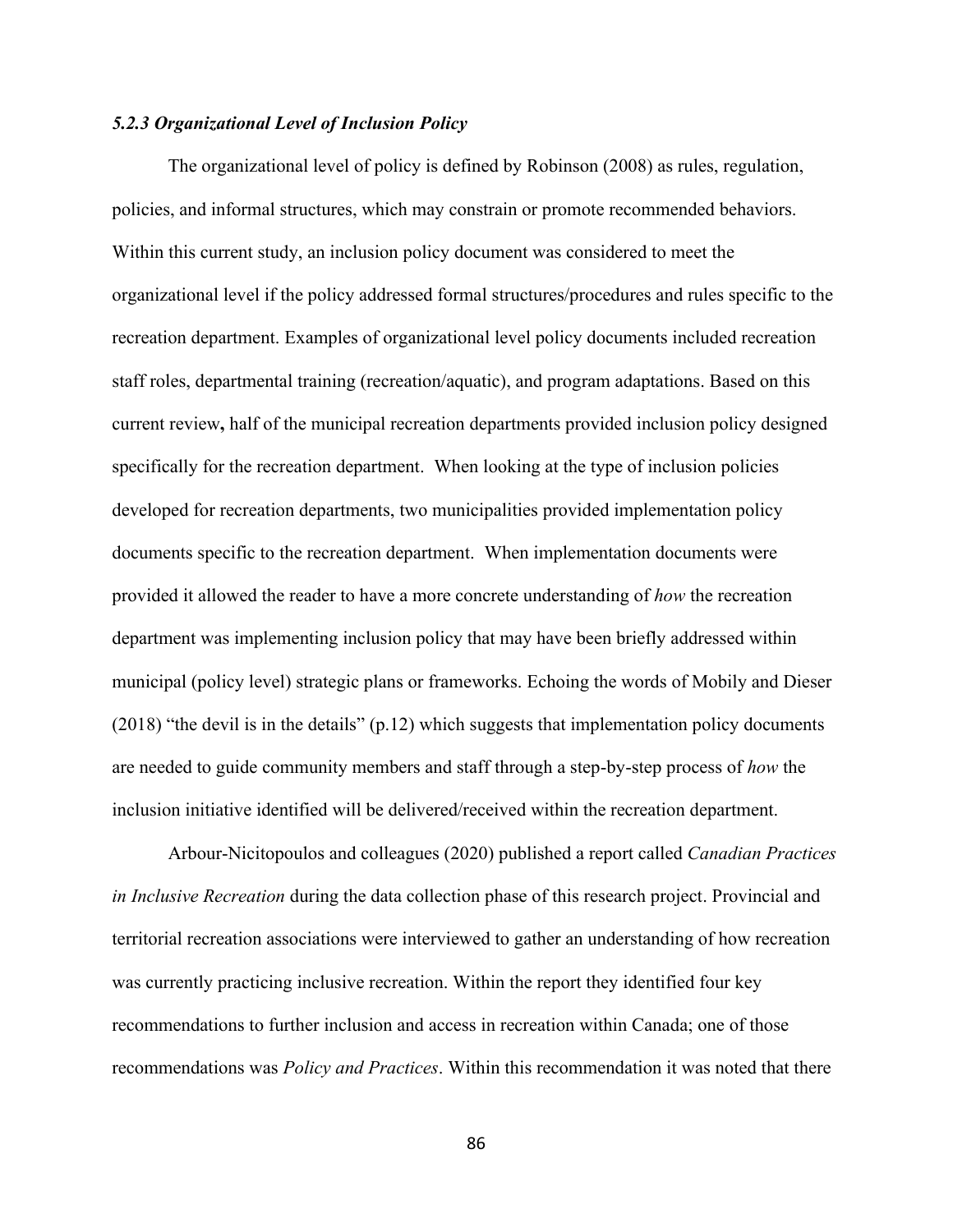is a need to develop tools that specifically focuses on "inclusion and access in all aspects of operations" (Arbour-Nicitopoulos et al., 2020, p. 33).

Organizational level policies should provide some level of detail on the *how* with regard to the implementation of inclusion practices/policies through implementation policy documents (i.e., procedures or operational plans). If implementation documents are developed by municipal recreation departments both the consumer and staff member can have a concrete understanding of who is being addressed in the policy and how the policy will be implemented. Lucas and Smith (2019) identify the need to understand how policy development occurs within municipal structures as it seems as though there is no mandated framework or structure in place, but rather an assumption that municipalities are following policy development best practices or have policy analysts that develop municipal policies. When considering organizational policies (such as the recreation department), there is uncertainty about who is in charge of policy development, and if development of inclusion policy only happens if there is a role specifically devoted to it (i.e., an inclusion facilitator role is hired and expected to develop inclusion policy specifically targeting recreation departments services).

When considering inclusion policy development, two municipalities explicitly mention involving persons living with disabilities during policy development. Literature recommends that in order to best understand inclusion service delivery, persons living with disabilities should be consulted throughout each step of inclusion policy development (Arbour-Nicitopoulos et al., 2020; Sterman et al., 2019). Other researchers (Anderson, 2020; Craig et al., 2019; Clement & Bigby,2009; Kruithof et al., 2018; Lucas & Smith, 2019) claim that there is a need to understand the organizational and community barriers associated to inclusion from the perspectives of persons living with disabilities. Community consultation is an important step within policy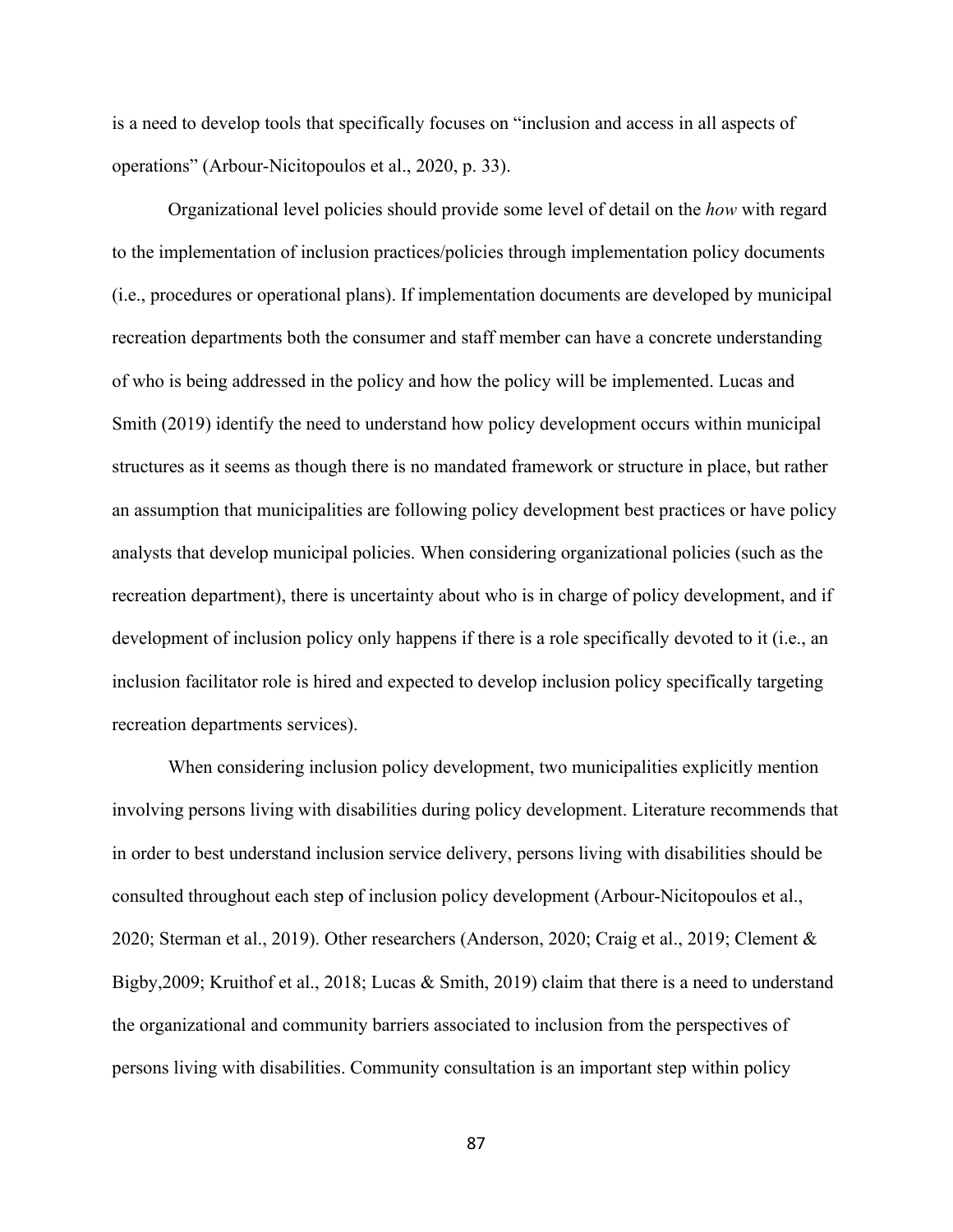development (Government of Newfoundland and Labrador, 2015). Therefore policy documents should consider highlighting a consultation summary to identify how community consultation impacted policy development. Clement and Bigby (2009) identified that recreation professionals do not have a clear understanding to how their services and structures contribute to the quality, amount, and experience of inclusion. Sterman et al. (2019) also addressed the absence of meaningful community engagement to ensure inclusion services, programs, or policy, meets the needs of the persons it is attempting to address. By conducting community consultation that involves persons living with disabilities, professionals are able to better understand the barriers impacting persons living with disabilities when accessing recreation and leisure services, as well as provide solutions that can be integrated into policy (Arbour-Nicitopoulos et al., 2020).

Until recreation departments take on a leadership role in the development of inclusion policy and adopt methods such as community consultation to understand inclusion from the perspective of their community members, the inclusion needs of individuals living with disabilities will continue to be unmet, and social inclusion will unlikely be accomplished in recreation or leisure settings (Arbour-Nicitopoulos et al., 2020; Clement & Bigby, 2009).

# *5.2.4 Physical and Social Environment*

The policy documents reviewed appear to be designed to address both the social and physical environment. For example, some provided a table that identified the barrier experienced (physical or social), assigned a specific department to address the barrier, and an anticipated timeline for completion. The importance of addressing both the physical and social environment within inclusion-related policies and practices has been identified within both practice and the extant literature (Anderson, 2020; Arbour-Nicitopoulos, et al., 2020; Clement & Bigby, 2009; CPRA/ISRC, 2015; Mobily & Dieser, 2018). As previously reviewed, Anderson (2020)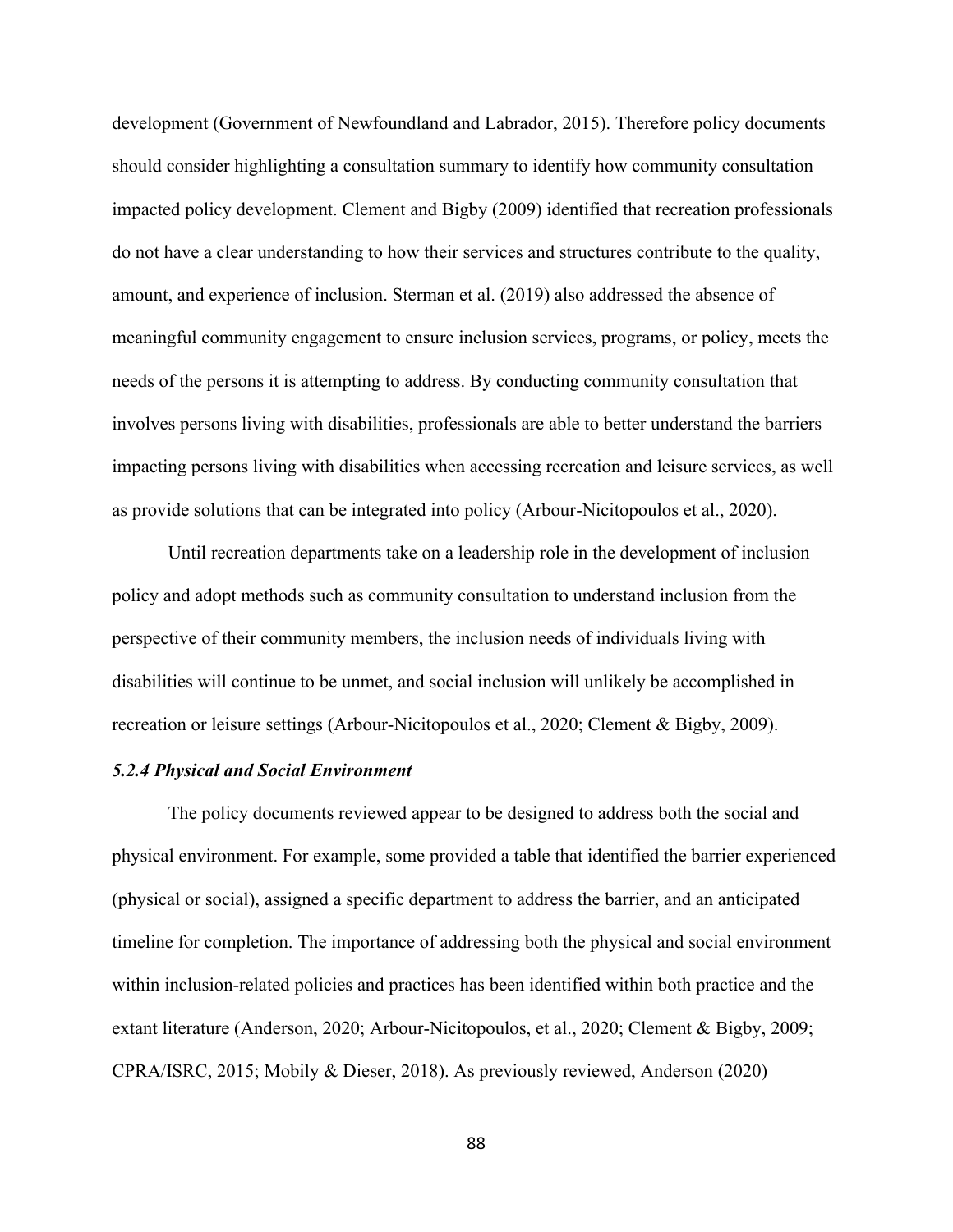identified three overall types of environments for inclusion: 1) physical inclusion, 2) social inclusion administrative practices, and 3) social inclusion program practices. The findings from this study are discussed in relation to these three different types of program environments.

#### **5.2.4.1 Physical Environment.**

When reviewing inclusion policy documents that focused on the physical environment it appeared there was no direct influence on the recreation department unless the respective public works departments were developing a new facility. Within the documents reviewed, accessibility of the physical environment included elements such as parking lots, path of travel to entrance, the entrance to facility, the facility, and washrooms. The parks and recreation department was assigned the design of public spaces (physical environment) including renovating playground spaces, outdoor eating areas and pathways of travel within park areas.

Recreation literature identifies location and transportation of the accessible facility or playground as important factors when considering the physical design (Craig et al., 2019; Sterman et al., 2019). Yet, based on the review of policies included in this study, the majority of inclusion policies did not address these elements of the physical environment or provide context for how these factors impact facility design. When considering the physical environment and recreation, inclusion policy documents need to consider barriers beyond path of travel and the internal facility features and include factors like location of the facility, transportation/or accessibility of the facility location.

# **5.2.4.2 Social Environment and Administrative Practices.**

Common ways inclusion policy documents within the study addressed inclusion within the social environment and administrative practices was through strategies such as staff and management training, attendant fee deductions within programs, as well as other fee deduction programs for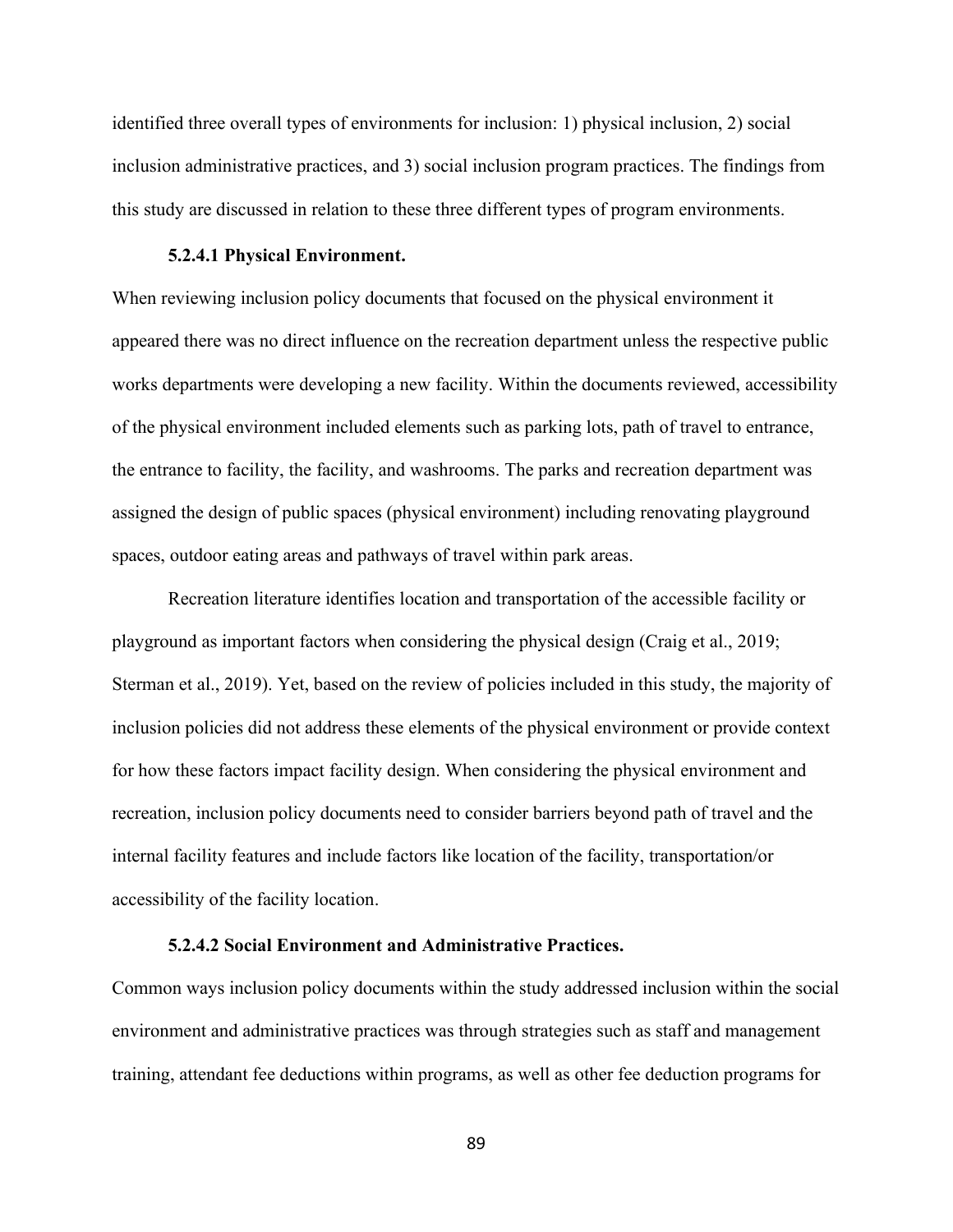individuals experiencing financial issues. This is consistent with the best practices recommended by Anderson (2020).

Darcy and Dowse (2013) identify the need for fee deduction programs, as cost was identified as a barrier to sport and recreation participation. It is encouraging to see that the policy documents reviewed have identified the importance of providing reduced cost opportunities for individuals living with disabilities. The ways in how fee reduction was addressed differed between policy documents. Some policy documents addressed program fee reduction, understanding that individuals living with disabilities typically experience financial constraint. Other policy documents provided fee waiver procedures to waive the cost for accompanying attendants or support persons during attendance of a program or service.

Most policy documents reviewed suggested that staff and/or management receive some sort of inclusion training. Inclusion training is addressed in literature as one of the most important methods to providing inclusion (Anderson, 2020; Arbour-Nicitopoulos et al., 2020; Miller et al., 2010). Quality inclusion training/education can provide recreation staff the appropriate knowledge needed to provide supportive recreation environments for individuals living with disabilities (Anderson, 2020; Miller et al., 2009). However, Arbour-Nicitopoulos et al. (2020) identify the lack of training opportunities available in Canada to provide education to recreation practitioners. After reviewing the policy documents there is a need to further understand what kind of inclusion trainings the current policy documents are addressing and how training programs are evaluated to ensure consistency in core competencies being educated.

None of the policy documents addressed the importance of using inclusive communication when engaging with the public. Inclusive communication is considered an asset when attempting to create inclusive administrative services. By addressing inclusive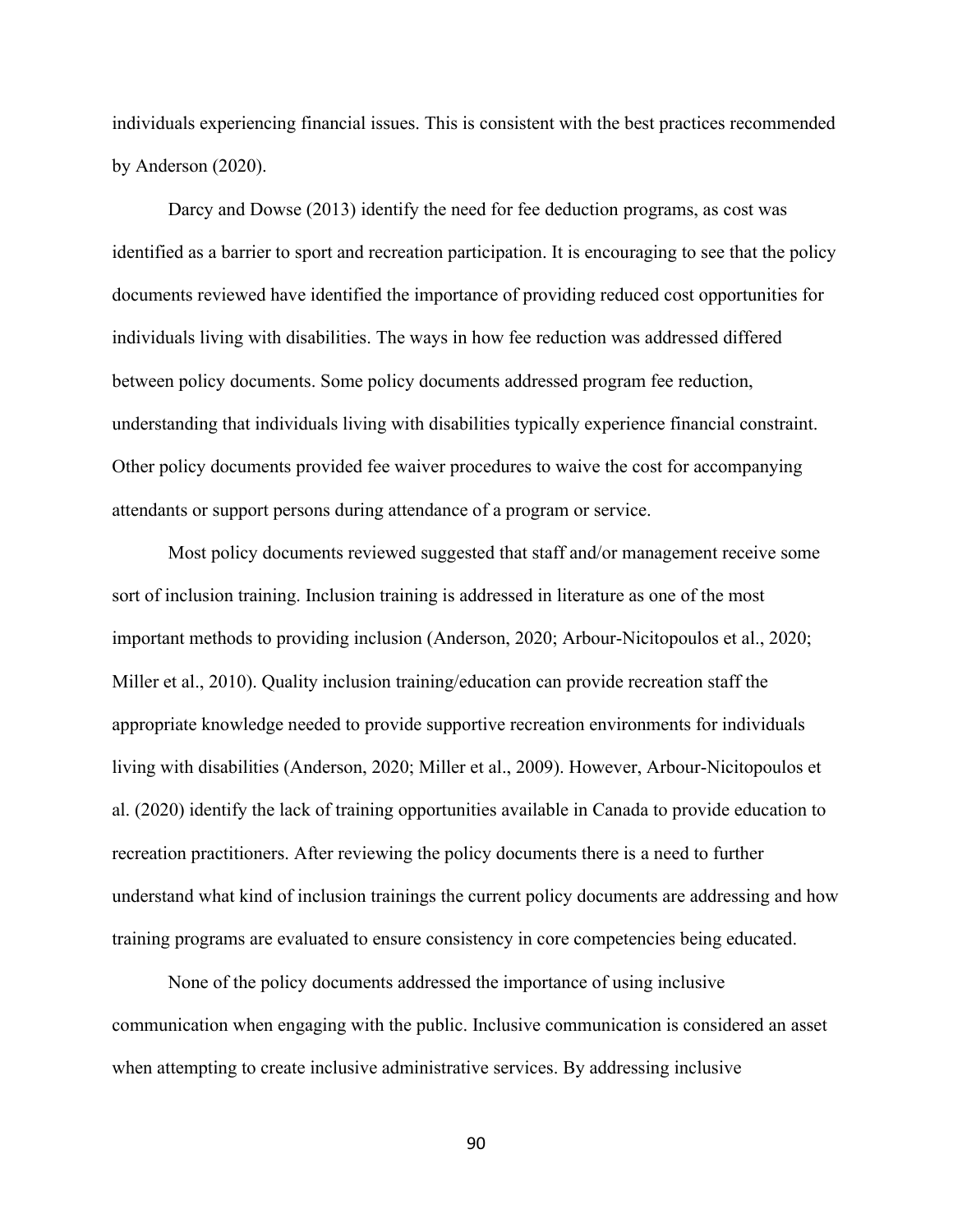communication/language within policy a foundational understanding of what inclusion means and who it addresses can be understood by both community members and the organization (Anderson, 2020; Clement & Bigby, 2009).

Needs assessments were not addressed within inclusion policies reviewed in this current study. Yet, by providing needs assessments as a component of registration processes inclusive recreation services can be more personalized to the user accessing the recreation facility or program and should be considered by a recreation organization (Anderson, 2020). Within the current study, no policies provided an understanding of how inclusion services will be evaluated. However, this is an important consideration if an organization is to understand if their inclusion services are working as they intended (Anderson, 2020; Miller et al., 2009). Future inclusion policy documents should consider targeting other areas of the administrative environment such as inclusive communication and assessment/evaluation.

#### **5.2.4.3 Social Environment and Program Practices for Inclusion in Recreation.**

When understanding how the social environment and program practices are addressed in inclusion policy documents, the inclusion policies reviewed most commonly mentioned services such as attendants and one-to-one staff. Miller, Schleien, and Bowens (2010) provided a study that specifically addressed the importance of support staff within a recreation setting, stating that most recreation organizations reported allocating 80% or more of their inclusion budget to hiring support staff. Miller et al. (2009) identified that although inclusion facilitators and supports can have a crucial role in inclusive service delivery, research and policies need to consider providing alternative inclusion support methods when implementing inclusive service delivery (e.g., adapted equipment, activity adaptations, training).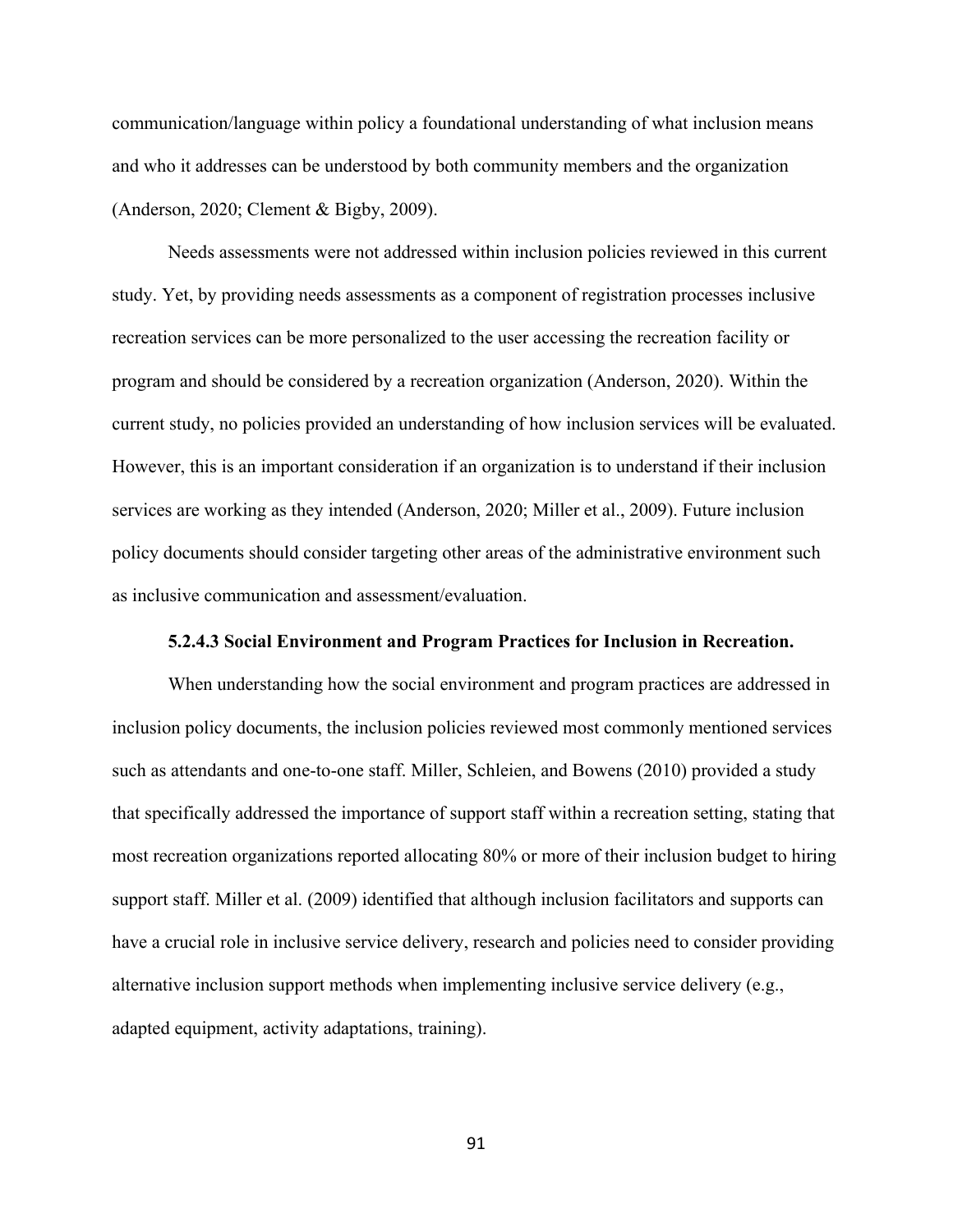Further, when reviewing the policy documents, it was assumed that if a service such as *inclusion support worker* was offered by the municipality that implementation policy documents would be provided. Within the current study most formal policy documents highlighted *support persons* as a service without providing any implementation policy documents to understand what a support person can or cannot do when accompanying a participant. Whether these documents are considered confidential and therefore not provided or do not exist is unclear. However, there is concern and potential risk if municipal recreation departments do not provide detailed implementation policy documents informing more complex practices such as personal care, deescalation protocols, or medication protocols.

The inclusion policies reviewed seemed to be in their infancy when addressing inclusion initiatives specific to the recreation department. More implementation policy documents are needed to provide understanding on the boundaries of inclusive services such as adapted equipment or programming, positive behavioural supports, activity adaptations and more. Mobily and Dieser (2018) identified that recreation professionals are quick to address the adaptation of an individual to fit into the environment, as opposed to adapting the environment to fit the needs of the individual. More inclusion education and tools are needed to support recreation practitioners to understand how to adapt and remove barriers within the organizational environment of recreation services (Arbour-Nicitopoulos et al., 2020).

#### **5.3 Implications for Practice**

This section will address five key recommendations for practice when considering inclusion policy development within municipal recreation departments for persons living with disabilities. From there the concept of a sport and recreation inclusion consultant role will be explored by describing a pilot position supported by the Province of Nova Scotia.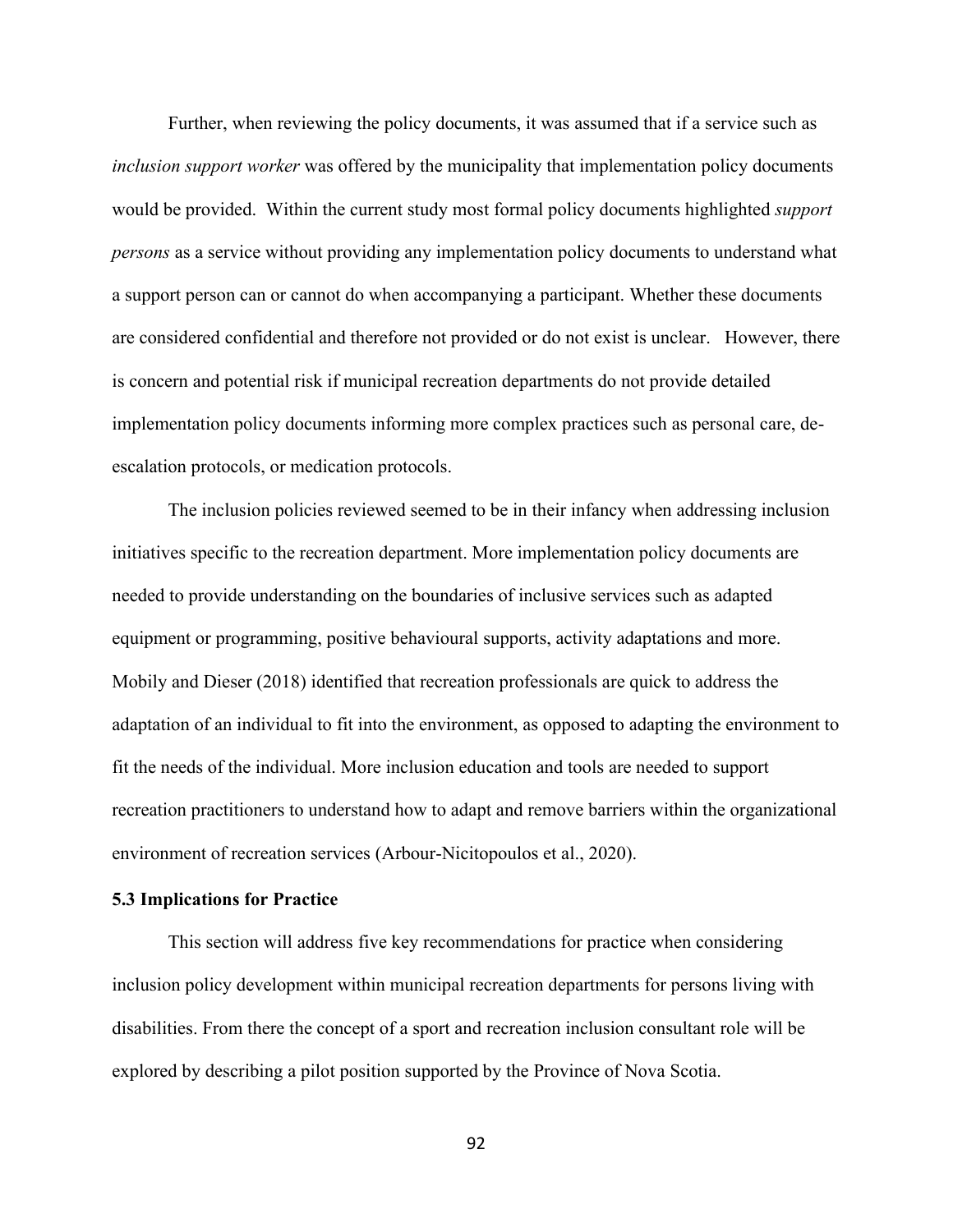#### *5.3.1 Overall Recommendations*

Throughout the review of inclusion policies only four municipalities provided policy documents that directly targeted recreation departments. No research exists to understand what steps should be taken when developing inclusion policy within municipal recreation departments. The five key recommendations were developed after completion of this study: 1) Apply the socio-ecological framework, 2) Use inclusive language, 3) Develop implementation policy documents specific to recreation procedures, 4) Consult and involve persons living with disabilities, and 5) Develop Therapeutic Recreation municipal role.

In order for inclusion policies and practices within municipal recreation departments to be preventative, an ecological approach should be taken. By applying a socio-ecological framework, recreation departments' approach to supporting individuals living with disabilities will shift from focusing on providing individual education to support the opportunity to access a service, to focusing on changing the physical and social environment of recreation services to provide more supportive and inclusive opportunities (Anderson, 2020). A socio-ecological approach to inclusion policy means that procedures or practices influence varying levels (community, organization, macro-levels) in order to be effective. Both the physical and social environment also need to be addressed in policy if inclusion is to be achieved. To further understand how these two types of environments are addressed within a recreation setting, it is recommended that education opportunities like the *Inclusion U* training developed by Anderson (2020) are taken by recreation professionals as a way to further their knowledge and understanding of inclusion and accessibility prior to developing inclusion policy or programming.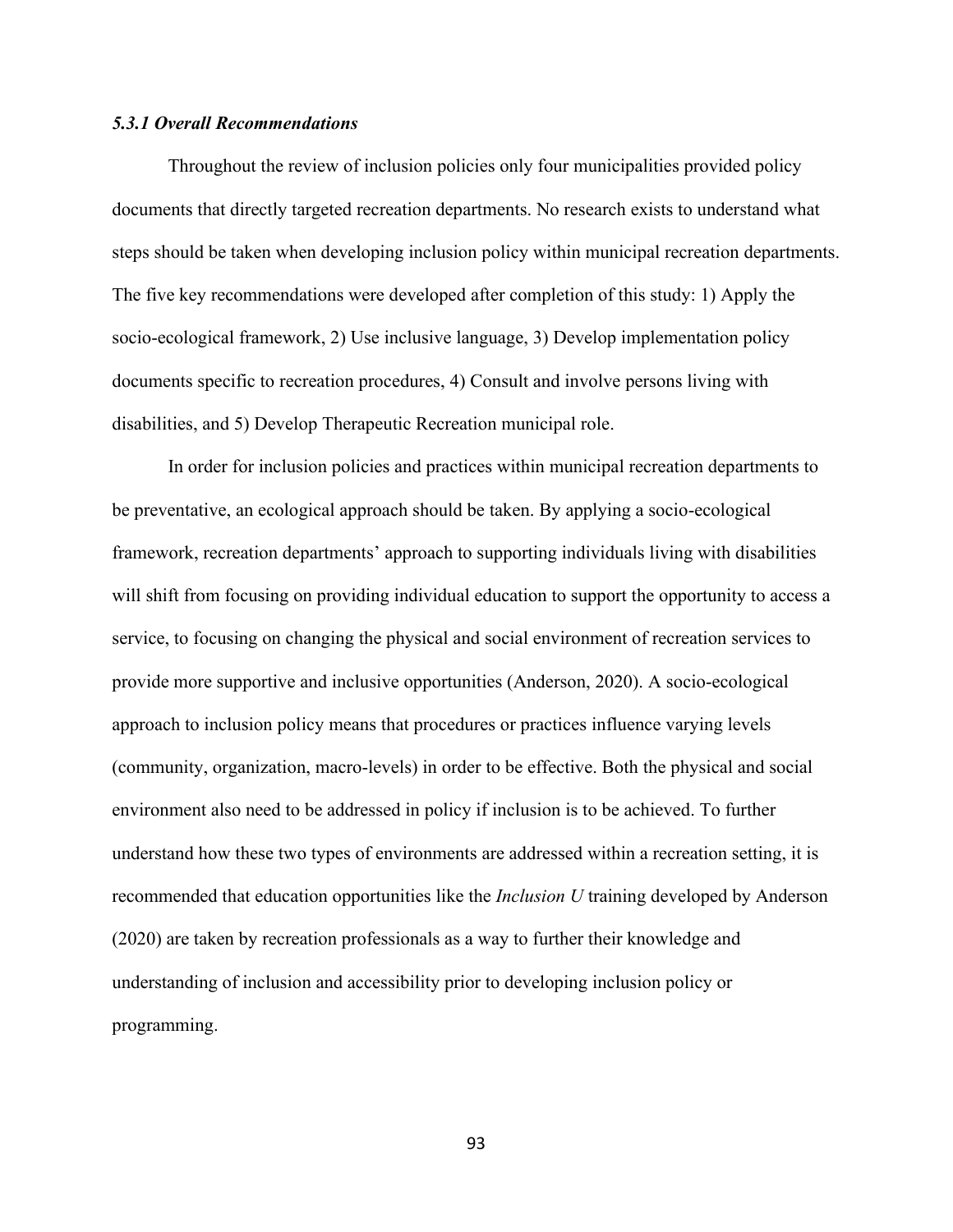Inclusive language is recommended as a key consideration when developing inclusion policy. Clear understanding of terms such as inclusion and disability are important in order to understand the boundaries of their meanings. The inclusion policy documents have demonstrated that the term inclusion can have various definitions and meanings. By providing a clear definition of what inclusion means, it can allow for more meaningful policy development as recreation professionals will be able to understand the parameters of how they can address inclusion. Therefore, it is recommended that definitions that are provided by federal or provincial government bodies such as *disability* are adopted to create consistency in language. For more abstract terms such as *inclusion* it is recommended that the definition acknowledge that inclusion is for all persons (regardless of ability, culture, race, ethnicity, language, age economic status, sexual orientation, gender, or religion) and its main goal is to achieve a sense of belonging and acceptance when engaging in an activity, program, service, or space. H*ow* inclusion looks is dependent on community needs and values, engaging community members to develop a more intricate definition of inclusion is recommended. By providing clear definitions both the consumer and the organization can have transparency on the meaning of *who* or *what* is being addressed in policy documents. It is also important that when providing inclusion education or training, that inclusive communication (e.g., person-first, strength-based) is included within the training, as to ensure staff or volunteers are promoting a socially inclusive space.

Most disability advocacy groups have the slogan *nothing about us without us* as a statement to infer that policies should be developed in collaboration with the population it is attempting to address. We see this at a policy level by Saskatoon and Surrey, as both address community consultation within their policy documents when creating objectives or actions for the municipality as a whole. Arbour-Nicitopoulos, et al. (2020) also recommended developing a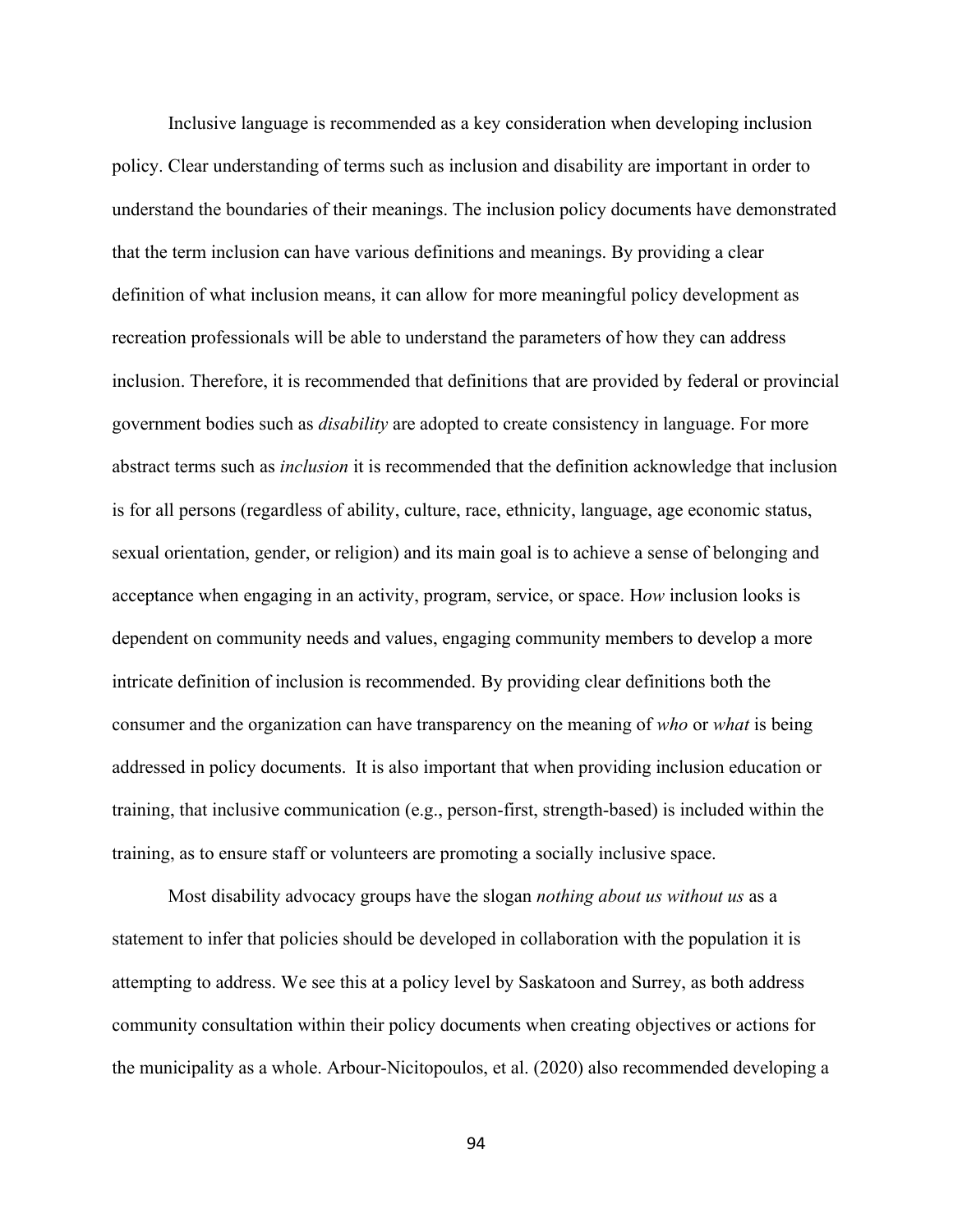training and advocacy tool that increases awareness and understanding of why it is important to create or improve inclusive programming; emphasis was given to including community members voices throughout the tool development. Recreation departments should focus their efforts on including persons living with disabilities throughout the inclusion policy development process, engaging key stakeholders to provide input and feedback on what social and physical supports are needed for an inclusive recreation department. When finalizing inclusion policy documents, it is recommended that the document identify if community consultation occurred during the development and how, in order to provide transparency.

McKenney (2017) identified the need for professionals in both the community recreation and TR sectors to collaboratively work together to provide inclusive community recreation opportunities for diverse populations. As noted in the literature reviewed in Chapter 2, the national framework for recreation in Canada (Pathways to Wellbeing) also highlights the need to address inclusion as one of its five strategic priorities. While the *Framework* document does not explicitly identify TR professionals as partners in implementing strategic priorities within the Framework, there is an emphasis on the need for partnerships and collaboration. For example, in the Executive Summary it is stated:

Although this paper and the Framework it contains is primarily written for and by the recreation and parks field, its implementation requires discussion and collaboration with a broad range of stakeholders… Our opportunity is to identify concrete ways to work together that enable all people in Canada to enjoy recreation and outdoor experiences in supportive physical and social environments (Framework for Recreation in Canada, 2015), p. 5)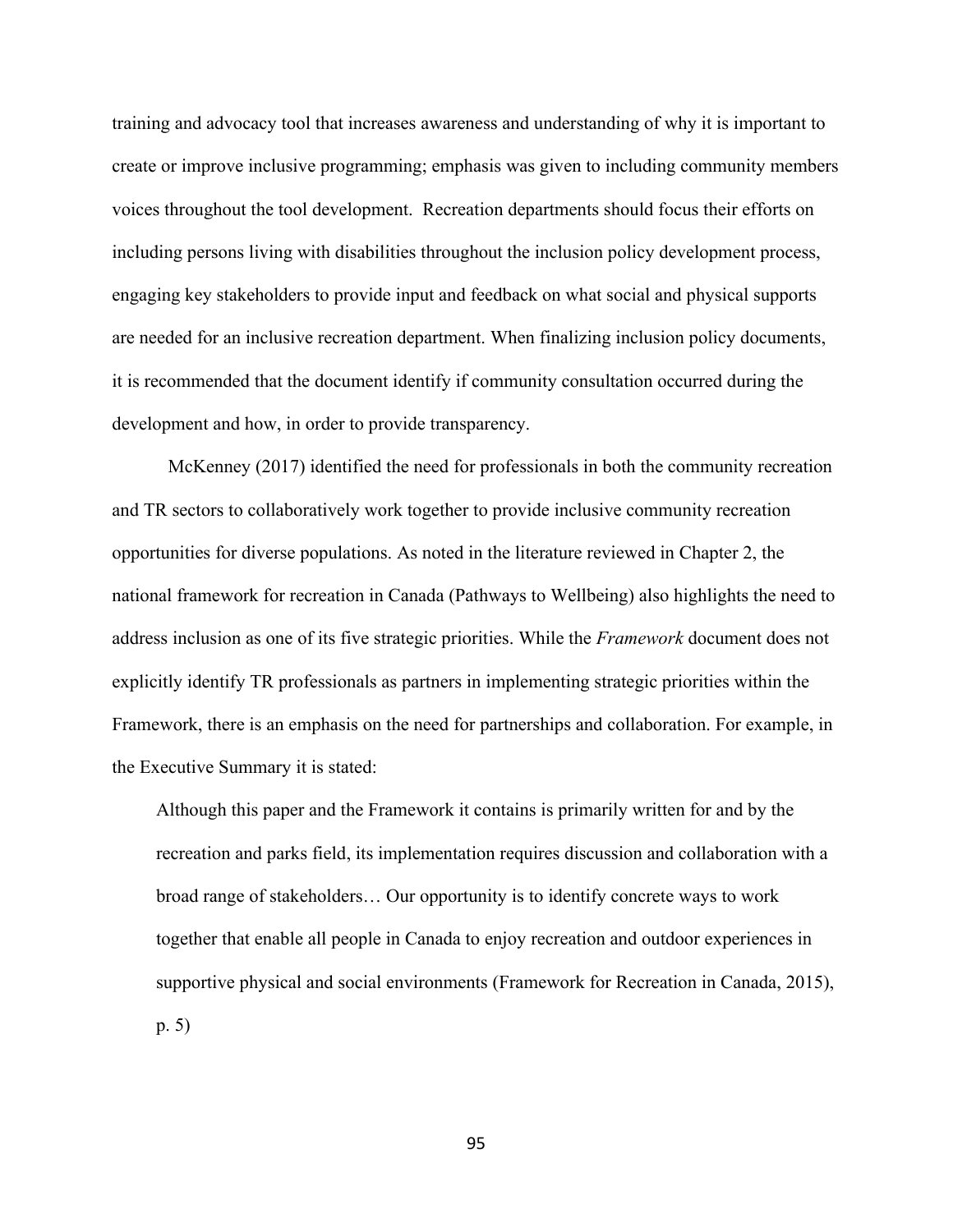Reid, Murphy, Hutchinson, & Sullivan (2018) identified areas of the *Framework* that strongly align with TR programming, suggesting that the strongest alignment between the TR profession and the *Framework for Recreation in Canada* (2015) was goal two, inclusion and access. It is clear that community recreation and TR have more similarities than differences between the two professions; Reid et al. (2018) suggested that stronger partnerships between the professions of community recreation and TR are needed in order to achieve the goals of the *National Recreation Framework* (Reid et al., 2018).

As mentioned in the literature review, TR is a "health care profession that utilizes a therapeutic process, involving leisure, recreation, and play as a primary tool for each individual to achieve their highest level of independence and quality of life" (CTRA, 2020). McKenney (2017) suggests that although parks and recreation services are cautious to provide resources to TR professionals, the concepts of TR are valued by parks and recreation bodies. TR professionals are unique as they implement systematic processes through assessing, planning, implementing, and evaluating (APIE) when providing recreation services (Wolfe, 2017). It is recommended that TR professionals become involved in inclusion program and policy development due to the systematic processes that are utilized by TR professionals. Collaboration between community recreation and TR professionals during the different stages of the policy development is recommended, to develop multi-level influenced inclusion policies specific to recreation services for persons living with disabilities.

The following section will introduce how one Canadian province bridged the role of TR within the recreation and sport sector, and how the role has provided support in relation to providing inclusive community services for persons living with disabilities.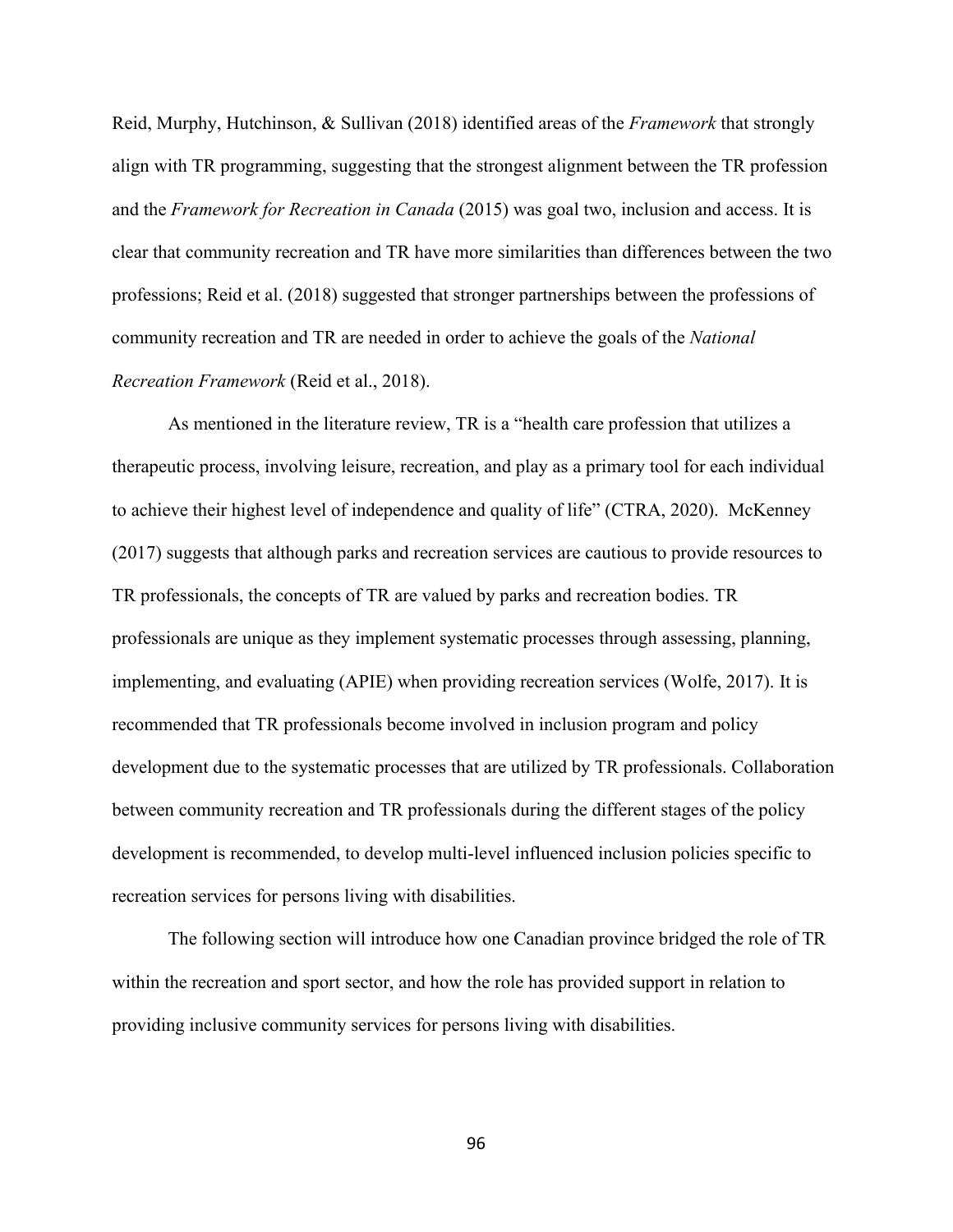# *5.3.2 The Role of a Sport and Recreation Inclusion Consultant*

Within the province of Nova Scotia in the department of Community, Culture, and Heritage department each geographic region within the province of Nova Scotia has a team made up of a regional manager, a sport consultant, and a physical activity consultant. Each is responsible for supporting community and municipal organizations from individualized projects to assisting with grant applications. The Fundy and Highland Regional Managers collectively agreed that data were needed to understand the inclusion and accessibility landscape of sport and recreation within the Northern Region (East Hants County, Cumberland County, Colchester County, and Pictou County). In 2017 the regional managers and sport consultants partnered with a local university to conduct community interviews, focus groups, and surveys as well as a jurisdictional scan to identify the barriers associated with inclusion and access to recreation and sport for persons living with disabilities. Organizations that serve the general public or persons living with disabilities, as well as families of individuals who live with a disability, were involved in the data collection process. The findings in the report identified three key barriers in their region: 1) lack of resources (time and money to create inclusive programming and make changes to the built environment), 2) lack of organizational and decision-maker knowledge (in relation to accessibility demographics and issues at the community level is limited and often difficult to find), and 3) lack of community awareness and knowledge (about existing programs, policies, and other resources is low) (Province of Nova Scotia and Sport Nova Scotia, 2017). As a result, from these findings the northern region was able to fund a pilot position called the *Sport and Recreation Inclusion Consultant*.

I've been fortunate enough to serve in this role since March 2020. The workplan for my position was designed based on the findings of the data from 2017 and an Inclusion and Access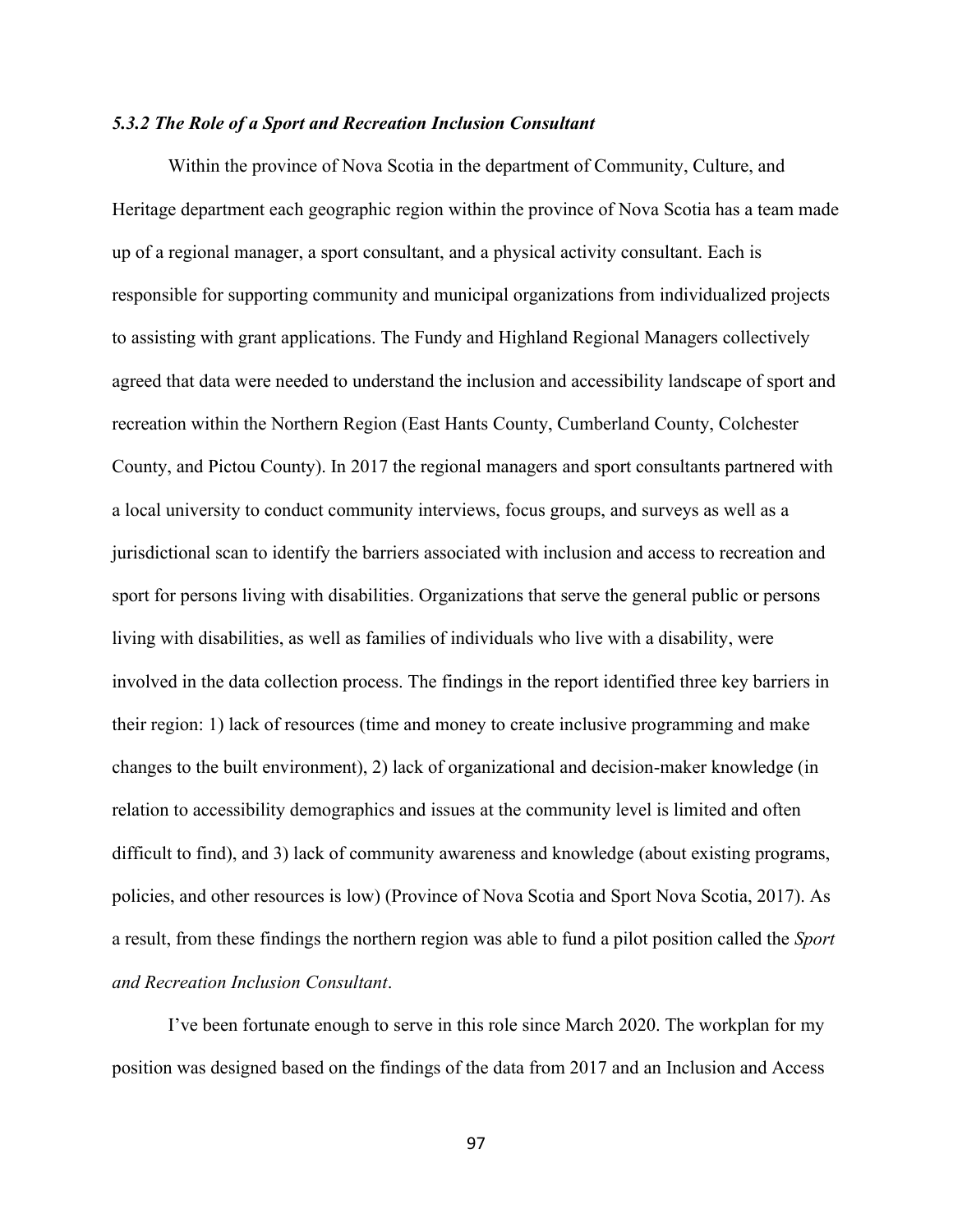Committee was created. The Northern Region Inclusion and Access Committee was built from a variety of community stakeholders, including advocacy groups like Special Olympics and Parasport to municipal recreation managers and healthcare professionals within the region. The Committee provides direction and guidance to my role and the work that I do. The development of this role has demonstrated the need for someone with expertise related to disability and inclusion/access to educate and support recreation and sport-based organizations through the development of frameworks, policies, and services related to inclusion.

When considering how my role has specifically been able to support municipalities, I've assisted with projects such as framework development, providing seminars to understand intricate processes like developing inclusion policies, developing education series to increase awareness of accessibility and the built environment in regard to recreation. This role has provided opportunities to have open dialogue with recreation departments about what they want to achieve in regard to inclusion services and has allowed professionals to ask questions without judgement. In the role of the inclusion consultant, I've been able to listen to the needs of both persons living with disabilities and the organizations to develop strategic plans to educate and support inclusion initiatives. By having a role that dedicates its time to understanding the research and resources available and condensing these large concepts into deliverable tools that can then be utilized by organizations, it can create consistency in how communities understand and provide inclusion in recreation and sport.

There are two specific examples of how the inclusion consultant's knowledge has assisted with the progression of inclusive recreation. The first example is in relation to language. I was invited to assist with a provincial project to develop definitions for adapted equipment pieces that could then be adopted by municipalities to describe the equipment offered within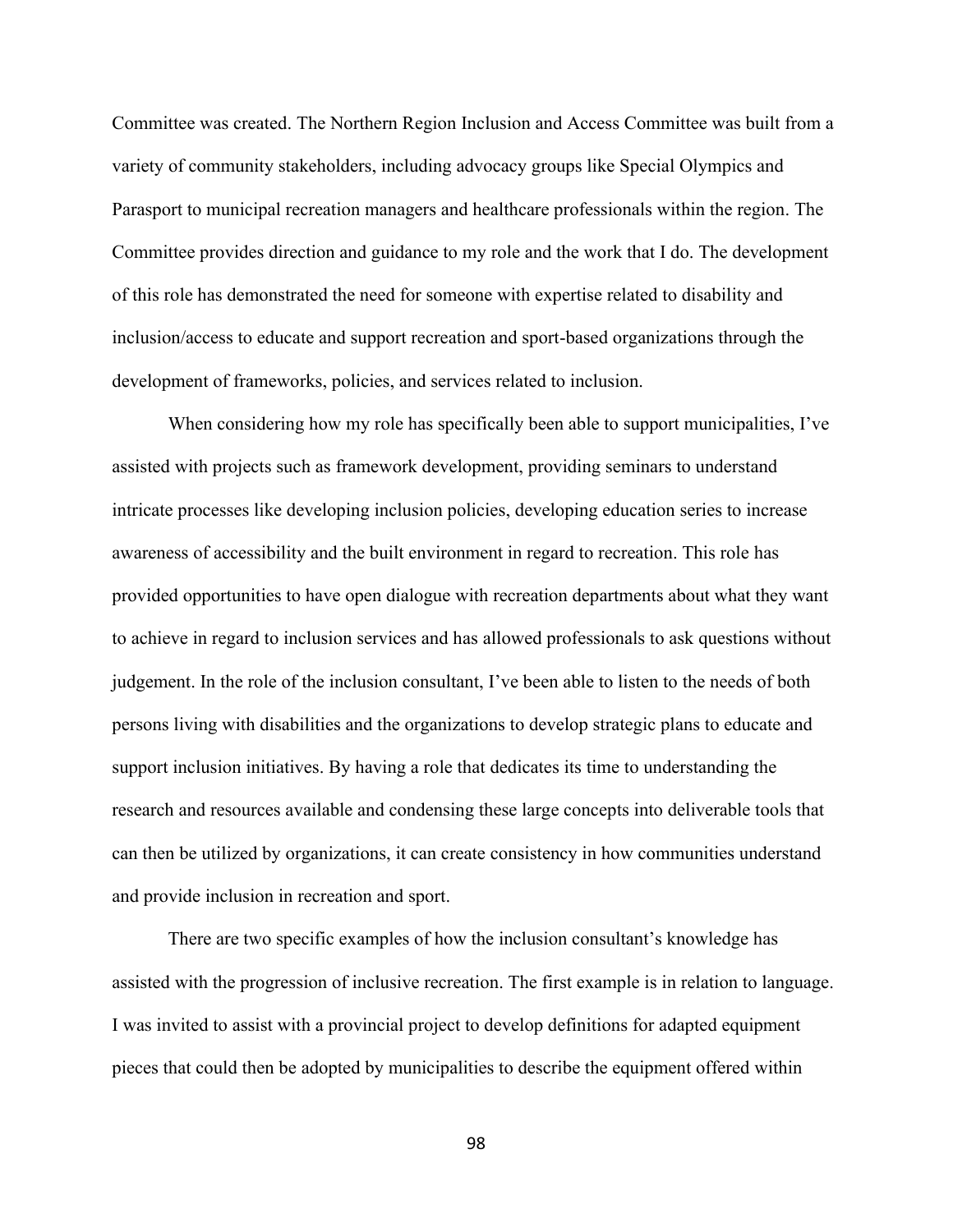their loan programs. Through this project, I was able to create consistency, not just within the region, but within the province creating consistent language when speaking about adapted equipment. Second, municipalities identified that although they offer adapted equipment it is rarely used, and they felt their staff did not necessarily feel confident when handling the equipment potentially contributing to the lack of promotion. In an attempt to create a free and accessible resource, I was able to secure funding to hire a videographer to develop five adapted equipment training videos and two promotional videos showcasing adapted equipment in action. By having an inclusion consultant lead these types of initiatives it allows recreation managers to continue their day-to-day responsibilities while the inclusion consultant leads initiatives that will impact their inclusion service delivery. These are only two project examples that I've been involved with during the past 11 months. Municipalities continue to contact the me for feedback in relation to working policy documents, wayfinding sign projects, or other inclusion tools/resources. By providing an inclusion consultant role, I've been able to provide services to recreation and sport organizations free of charge, eliminating the barrier of time and finances associated with inclusion initiatives identified by both the Northern Region report (Province of Nova Scotia & Sport Nova Scotia, 2017) and researchers (Craig et al., 2019; Davis, 2013).

Having a therapeutic recreation (TR) background was identified by the Province of Nova Scotia as an asset to obtaining the sport and recreation inclusion consultant role. The inclusion consultant role has been able to collect research, resources, and develop educational tools to support organizations. This position was easily accepted by recreation and sport professionals, as there was already a consensus that inclusion services were needed to better support persons living with disabilities. In this case scenario, the province of Nova Scotia is mainly made up of rural towns and municipalities therefore an inclusion consultant role provided by the province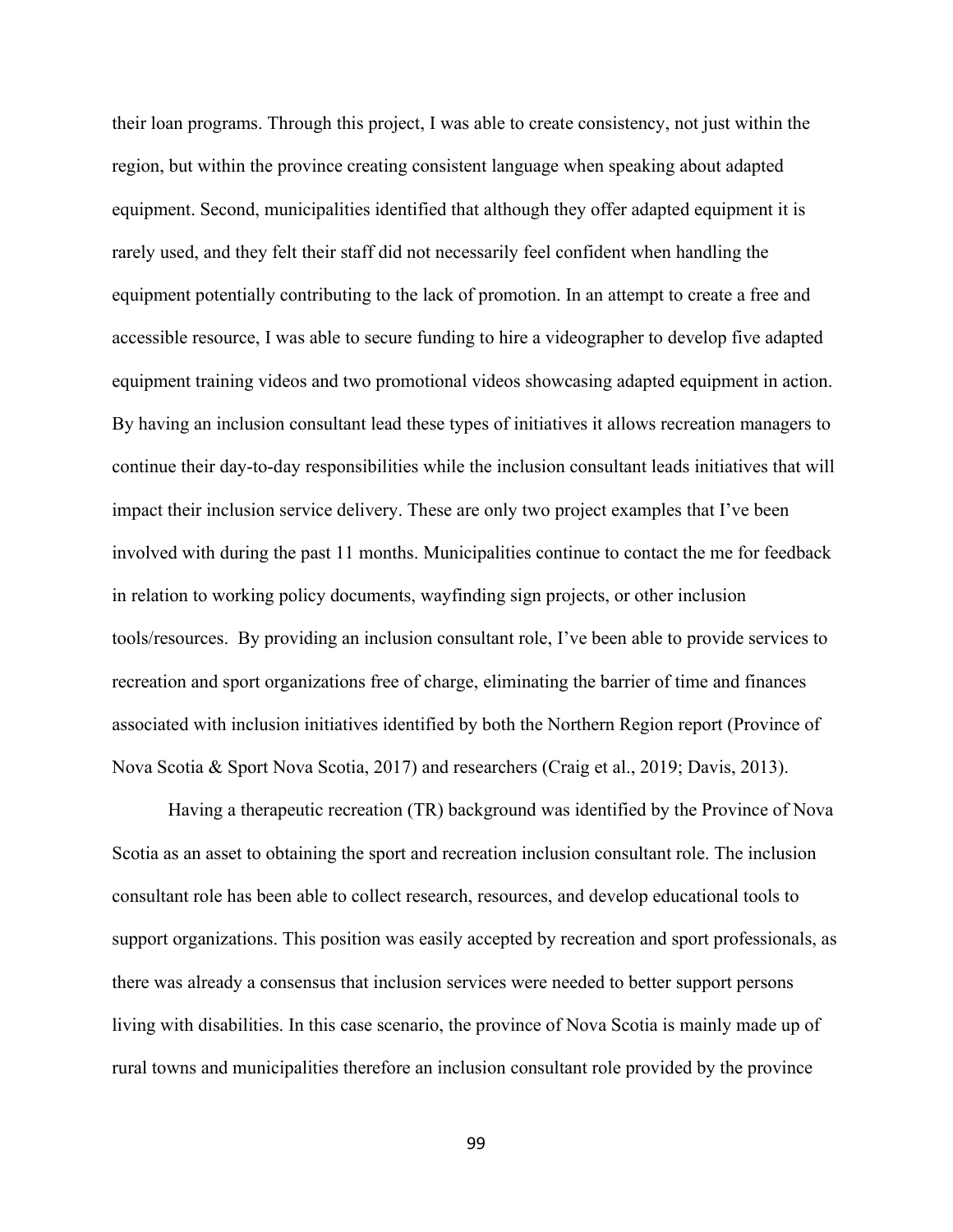allows for access to a service they themselves could not afford to fund within their own community.

This understanding should motivate TR and leisure professionals to research/explore the potential frameworks in which both professions can work together collaboratively to best serve diverse populations within a community setting (McKenney, 2017). As the diversity of persons served within community recreation continues to grow TR's can be viewed as an asset to a community recreation team based on having extensive experience supporting the needs of diverse populations (Stumbo et al., 2015). As the view shifts on persons living with disabilities from a medical perspective to a social model perspective, roles like the *sport and recreation inclusion consultant* are needed to assist with the education of recreation and sport professionals as inclusive recreation services begin to normalize and take shape in community settings. If an inclusion consultant or specialist role is being considered by sport or recreation organization or body, considering a candidate with a therapeutic recreation background might be most beneficial as research identifies the importance TR can have on providing optimal inclusion services (Craig er al., 2019; McKenney, 2017).

# **5.4 Limitations**

In this research I was unable to gain understanding on how inclusion is turned into actionable items within recreation departments. The original research design was going to interview recreation professionals to gain a better understanding of how policies are implemented in practice. Clement & Bigby (2009) identified the need to develop research that attempts to gain understanding on how community inclusion services are being implemented, in order to understand what factors, contribute to successful social inclusion. Although reviewing implementation policy documents provided insight on how implementation policy documents are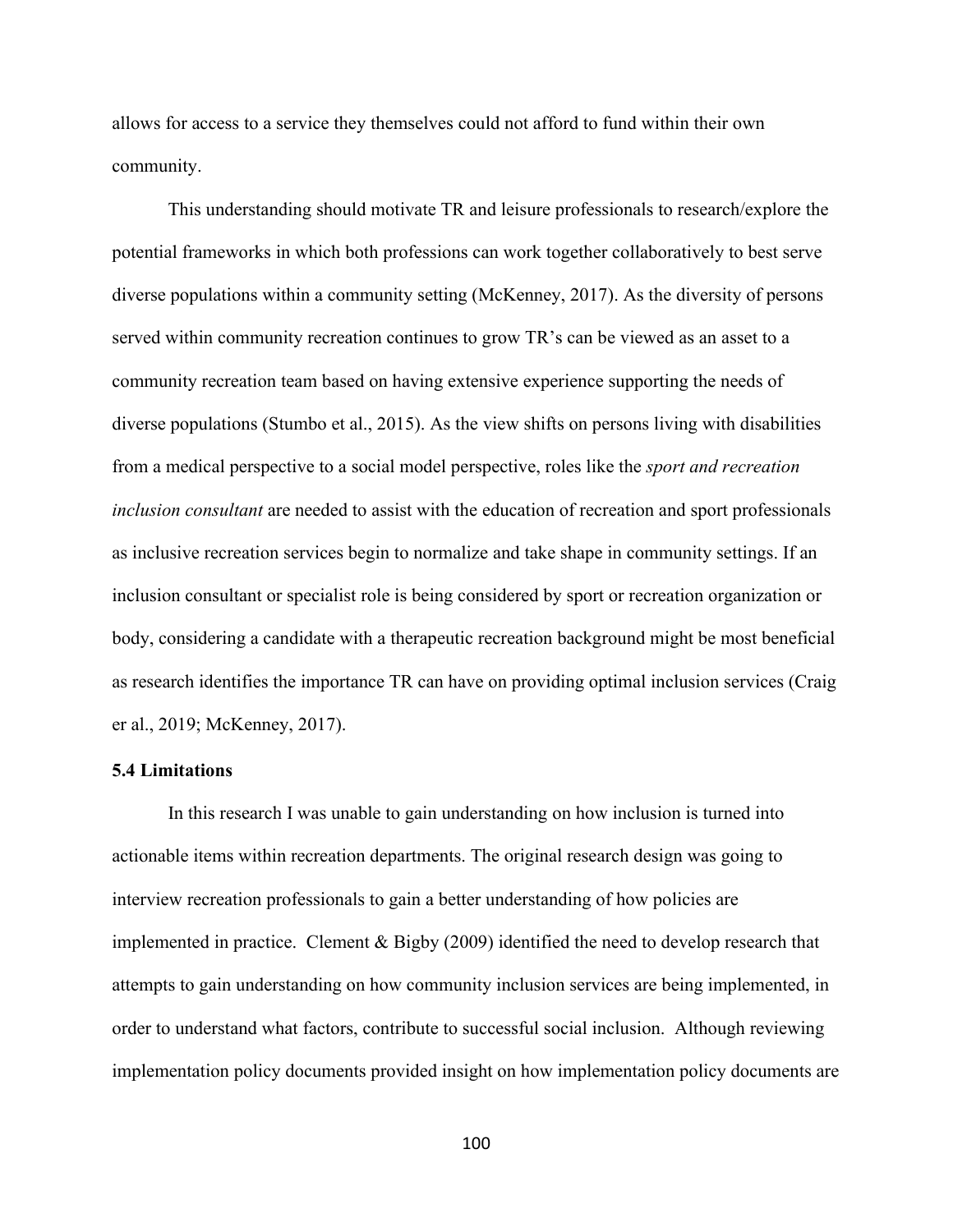being conceived and written, there is a need for further research to learn how recreation practitioners understand and implement these policies. This could also have been a sampling issue, as it is not clear if all policy documents were retrieved or if implementation 'practices' are written or standardized. From the eight municipalities reviewed, only four municipalities provided organizational level inclusion policies. Only two municipalities from the four provided procedural policy documents. Although inclusion policy documents identify the municipalities' awareness of need for inclusion and accessibility policy, the documents do not provide a full understanding of how to address the barriers in detail. It is up to researchers, advocacy groups, and inclusion specialists (TR's) to develop educational tools specifically targeting the community and organizational levels in order for recreation professionals to increase capacity and professional development in relation to providing inclusive programming and policies for persons living with disabilities (Arbour-Nicitopoulos et al., 2020; Gallant et al., 2020).

Covid-19 impacted aspects of this project including data collection and the study design. One limitation created by Covid-19 was the policy collection phase of this research, as there was some difficulty getting responses back from municipalities. Some municipalities didn't respond at all; even when contacted by phone voicemails were left with no call-back. It is anticipated that, pre-pandemic, there might have been a higher response rate due to regular work hours and duties of employees. Data were collected from June until December 2020 which was in the middle of the pandemic when many recreation departments and municipalities went through layoffs and re-hires, causing inconsistency in communication. Policies may have been overlooked or missed due to lack of knowledge of the policies by the individual that became the contact for policy collection. If inclusion policies were missed it could speak to the lack of communication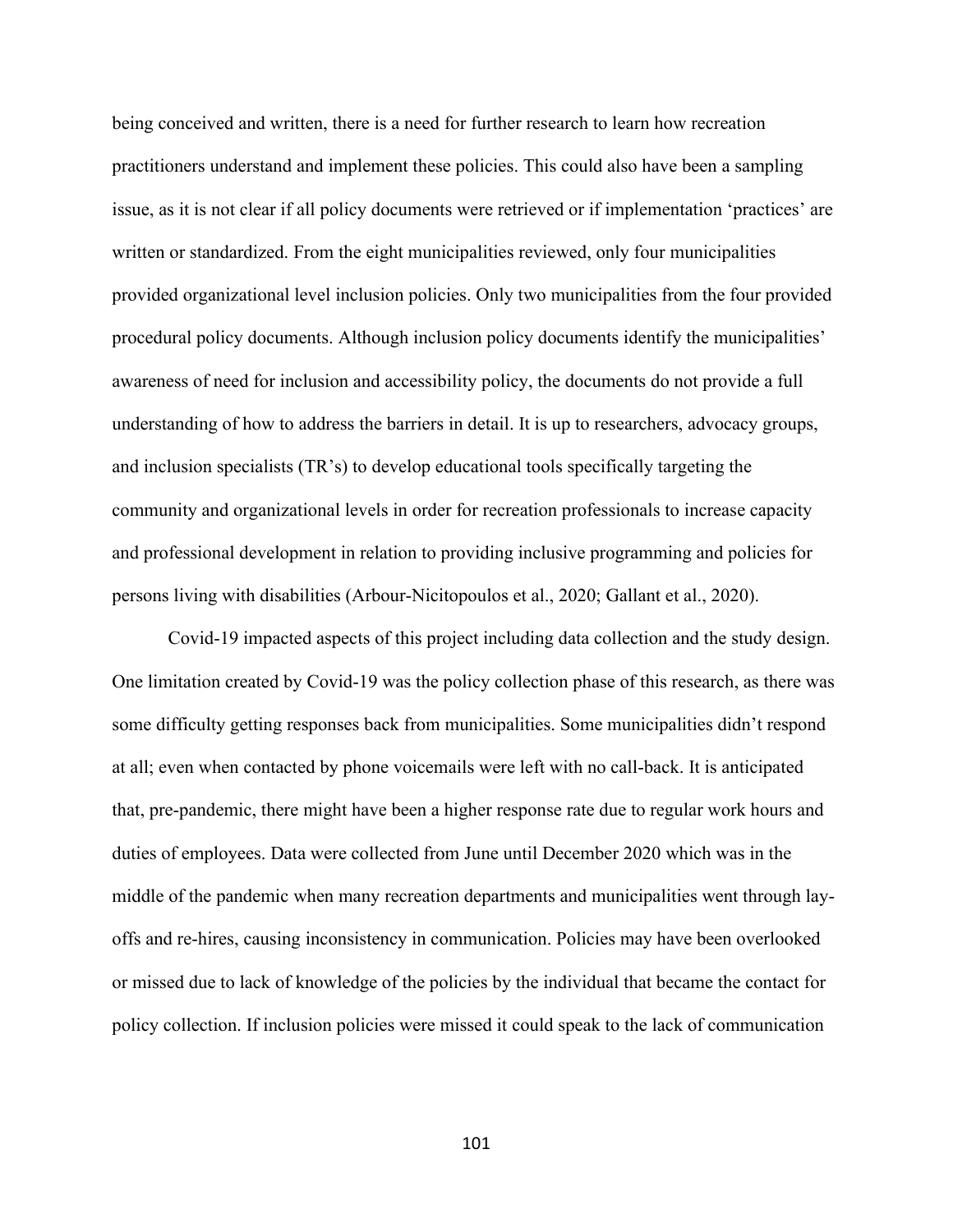and awareness between interdisciplinary departments or professionals or to being stressed and understaffed during the time of request.

A second limitation due to Covid-19 was that the original plan to interview recreation practitioners needed to be altered and instead data was only collected from inclusion policy documents. A stronger research design would have been to include a second phase through a method such as interviews to understand how the policies were implemented/understood by recreation practitioners and the barriers associated to providing inclusive recreation opportunities. By conducting an environmental scan of inclusion policy and then conducting interviews of recreation practitioners, there could have been a stronger understanding of the relationship between the inclusion policy documents and practice. More understanding on the development of policies might have also been useful knowledge in order to identify how current inclusion policies are developed within municipal recreation departments.

Another limitation relates to the fluidity of inclusion policies; many documents provided may have already been changed since the published findings mentioned in this paper. The landscape of inclusion policy is constantly evolving within municipal departments as it becomes a pillar or mandate within governing bodies. For example, due to Covid-19 many recreation departments within the province of Nova Scotia have been shifting their focus to redevelop or create inclusion policies or procedures to better their services during a pandemic as well as to improve services that pre-existed specifically focusing on access of persons living with disabilities and the built environment. In some jurisdictions (e.g., Nova Scotia, Ontario, and Manitoba) provincial accessibility acts are being enacted. With limited programming happening due to provincial restrictions of gatherings, it is possible that other recreation departments across the country have been shifting their focus to improving their policies and procedures. Being able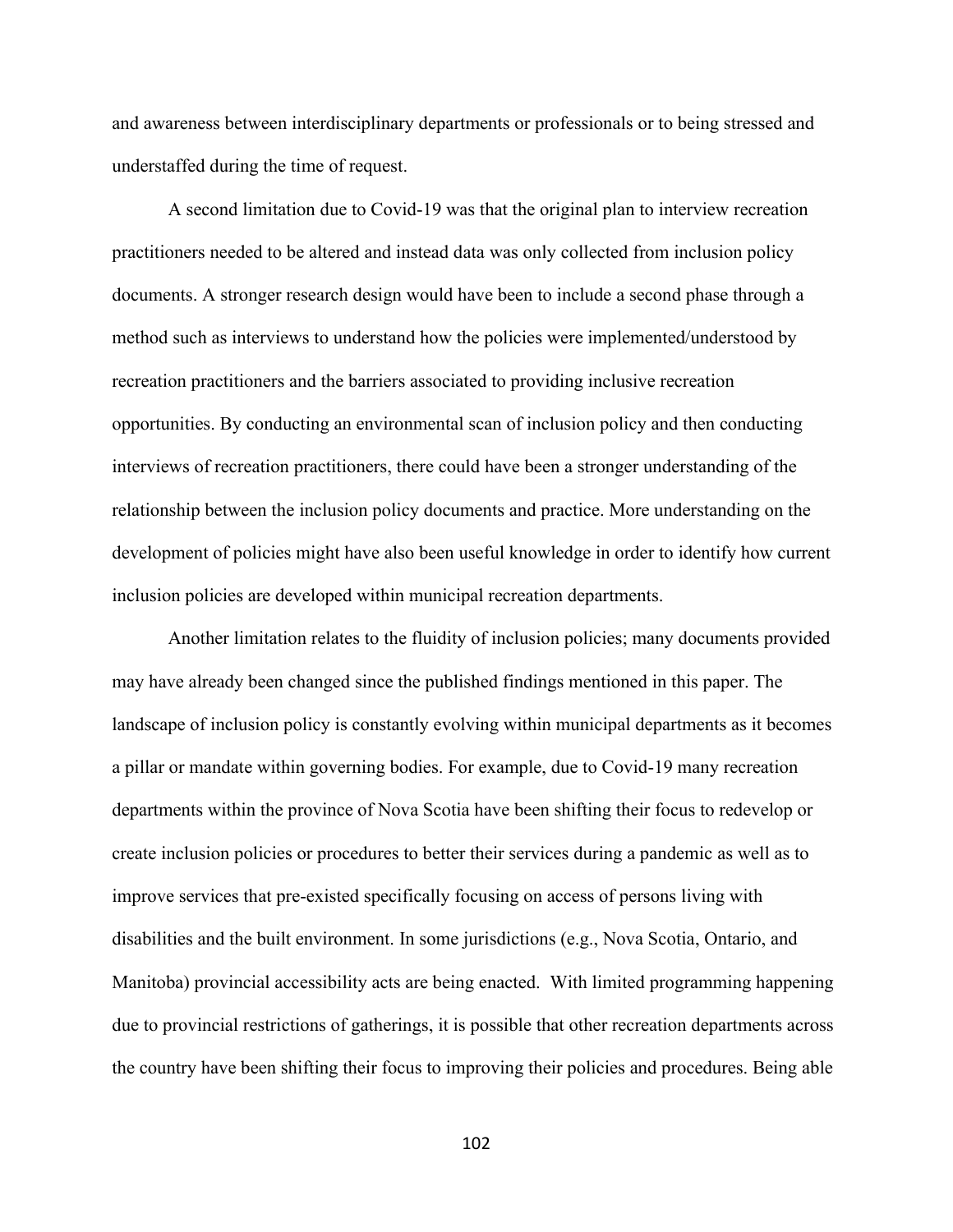to capture a clear snapshot of the current inclusion policy landscape within municipal recreation departments therefore can be difficult; especially when municipalities clearly acknowledge that the current documents provided are in the middle of being created or re-developed.

Lack of involvement of persons living with disabilities in this study has also been noted as a limitation, as it is best practice to involve person-first perspective. This study provided a person-first perspective literature review section in an attempt to incorporate person-first perspective; however, a stronger study would have been to involve person-first perspectives during the review of the inclusion policy documents.

Finally, this study was conducted by reviewing urban city inclusion policies and therefore does not capture the full scope of how different sized cities might be addressing inclusion within their recreation policy or programs. To better understand inclusion policy, it is recommended that a review of inclusion policies from a broader recreation and potentially sport context is needed.

### **5.5 Future Research**

The findings and recommendations from this research could potentially fit other community recreation and sport contexts, as well as different sized municipalities, however more research is needed. Inclusion in community recreation is still a developing area. Much more research needs to go into understanding inclusion policy and practices within community recreation settings. However, there have been important actions within the Canadian context. Future research should consider using community-based research methods to collaborate with community organizations to create resources or tools to address the gaps experienced by persons living with disabilities. Researchers should also consider exploring language, especially terms such as inclusions, disability, barriers, accessibility, and other key terms that might be used to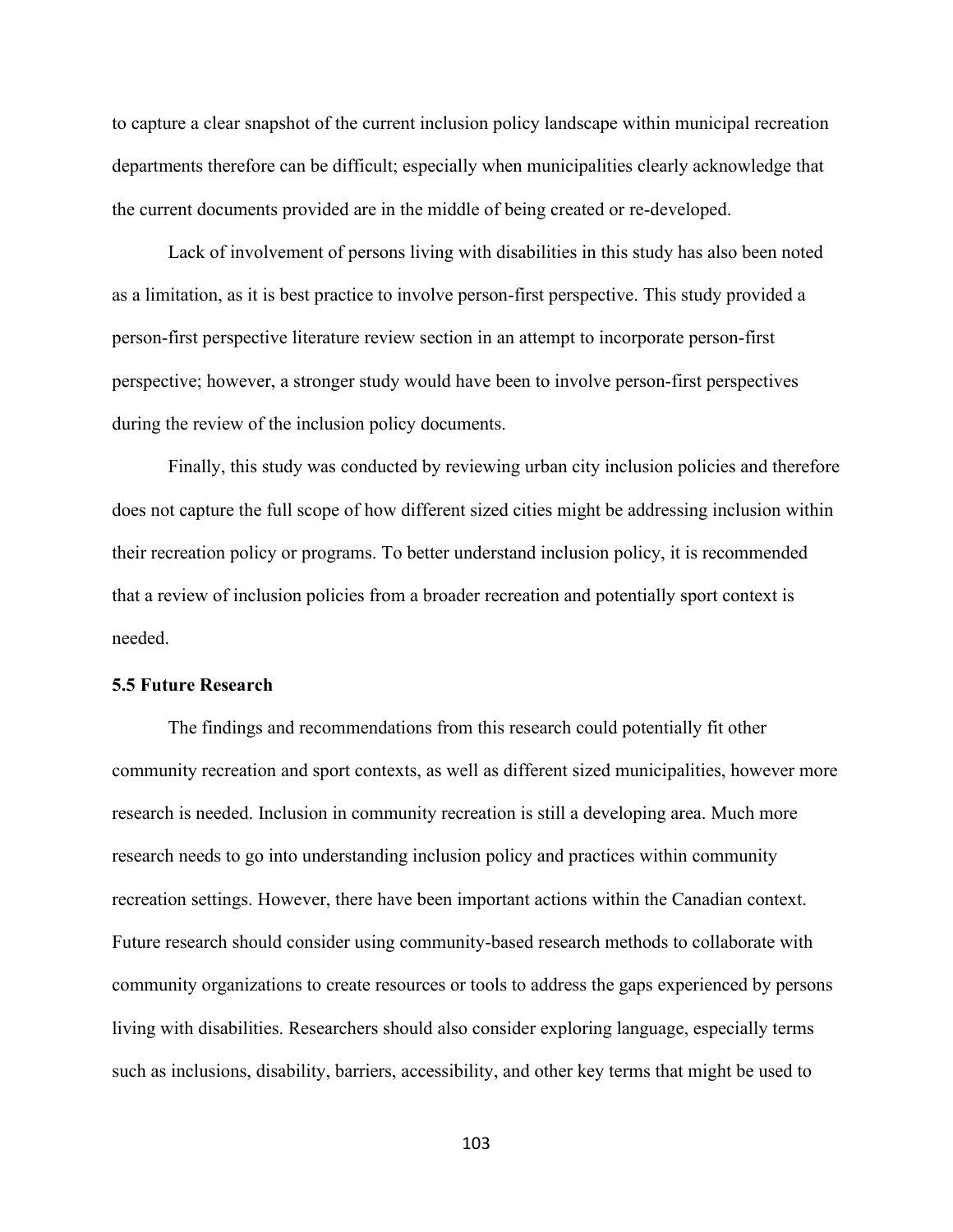address inclusive recreation. It is clear that there is a need for a clear understanding of terms commonly used to address inclusive recreation. More research is needed to understand how key terms are defined and understood by organizations, and how these terms influence the type of policies or procedures developed by the recreation departments. When gaining perspective researchers should consider involving person first perspectives within the research design, as their insight would be of great value.

Future research should also consider interviewing recreation practitioners to understand the gaps associated to providing inclusive recreation services. Although there are inclusion policies that exist, it would be interesting to see how recreation practitioners refer to these policies to guide their services and programming, if at all. Future research should also consider an implementation sciences approach to develop, implement, and evaluate tools or frameworks involving persons living with disabilities throughout the development process. Inclusion tools are needed to assist recreation departments with measuring, understanding, and implementing inclusive programming and services (Arbour-Nicitopoulos et al., 2020).

#### **5.6 Conclusion**

When considering *how do current inclusion policies intend to address inclusion of persons living with disabilities within municipal recreation departments in cities across Canada?* it is clear that inclusion policies within recreation departments are still in their infancy. This research project collected 24 inclusion policy documents: 22 out of 24 inclusion policies targeted persons living with disabilities in some way. Overall, this research has identified the need for: 1) an ecological approach in inclusion policy development, 2) Clear and concise inclusion terms and language, 3) implementation policy documents specific to the recreation department, and 4) Involvement and consultation of persons living with disabilities. The value of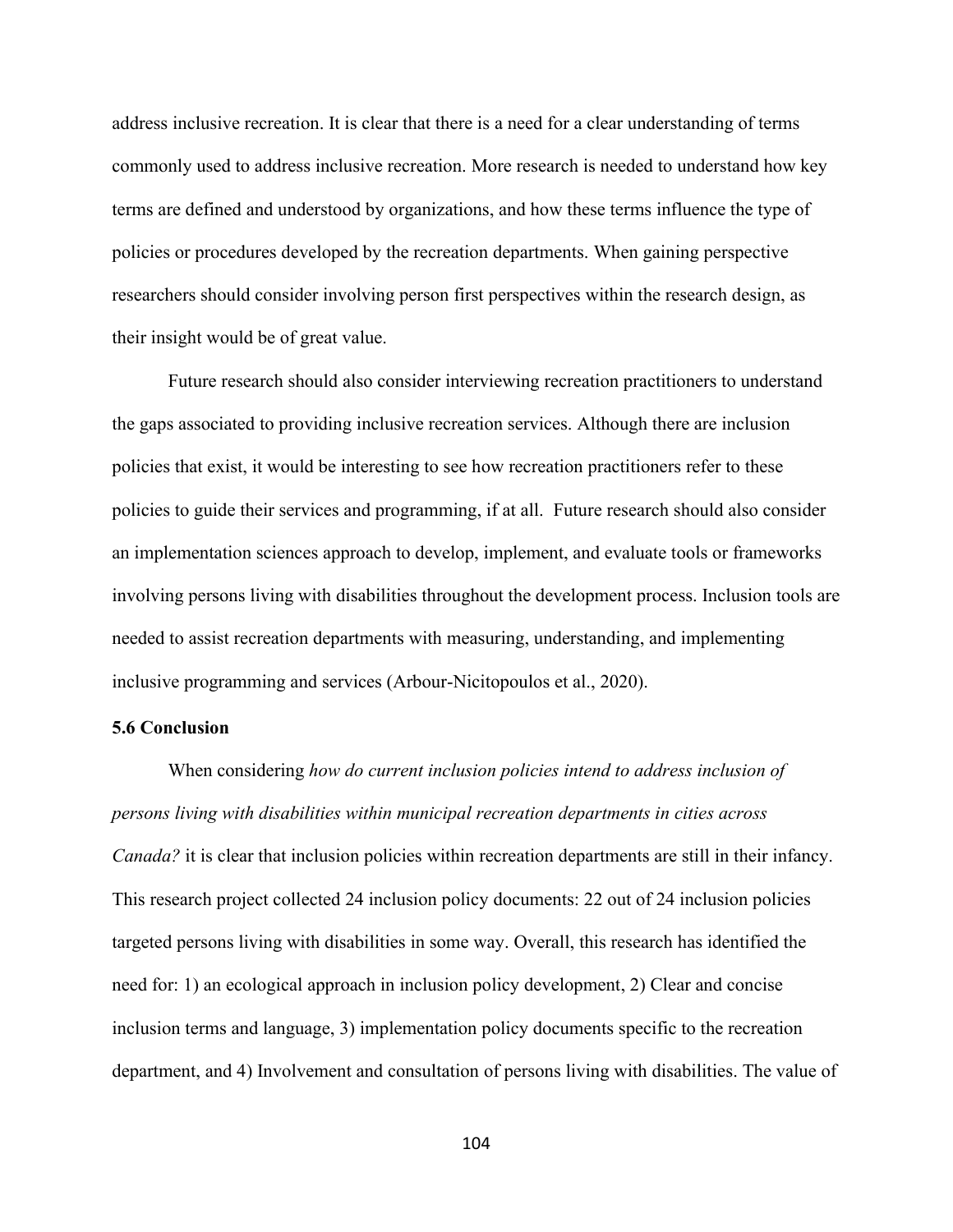a TR role was also highlighted as a need in contributing to community inclusion in recreation services.

Some of the biggest learning moments for me that occurred during the undertaking of this research project were identifying the lack of inclusion processes available within recreation departments, the lack of definitions provided to define inclusion-related terms, as well as the limited inclusion strategies taken to address the social environment. When requesting inclusion policy documents from municipalities, the various policy documents collected addressed different marginalized groups. Seeing how municipalities understood and targeted inclusion within their community was interesting, as the policy documents reviewed varied in strategies that addressed either internal (inclusion of employees) or external (inclusion of diverse community members) structures. Most inclusion policies reviewed were targeting municipalities as a whole; there is need to expand on these policies by creating implementation policy documents that are specific to service delivery within the recreation department. It is a question of what role within the recreation department takes lead on the development of inclusion policies, as well as who decides what the core principles of an inclusion training is. I've realized that until a national understanding of inclusive community is adopted by *everybody* inclusion policy documents that are procedural in nature are needed to guide community practice.

Inclusion policies reviewed appeared to do a poor job at providing clear definitions or descriptions on what inclusion and disability means to an organization; without a clear understanding of these terms community members and employees will continue to have misunderstanding about what inclusion services are and who they serve. I've realized that in order for inclusion policy to be fully inclusive, appropriate terminology and language needs to be used. By providing clear definitions or descriptions of terms used in a policy document, the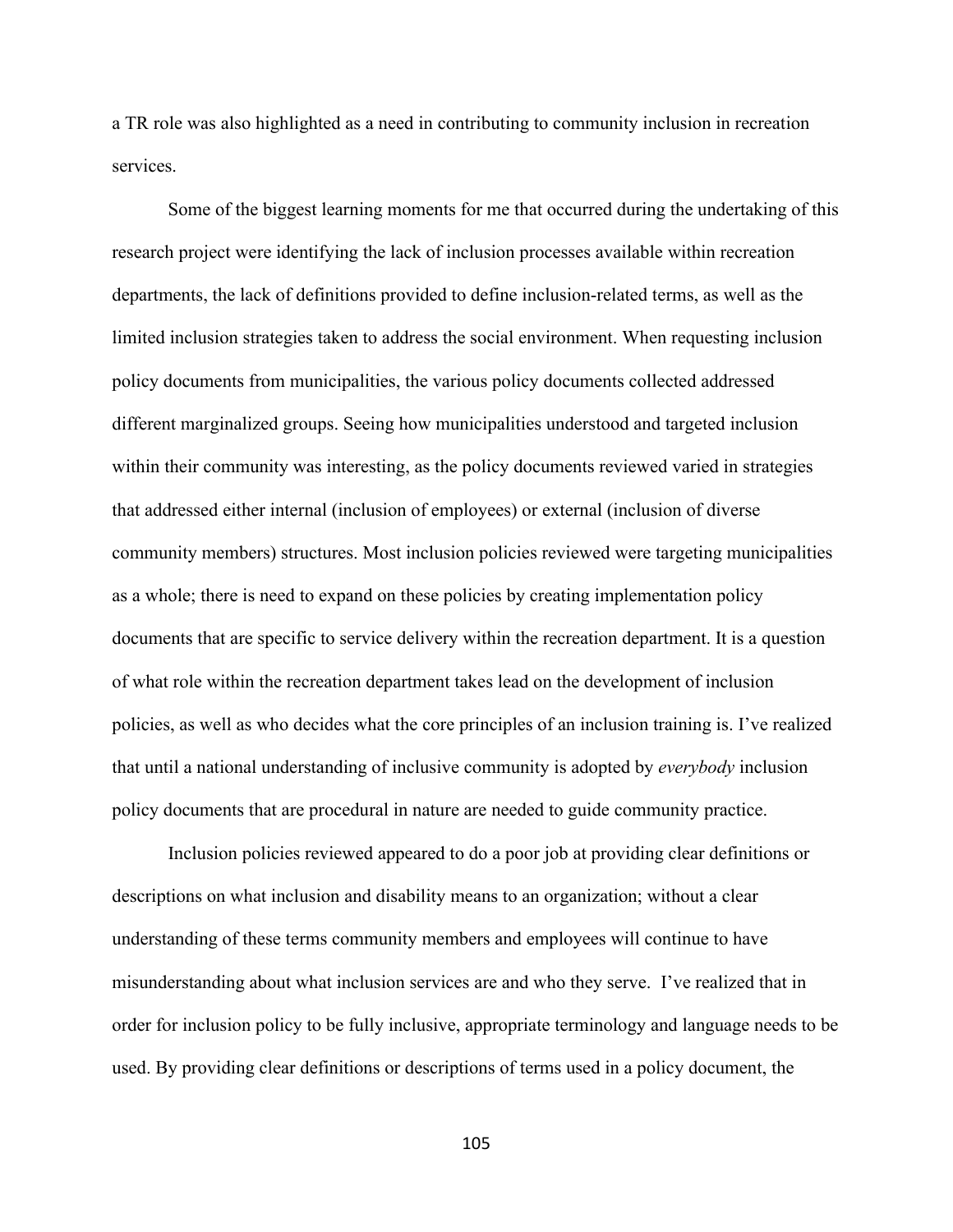organization and community members served, will have a clearer understanding of the parameters of inclusion services offered within recreation.

When focusing on the social environment, inclusion training seems to be the main strategy to addressing the social environment of inclusion. I believe there is a need to develop leisure education tools that provide education to recreation professionals using the ecological model to expand their understanding of the physical and social environments in relation to inclusion in recreation. Through the development and implementation of education tools derived from an ecological approach, recreation professionals can begin to understand how inclusion might look within a social or physical context, and how it impacts an individual's recreation experience. Through this understanding recreation professionals can begin to expand the type of inclusion services they might offer impacting the types of inclusion policies developed within a recreation department.

In summary, inclusion is not being addressed by recreation departments as much as the barriers and needs of persons living with disabilities is acknowledged. More intricate processes and procedures are needed in order to provide inclusive municipal recreation services. The hope is that the findings of this research paper will provoke thinking by recreation professionals on how to advance inclusion policy in their department, as well as encourage researchers and therapeutic recreation professionals to focus their attention on developing frameworks, tools, and resources that can support recreation practitioners in the transition to providing inclusive recreation services.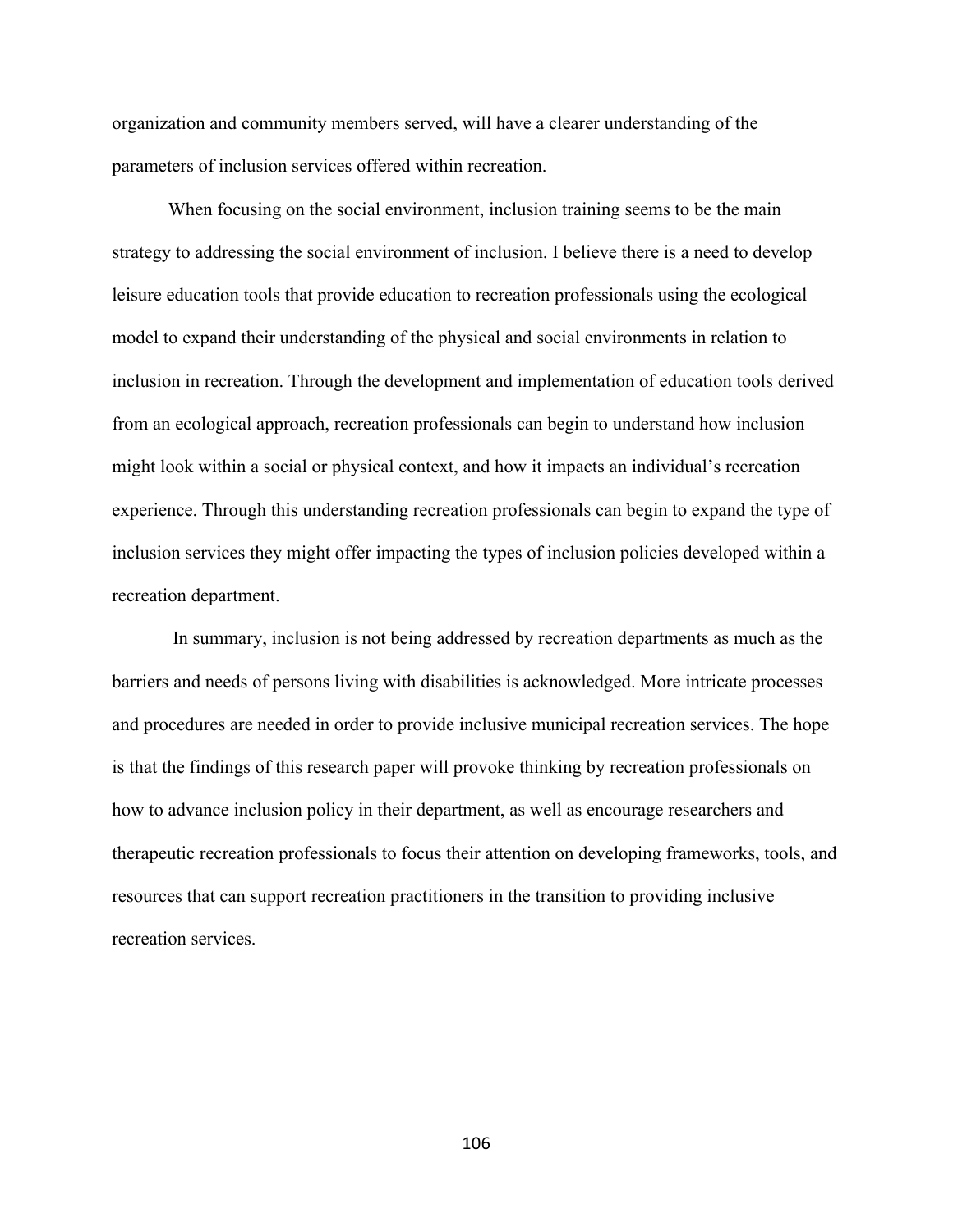#### **References**

- Aitchison, C. (2009). Exclusive discourses: Leisure studies and disability. *Leisure Studies, 28*(4), 375-386.
- Allison, M. (2000). Leisure, diversity, and social justice. *Journal of Leisure Research, 32*(1), 2-6. Allison, M. & Hibbler, D. (2004). Organizational barriers to inclusion: Perspectives from the recreation professional. *Leisure Sciences, 26,* 261-280.
- Amado, A., Stancliffe, R., McCarron, M., & McCallion, P. (2013) Social inclusion and community participation of individuals with intellectual/developmental disabilities. *Intellectual and Developmental Disabilities, 51*(5), 360-375.
- Anderson, L. (2020). Leisure education from an ecological perspective: Inclusion and advocacy in community leisure, *Leisure/Loisir, 44*(3), 353-373.
- Arbour-Nicitopoulos, K.P., O'Rourke, R. H., & Costas-Bradstreet, C. (2020) *Inclusion and access in recreation for Canadians with disabilities: A profile of promising practices*. Retrieved from [www.ala.ca](http://www.ala.ca/)
- Baynton, C. D. (2013). Disability and the justification of inequality in American history. In L.J. Davis (Ed.), *The disability studies reader* (4<sup>th</sup> ed., pp. 17-33). New York, NY: Routledge.
- BC Recreation and Parks Association. (2009). History of parks, recreation, and culture in Canada and British Columbia. *BC Recreation and Parks Association.* British Columbia: BC Recreation and Parks Association.
- Bowens, G. (2009). Document analysis as a qualitative research method. *Qualitative Research Journal, 9*(2), 27-40.
- Bowers, K., Deidre, C., Lambert, V., Staines, A., McVeigh, T., McKeon, M., Hoey, E., Belton, S., Meegan, S., Walsh, D., Trepel, D., Griffin, P., & Sweeney, M. R. (2016). People with intellectual disability and their families' perspectives of Special Olympics Ireland: Qualitative findings from the SOPHIE study. *Journal of Intellectual Disabilities 20*(4), 354-370.
- Bradshaw, C., Atkinson, S., & Doody, O. (2017). Employing a qualitative description approach in health care research. *Global Qualitative Nursing Research, 4,* 1-8.
- Bullock, C. C., Mahon, M. J., & Killingsworth, C. L. (2010). *Introduction to recreation services for people with disabilities: A person-centered approach.* (3<sup>rd</sup> ed.). Urbana, Ill: Sagamore Publishing.
- Canadian Therapeutic Recreation Association. (2020). Retrieved from: [https://canadian](https://canadian-tr.org/about-new/who-we-are/)[tr.org/about-new/who-we-are/](https://canadian-tr.org/about-new/who-we-are/)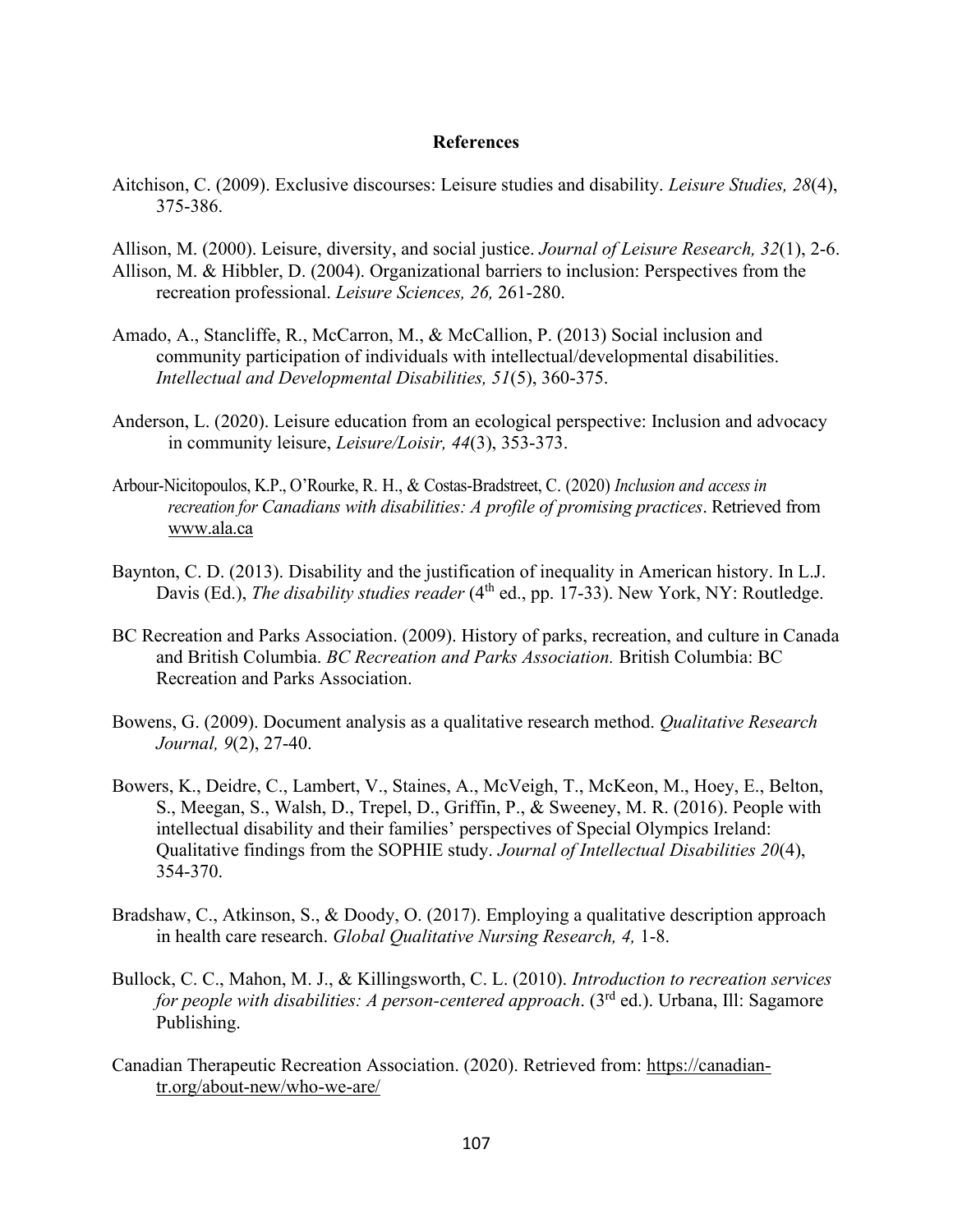- Canadian Parks and Recreation Association/Interprovincial Sports and Recreation Council. (2015). *A framework for recreation in Canada-2015-pathways to wellbeing.* Ottawa: Canadian Parks and Recreation Association.
- Carter, M.J., Smith, C. G., and O'Morrow, G. S. (2014). Decision Making, Problem Solving, and Managing Conflict. In *Effective Management in Therapeutic Recreation*, (3<sup>rd</sup> ed, pp.59-80). State College, PA: Venture Publishing Inc.
- Clarke, V., & Braun, V. (2017). Thematic analysis. *The Journal of Positive Psychology, 12*(3), 297-298.
- Clement, T. & Bigby, C. (2009). Breaking out of a distinct social space: Reflections on supporting community participation for people with severe and profound intellectual disability. *Journal of Applied Research in Intellectual Disabilities, 22,* 264-275.
- Colorafi, K. J. & Evans, B. (2016). Qualitative descriptive methods in health science research. *Health Environments Research & Design Journal. 9*(4), 16-25.
- Craig, P., Barcelona, B., Aytur, S., Amato, J., & Young, S. (2019). Using inclusive sport for social change in Malawi, Africa. *Therapeutic Recreation Journal, 53*(3)*,* 244-263.
- Creswell, J. W., & Creswell, J. D. (2018). *Research design: Qualitative, quantitative, and mixed methods approaches* (5<sup>th</sup> ed.) Thousand Oaks, CA: Sage Publishers.
- Dalglish, S., Khalid, H., & McMahon, S. (2020). Document analysis in health policy research: the READ approach. *Health Policy and Planning Journal*, *0*(0), 1-8.
- Darcy, S., Lock, D., & Taylor, T. (2017). Enabling inclusive sport participation: Effects of disability and support needs on constraints to sport participation. *Leisure Sciences, 39*(1), 20-41.
- Darcy, S. & Dowse, L. (2013). In search of a level playing field: The constraints and benefits of sport participation for people with intellectual disability. *Disability & Society, 28*(3), 393- 407.
- Davis, J. L. (2013). Introduction: Disability, normality, and power. In L .J. Davis (Ed.), *The*  disability studies reader (4<sup>th</sup> ed., pp. 1-14). New York, NY: Routledge.
- Devine, M. A & Mobily, K. (2017). Who should inhabit leisure? Disability, embodiment, and access to leisure. In K. Spracklen, B. Lashua, E. Sharpe, & S. Swain (Eds.), *The Palgrave handbook of leisure theory* (pp. 743-764). London, UK: Springer Nature.
- Emens, F. E. (2013). Disabling attitudes: U.S disability law and the ADA amendments act. In L.J. Davis (Ed.), *The disability studies reader* (4<sup>th</sup> ed., pp.42-57). New York, NY: Routledge.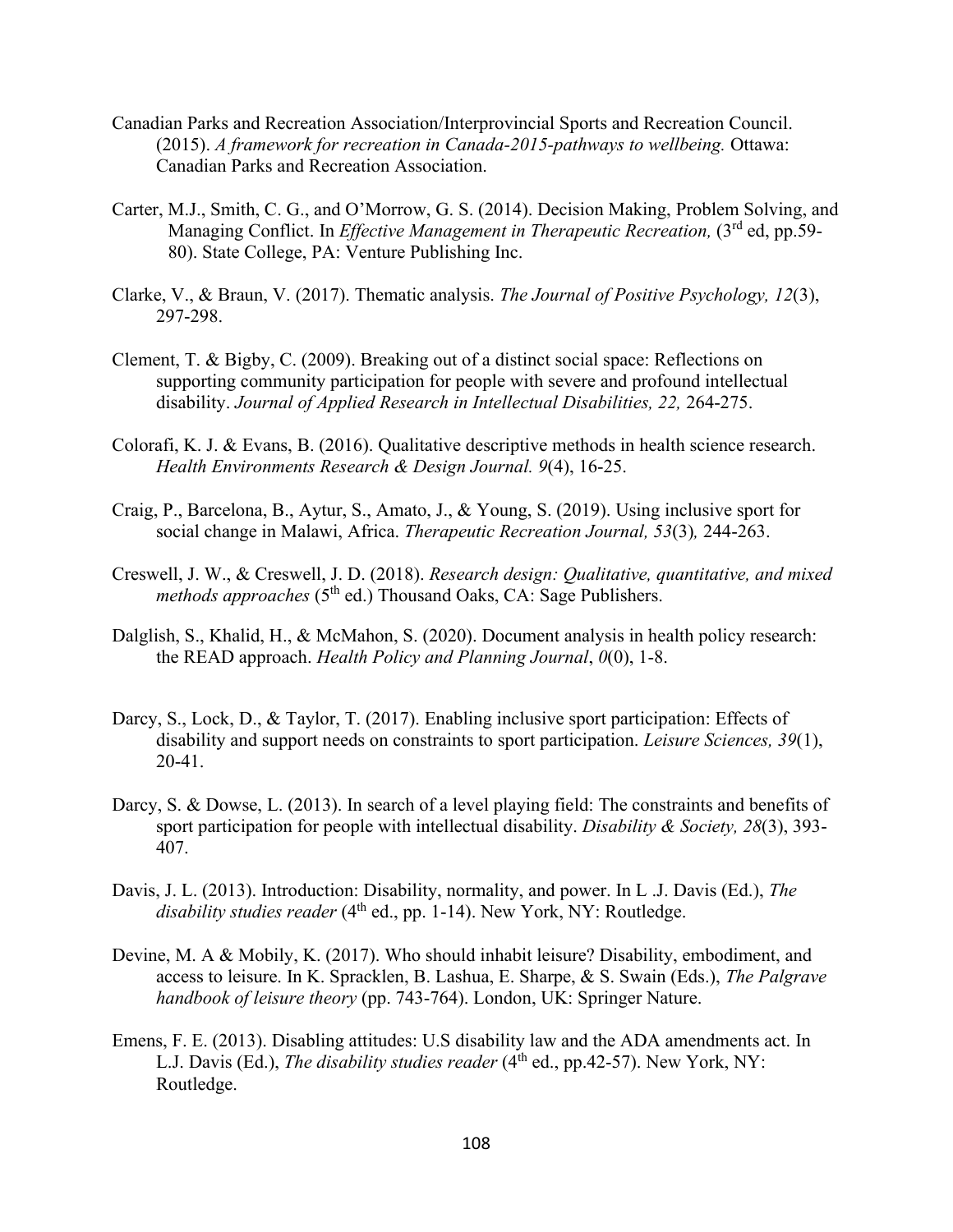- Evans, T., Bellon, M., & Matthews, B. (2017). Leisure as a human right: An exploration of people with disabilities' perceptions of leisure, arts and recreation participation through Australian community access services. *Annals of Leisure Research, 20*(3), 331-348.
- Flaskerud, J. & DeLilly, C. R. (2012). Social determinants of health status. *Issues in Mental Health Nursing, 33*, 494-497.
- Gagnon, M. L. (2011). Moving knowledge to action through dissemination and exchange. *Journal of Clinical Epidemiology, 64,* 25-31.
- Government of Canada. (2019). *Proposed Accessible Canada Act- Summary of Bill.* Retrieved from [https://www.canada.ca/en/employment-social-development/programs/accessible](https://www.canada.ca/en/employment-social-development/programs/accessible-people-disabilities.html)[people-disabilities.html](https://www.canada.ca/en/employment-social-development/programs/accessible-people-disabilities.html)
- Hall, S. (2016). Community involvement of young adults living with intellectual disabilities: Their experiences and perspectives on inclusion, *Journal of Applied Research in Intellectual Disabilities, 30*, 859-871.
- Kruithof, K., Suurmond, J., & Harting, J. (2018). Eating together as a social network intervention for people with mild intellectual disabilities: A theory-based evaluation. *International Journal of Qualitative Studies on Health and Well-being, 13*(1), 1-11.
- Liddy, C., & Mill, K. (2014). An environmental scan of policies in support of chronic disease self-management in Canada. *Chronic Diseases and Injuries in Canada, 34*(1), 55-63.
- Liyanage, Champika, Elhag, Taha, Ballal, Tabarak, & Li, Qiuping. (2009). Knowledge communication and translation - a knowledge transfer model. *Journal of Knowledge Management, 13*(3), 118-131.
- Lucas, J., & Smith, A. (2019). Which policy issues matter in Canadian municipalities? A survey of municipal politicians. *School of Public Policy Publications, 12*(8), 1-23.
- Lyons, H., Bike, D., Ojeda, L., Johnson, A., Rosales, R., & Flores, L. (2013). Qualitative research as social justice practice with culturally diverse populations. *Journal for Social Action in Counseling and Psychology, 5*(2), 10-25.
- McClimens, A., Partridge, N., & Sexton, E. (2014). How do people with learning disability experience the city centre? A Sheffield case study. *Health and Place, 28*, 14-21.
- McColl, M. A., Schaub, M., Sampson, L., & Hong, K. (2010). *Canadian disability policy alliance: A Canadians with disability act? Canadian disability policy alliance*. Retrieved from [http://www.disabilitypolicyalliance.ca/wp-content/uploads/2011/07/CDA](http://www.disabilitypolicyalliance.ca/wp-content/uploads/2011/07/CDA-reformat.pdf)[reformat.pdf](http://www.disabilitypolicyalliance.ca/wp-content/uploads/2011/07/CDA-reformat.pdf)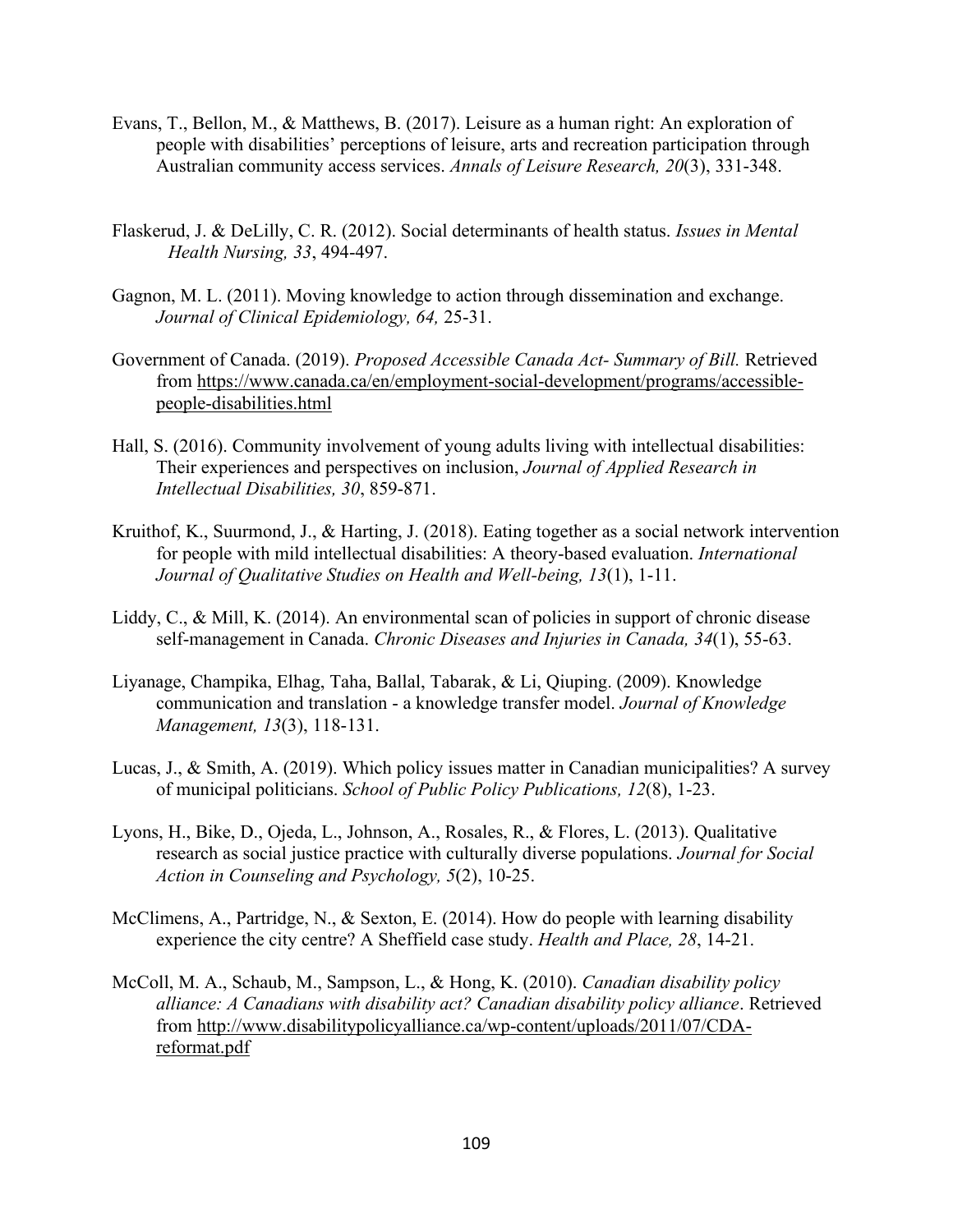- McKenney, A. (2017). "We know what we are, but know not what we might be": A response to Dustin and Schwab's words of caution for the recreational therapy profession. *Annual in Therapeutic Recreation, 24,* 69-75.
- Miles, M., Huberman, M., & Saldana, J. (2020). Fundamentals of qualitative data analysis. In M. Miles, M. Huberman, & J. Saldana, J. (Eds.), *Qualitative data analysis: A methods sourcebook* (pp. 61-99). Sage publications, Inc. Thousand Oaks, CA.
- Miller, K. D, Schleien, S. J., & Bowens, F. (2010). Support staff as an essential component of inclusive recreation services. *Therapeutic Recreation Journal, 44*(1), 35-49.
- Miller, K. D., Schleien, S. J., & Lausier, J. (2009). Search for best practices in inclusive recreation: Programmatic findings. *Therapeutic Recreation Journal, 43*(1), 27-41.
- Mobily, K. & Dieser, R. (2018) Seeking alternatives in therapeutic recreation/recreation therapy: a social/recreation community model. *Leisure/Loisir*, *42*(1), 1-23.
- Mullins, L., & Preyde, M. (2013). The lived experience of students with an invisible disability at a Canadian university, *Disability & Society, 28(2),* 147-160.
- Phelan, J. C., Link, B. G. & Tehranifar, P. (2010). Social conditions as fundamental causes of health inequalities: Theory, evidence and policy implications. *Journal of Health and Social Behaviour*, *51(S)*, S28-S40.
- Phelan, J. C., Link, B. G. & Tehranifar, P. (2010). Social conditions as fundamental causes of health inequalities: Theory, evidence and policy implications. *Journal of Health and Social Behaviour*, *51*(S), S28-S40. Ponic, P., & Frisby, W. (2010). Unpacking assumptions about inclusion in community-based health promotion: Perspectives of women living in poverty. *Qualitative Health Research, 20*(11), 1519-1531.
- Province of Nova Scotia. (2017). Northern Region Sport and Recreation Inclusion and Access Data.
- PolicyNL. 2015. *Policy Development in Newfoundland and Labrador: The Policy Cycle.*  Retrieved from:<https://www.policynl.ca/policydevelopment/policycycle.html>
- Reid, C., Murphy, A., Hutchinson, S., & Sullivan, A. (2018). Therapeutic recreation's contributions to Canada's National Recreation framework. *Leisure/Loisir, 42*(4), 425- 451.
- Rojek, C. (2006). Leisure, culture, and civilization. A handbook of leisure studies. In C. Rojek, S. M. Shaw, & A. J. Veal (Eds.), *A handbook of leisure studies* (pp.25-40). New York, NY: Palgrave Macmillan
- Sen, A. (2001). *Development as freedom.* Oxford: Oxford University Press.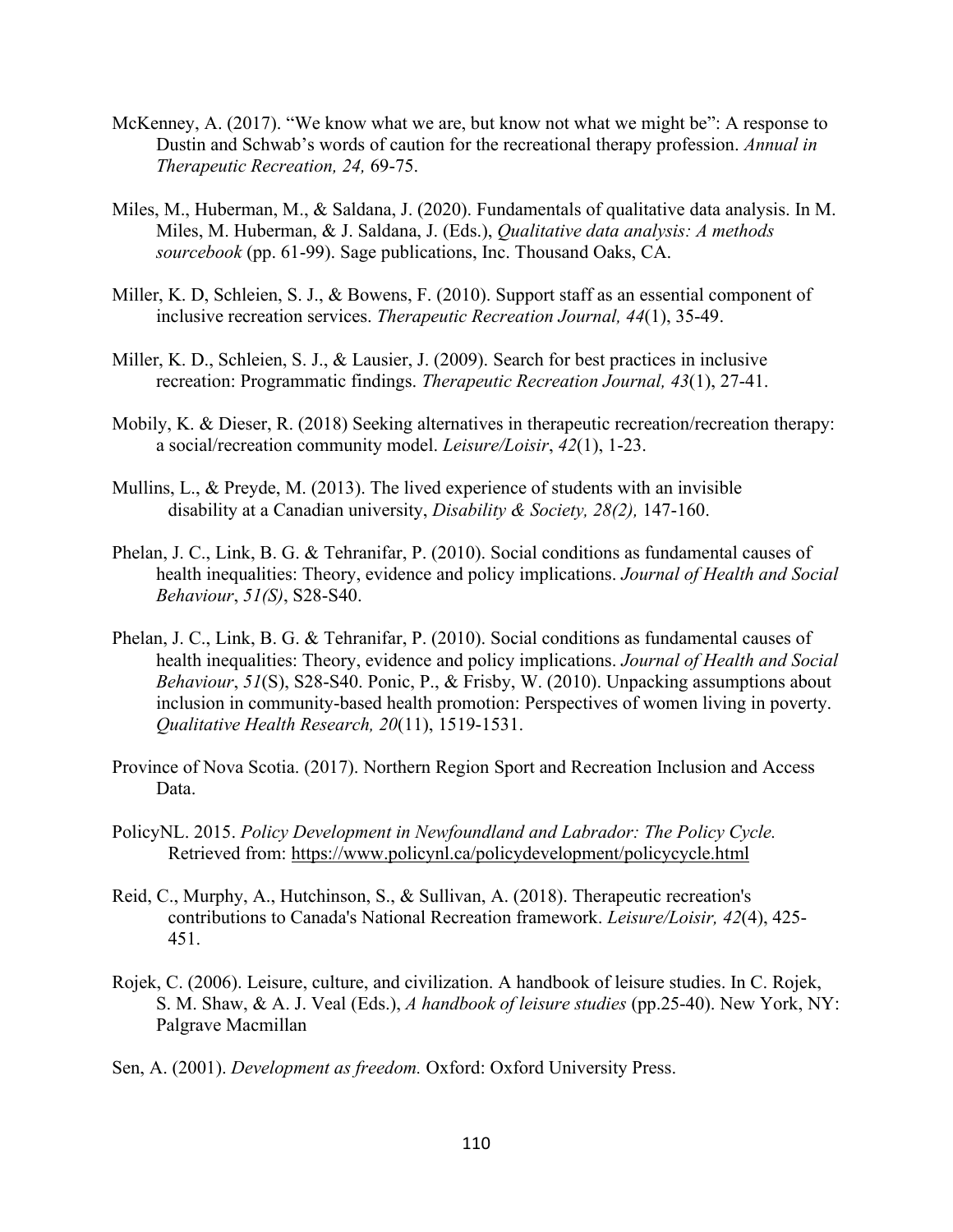- Sharpe, E., Mair, H., & Yuen, F. (2016). *Community development: Applications for leisure, sport, and tourism.* State College, PA: Venture Publishing.
- Sterman, J. J., Naughton, G. A., Bundy, A. C., Froude, E., & Villeneuve, M. A. (2019). Planning for outdoor play: Government and family decision-making. *Scandinavian Journal of Occupational Therapy, 26*(7), 484-495.
- Stumbo, N. J., Wilder, A., Zahl, M., DeVries, D., Pegg, S., Greenwood, J., & Ross, J-E. (2015). Community integration: Showcasing the evidence for therapeutic recreation services. *Therapeutic Recreation Journal, 49*(1), 35-60.
- Townsend, N. & Foster, C. (2011). Developing and applying a socio-ecological model to the promotion of healthy eating in school. *Public Health nutrition, 16*(6)*,* 1101-1108.
- Vislie, L. (2003). From integration to inclusion: Focusing global trends and social changes in western European society. *European Journal of Special Needs Education, 18*(1), 17-35.
- Whyte, C. & Sharpe, E. (2016). Fostering inclusion and belonging. In E. Sharpe, H. Mair, & F. Yuen (eds). *Community development: Applications for leisure, sport, and tourism.* Pp.27- 38). State College, PA: Venture Publishing.
- Wolfe, Brent D. (2017). Keynote: Therapeutic recreation is a Process, Not a Place. In N.J. Stumbo, B.D. Wolfe, and S. Pegg (Eds.), *Professional Issues in Therapeutic Recreation on Competence and Outcomes, third edition (*pp.221-232). Urbana, IL: Sagamore Venture.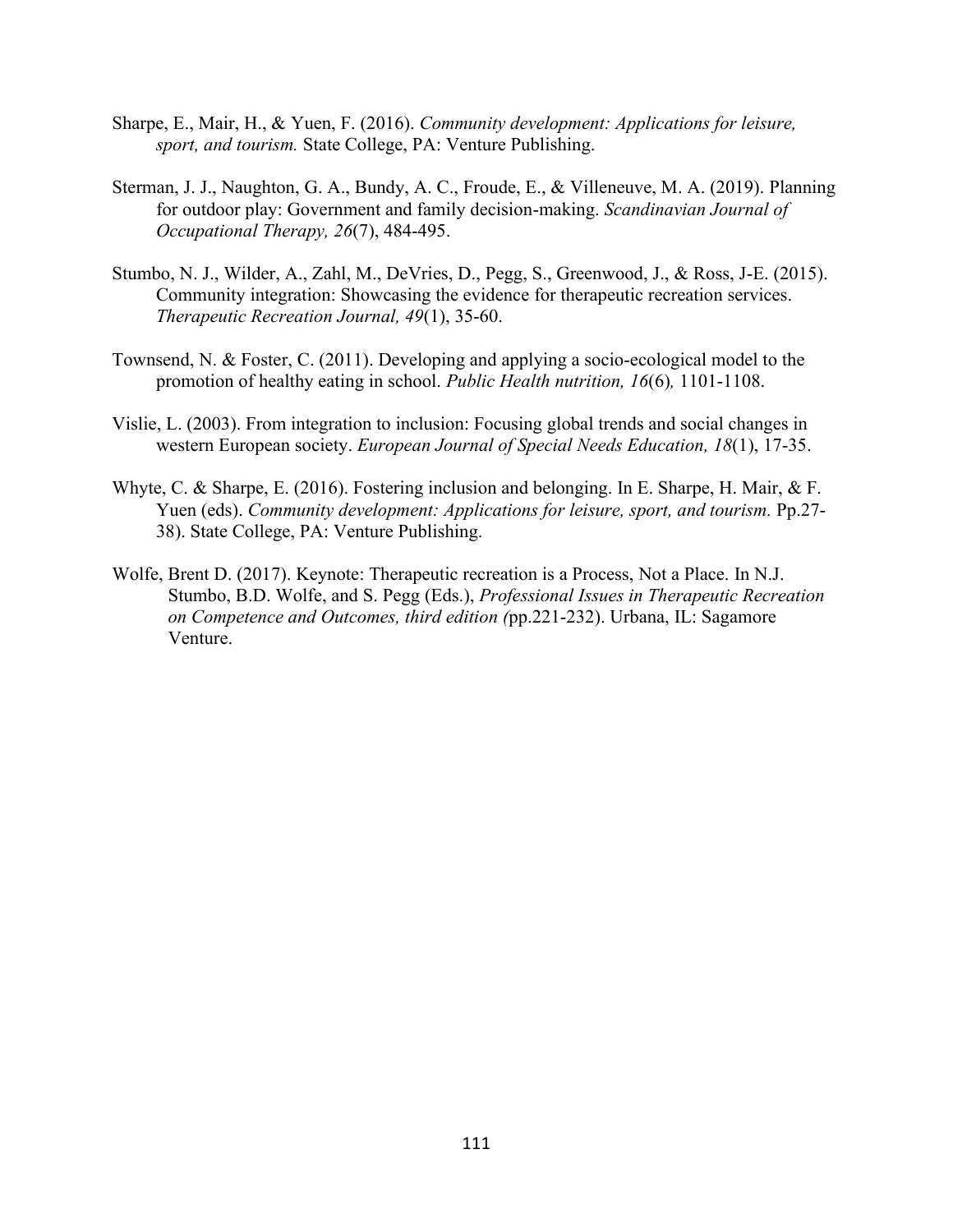

## **APPENDIX A Thematic Analysis Process**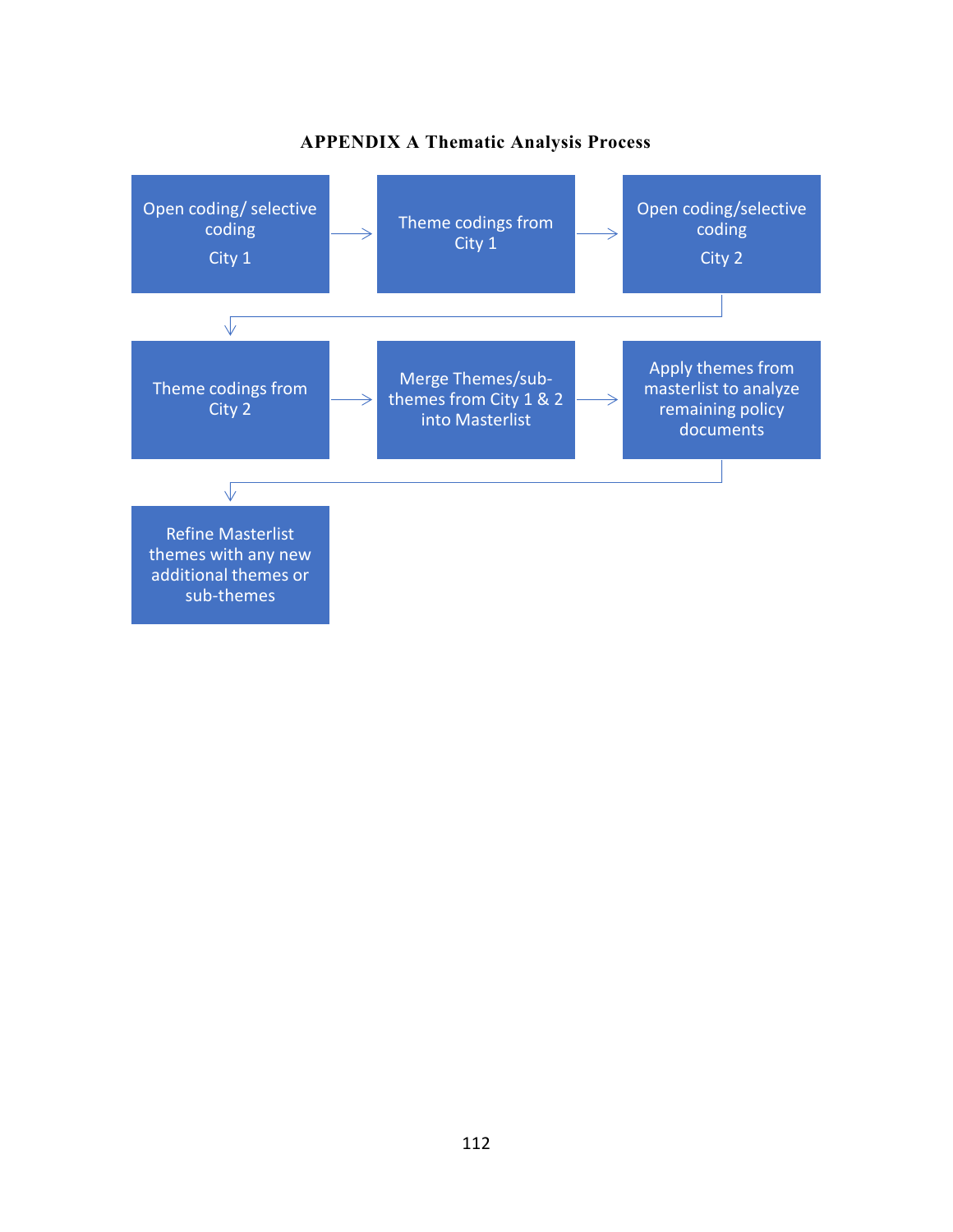| <b>Document Title</b>                                                                              | Level of<br><b>Influence:</b><br>Community | Level of<br><b>Influence:</b><br>Organizational | Level of<br><b>Influence:</b><br>Policy |
|----------------------------------------------------------------------------------------------------|--------------------------------------------|-------------------------------------------------|-----------------------------------------|
| Service Animals in the Facility                                                                    |                                            |                                                 |                                         |
| <b>Attendant Procedure</b>                                                                         |                                            |                                                 |                                         |
| <b>Inclusion Policy</b>                                                                            | Ø                                          |                                                 |                                         |
| STRATEGIC PLAN 2018 -<br>2027                                                                      |                                            |                                                 |                                         |
| Diversity and inclusion                                                                            |                                            |                                                 |                                         |
| The Art of Inclusion: Our<br>Diversity & Inclusion<br>Framework                                    |                                            |                                                 |                                         |
| <b>Recreation and Parks Master</b><br>Plan                                                         |                                            |                                                 |                                         |
| Universal Design Policy                                                                            |                                            |                                                 |                                         |
| Introducing the Accessibility<br>for Manitobans Act                                                |                                            |                                                 | $\overline{\bullet}$                    |
| 2019-2021 Accessibility Plan                                                                       |                                            |                                                 | $\overline{\mathbf{C}}$                 |
| 2018-2021<br>City of London Multi-Year<br>Accessibility Plan                                       |                                            |                                                 |                                         |
| <b>Integrated Accessibility</b><br><b>Standards Procedure</b>                                      |                                            |                                                 |                                         |
| Plan d'action 2019-2020à<br>l'égard des personnes<br>handicapées                                   |                                            |                                                 |                                         |
| Portrait de l'environment social<br>à Laval                                                        |                                            |                                                 | Ø                                       |
| Moncton Accessibility<br>Assessment: Universal Access,<br>Guide to Standards and Best<br>Practices |                                            |                                                 |                                         |
| Accessibility Policy for<br>Renovations, Additions and                                             |                                            |                                                 |                                         |

## **APPENDIX B Extraction Table: Level of Influence**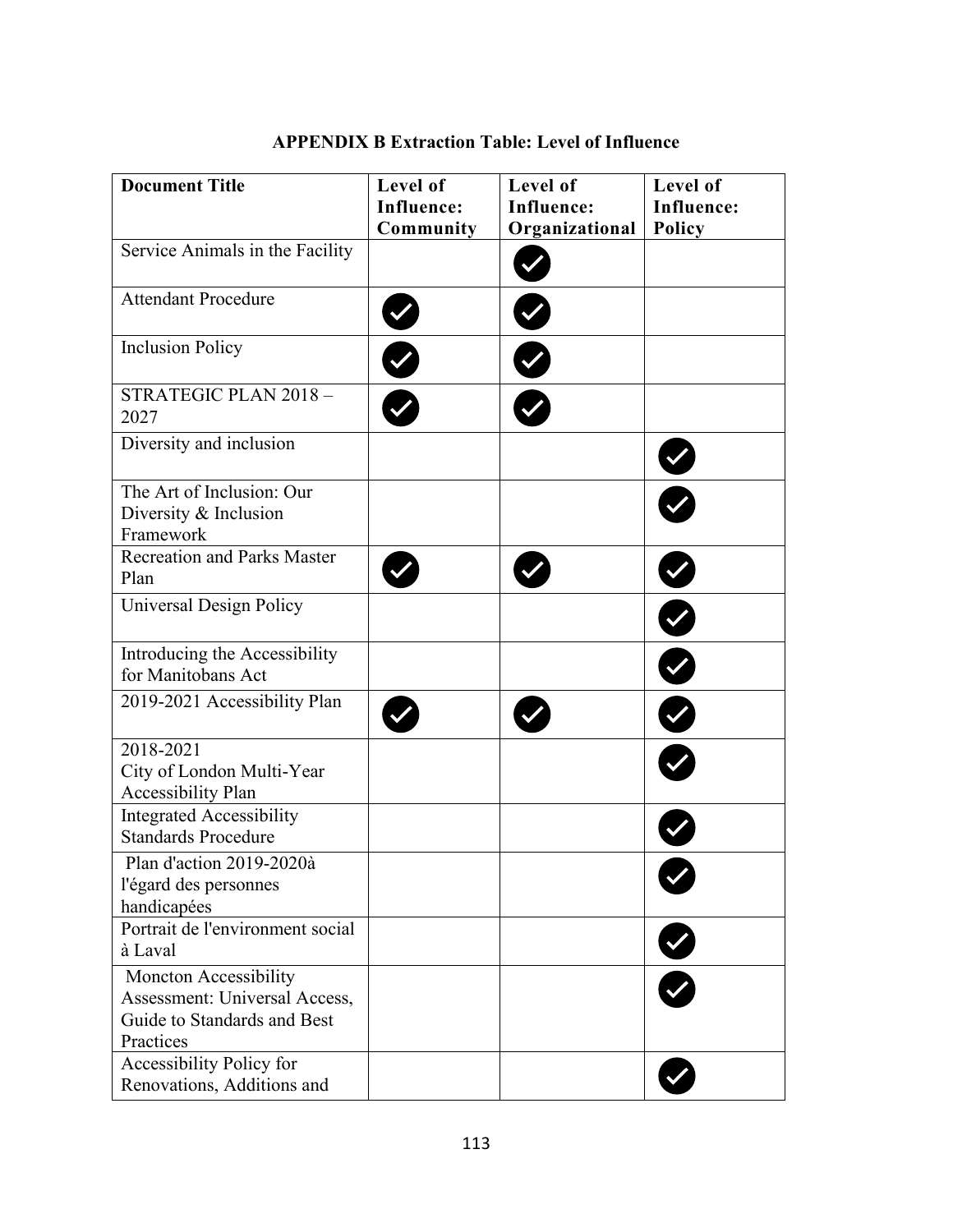| New Construction of City-<br>owned Buildings                                                          |  |  |
|-------------------------------------------------------------------------------------------------------|--|--|
| Quality of Life for all<br>monctonians: Plan 2016-2021                                                |  |  |
| <b>Access and Discount Policy</b>                                                                     |  |  |
| <b>Community Access</b><br>and Inclusion<br>Strategy: Parks and Recreation                            |  |  |
| Inclusion and Accessibility<br>Policy                                                                 |  |  |
| Inclusion and Accessibility<br>Policy:<br><b>Recreation Programming Roles</b><br>and Responsibilities |  |  |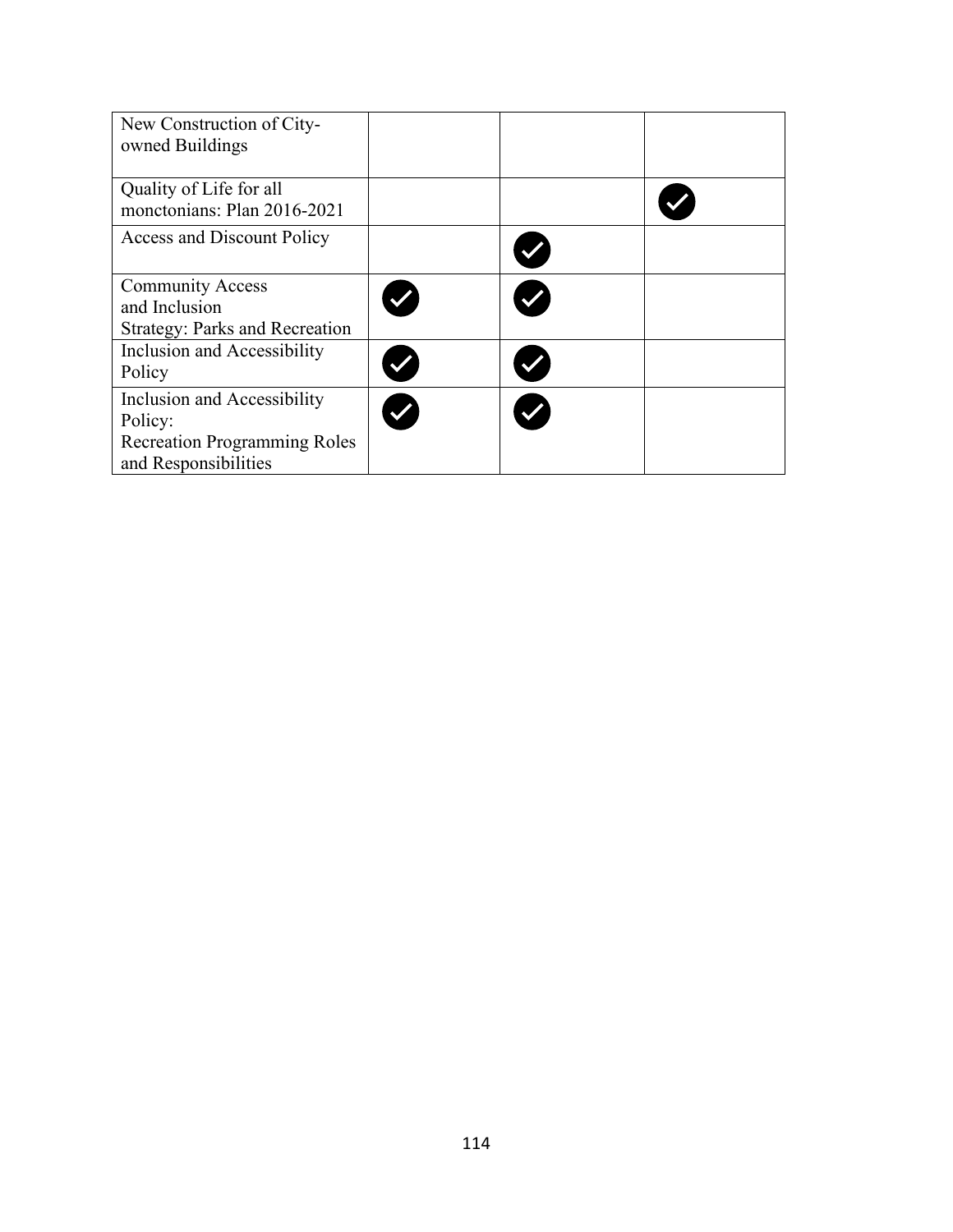| <b>Document Title</b>                                                                              | <b>Focus is on Social</b><br>Environment | <b>Focus is on Physical</b><br><b>Environment</b> |
|----------------------------------------------------------------------------------------------------|------------------------------------------|---------------------------------------------------|
| Service Animals in the Facility                                                                    |                                          |                                                   |
| <b>Attendant Procedure</b>                                                                         |                                          |                                                   |
| <b>Inclusion Policy</b>                                                                            | Ø                                        |                                                   |
| STRATEGIC PLAN 2018 - 2027                                                                         | Ø                                        | V                                                 |
| Diversity and inclusion                                                                            | K                                        |                                                   |
| The Art of Inclusion: Our Diversity $\&$<br><b>Inclusion Framework</b>                             | Ø                                        | $\bullet$                                         |
| Recreation and Parks Master Plan                                                                   |                                          | Ø                                                 |
| Universal Design Policy Universal<br>Design Policy                                                 |                                          |                                                   |
| Introducing the Accessibility for<br>Manitobans Act                                                |                                          | V                                                 |
| 2019-2021 Accessibility Plan                                                                       | Ø                                        |                                                   |
| Community, Diversity, and Inclusion<br>(website: https://london.ca/CDIS)                           | Ø                                        |                                                   |
| 2018-2021<br>City of London Multi-Year<br><b>Accessibility Plan</b>                                |                                          |                                                   |
| <b>Integrated Accessibility Standards</b><br>Procedure                                             |                                          |                                                   |
| Plan d'action 2019-2020à l'égard des<br>personnes handicapées                                      |                                          |                                                   |
| Portrait de l'environment social à Laval                                                           |                                          |                                                   |
| Moncton Accessibility Assessment:<br>Universal Access, Guide to Standards<br>and Best Practices    |                                          |                                                   |
| Accessibility Policy for Renovations,<br>Additions and New Construction of<br>City-owned Buildings |                                          |                                                   |

## **APPENDIX C Extraction Table: Environment**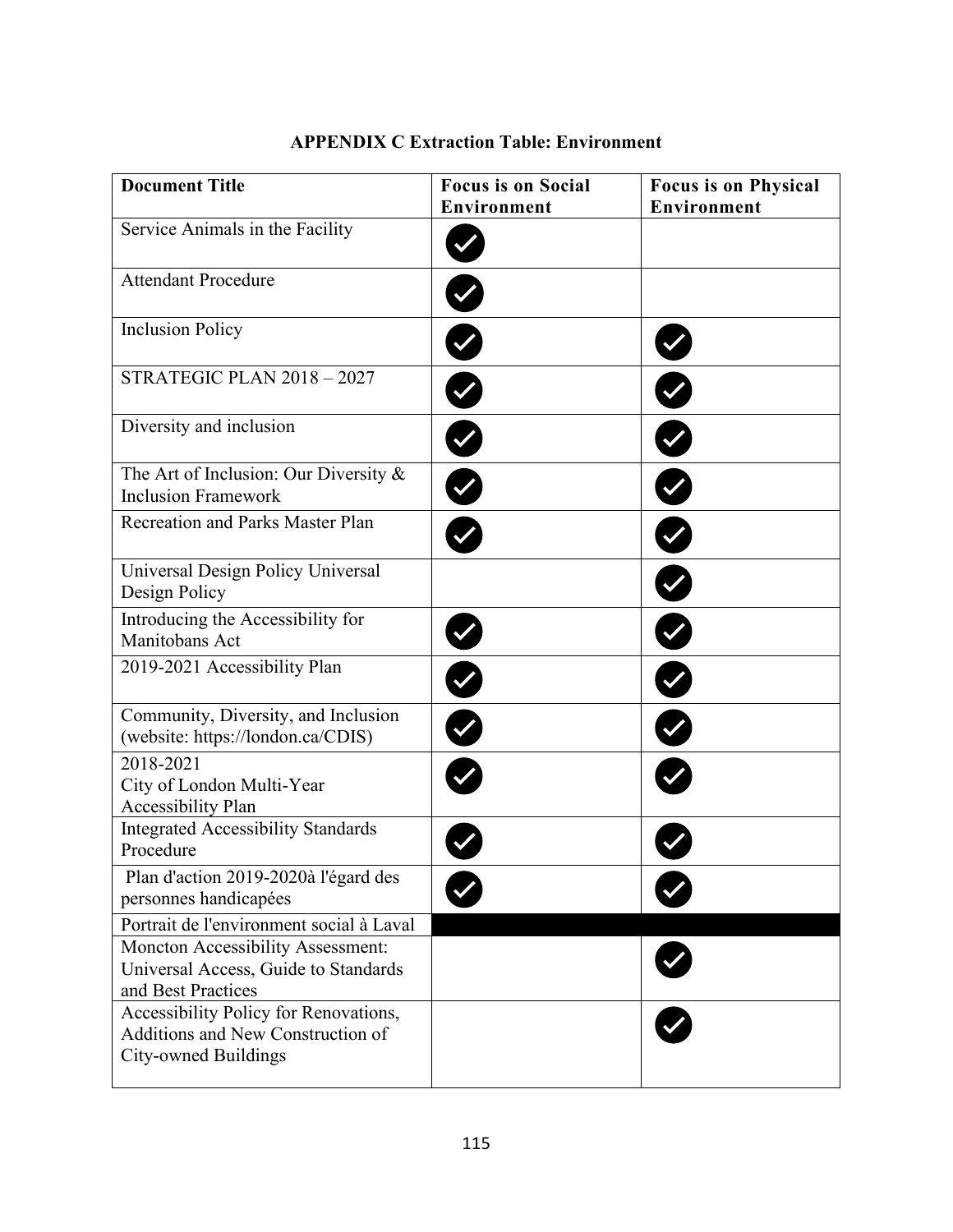| Quality of Life for all monctonians:<br>Plan 2016-2021                                      |  |
|---------------------------------------------------------------------------------------------|--|
| <b>Access and Discount Policy</b>                                                           |  |
| <b>Community Access</b><br>and Inclusion<br><b>Strategy: Parks and Recreation</b>           |  |
| Inclusion and Accessibility Policy                                                          |  |
| Inclusion and Accessibility Policy:<br>Recreation Programming Roles and<br>Responsibilities |  |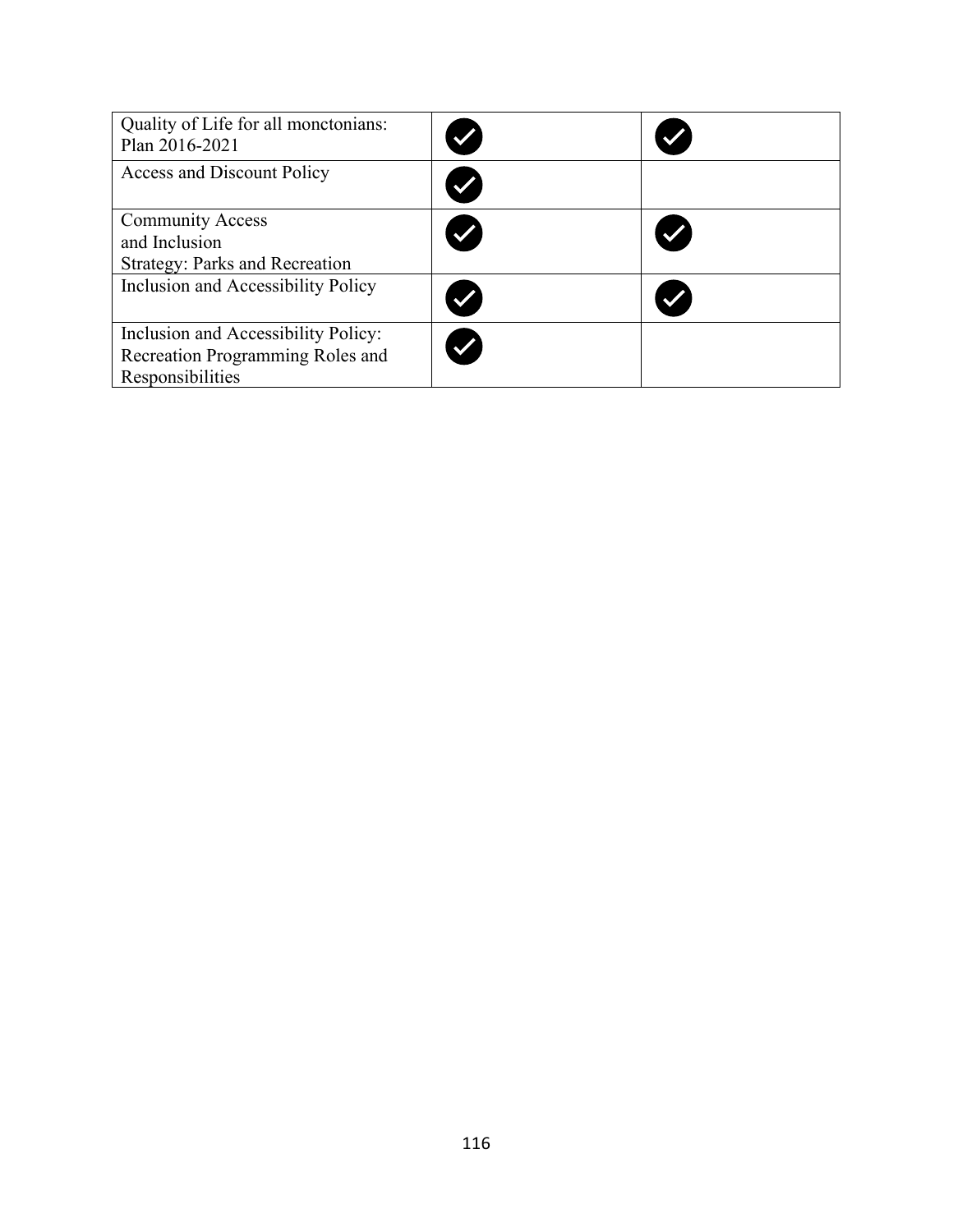# **APPENDIX D Extraction Table: Definitions**

| <b>Document Title</b>      | <b>Definitions</b>                                                                                                |
|----------------------------|-------------------------------------------------------------------------------------------------------------------|
| Service Animals in the     | Guide/Assistance (Service) Dog:                                                                                   |
| Facility                   | According to BC Guide Animal $Act - a$ dog that is individually trained to                                        |
|                            | do work or perform tasks for the benefit of an individual with a disability,                                      |
|                            | including physical, sensory, psychiatric, intellectual, or other mental                                           |
|                            | disability.                                                                                                       |
|                            | A person with a disability accompanied by a guide/assistance (Service)                                            |
|                            | dog has the same rights, privileges and obligations as a person not                                               |
|                            | accompanied by an animal, and may enter and us any space where public                                             |
|                            | is invited, so long as the guide/assistance animal is prevented from                                              |
|                            | occupying a seat in a public conveyance or eating place, and is held by a                                         |
|                            | leash or harness                                                                                                  |
|                            |                                                                                                                   |
|                            | Therapy Animal:                                                                                                   |
|                            | A social interactive animal/dog trained for work for a handler to provide<br>service and comfort to other people. |
|                            | A therapy animal/dog is trained to provide a service to others, and could                                         |
|                            | be working for a handler who may not have a disability at all.                                                    |
|                            | Therapy Animals/Dogs do not share the same public access rights as                                                |
|                            | assistance/service/guide dogs and therefore may be denied admittance to                                           |
|                            | public places.                                                                                                    |
| <b>Attendant Procedure</b> | Attendant: A volunteer, caregiver, family member, and/or agency staff                                             |
|                            | providing support. The attendant must be a minimum of 14 years of age.                                            |
|                            | In providing support, the attendant must be in close proximity to the                                             |
|                            | individual requiring support at all times.                                                                        |
|                            | Attendants are only responsible for the individual they are supporting.                                           |
|                            | Under no circumstances does the attendant take on the role of a staff or                                          |
|                            | registered City of Surrey volunteer and will not be considered in                                                 |
| <b>Inclusion Policy</b>    | staff/participant ratios.<br>N                                                                                    |
| <b>STRATEGIC PLAN</b>      | N                                                                                                                 |
| $2018 -$                   |                                                                                                                   |
| 2027STRATEGIC              |                                                                                                                   |
| PLAN $2018 - 2027$         |                                                                                                                   |
| Diversity and inclusion    |                                                                                                                   |
|                            | Diversity - the range of human difference; each person has layers of                                              |
|                            | diversity which make their perspective unique.                                                                    |
|                            | Inclusion - involving and valuing human differences and viewing such                                              |
|                            | differences as strengths                                                                                          |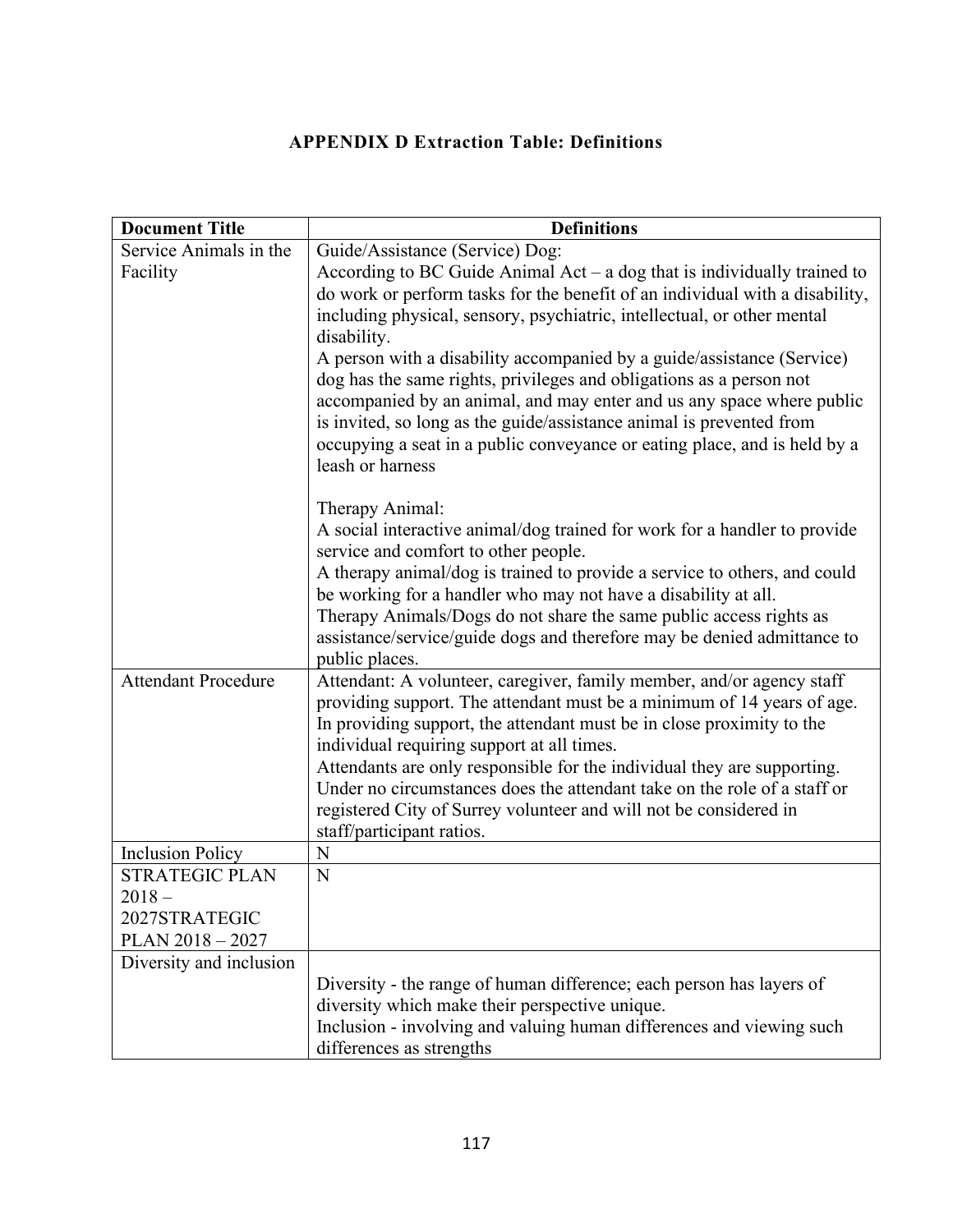| The Art of Inclusion:        | Diversity - The range of our different identities, backgrounds and                                                                                                                                                                        |  |  |
|------------------------------|-------------------------------------------------------------------------------------------------------------------------------------------------------------------------------------------------------------------------------------------|--|--|
| Our Diversity &              | perspectives. Each person has layers of identity that make their                                                                                                                                                                          |  |  |
| <b>Inclusion Framework</b>   | perspective unique.                                                                                                                                                                                                                       |  |  |
|                              | Equity - Fair treatment, access, opportunity and advancement for                                                                                                                                                                          |  |  |
|                              | everyone, while at the same time striving to identify and eliminate                                                                                                                                                                       |  |  |
|                              | barriers that have prevented the full participation of some groups. Equity                                                                                                                                                                |  |  |
|                              | is different than equality, which focuses on treating everyone the same                                                                                                                                                                   |  |  |
|                              | way. Equity recognizes that people have different needs and experience                                                                                                                                                                    |  |  |
|                              | different barriers.                                                                                                                                                                                                                       |  |  |
|                              | Inclusion - Creating an environment in which all individuals feel like they                                                                                                                                                               |  |  |
|                              | belong and are valued for their unique perspectives and skills. Differences                                                                                                                                                               |  |  |
|                              | are considered opportunities for individual and organizational growth.                                                                                                                                                                    |  |  |
|                              | Everyone has equal access to opportunities and resources, and can                                                                                                                                                                         |  |  |
|                              | contribute fully to our City's success.                                                                                                                                                                                                   |  |  |
| <b>Recreation and Parks</b>  | N                                                                                                                                                                                                                                         |  |  |
| Master Plan                  |                                                                                                                                                                                                                                           |  |  |
| Cultural Diversity and       | N                                                                                                                                                                                                                                         |  |  |
| <b>Race Relations Policy</b> |                                                                                                                                                                                                                                           |  |  |
| Universal Design             | <b>Definitions</b>                                                                                                                                                                                                                        |  |  |
| Policy                       |                                                                                                                                                                                                                                           |  |  |
|                              | <b>Accessibility</b>                                                                                                                                                                                                                      |  |  |
|                              | Accessibility issues are far reaching and affect everyone from parents pushing strollers, to newcomers who                                                                                                                                |  |  |
|                              | struggle with reading English, to people manoeuvering large rolling delivery carts, to people with both temporary<br>and permanent mobility, sensory and agility limitations. Accessibility also affects all aspects of how we live, work |  |  |
|                              | and play.                                                                                                                                                                                                                                 |  |  |
|                              |                                                                                                                                                                                                                                           |  |  |
|                              | <b>Age Friendly</b>                                                                                                                                                                                                                       |  |  |
|                              |                                                                                                                                                                                                                                           |  |  |
|                              | An age friendly city encourages active ageing by optimizing opportunities for health, participation and security in<br>order to enhance quality of life as people age. In practical terms, an age friendly city adapts its structures and |  |  |
|                              | services to be accessible to and inclusive of older people with varying needs and capabilities.                                                                                                                                           |  |  |
|                              |                                                                                                                                                                                                                                           |  |  |
|                              | <b>Mobility</b>                                                                                                                                                                                                                           |  |  |
|                              | Mobility refers to the efficient movement of people and goods in the urban environment.                                                                                                                                                   |  |  |
|                              |                                                                                                                                                                                                                                           |  |  |
|                              | <b>Universal Design</b>                                                                                                                                                                                                                   |  |  |
|                              | In an urban context this could mean that buildings, sidewalks and other public facilities are accessible to all<br>people, with or without physical, cognitive or sensory limitations.                                                    |  |  |
|                              | The underlying principle is that while accommodating people who may travel using assistive devices to help<br>navigate and move you are also creating an environment that is more pleasant and easier to use for everyone.                |  |  |
| Introducing the              | A barrier is anything that keeps someone                                                                                                                                                                                                  |  |  |
| Accessibility for            | with a disability from participating in the                                                                                                                                                                                               |  |  |
| Manitobans Act               | social or economic life of our communities.                                                                                                                                                                                               |  |  |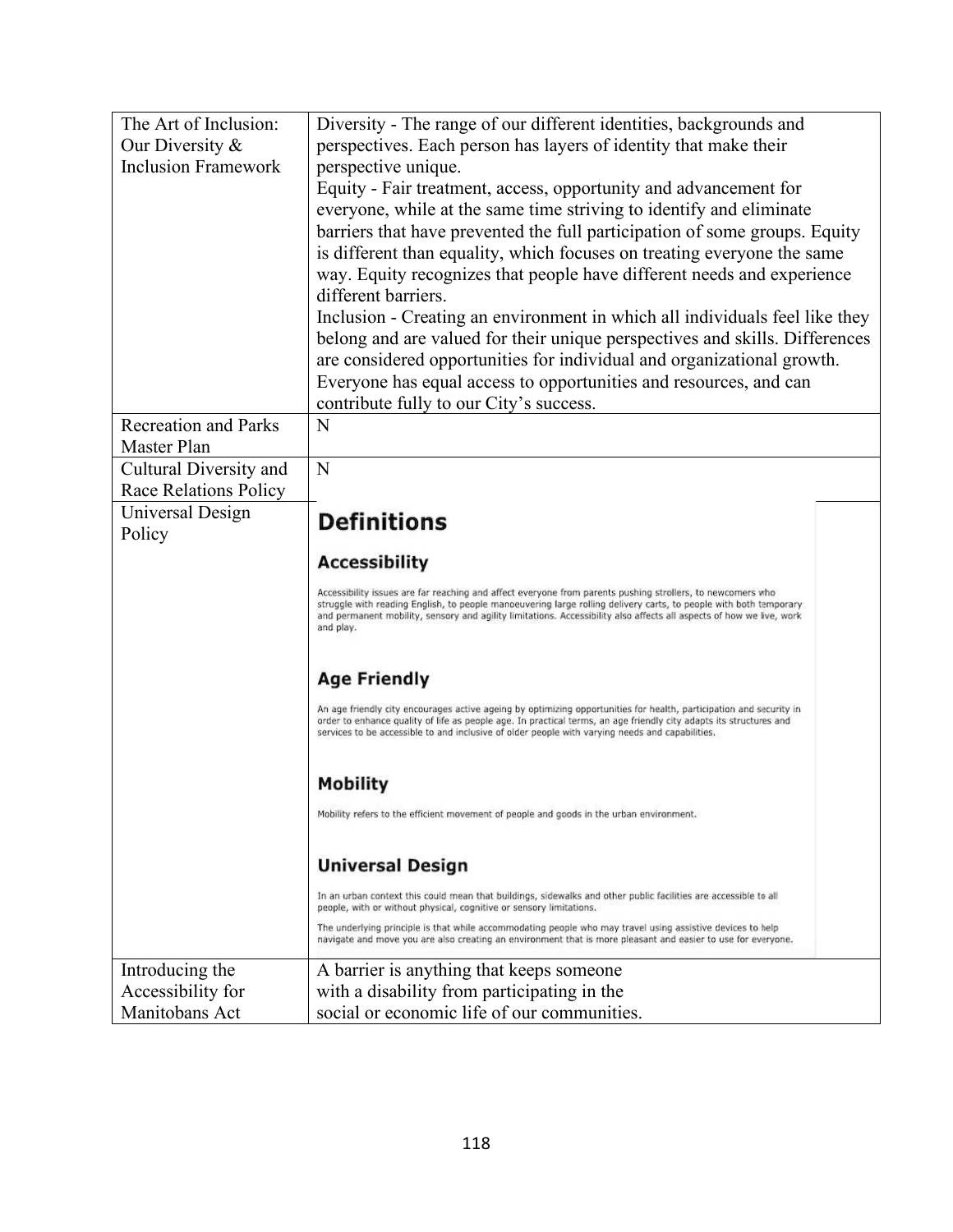| Attitudinal Barriers: result when people think and act based on<br>prejudgments or false assumptions that indirectly or directly discriminate                                                                                                                                                                                                                                                                                                                                                                                                                                                                                                                                                                                                                                                                                             |
|-------------------------------------------------------------------------------------------------------------------------------------------------------------------------------------------------------------------------------------------------------------------------------------------------------------------------------------------------------------------------------------------------------------------------------------------------------------------------------------------------------------------------------------------------------------------------------------------------------------------------------------------------------------------------------------------------------------------------------------------------------------------------------------------------------------------------------------------|
| Information and Communication Barriers: are created when information<br>is offered in a form that suits some, but not all, of the population                                                                                                                                                                                                                                                                                                                                                                                                                                                                                                                                                                                                                                                                                              |
| Technological Barriers: occur when technology, or the way it is used,<br>cannot be accessed or modified to support various assistive devices and/or<br>software by people with disabilities                                                                                                                                                                                                                                                                                                                                                                                                                                                                                                                                                                                                                                               |
| Systemic Barriers: can occur through policies, practices or procedures<br>that result in some people receiving unequal access or being excluded                                                                                                                                                                                                                                                                                                                                                                                                                                                                                                                                                                                                                                                                                           |
| Physical and Architectural Barriers: can occur when the environment,<br>including elements of buildings or spaces, presents challenges that restrict<br>or hinder some people physical access to a place                                                                                                                                                                                                                                                                                                                                                                                                                                                                                                                                                                                                                                  |
| N                                                                                                                                                                                                                                                                                                                                                                                                                                                                                                                                                                                                                                                                                                                                                                                                                                         |
|                                                                                                                                                                                                                                                                                                                                                                                                                                                                                                                                                                                                                                                                                                                                                                                                                                           |
|                                                                                                                                                                                                                                                                                                                                                                                                                                                                                                                                                                                                                                                                                                                                                                                                                                           |
| N                                                                                                                                                                                                                                                                                                                                                                                                                                                                                                                                                                                                                                                                                                                                                                                                                                         |
|                                                                                                                                                                                                                                                                                                                                                                                                                                                                                                                                                                                                                                                                                                                                                                                                                                           |
| 2. Definitions                                                                                                                                                                                                                                                                                                                                                                                                                                                                                                                                                                                                                                                                                                                                                                                                                            |
| 2.1. Accessible Formats: May include, but are not limited to, large print,<br>recorded audio and electronic formats, braille and other formats usable by<br>persons with disabilities.<br>2.2. Assistive Device: A device used to assist persons with disabilities in<br>carrying out activities or in accessing the services of persons or<br>organizations covered by the Customer Service Standard.<br>2.3. City: The Corporation of the City of London, excluding boards and<br>commissions.                                                                                                                                                                                                                                                                                                                                          |
| 2.4. Communications: The interaction between two or more persons or<br>entities, or any combination of them, where information is provided, sent,<br>or received.                                                                                                                                                                                                                                                                                                                                                                                                                                                                                                                                                                                                                                                                         |
| 2.5. Communication Supports: Communication supports are alternative<br>ways of communicating with people with disabilities. Examples of a<br>communication support may include, but are not limited to, captioning,<br>alternative and augmentative communication supports, plain language,<br>sign language through an interpreter and other supports that facilitate<br>effective communications.<br>2.7. Guide Dog: A guide dog as defined in section 1 of the Blind Persons'<br>Rights Act is a dog trained as a guide for a blind person and having<br>qualifications prescribed by the regulations under the Blind Persons'<br>Rights Act.<br>2.8. Kiosk: An interactive electronic terminal, including a point-of-sale<br>device, intended for public use that allows users to access one or more<br>services or products or both. |
|                                                                                                                                                                                                                                                                                                                                                                                                                                                                                                                                                                                                                                                                                                                                                                                                                                           |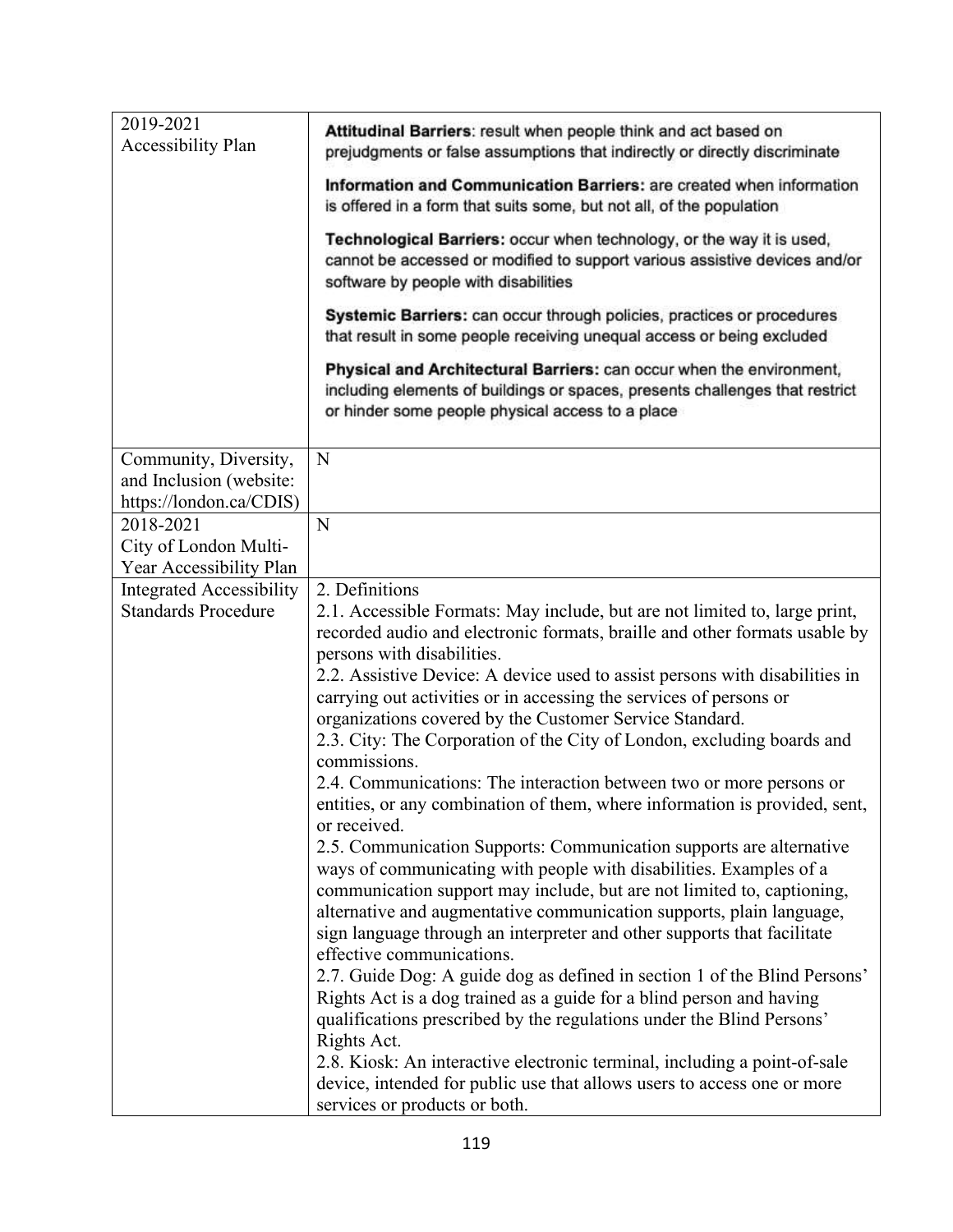|                         | 2.9. Mobility Aid: A device used to facilitate the transport, in a seated   |
|-------------------------|-----------------------------------------------------------------------------|
|                         | posture, of a person with a disability.                                     |
|                         | 2.10. Service Animal: Any animal used by a person with a disability for     |
|                         | reasons relating to the disability where it is readily identified that the  |
|                         | animal is used by the person for reasons relating to their disability as a  |
|                         | result of visual indicators such as the vest or harness worn by the animal  |
|                         | or where the person provides documentation from one of the following        |
|                         | regulated health professionals confirming that the person requires the      |
|                         | animal for reasons relating to their disability;                            |
|                         | • A member of the College of Audiologists and Speech-Language               |
|                         | Pathologists of Ontario                                                     |
|                         | • A member of the College of Chiropractors of Ontario                       |
|                         | • A member of the College of Nurses of Ontario                              |
|                         | • A member of the College of Occupational Therapists of Ontario             |
|                         | • A member of the College of Optometrists of Ontario                        |
|                         | • A member of the College of Physicians and Surgeons of Ontario             |
|                         | • A member of the College of Physiotherapists of Ontario                    |
|                         | • A member of the College of Psychologists of Ontario                       |
|                         | • A member of the College of Registered Psychotherapists and Registered     |
|                         | Mental Health Therapists of Ontario                                         |
|                         | 2.11. Support Person: A person who accompanies a person with a              |
|                         | disability in order to help with communication, mobility, personal care, or |
|                         | medical needs or with access to goods, services or facilities. Examples of  |
|                         | a support person may include, but are not limited to, sign language         |
|                         | interpreters, interveners, a guide for a person with vision loss, and       |
|                         | personal care assistants.                                                   |
|                         | 2.12. Taxicab: A motor vehicle as defined in the Highway Traffic Act,       |
|                         | other than a carpool vehicle, having a seating capacity of not more than    |
|                         | six persons, exclusive of the driver, hired for one specific trip for the   |
|                         | transportation exclusively of one person or group of persons, one fare or   |
|                         | charge only being collected or made for the trip and that is licensed as a  |
|                         | taxicab by a municipality.                                                  |
|                         | 2.13. Web Content Accessibility Guidelines (WCAG): World Wide Web           |
|                         | Consortium Recommendation, dated December 2008, entitled "Web               |
|                         | Content Accessibility Guidelines (WCAG) 2.0."                               |
|                         |                                                                             |
| Plan d'action 2019-     | N                                                                           |
| 2020à l'égard des       |                                                                             |
| personnes handicapées   |                                                                             |
| Portrait de             | N                                                                           |
| l'environment social à  |                                                                             |
| Laval                   |                                                                             |
| <b>Manager Response</b> | $\mathbf N$                                                                 |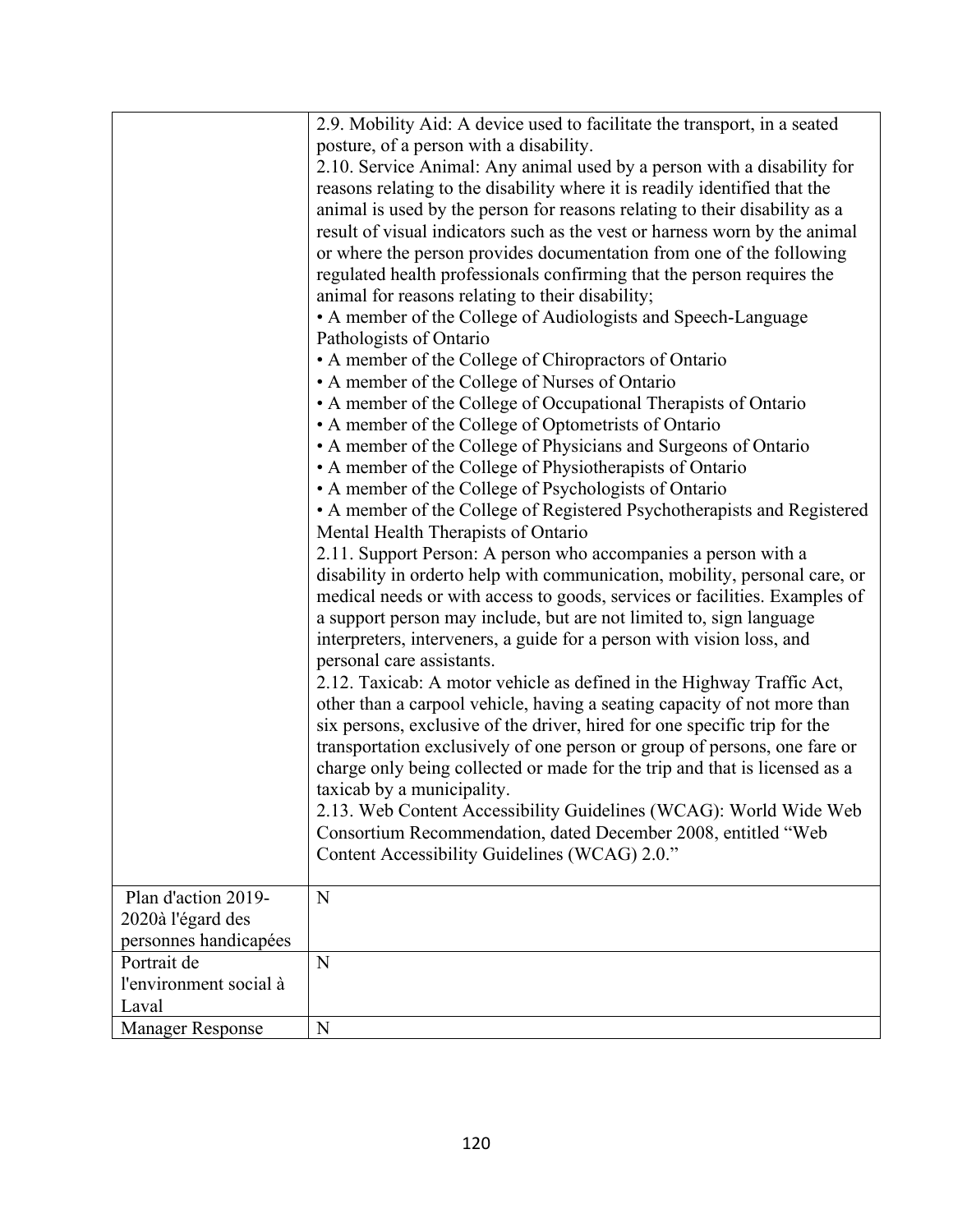| <b>Moncton Accessibility</b><br>Assessment: Universal<br>Access, Guide to<br><b>Standards and Best</b><br>Practices | N                                                                                                                                                                                                                                                                                                                                                                                                                                                                                  |
|---------------------------------------------------------------------------------------------------------------------|------------------------------------------------------------------------------------------------------------------------------------------------------------------------------------------------------------------------------------------------------------------------------------------------------------------------------------------------------------------------------------------------------------------------------------------------------------------------------------|
| Accessibility Policy for                                                                                            | Accessibility: means providing people of all abilities the opportunity to                                                                                                                                                                                                                                                                                                                                                                                                          |
| Renovations, Additions<br>and New Construction<br>of City-owned<br><b>Buildings</b>                                 | participate fully in everyday life. It is used to describe how widely a<br>service, product, device, or environment is available to as many people as<br>possible. Accessibility can be seen as the ability to access and benefit<br>from a system, service, product or environment.                                                                                                                                                                                               |
|                                                                                                                     | Building: means a structure that has a roof and walls and stands<br>permanently in one place.                                                                                                                                                                                                                                                                                                                                                                                      |
| Quality of Life for all<br>monctonians: Plan<br>2016-2021                                                           | N                                                                                                                                                                                                                                                                                                                                                                                                                                                                                  |
| <b>Access and Discount</b><br>Policy                                                                                | N                                                                                                                                                                                                                                                                                                                                                                                                                                                                                  |
| <b>Community Access</b><br>and Inclusion<br><b>Strategy: Parks and</b><br>Recreation                                | Recreation<br>Recreation is the experience that results from freely chosen participation<br>in physical, social, intellectual, creative pursuits that enhance individual<br>and community wellbeing (modified from "A Framework for Recreation<br>in Canada" 2015)                                                                                                                                                                                                                 |
|                                                                                                                     | Access<br>An individual is able to enter a space and obtain the necessary<br>information to participate. Access is the first step towards participation.<br>(Modified from Access to Recreation (ATR) in Peterborough County<br>(page 6) and Oxford Dictionary)                                                                                                                                                                                                                    |
|                                                                                                                     | Equity<br>Equity understands that not everyone faces the same level of barriers to<br>participation and ensures resources are in place so that all can fully<br>participate. Equity recognizes that we must work towards removing<br>systemic barriers. (Adapted from Interaction Institute for Social Change<br>www.interactioninstitute.org; original concept by Craig Froehle. As cited<br>in "Celebrating Equity and Inclusion: Bridging Diversity Newsletter<br>Summer 2016") |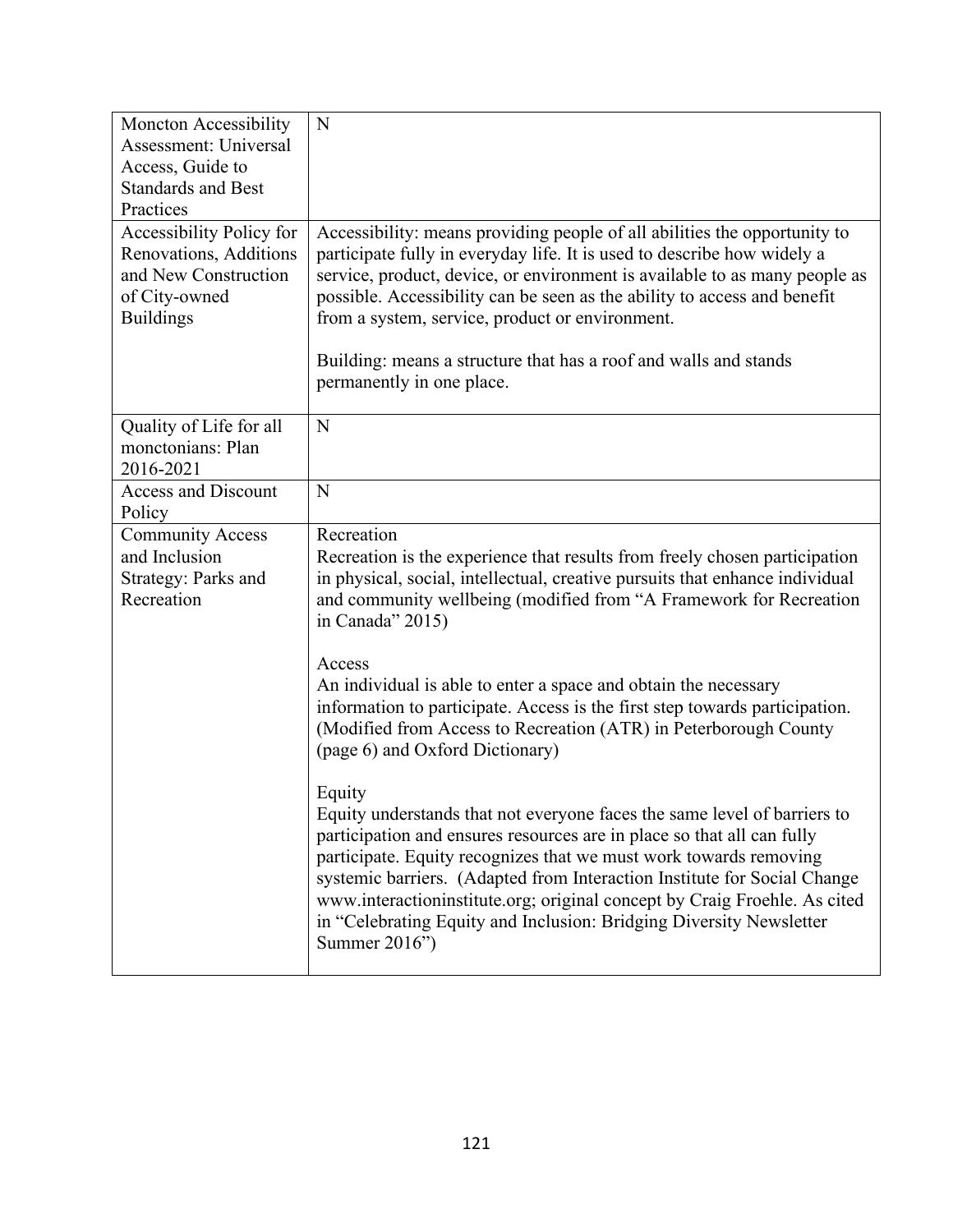| Inclusion and<br><b>Accessibility Policy</b>                                                             | Recreation is the experience that results from freely chosen participation<br>in physical, social, intellectual, creative and spiritual pursuits that enhance<br>individual and community wellbeing. (Adapted from "A framework for<br>Recreation in Canada, 2015)<br>Inclusion is the state of being included within a group, structure or<br>activity regardless of ability, culture, ethnicity, language, race, age,<br>economic status, sex, gender, religion, sexual orientation or sexuality.<br>(Adapted from "Community facility Master Plan II, p24 and modified<br>from Oxford Dictionary)<br>Support Person $- A$ support person means, in relation to a person with a<br>disability, another person who accompanies him or her in order to help<br>with communication, mobility, personal care or medical needs or with<br>access to goods or services.<br>Communication Support – May include, but are not limited to captioning,<br>alternative and augmentative communication supports, plain text, sign<br>language and other supports that facilitate effective communication<br>Inclusion Process – The process used to ensure access, participation and<br>supports are put in place to support full participation. Process is |
|----------------------------------------------------------------------------------------------------------|---------------------------------------------------------------------------------------------------------------------------------------------------------------------------------------------------------------------------------------------------------------------------------------------------------------------------------------------------------------------------------------------------------------------------------------------------------------------------------------------------------------------------------------------------------------------------------------------------------------------------------------------------------------------------------------------------------------------------------------------------------------------------------------------------------------------------------------------------------------------------------------------------------------------------------------------------------------------------------------------------------------------------------------------------------------------------------------------------------------------------------------------------------------------------------------------------------------------------------------------------|
|                                                                                                          | supported by assessment, identify supports necessary to participate,<br>participation and evaluation.                                                                                                                                                                                                                                                                                                                                                                                                                                                                                                                                                                                                                                                                                                                                                                                                                                                                                                                                                                                                                                                                                                                                             |
| Inclusion and<br><b>Accessibility Policy:</b><br>Recreation<br>Programming Roles<br>and Responsibilities | N                                                                                                                                                                                                                                                                                                                                                                                                                                                                                                                                                                                                                                                                                                                                                                                                                                                                                                                                                                                                                                                                                                                                                                                                                                                 |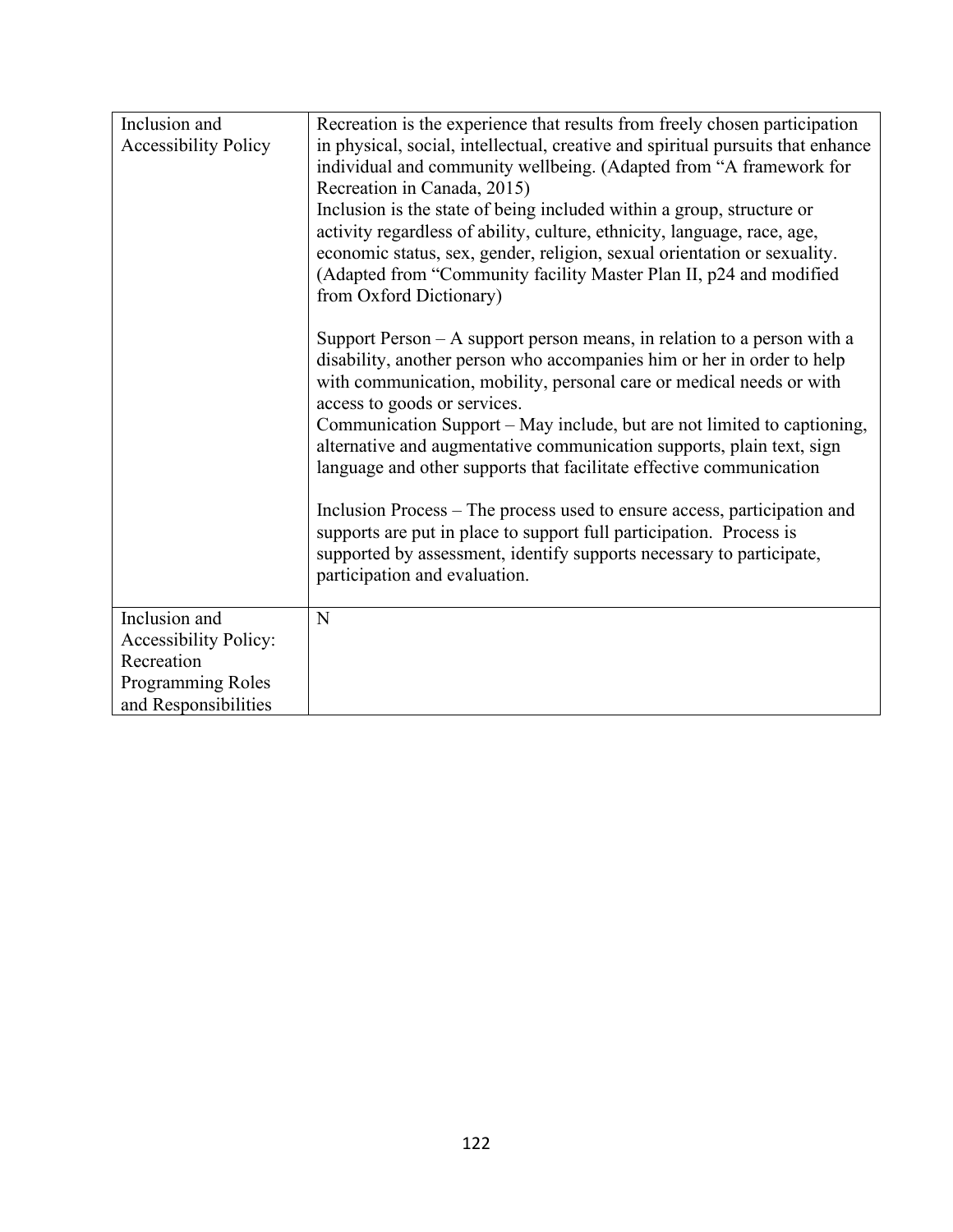# **APPENDIX E Extraction Table: Consultation of Persons living with Disabilities**

| <b>Document Title</b>                      | <b>Consulted Persons</b> |
|--------------------------------------------|--------------------------|
|                                            | Living with a Disability |
| Service Animals in the Facility            |                          |
| <b>Attendant Procedure</b>                 |                          |
| <b>Inclusion Policy</b>                    |                          |
| STRATEGIC PLAN 2018 -<br>2027              |                          |
| Diversity and inclusion                    |                          |
| The Art of Inclusion: Our                  |                          |
| Diversity & Inclusion                      |                          |
| Framework                                  |                          |
| <b>Recreation and Parks Master</b><br>Plan |                          |
| Universal Design Policy                    |                          |
| Introducing the Accessibility for          |                          |
| Manitobans Act                             |                          |
| 2019-2021 Accessibility Plan               |                          |
| 2018-2021                                  |                          |
| City of London Multi-Year                  |                          |
| <b>Accessibility Plan</b>                  |                          |
| <b>Integrated Accessibility</b>            |                          |
| <b>Standards Procedure</b>                 |                          |
| Plan d'action 2019-2020à                   |                          |
| l'égard des personnes                      |                          |
| handicapées                                |                          |
| Portrait de l'environment social à         |                          |
| Laval                                      |                          |
| Moncton Accessibility                      |                          |
| Assessment: Universal Access,              |                          |
| Guide to Standards and Best                |                          |
| Practices                                  |                          |
| Accessibility Policy for                   |                          |
| Renovations, Additions and                 |                          |
| New Construction of City-                  |                          |
| owned Buildings                            |                          |
| Quality of Life for all                    |                          |
| monctonians: Plan 2016-2021                |                          |
| <b>Access and Discount Policy</b>          |                          |